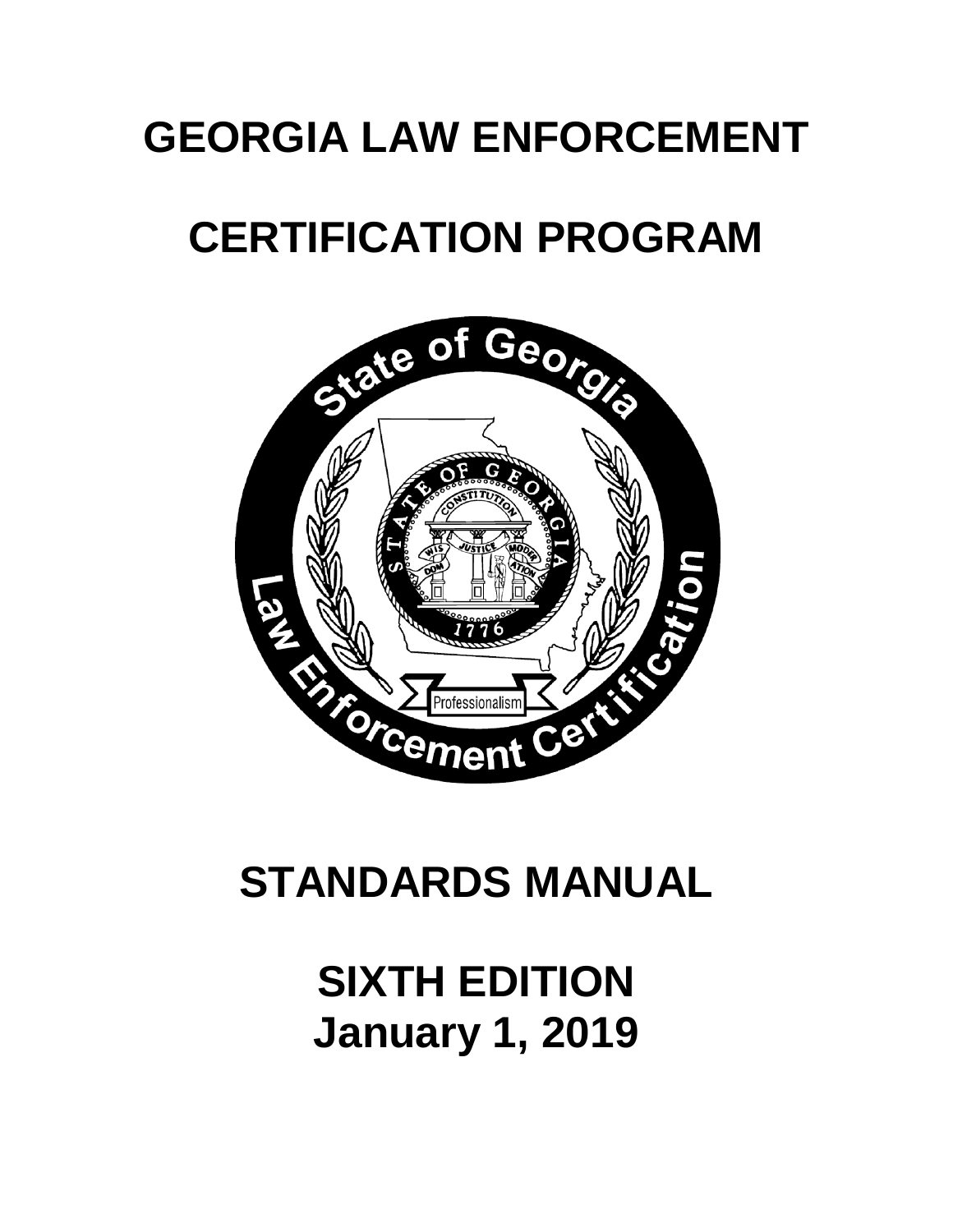## **ACKNOWLEDGMENT**

The success of the Georgia Law Enforcement Certification Program (GLECP) and the development of this Standards Manual would not have been possible without the combined hard work and dedication of many law enforcement professionals throughout the State of Georgia. This Acknowledgment recognizes those individuals who served on one or more of the following: the State Certification Committee (SCC), the Standards Revision Interpretation Committee (SRIC), and the Joint Review Committee (JRC), often while serving as Assessors, Team Leaders, Technical Advisors, and Trainers:

**Director Mark T. Bender**  Georgia Association of Chiefs of Police

**Andrea Boyes, Certification Manager** Smyrna Police Department

**Chief Bruce Carlisle** Lavonia Police Department

**Assistant Chief Daniel Carson** Lavonia Police Department

**Lieutenant Dan Clark** Suwanee Police Department

**Major Anthony Coleman** Georgia State University Police **Department** 

**Captain Chris Cooke** Dalton Police Department

**Chief Stacey Cotton** Covington Police Department

**Sheriff Gerald Couch** Hall County Sheriff's Office

**Chief Ed Densmore** Johns Creek Police Department

**Major Cedric Duncan** Waynesboro Police Department **Chief Joe Duvall** Dallas Police Department

**Investigator Coralea Elam** Duluth Police Department

**Officer Joe Hencely** Henry County Police Department

**Chief Michael S. Jones** Suwanee Police Department

**Sergeant Jason King** Gainesville Police Department

**Lieutenant Gregory Gamble** MARTA Police Department

**Chief Billy Grogan** Dunwoody Police Department

**Chief Carol Martin** Gainesville Police Department

**Captain Carissa McFadden** Banks County Sheriff's Office

**Kimberly Monast, Research and Development Specialist** Henry County Police Department

**Chief Janet Moon** Peachtree City Police Department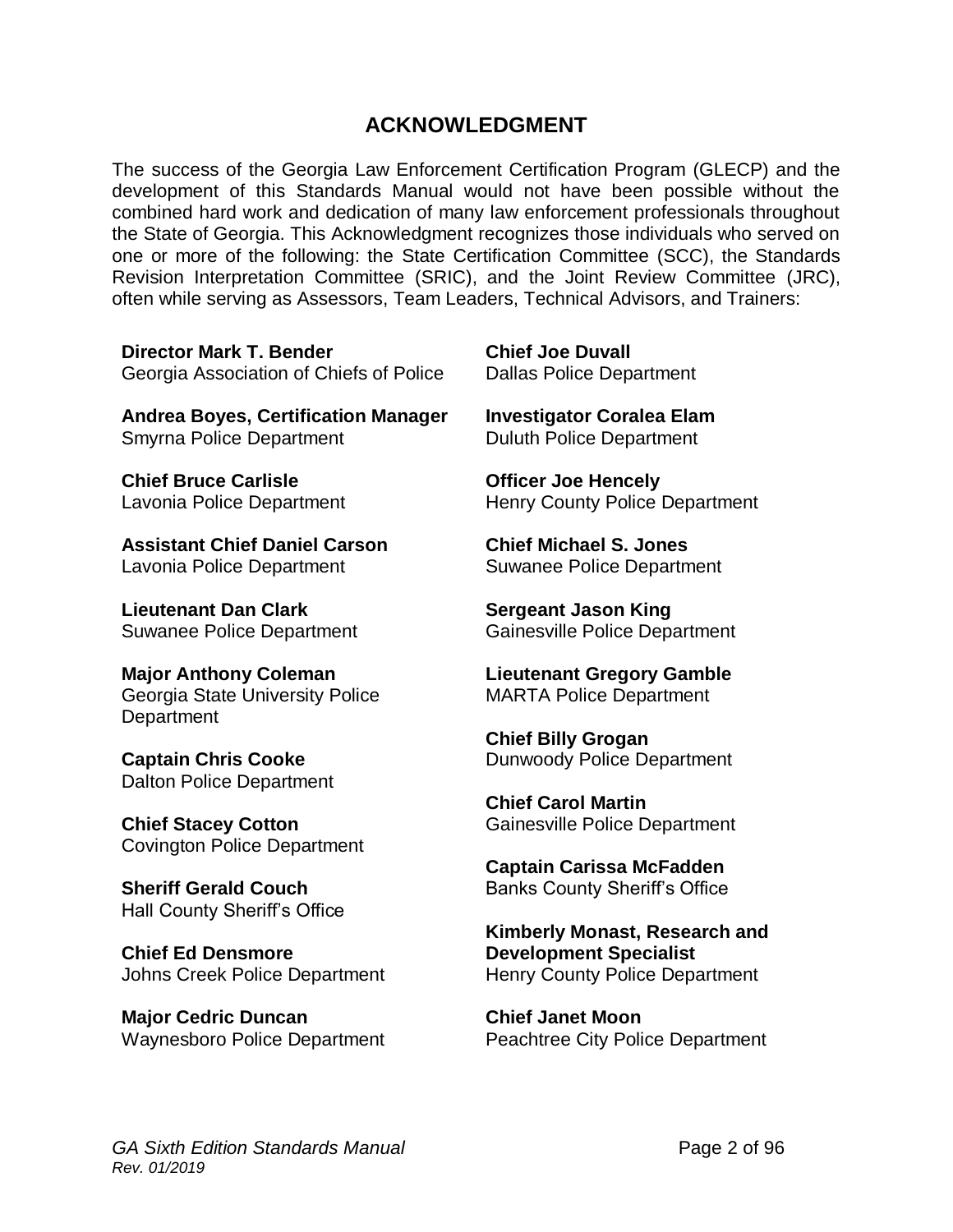**Jason Parker, City Administrator** City of Dalton, Georgia

**Rusi Patel, General Counsel** Georgia Municipal Association

**Captain Tanya Perry** Conyers Police Department **Sergeant Karen Sanders** LaGrange Police Department

**Lieutenant Leo Scherer** Cobb County Police Department

**Deputy Sheriff John Wengert** Catoosa County Sheriff's Office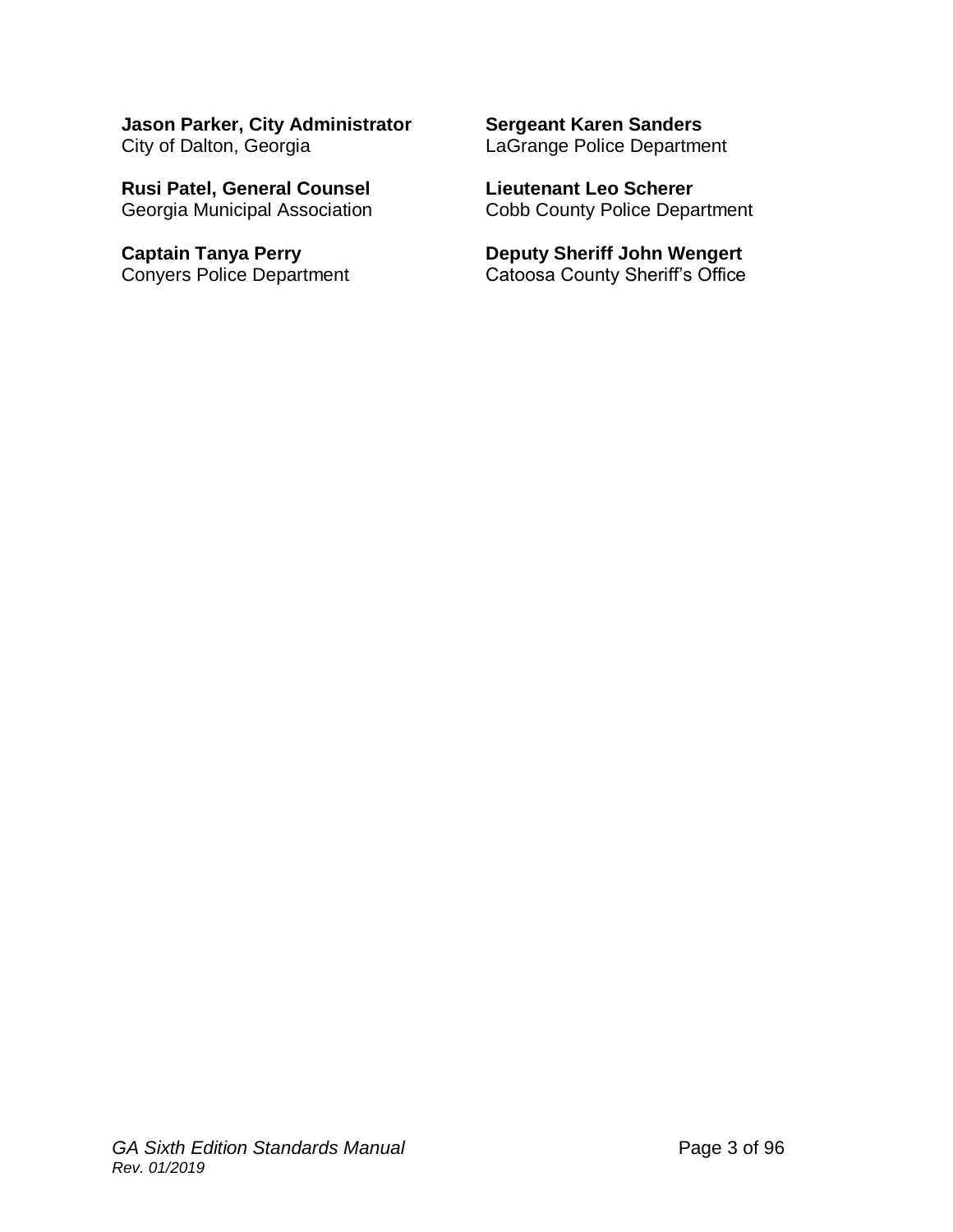## **INTRODUCTION**

## *Standards Background*

In March 1990, representatives of the Georgia Sheriffs' Association (GSA) contacted the Department of Community Affairs (DCA) to discuss the possibility of developing law enforcement agency standards. Subsequently, DCA contacted the Georgia Peace Officer Standards and Training Council (POST), the Georgia Association of Chiefs of Police (GACP), the Georgia Municipal Association (GMA), the Association of County Commissioners of Georgia (ACCG), and others to discuss their interest in, and support for, a standards development project.

After several months of diligent work, committee and staff members produced a comprehensive set of voluntary, model management, operational and service level standards for Georgia law enforcement agencies.

In late 1996, the GACP assigned a committee, along with key members from the Georgia Police Accreditation Coalition (GPAC), to review and further develop the process to the point where it became a viable, workable program. From this collaborative effort, the State of Georgia Law Enforcement Certification Program (GLECP), endorsed by the State of Georgia, was born. The newly developed standards addressed areas felt to be essential to the efficient and effective operation of law enforcement agencies.

On August 12, 1997, the first nine (9) law enforcement agencies were awarded State Certification after proving compliance with all applicable standards.

Immediately following the first awards, the Standards Review Committee began a thorough top-to-bottom review of the State standards. The mission of this committee was to identify standards requiring modification and to make those necessary modifications. The second edition of the Standards Manual was completed in December 1997, and introduced at the GACP Winter Conference in January 1998. The third edition of the Standards Manual was completed in December 2001, and introduced at the GACP Winter Conference in February 2002. The fourth edition of the Standards Manual was completed in December 2006, and introduced at the 2007 GACP Winter Conference. The fifth edition of the Standards Manual was completed in December 2010, and introduced at the GACP 2011 Winter Conference. The sixth edition of the Standards Manual was completed in June 2018 and introduced at the GACP 2018 Summer Conference.

## *Nature and Scope of the Standards*

The 6<sup>th</sup> Edition Standards Manual contains 139 standards organized into nine (9) chapters. These standards reflect the best professional requirements and practices for a law enforcement agency in the State of Georgia, according to the GLECP. The standards' requirements provide a description of "what" must be accomplished by the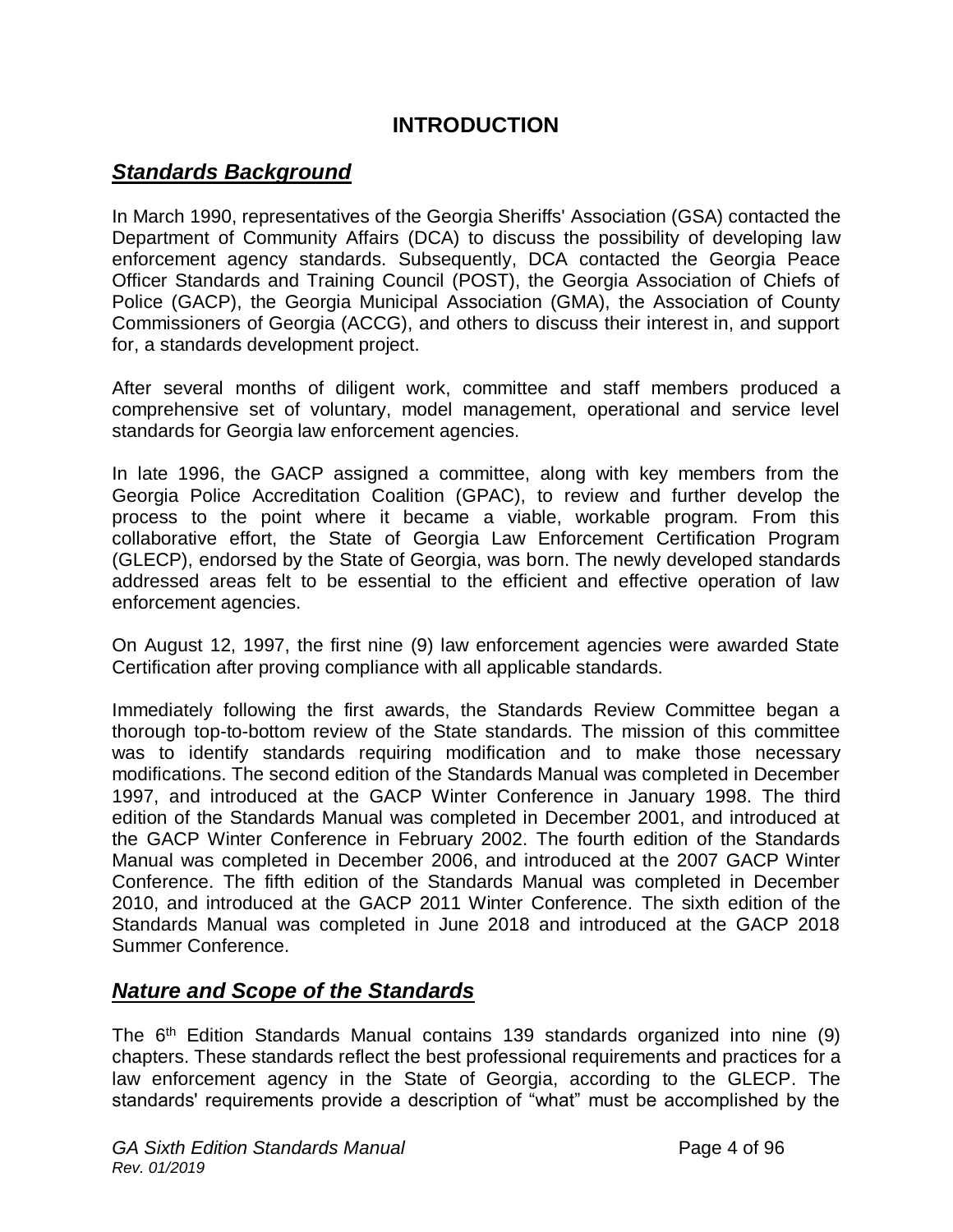agency while allowing that agency latitude in determining "how" it will achieve its compliance with each applicable standard. Agencies are expected to maintain compliance with the standards and live by the letter and spirit of the standards. It is presumed that agencies operate in compliance with their written directives. The agency must consider its mission, its legally mandated responsibilities, and the demands of its service to the community in determining which standards are applicable to the agency and how it will comply with applicable standards.

Each standard is composed of two parts: the **standard statement** and the **commentary**.

The **standard statement** is a declarative sentence that places a clear-cut requirement, or multiple requirements, on an agency. Many statements call for the development and implementation of written directives, such as general or special orders, that articulate the agency's policies, procedures, rules, and regulations. Other standards require an activity, a report, an inspection, or other action. The standard statement is binding on the agency, unless waived.

The **commentary** supports the standard statement but is not binding. The commentary can be used as a suggestion on how to achieve compliance with the standard. The commentary can serve as a prompt, as guidance to clarify the intent of the standard, or as an example of one possible way to comply with the standard.

For some standards, an assessor may verify compliance through observation.

In all cases where an agency feels it does not perform the function required by a standard, it must submit a waiver request to the Law Enforcement State Certification Committee (SCC). The waiver request must explain the reason(s) why the agency does not perform the function. A Waiver is described as:

"A waiver is required by the agency when the agency is precluded by law or ordinance from compliance, the agency has no legal responsibility to perform the function, or has a justifiable reason for not complying."

All waiver requests will be reviewed by the State Certification Committee to determine the agency's eligibility for exemption.

Throughout this Standards Manual, certain words or phrases are underlined. These words or phrases are defined in a glossary contained at the end of the Manual. The definitions are binding to the agency.

Anytime a written directive is indicated in the standard, the written directive is required. A written directive is any written document used to guide or affect the performance or conduct of agency employees. The term includes policies, procedures, rules and regulations, general orders, special orders, memorandums, and instructional material.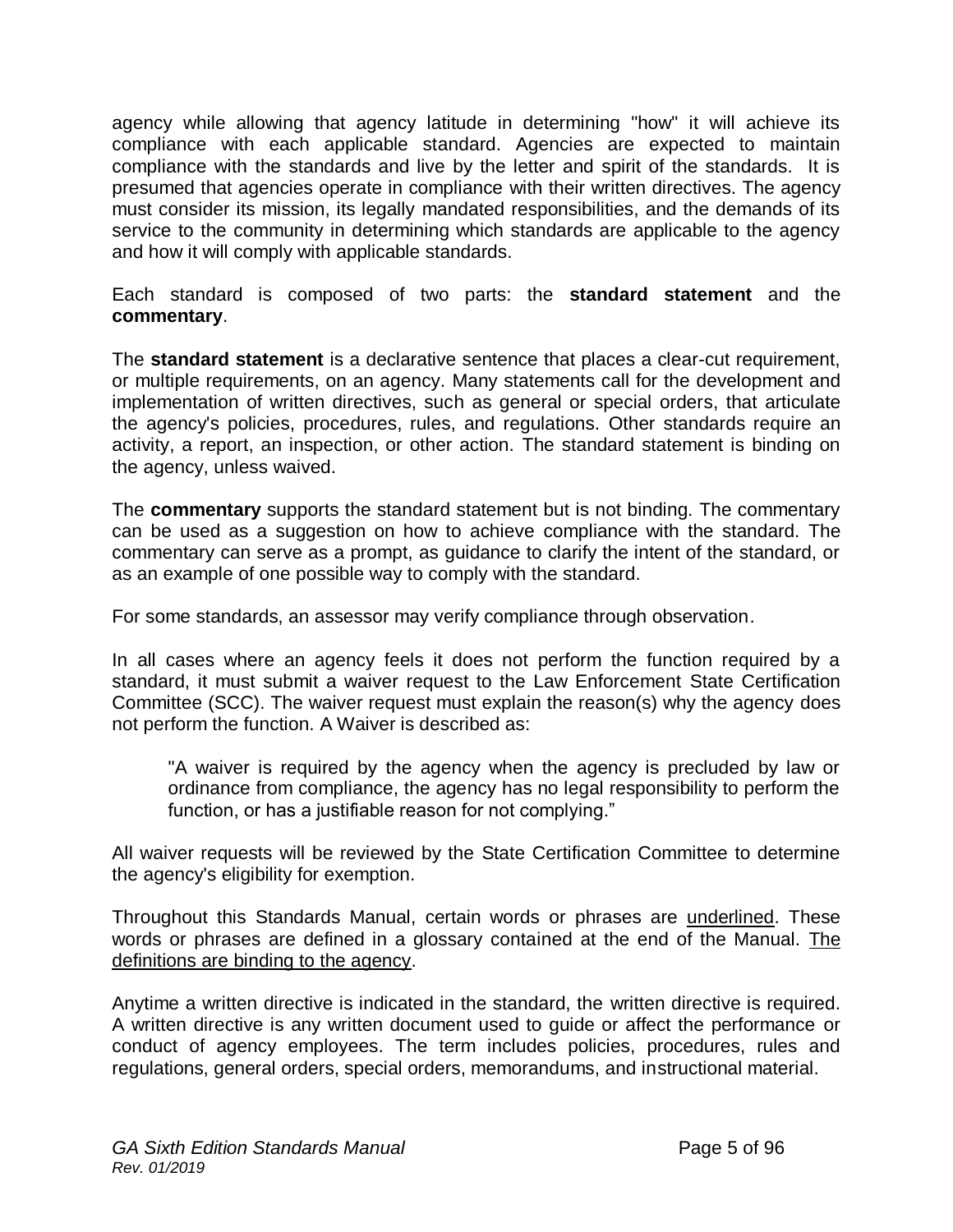## *CHAPTER 1*

## *ROLE & RESPONSIBILITY*

## *Standard*

**1.1** The agency shall have a written mission statement, which defines its role and is distributed to all personnel.

**Commentary** None

## *Standard*

**1.2** The agency shall have a written directive that requires all personnel, prior to assuming sworn peace officer status, to take and subsequently abide by an oath of office as provided by O.C.G.A. 45-3-1; and to enforce the law.

#### **Commentary**

*Before an employee is given the authority to arrest a person or carry a weapon, it is important for the officer to be required to take an oath of office and promise to enforce the law they are sworn to uphold. In this standard, the underlined peace officer is referring to those persons outlined in O.C.G.A. 35-8-2.The oath of office is clearly outlined in the O.C.G.A. and should be administered by the CEO, a judicial officer, or other Constitutional Officer.* 

## *Standard*

**1.3** The agency shall have a written directive requiring all personnel to abide by a code or canon of ethics adopted or created by the agency.

#### **Commentary**

*The Canon of Ethics or Law Enforcement Code of Ethics published by the International Association of Chiefs of Police or the Code of Ethics of the Office of the Sheriff adopted by the National Sheriff's Association will satisfy the intent of this standard. Adherence to those codes of ethics and to the United Nations Code of Conduct for Law Enforcement Officials may be included as an element of the oath of office. Since this standard is referring to all personnel, this standard applies to sworn and non-sworn personnel. Agencies may use the IACP, NSA, or APCO Code of Ethics for civilian employees, or develop one.*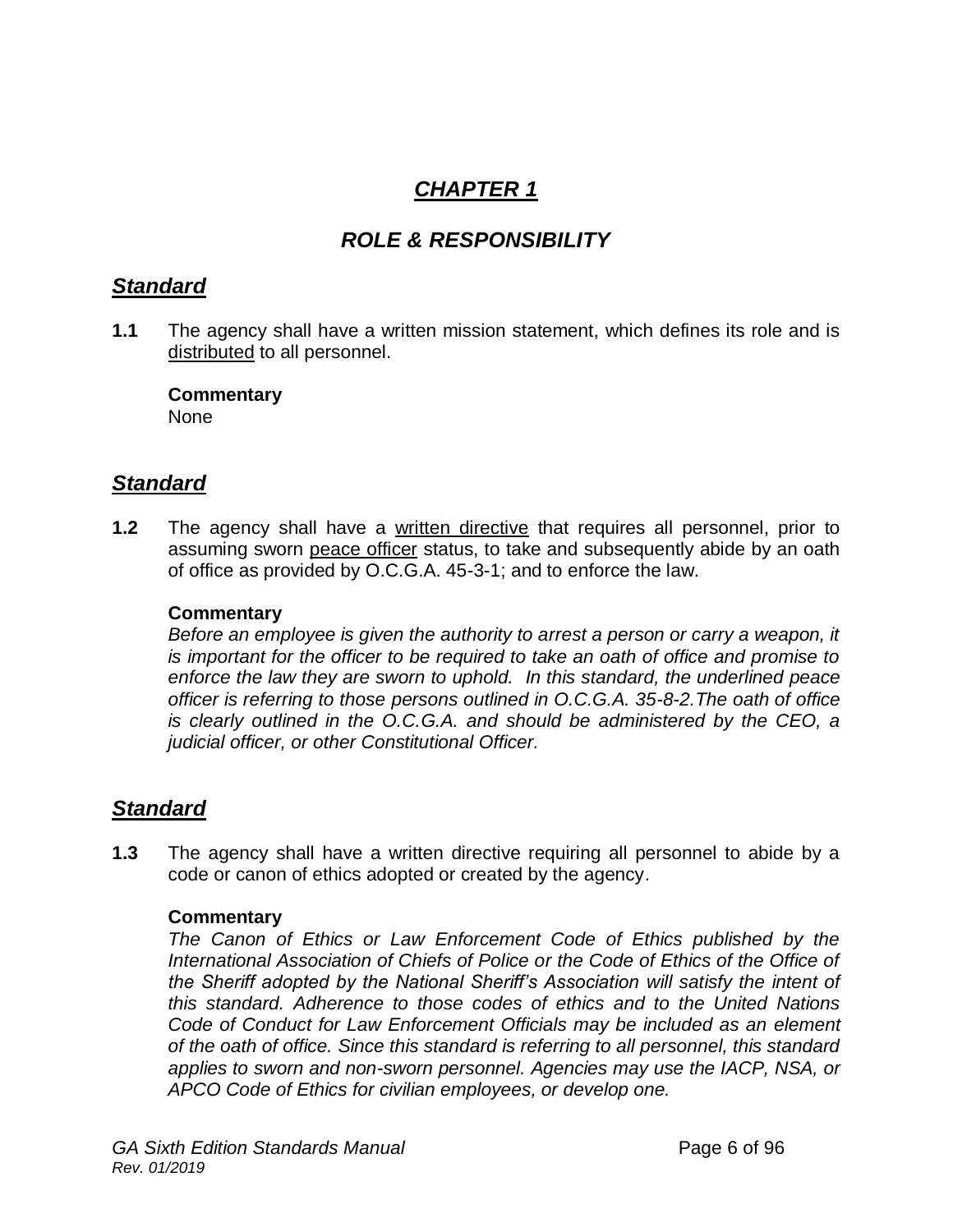## *Standard*

**1.4** The agency shall have a written directive that specifies a code of conduct for all personnel.

#### **Commentary**

*This directive should include compliance with agency directives; unbecoming conduct; use of alcohol and drugs; acceptance of gratuities, bribes, or rewards; abuse of authority; use of force; how to respond and handle domestic violence calls involving agency personnel that occur outside the agency's jurisdiction; and proper care and maintenance of equipment. Prohibitions should be specific, e.g., sexual harassment, racial slurs, whereas approved behavior may be stated in general terms, e.g., courtesy, punctuality.* 

## *Standard*

**1.5** The agency shall have a written directive that requires the agency to remove from enforcement duties any personnel who fail to maintain minimum annual training requirements under law.

#### **Commentary**

*The State of Georgia has many annual requirements for officers to maintain their certification. These requirements differ for officers depending on when they completed the police academy and include firearms training and requalification, training on the use of deadly force, in-service training, and other specific training determined by the Georgia POST council. Agencies should ensure all of their sworn personnel complete all required training each year and have a process for removing individuals from enforcement duties if they fail to maintain their law enforcement certification.* 

## *Standard*

**1.6** The agency shall require all sworn officers to complete the POST mandated training prior to routine assignment in any capacity in which the officer is allowed to carry a weapon or is in a position to make an arrest.

#### **Commentary**

*The intent of this standard is to preclude assigning persons to positions requiring the carrying of weapons, enforcing the law, or making arrests until they successfully complete the POST basic mandate training course. Those persons who have been hired, but who have not yet completed the basic training course,*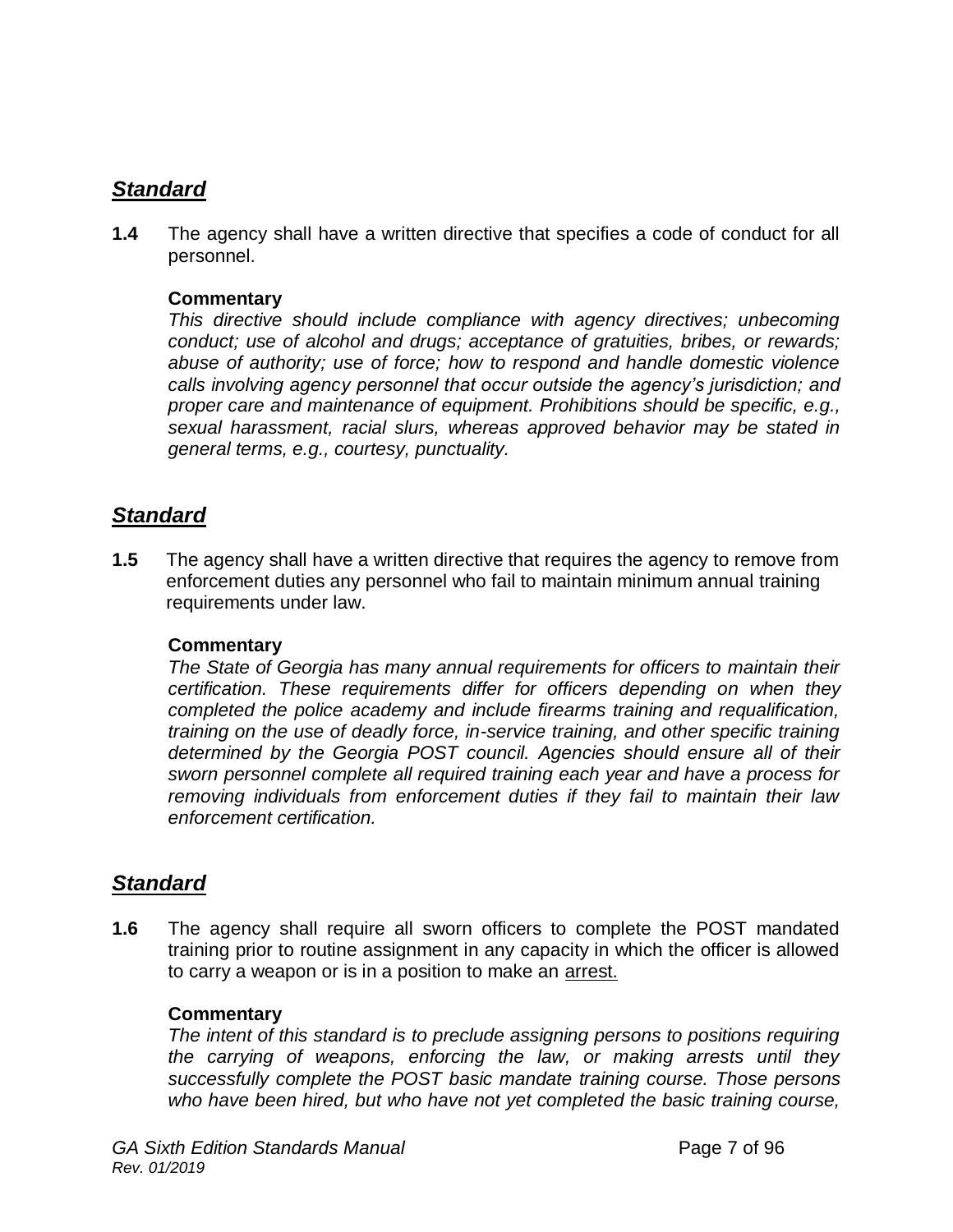*may be used in such positions not requiring the carrying of a weapon, enforcing the law, or making an arrest.*

## *Standard*

**1.7** The agency shall have a written directive that requires the agency to update records of all personnel, following their participation in training programs.

#### **Commentary**

*As personnel complete training programs, the date of the training, the types of training received, any certificates received, attendance, and test scores, should be recorded for each trainee.*

## *Standard*

**1.8** The agency shall have a written directive stating that only sworn law enforcement officers execute arrest warrants.

#### **Commentary**

*Statutory mandates, plus the broader potential civil liability for citizens who effect arrests, make it essential that only sworn officers execute criminal process.*

## *Standard*

**1.9** The agency shall have a written directive that specifies the procedures for any arrest, made with or without a warrant.

#### **Commentary**

*The written directive should include procedures imposed by the U.S. Supreme Court, the Courts of the State of Georgia, and any legislation pertaining to, or governing, the laws of arrest. Also included should be a description of the circumstances that permit a warrantless arrest; requirements that pertain to arrestee rights; and special processing requirements for juveniles, legislators, foreign diplomats, consular officials, and military personnel. The directive should be updated in a timely fashion so that it reflects new court decisions or laws that add to the substantive laws of arrest.*

## *Standard*

**1.10** The agency shall have a written directive, which states that personnel will use reasonable force to accomplish lawful objectives.

#### **Commentary**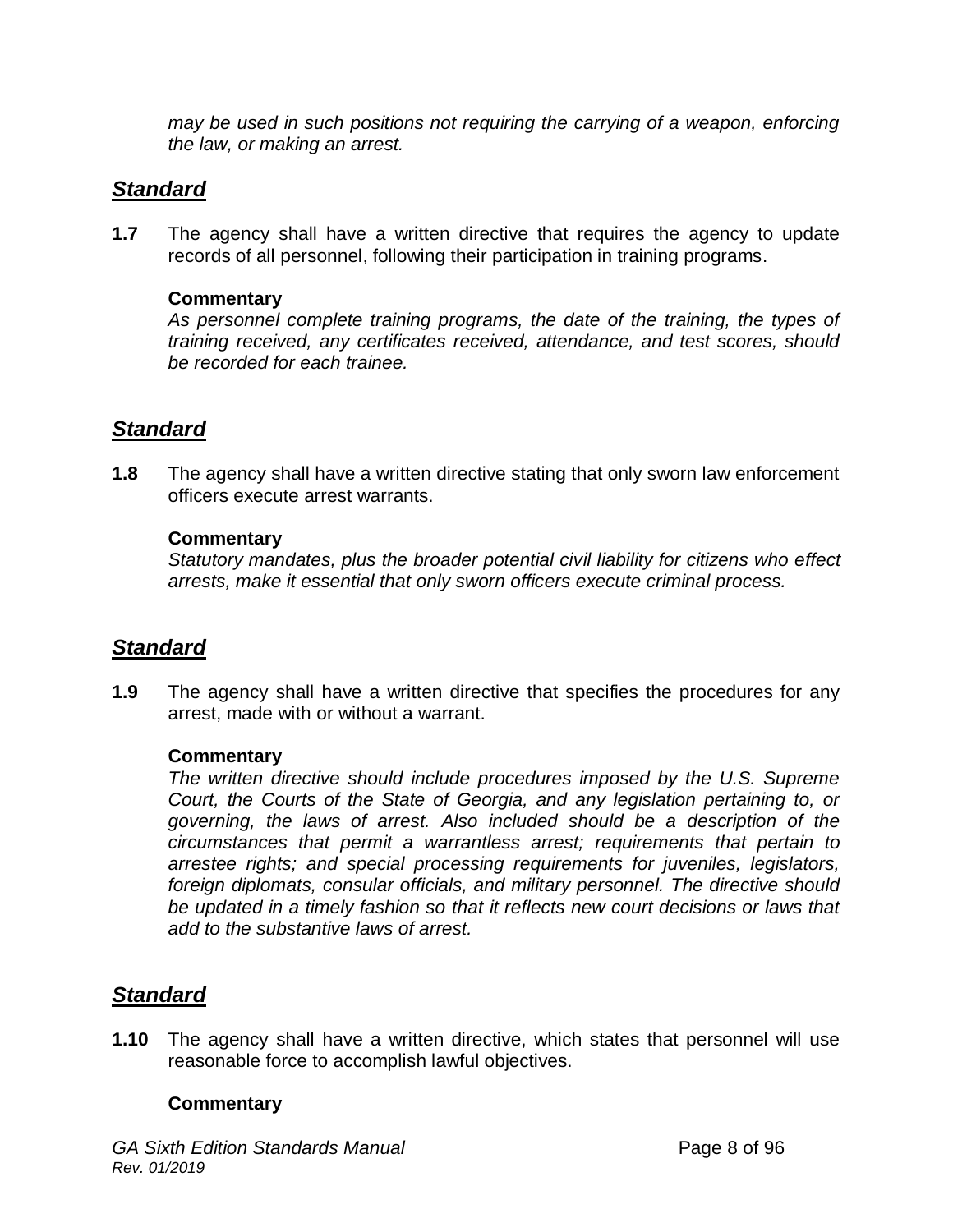*None*

## *Standard*

**1.11** The agency shall have a written directive stating that an officer may use deadly force only when the officer reasonably believes that the action is in defense of human life, including the officer's own life, or in defense of any person in immediate danger of serious physical injury. Definitions of conditional terms, such as those for reasonable belief, serious physical injury, or similarly used terms that are used to qualify the directive, shall be included.

#### **Commentary**

*The intent of this standard is to establish a clear-cut agency policy on the use of deadly force that is consistent with state law [17-4-20(d)], to provide officers with guidance in the use of force in life and death situations, and to prevent unnecessary loss of life.*

## *Standard*

**1.12** The agency shall have a written directive that requires medical aid as determined by the agency after any use of force that results in, or is alleged to have resulted in, injury or death of another person.

#### **Commentary**

*None*

- **1.13** The agency shall have a directive that requires only weapons and ammunition meeting agency authorized specifications be used by agency personnel in law enforcement responsibilities both on duty and working extra duty. The directive shall address:
	- a. the types and specifications of all lethal and less lethal weapons approved for use
	- b. the types and specifications of ammunition approved for use
	- c. the procedure for review, inspection, and approval of all weapons intended for use by each employee in the performance of duty, prior to carrying, by a certified weapons instructor or armorer
	- d. a process to remove unsafe weapons; and
	- e. the procedure for maintaining a record on every weapon approved by the agency for official use.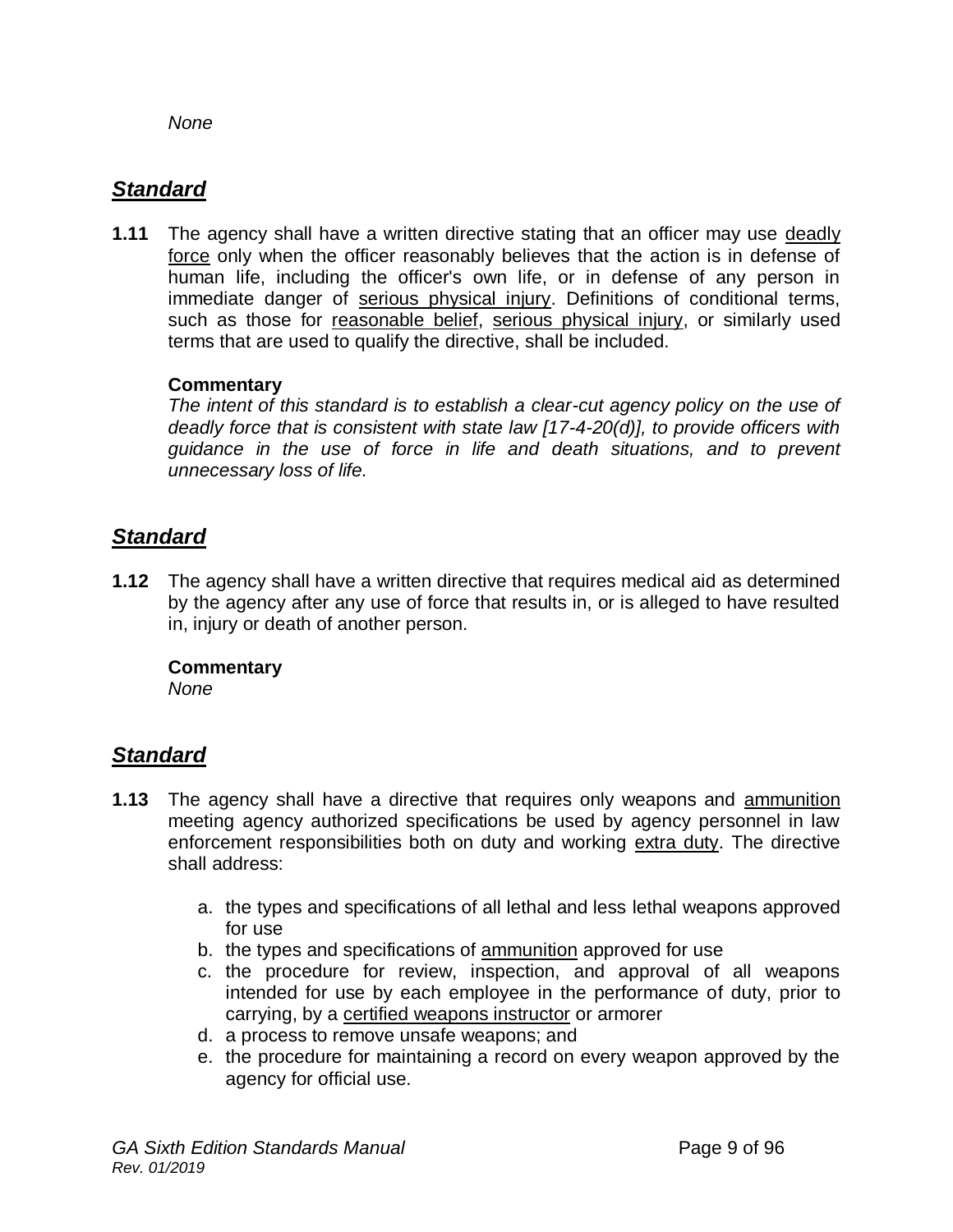#### **Commentary**

*The intent of this standard is to establish strict agency control over all firearms, weapons and ammunition it allows members to carry and use in the performance of their official duties, both on duty and working extra duty.* 

*For all weapons, the agency should establish an approval process. Each weapon should be identified, meet the agency's established criteria, and be safe and in good working order. The user should demonstrate his or her proficiency in using the weapon on an approved qualifying course or proficiency test before being approved, in writing, by the agency to carry and use the weapon. A certified weapons instructor or armorer should inspect and approve the weapon and oversee the proficiency test.* 

*A complete record of all weapons approved by the agency should be maintained.*  For firearms, the record should list the type, description, identifying model, and *serial number of each, as well as the identity of the owner or assignee. The record should also include the name of the official making the approval, the date of approval, the course fired, and all scores used to qualify the user on the demonstration of proficiency. All approvals should be conditional upon periodic re-qualification.*

## *Standard*

- **1.14** The agency shall require a written report to be submitted whenever an employee:
	- a. discharges a firearm, for other than training or recreational purposes
	- b. takes an action that results in, or is alleged to have resulted in, injury or death of another person
	- c. applies force through the use of lethal or less lethal weapons; and
	- d. applies weaponless physical force at a level defined by the agency.

#### **Commentary**

*Any agency should carefully examine all incidents wherein its employees have caused, or are alleged to have caused, death or injury to another; have accidentally or intentionally discharged a firearm; or have applied physical force upon another. The intent of this standard is to ensure that each event is properly documented whenever an employee is involved in an incident of this type. If physically able, the employee involved should be required to verbally report his/her involvement within a specified time period. The verbal report should be committed to writing as soon as practicable thereafter. Written procedures should state by whom, when, and how the report will be submitted. The standard is not intended to document the display of weapons by officers, but may if the agency so chooses.*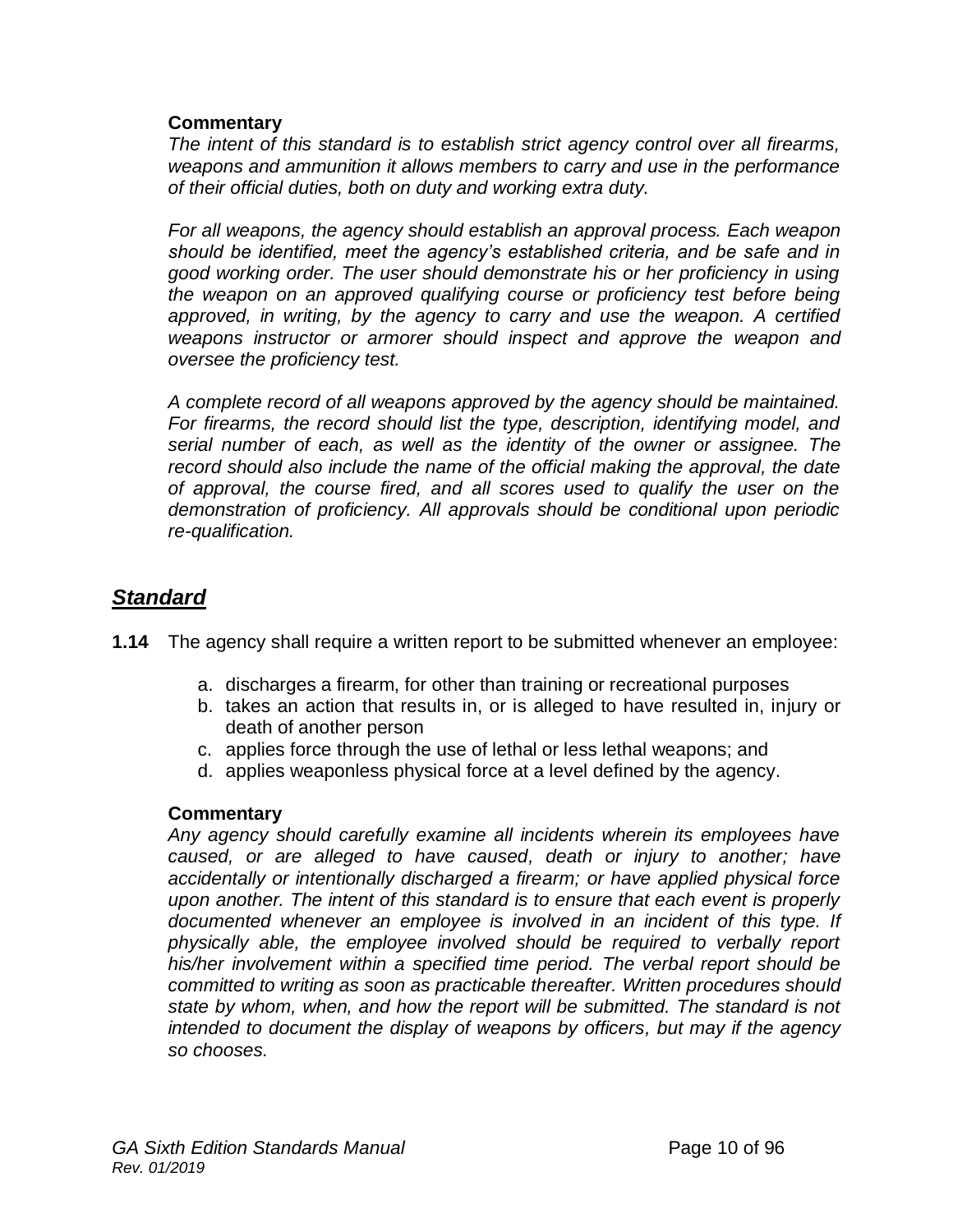## *Standard*

**1.15** The agency has a written directive that describes the procedures for reviewing the agency's use of force reports.

#### **Commentary**

*The intent of the review is to determine whether there are policy, training, weapons/equipment, or discipline issues that should be addressed. The written directive should contain language for who is completing and reviewing the use of force reports, and the process for how the review is conducted.* 

## *Standard*

**1.16** The agency shall have a written directive requiring a written annual analysis of all use of force incidents and describes the procedures for briefing the agency's CEO.

#### **Commentary**

*None*

## *Standard*

**1.17** The agency shall have a written directive that requires all employees be placed on administrative leave or administrative assignment, pending administrative review, whose actions or use of force results in a death or serious injury.

#### **Commentary**

*The purpose of this standard is two-fold: to protect the community's interest when officers may have exceeded the scope of their authority in their actions or in their use of force; and to shield officers who have not exceeded the scope of their authority from possible confrontations with the community. The agency should consider removing from line-of-duty status all officers involved in a critical or traumatic incident, not limited to shootings, and may include incidents such as a fatal motor vehicle collision involving an employee. This standard also applies to non-sworn employees that are involved in incidents that result in the death or serious injury of another party. In these cases, the agency will determine the appropriate review and assignment for the employee to fulfill while the administrative review is being conducted. The agency should consider provisions for post-incident debriefing or counseling for those employees involved, as needed. In some critical incidents, the employee's family may also require assistance.*

*The removal process may have a detrimental effect on employees involved. Agencies may wish to routinely include a review of these procedures during in-*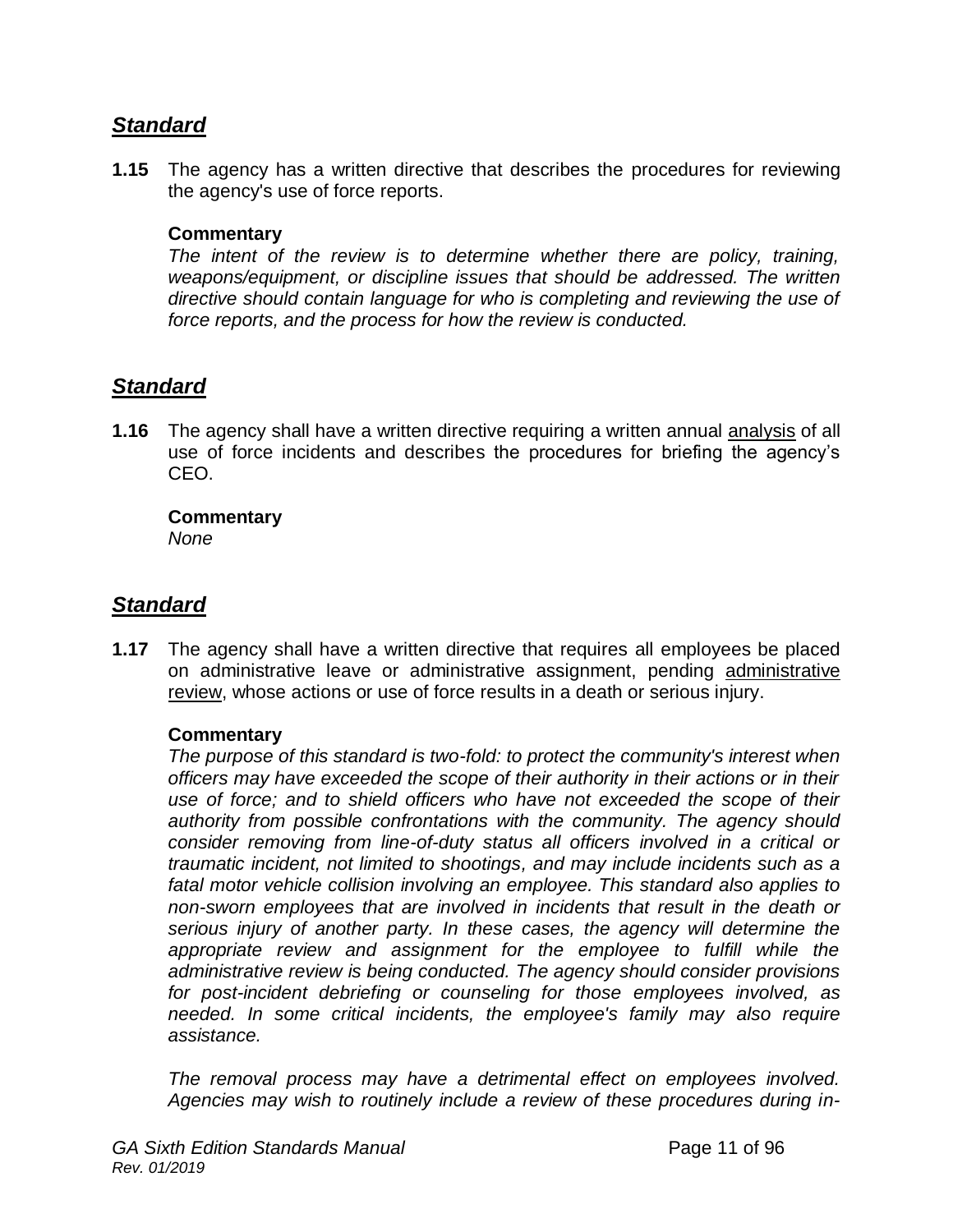*service training sessions to enhance understanding of this procedure.*

## *Standard*

- **1.18** The agency has a written directive governing bias-based profiling, and at a minimum, contains the following provisions:
	- a. a prohibition against bias-based profiling by all enforcement personnel
	- b. corrective measures if bias-based profiling occurs; and
	- c. a documented annual administrative review of agency practices.

#### **Commentary**

*Bias-based profiling includes any agency action based on factors such as, but not limited to, gender, race, religion, national origin, ethnicity, or sexual orientation. The agency's written directive should contain language for what corrective actions or measures the agency will take to prevent future occurrences, if bias-based profiling is discovered. The administrative review is designed for the agency to look at its citations, arrests, asset forfeiture, complaints, and incidents to determine if any bias-based profiling is occurring in the agency.* 

## *Standard*

- **1.19** The agency shall have a written directive outlining an employee early warning/intervention system, and includes procedures for:
	- a. establishing specific evaluation criteria for the system
	- b. the role of supervision in the system; and
	- c. describing remedial actions or assistance to the employees.

#### *Commentary*

*Examples of evaluation criteria that should be utilized are employee performance evaluations, disciplinary actions, complaints, use of force incidents, vehicle pursuits, etc. In the directive, the agency should discuss the roles of the different levels of supervision in the process and the responsibilities for each supervisor. In an effort to assist employees, the directive should indicate the remedies (training, EAP assistance, mentorship) that are available to the employees in the intervention process.*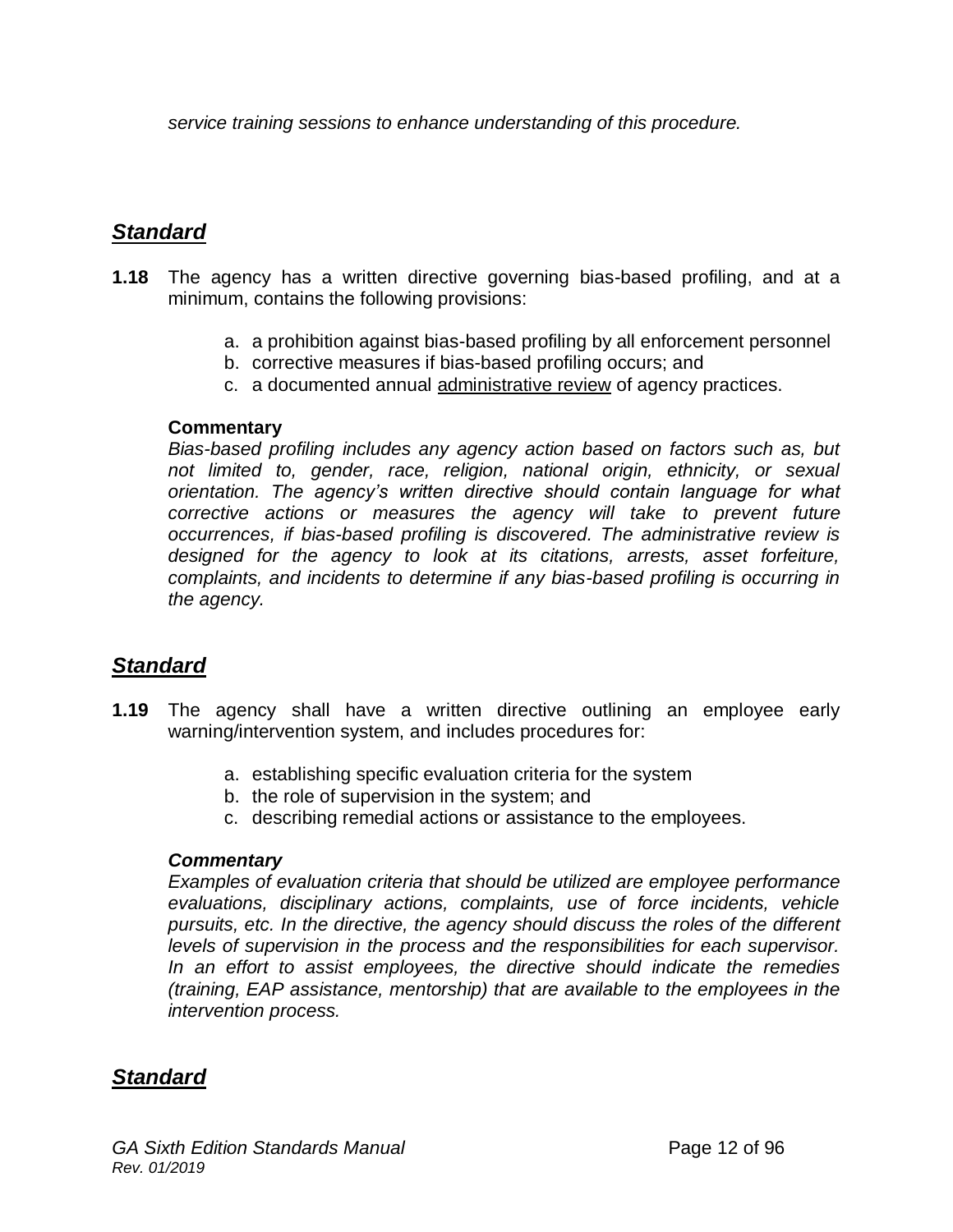**1.20** The agency shall have a written directive governing the use of agency material, photographs, images, recordings, etc., on social networking sites or through other electronic communication.

#### **Commentary**

*This standard is not referring to cell phones, cameras, computers, etc., but the data, images, recordings or information that is distributed, viewed, or disseminated through those devices.* 

## *Standard*

**1.21** The agency shall have a written directive governing the use of agency and personal electronic devices.

#### **Commentary**

*These devices include but are not limited to cell phones, computers, cameras, etc. This standard does not cover in-car cameras or body worn cameras and applies to both agency devices and personal devices used in the performance of the employee's duties.* 

## *Standard*

- **1.22** The agency shall have a written directive governing the use of agency and personal in-car and/or body-cameras. The written directive includes:
	- a. policy statement on purpose of devices
	- b. requirements and restrictions for activation and deactivation of the device
	- c. criminal and administrative use of captured data
	- d. data storage and retention requirements
	- e. equipment maintenance and inspection procedures; and
	- f. requirements for documented administrative review of captured data.

#### **Commentary**

*This standard addresses the use of body worn camera and in-car camera equipment. The directive should clearly outline when the devices are to be used*  and when they should be turned off and on. The agency should differentiate *between the criminal use and administrative use of the data and determine how*  long to store the data in accordance with Georgia Records Retention *Requirements. The agency is responsible for determining within the directive the frequency and procedures for the review. The review of the data should indicate who is conducting the review, how often the review is conducted, and what procedures are followed to determine what is reviewed.*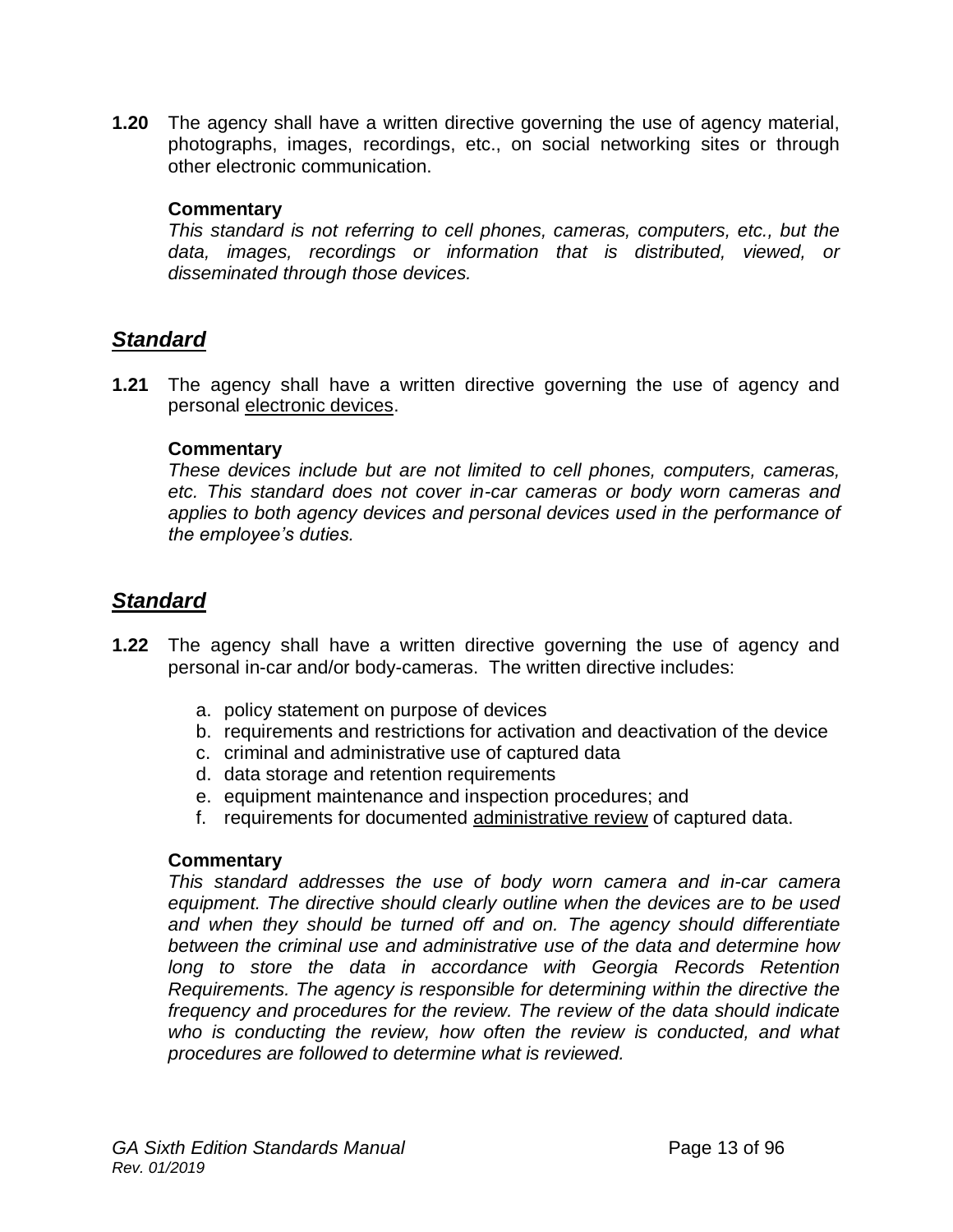## *Standard*

**1.23** When the agency Chief Executive Officer (CEO) leaves the agency, the new CEO shall ensure 100% accountability of all agency firearms.

#### **Commentary**

*To ensure all firearms are accounted for in the agency, all agency CEOs should conduct a full inventory of all agency firearms within six (6) months of assuming command of the agency. This standard does not apply to interim or temporary assignments.* 

## *Standard*

- **1.24** If agency personnel participate in formal, long-term, multi-jurisdictional investigative task force(s), a written agreement describes the task force activities, and shall contain:
	- a. the purpose of the task force
	- b. the authority and responsibility of each agency
	- c. a statement that agency personnel will adhere to their agency's policies where task force policies don't exist; and
	- d. each agency CEO's or governing authority's approval.

#### **Commentary**

*This intergovernmental agreement, at a minimum, should contain language that agency personnel should meet or exceed agency policy and standards. The criteria for the use of the task force should be specified in the directive and evaluated on a regular basis.*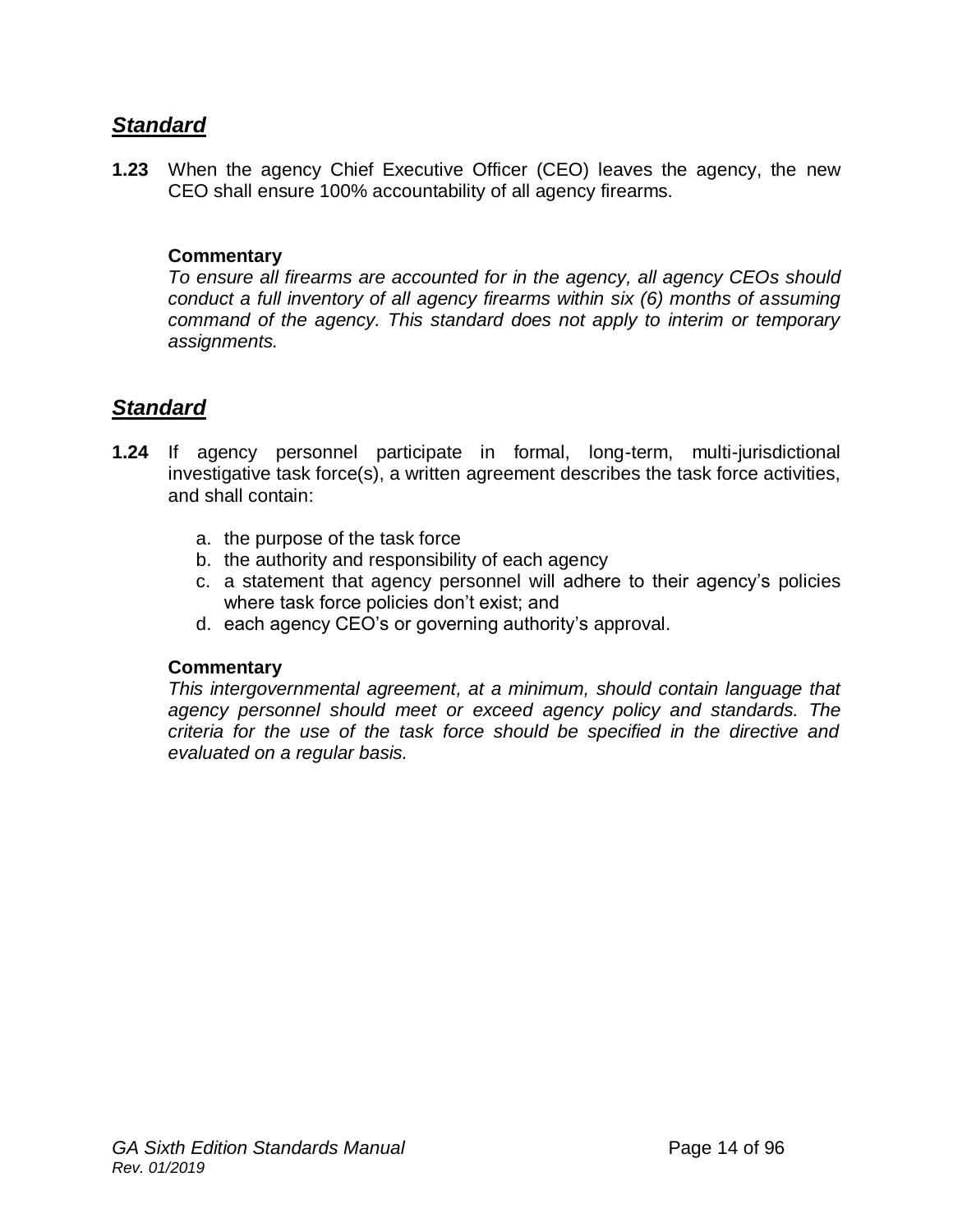## *CHAPTER 2*

## *TRAINING*

## *Standard*

- **2.1** The agency has a written directive that requires each sworn officer receive annual training on:
	- a. legal updates
	- b. vehicle pursuits
	- c. authorized forcible stopping techniques
	- d. bias based profiling
	- e. search and seizure; and
	- f. the agency's Critical Incident Plan.

#### **Commentary**

*This annual training may be in the form of in-service, roll-call, or academy-based training. If the agency does not authorize any forcible stopping techniques (bullet c), the agency should indicate this in their written directive. The training in bullet f is designed to ensure all sworn officers have received training on the use of the agency's Critical Incident Plan described in Standard 6.16.*

## *Standard*

- **2.2** The agency has a written directive that requires all employees receive annual training on:
	- a. off-duty conduct
	- b. sexual harassment
	- c. the agency's policy on citizen complaints/Internal Affairs
	- d. ethics
	- e. dealing with the mentally ill or persons with diminished capacity; and
	- f. the agency's polices on domestic violence incidents involving employees of the agency.

#### **Commentary**

*This annual training may be in-service, roll-call, or academy-based training.*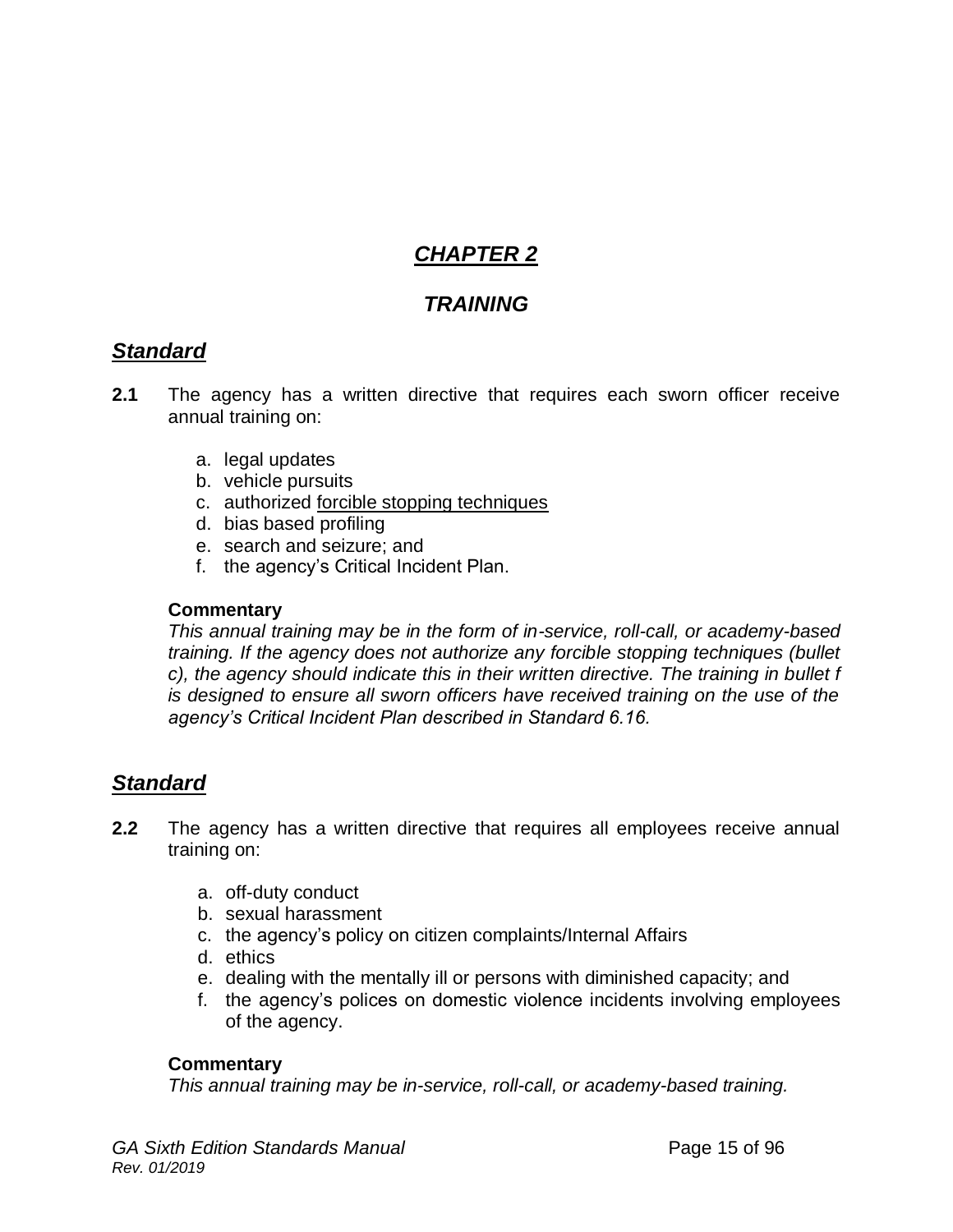## *Standard*

**2.3** At least annually, all agency personnel who carry less lethal or lethal weapons are required to receive in-service training on agency's use of force policies. **Commentary** *None*

## *Standard*

**2.4** If the agency authorizes use of neck restraints or similar weaponless control techniques with a potential for serious injury, all authorized personnel shall attend annual training on approved techniques.

#### **Commentary**

*The intent of this standard is to require training on the use of neck restraints or similar control techniques if used by the agency. If neck or similar control techniques are not allowed, it should be noted in policy.*

## *Standard*

**2.5** At least annually, all agency personnel authorized to carry lethal weapons are required to receive in-service training on the constitutional and legal limitations on the use of deadly force and on the agency's policies regarding the use of deadly force.

#### **Commentary**

*None*

- **2.6** At least annually, all agency personnel shall demonstrate proficiency with each issued or approved lethal weapon he/she is authorized to carry.
	- a. Proficiency training shall be conducted by a certified weapons instructor.
	- b. Proficiency training shall be documented.
	- c. The agency shall have procedures for remedial training for those employees who are unable to demonstrate proficiency.
	- d. The agency shall have procedures for removing from enforcement duties employees who are unable to demonstrate proficiency with their primary duty weapon until proficiency is achieved; and
	- e. The agency shall have procedures for removal of any lethal weapon from the employee who is unable to demonstrate proficiency until proficiency is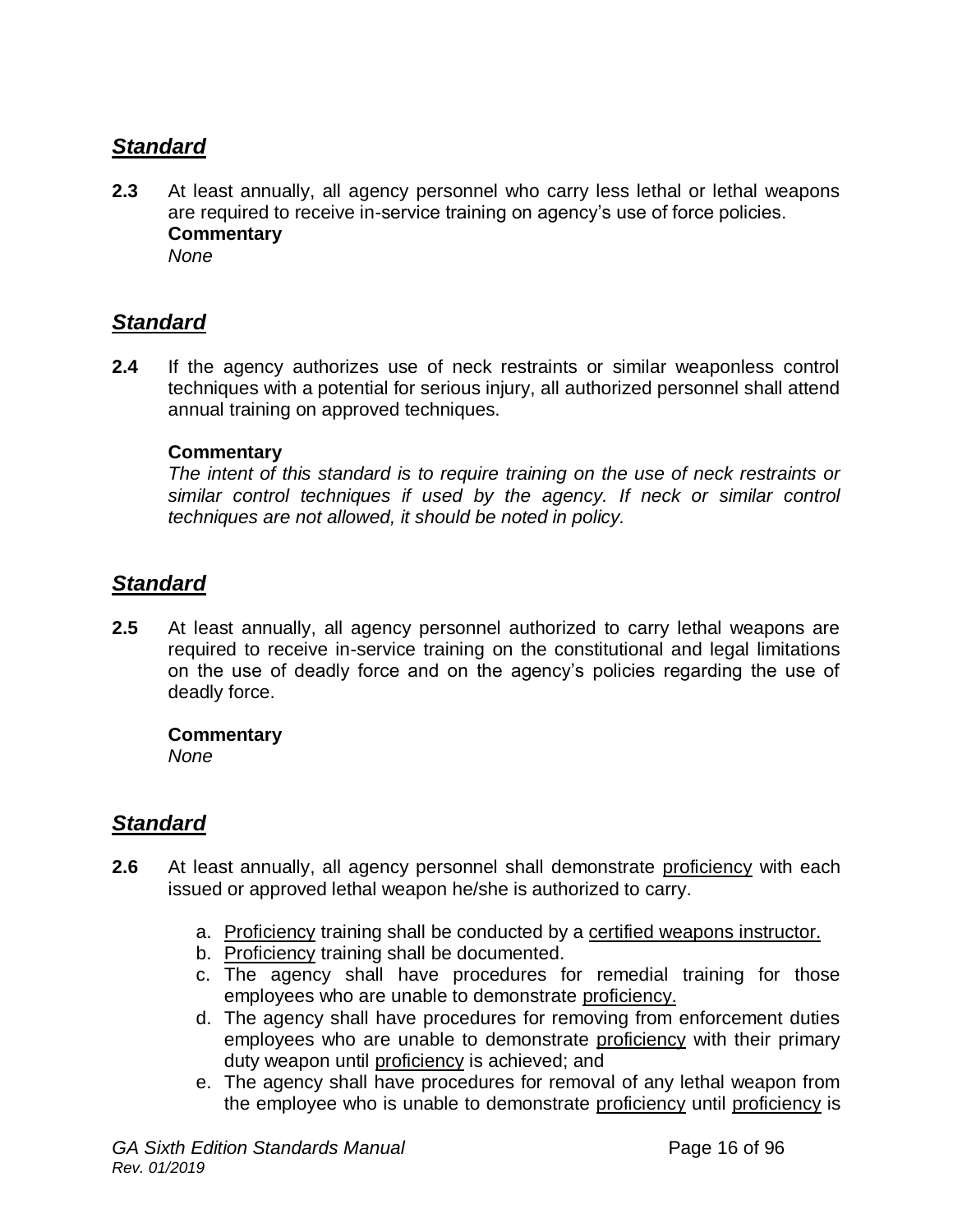achieved.

#### **Commentary**

*The intent of this standard is to cover the carrying and use, both on and off duty, of all lethal weapons, such as handguns, shotguns, or rifles. Demonstrated proficiency includes achieving minimum qualifying scores on a prescribed course; attaining and demonstrating a knowledge of the laws concerning the use of authorized weapons and knowledge of agency policy(s) on the use of force, escalating force, and deadly force; and being familiar with recognized safehandling procedures for the use of these weapons. The instruction and qualification of all weapons should be provided by a certified weapons instructor.*

*The intent of bullet (c) is to ensure that remedial measures are provided. An employee failing to demonstrate proficiency with a weapon is not returned to duty with that weapon until such time as proficiency is demonstrated and documented.*

*This standard covers the primary duty weapon and all weapons carried or issued to agency personnel. While bullet (d) is requiring the removal from enforcement duties any employee that cannot show proficiency with their primary duty weapon, bullet (e) also requires procedures for removing lethal weapons if the employee is not able to show proficiency.* 

## *Standard*

- **2.7** At least annually, all agency personnel shall demonstrate proficiency with all electronic control devices he/she is authorized to carry.
	- a. Proficiency training shall be conducted by a certified weapons instructor.
	- b. Proficiency training shall be documented.
	- c. The agency shall have procedures for remedial training for those employees who are unable to demonstrate proficiency; and
	- d. The agency shall have procedures for removal of the electronic control device from the employee who is unable to demonstrate proficiency until proficiency is achieved.

#### **Commentary**

*Proficiency levels should be established by the agency with input from certified weapons instructors, requirements by the State of Georgia, or information provided by the manufacturer of the weapon. Demonstrated proficiency with electronic control device may consist of the same criteria used at entry level, or the course may be modified to either abbreviate or extend the training, based on the agency's experience with the weapon in the field.*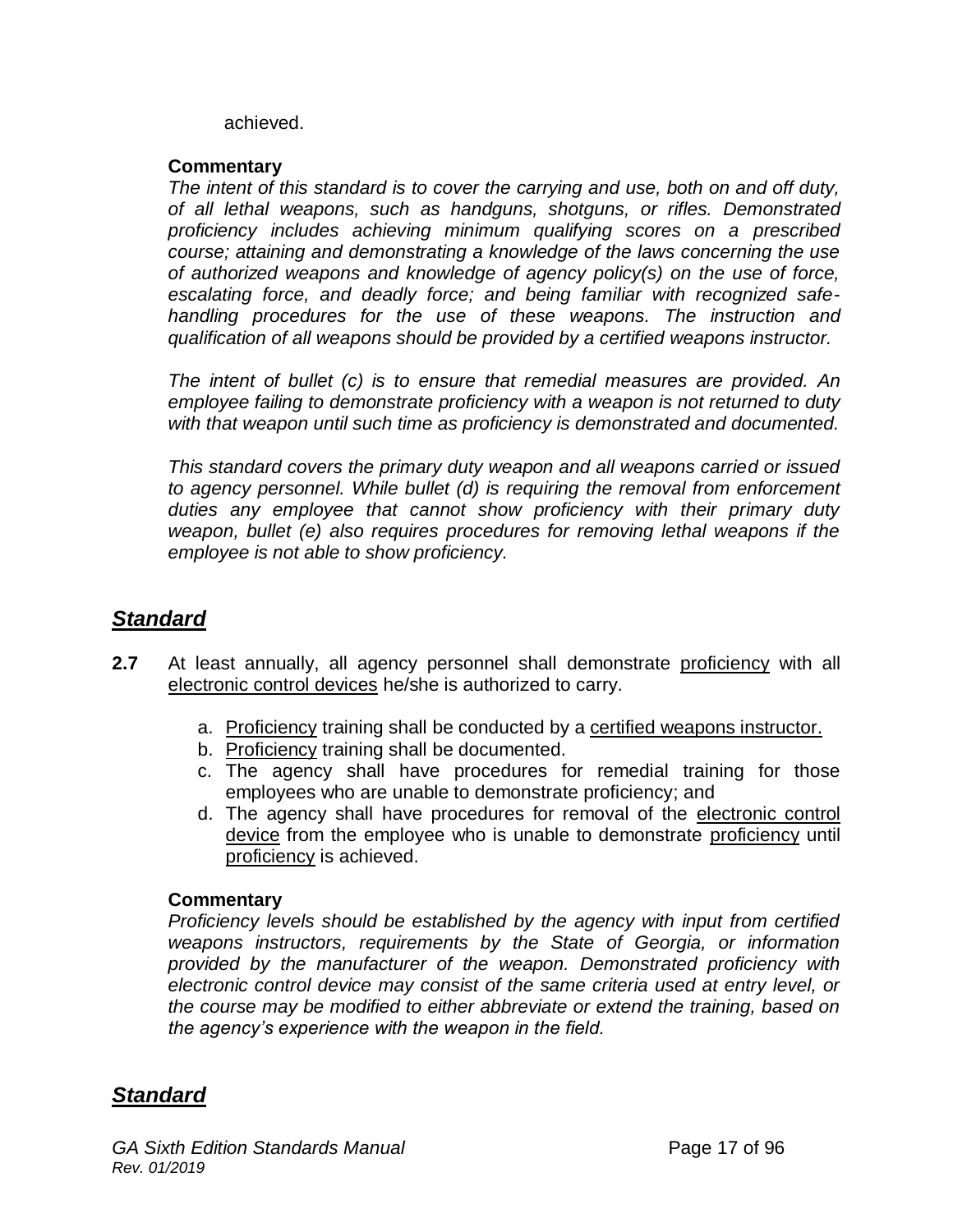- **2.8** At least biennially all agency personnel shall demonstrate proficiency with all authorized less lethal weapons he/she is authorized to carry.
	- a. Proficiency training shall be conducted by a certified weapons instructor.
	- b. Proficiency training shall be documented.
	- c. The agency shall have procedures for remedial training for those employees who are unable to demonstrate proficiency; and
	- d. The agency shall have procedures for removal of any less lethal weapon from the employee who is unable to demonstrate proficiency until proficiency is achieved.

#### **Commentary**

*Proficiency levels should be established by the agency with input from certified weapons instructors, requirements by the State of Georgia, or information provided by the manufacturer of the weapon. Demonstrated proficiency with less lethal weapons may consist of the same criteria used at entry level, or the course may be modified to either abbreviate or extend the training, based on the agency's experience with the weapon in the field.*

*Less lethal weapons include, but are not limited to, chemical weapons, impact weapons, baton and less-lethal munitions.*

## *Standard*

**2.9** All personnel that are authorized to transport detainees shall attend annual training on the agency's policy on transporting detainees.

#### **Commentary**

*This annual training may be in the form of in-service, roll-call, or academy-based training.*

## *Standard*

**2.10** All assigned Field Training Officers must receive annual FTO in-service training.

#### **Commentary**

*This annual in-service training may be in the form of a roll-call setting or a meeting of FTOs. The purpose of the training is to provide professional development to the FTOs and/or discuss the status of the program and any future improvements.*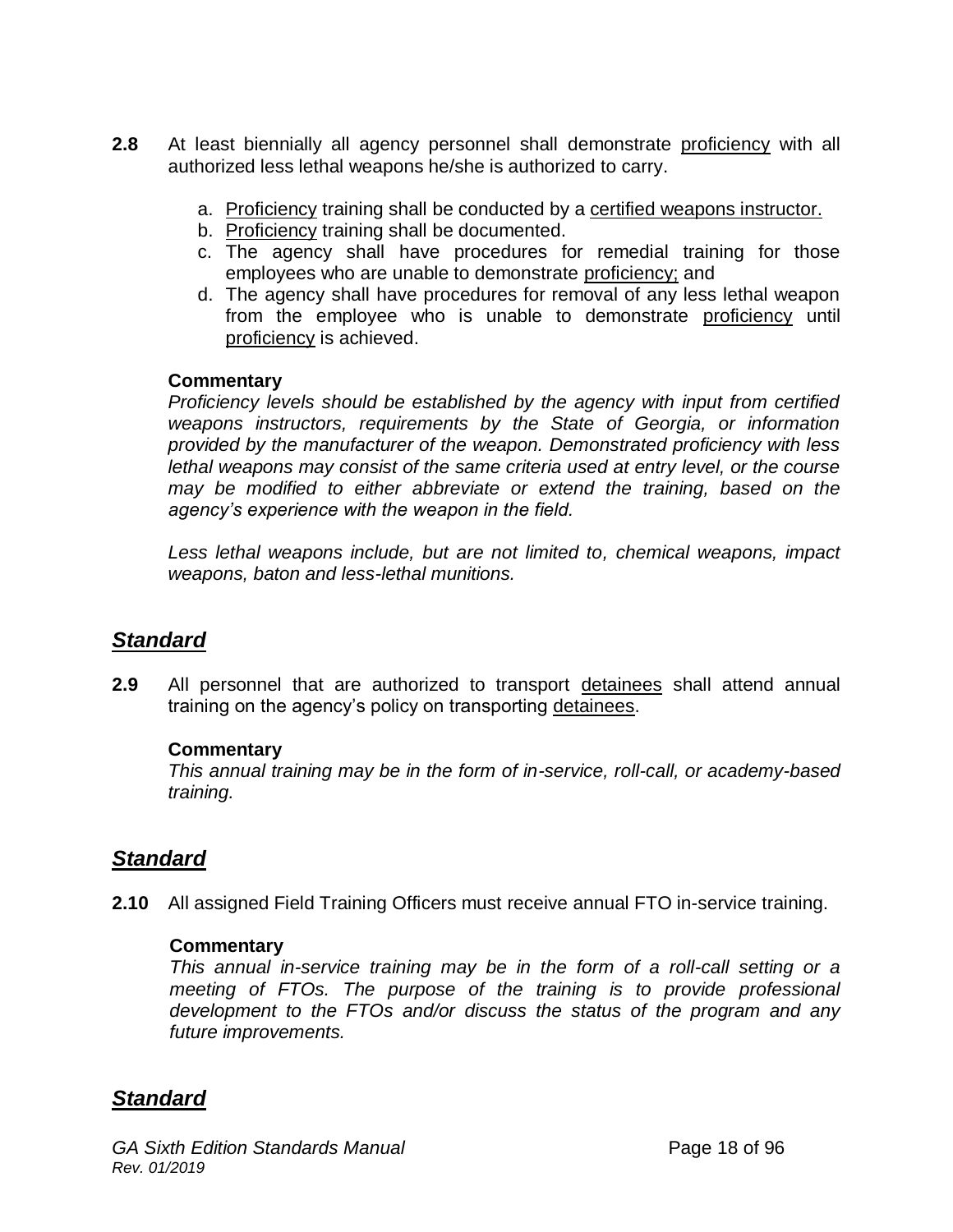**2.11** All personnel used to conduct background investigations are trained in collecting required information.

#### **Commentary**

*A comprehensive background investigation is crucial in evaluating a potential employee. Training should include all local, state, and federal requirements and provide the investigator the knowledge, skills, and abilities to conduct a quality investigation. Training should also include the agency's policy on the selection process and ensure the investigator is knowledgeable about the Equal Opportunity Plan.*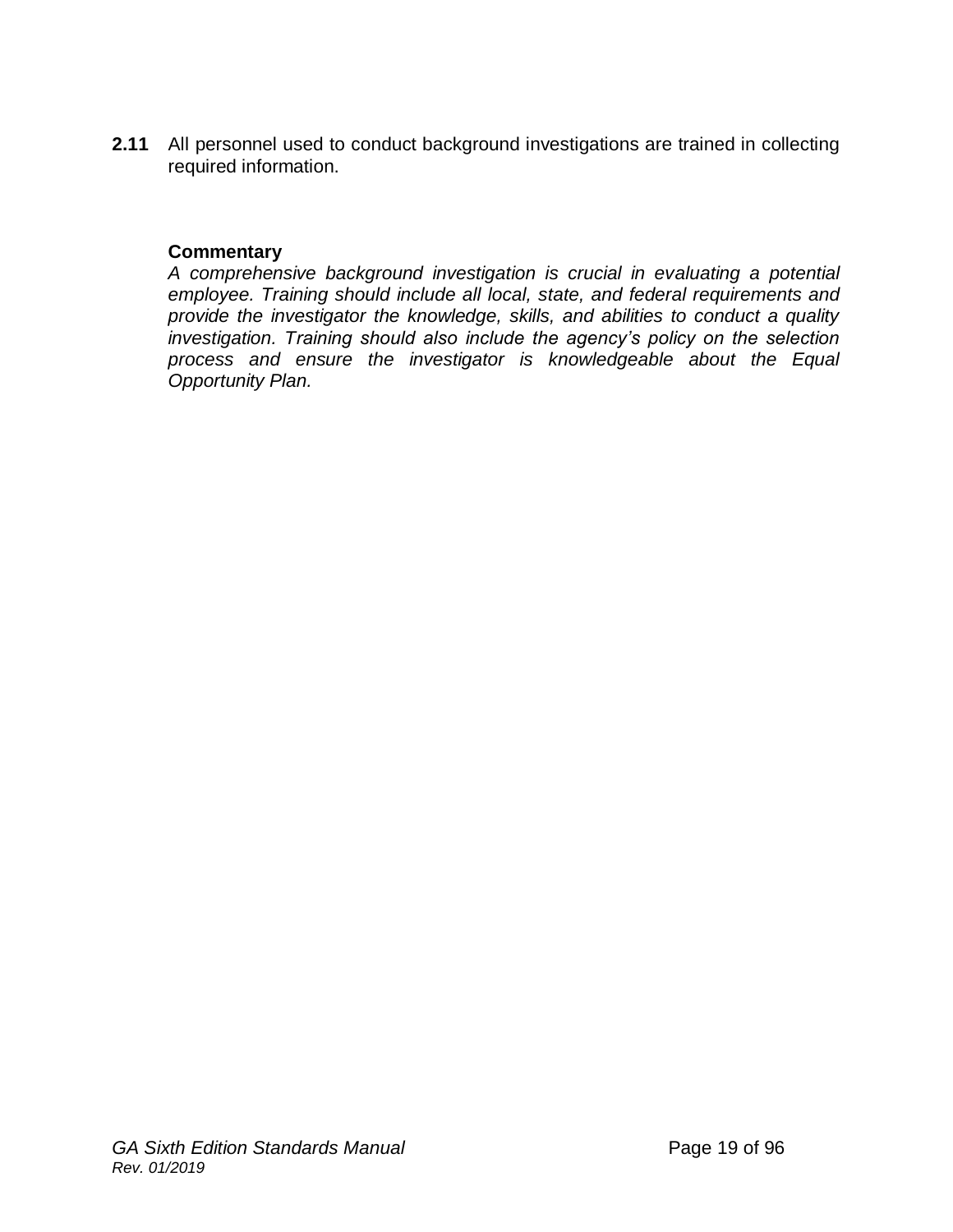# *CHAPTER 3*

## *ORGANIZATION & MANAGEMENT*

## *Standard*

- **3.1** The agency shall have a written directive system that includes, at a minimum, the following:
	- a. a policy statement that vests in the agency's chief executive officer the authority to issue, modify, or approve agency written directives
	- b. identification of the persons or positions, other than the agency's chief executive officer, authorized to issue written directives
	- c. a description of the written directives system format
	- d. procedures for indexing, purging, updating, and revising directives; and
	- e. procedures for review of proposed policies, procedures, rules and regulations prior to their promulgation.

#### **Commentary**

*The agency should establish a formal written directive system to provide employees with a clear understanding of the constraints and expectations relating to the performance of their duties. The written directive system should permit rapid access to individual policies, procedures, and rules and regulations, and should differentiate, if necessary, types of directives, e.g., general order, special order, personnel order.*

## *Standard*

**3.2** The agency shall have a written directive that describes the agency's organizational structure and functions and is available to all personnel.

#### **Commentary**

*The agency may determine its own organizational structure. The intent of this standard is to provide a written description of the agency's organization. The agency's organizational chart should coincide with this description.*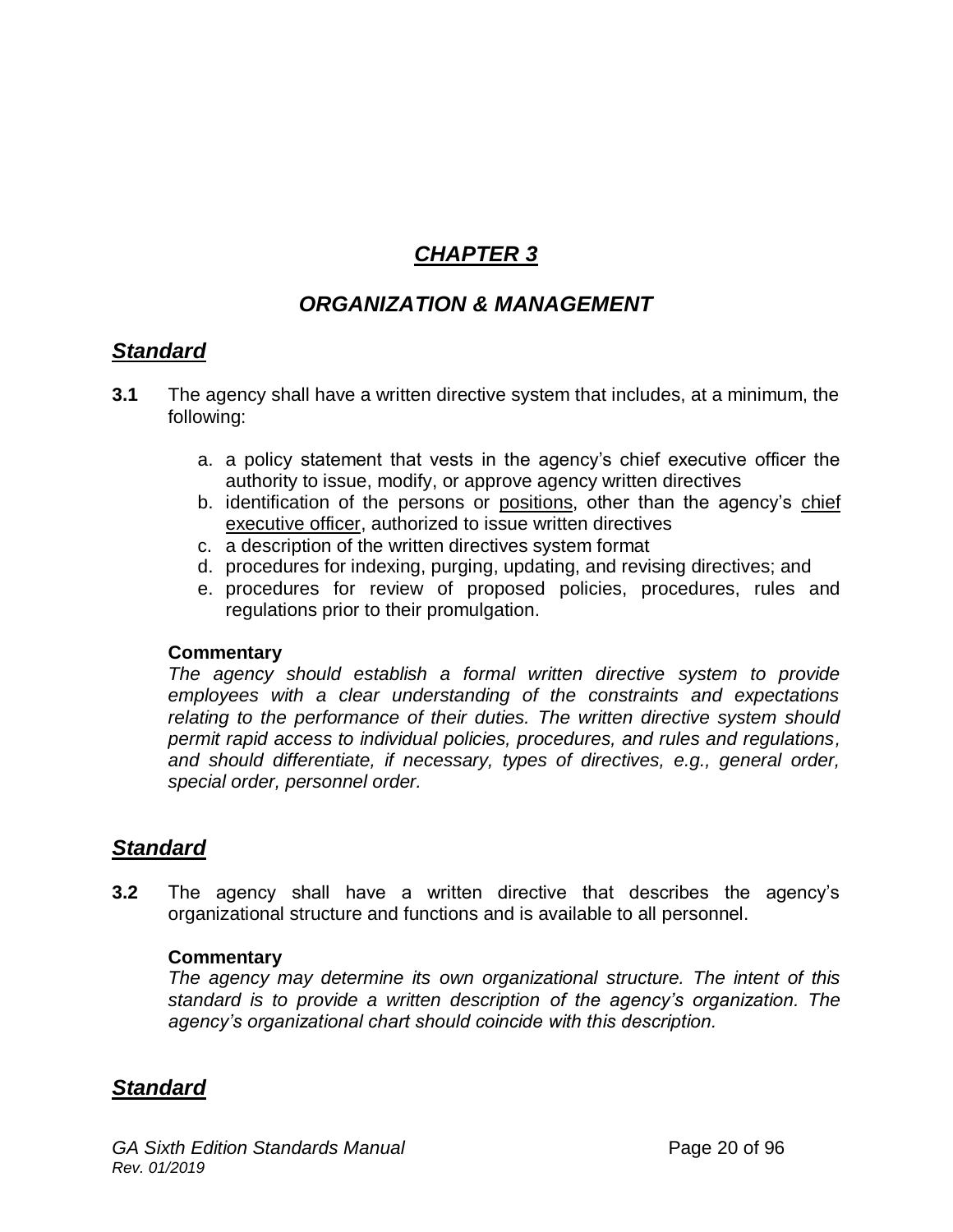**3.3** Each organizational component is under the direct command of only one supervisor.

#### **Commentary** *None*

## *Standard*

**3.4** Each employee is accountable to only one supervisor at any given time.

#### **Commentary**

*None*

## *Standard*

**3.5** The agency shall have a written directive stating that supervisory personnel are accountable for the activities of employees under their immediate control.

# **Commentary**

*None*

## *Standard*

- **3.6** The agency shall have a written directive requiring that:
	- a. responsibility is accompanied by commensurate authority; and
	- b. each employee is accountable for the use of delegated authority.

#### **Commentary**

*The intent of the directive should be to establish a policy guideline for the delegation of authority. At every level within the agency, personnel should be given the authority to make decisions necessary for the effective execution of their responsibilities.*

- **3.7** The agency shall have a written directive requiring all complaints against the agency or its employees be investigated, and specifies:
	- a. the types of complaints to be investigated by line supervisors;
	- b. the types of complaints that require investigation by the internal affairs function; and
	- c. an annual review of all complaints received by the agency.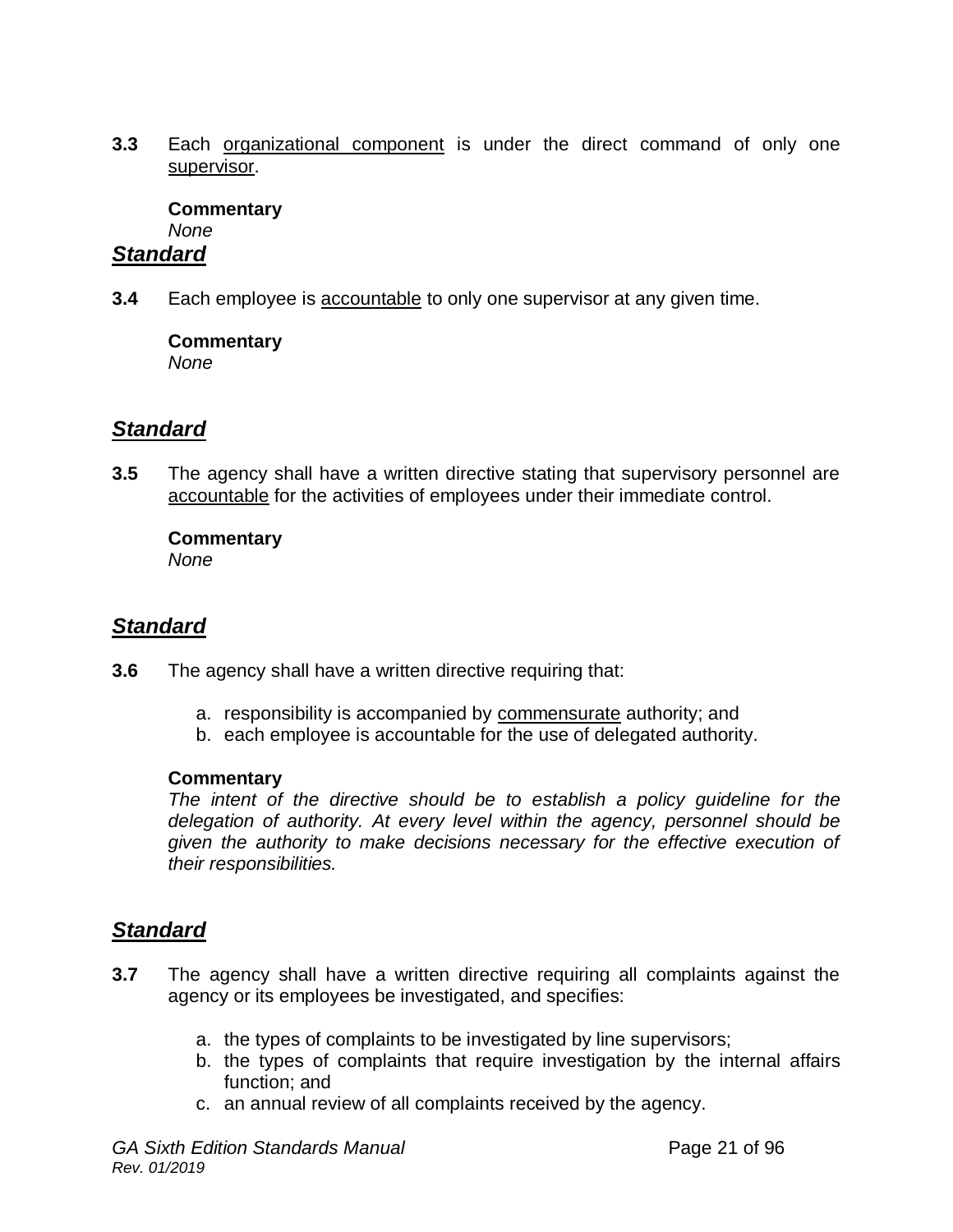#### **Commentary**

*This standard does not require the establishment of an Internal Affairs Unit. However, the function is important. Investigations may be assigned to an individual on an as-needed basis or may be conducted by the chief executive officer. Nothing in this standard precludes an agency from asking for outside assistance on internal investigations. However, the agency remains responsible for this function. Agencies should define the difference between formal and informal complaints, and all inquiries conducted by the agency should be included in the annual review.* 

## *Standard*

**3.8** The agency shall have a written directive requiring the formulation and annual updating of written goals and objectives for the agency and for each organizational component within the agency. Established goals and objectives are made available to all affected personnel.

#### **Commentary**

*This standard requires goals and objectives for each component within the agency and also requires goals and objectives for the agency. It is important for agencies to differentiate the difference between goals and objectives.*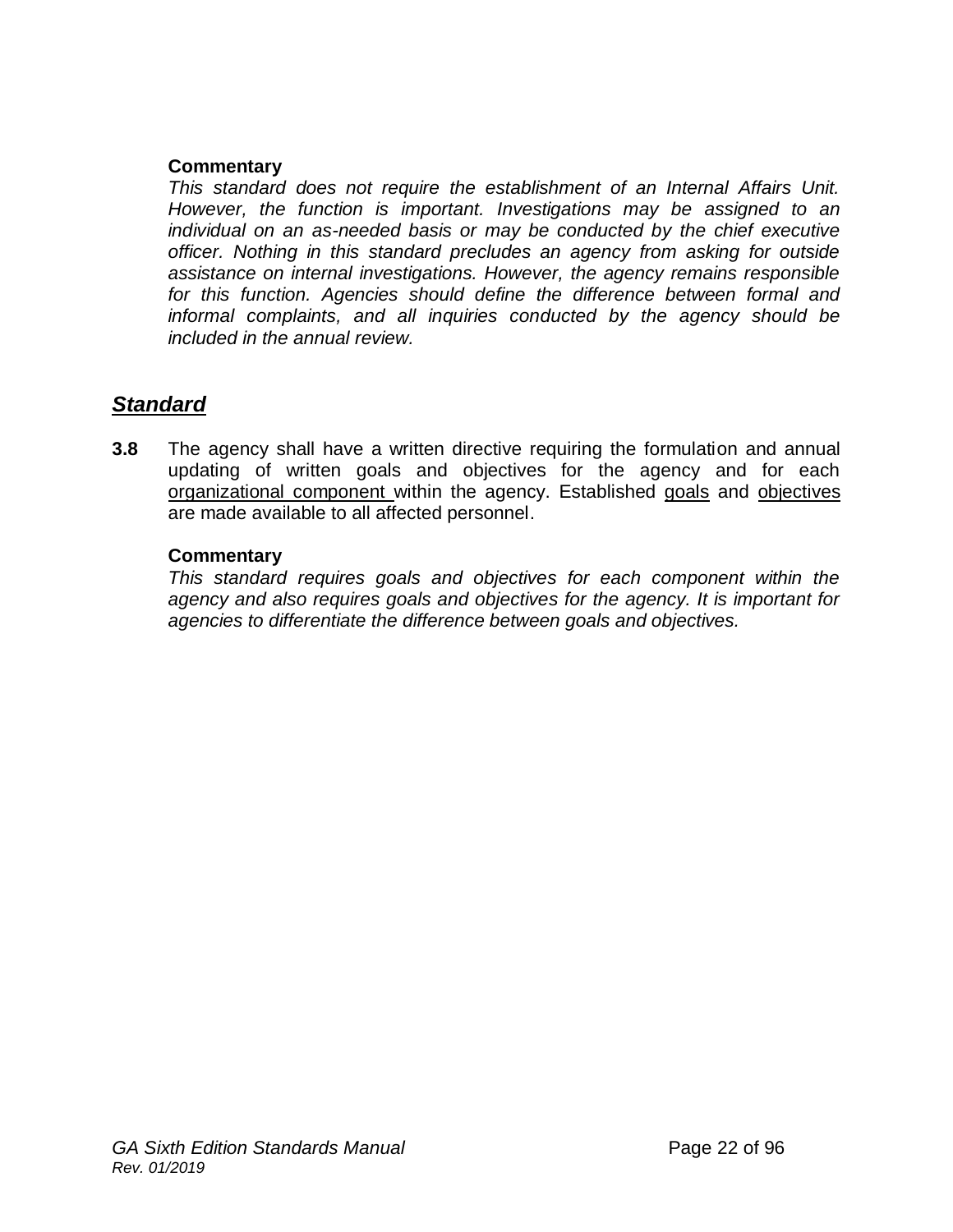# *CHAPTER 4*

## *PERSONNEL*

## *Standard*

#### *4.1 The agency shall have an equal employment opportunity plan.*

#### **Commentary**

*The equal employment opportunity plan should ensure equal opportunities for employment and employment conditions. The equal employment opportunity plan (EEO) should be based on an annual analysis of the agency's present employment policies, practices, and procedures relevant to their effective impact on the employment and utilization of all employees (i.e., includes non-sworn employees). The EEO plan, which may be produced in the form of a written directive, may contain such provisions as: (1) a strongly worded statement from the agency's CEO that it is agency policy to ensure that all individuals should be given equal opportunity for employment, regardless of race, sex, creed, color, age, religion, national origin, or physical impairment; (2) a procedure for filing complaints relating to EEO; and (3) specific action steps that the agency should take to ensure equal employment opportunity is a reality, such as advertising as an "equal opportunity employer" or providing applications or testing processes at decentralized, easily accessible locations. The policies related to sexual harassment in the workplace may also be incorporated into the agency's overall EEO effort.*

## *Standard*

**4.2** The agency shall have written directives describing all elements and activities of the selection process for all personnel.

#### **Commentary**

*Such written directives are essential for the proper administration, use and defensibility of the selection process. The directive should describe the order of events in the selection process and should include, at the least, information about the purpose, development, job relatedness, administration, scoring, and interpretation of all elements used in the selection process.*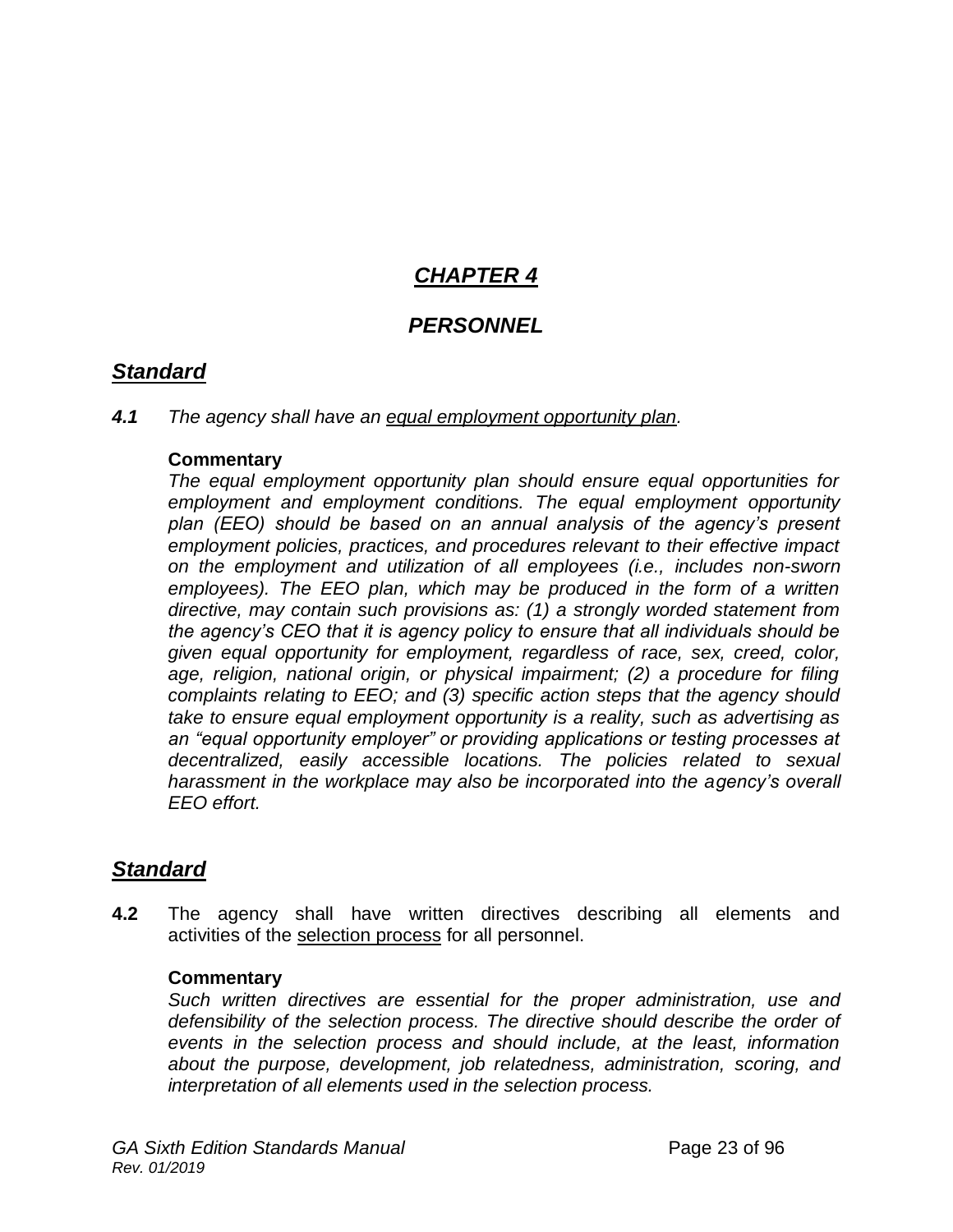*The law enforcement agency may rely upon a state or local civil service commission, employment agency, or other public or private organization to administer or provide one or more elements of the selection process. If so utilized, a copy of all relevant manuals should be maintained on file by the law enforcement agency. Written directives should describe the selection process in detail and include timetables, the order of events, administration, scoring, interpretation of test results, and other pertinent information.*

### *Standard*

- **4.3** The agency shall have a written directive requiring that all elements of the selection process for all sworn personnel be administered, scored, evaluated, and interpreted in a uniform manner. The process for sworn personnel shall include:
	- a. medical examination, including drug screening
	- b. psychological screening
	- c. oral interview
	- d. background investigation; and
	- e. testing for deception (e.g. polygraph, voice stress analyzer, etc.).

#### **Commentary**

*Operational elements of the selection process including time limits, oral instructions, practice problems, answer sheets, and scoring formulas should be clearly set forth and carried out identically for all candidates. Failure to do so may preclude validation of the process and make the agency susceptible to legal challenges.*

## *Standard*

- **4.4** A written directive requires a background investigation of each candidate for all sworn positions and all full-time non-sworn positions is conducted prior to appointment to probationary status, and includes:
	- a. verification of qualifying credentials
	- b. a review of any criminal record; and
	- c. verification of at least three personal/professional references.

#### **Commentary**

*It is more reliable to conduct the inquiry in person, although telephone and mail inquiries are appropriate in obtaining criminal history and driving records. The investigation should routinely involve a home visit with the candidate and his or her family and interviews with neighbors. Background investigations are generally listed among the final stages in the selection process only to suggest that this is when they should be completed; they are likely to have commenced much earlier.*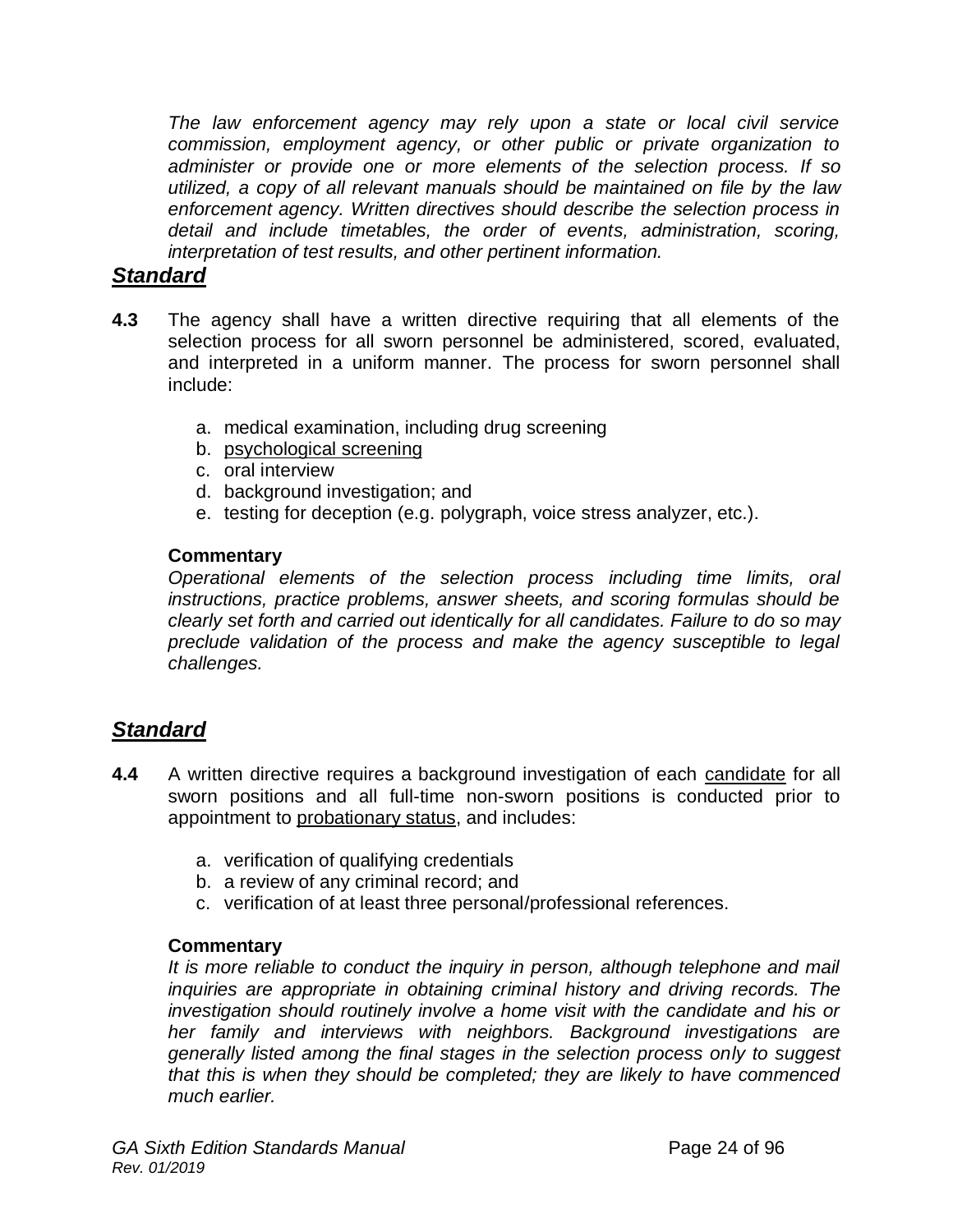## *Standard*

- **4.5** The agency shall have a written directive requiring all new personnel to receive information regarding:
	- a. the agency's role, purpose, goals, policies, and procedures
	- b. working conditions and regulations; and
	- c. responsibilities and rights of employees.

#### **Commentary**

*None*

## *Standard*

**4.6** The agency shall maintain current job descriptions covering all employees. Each employee is issued the job description of his/her job and all job descriptions for each job within the agency are available to all personnel.

#### **Commentary**

*Statements of duties and responsibilities for each job within the agency should be prepared and made available to managers, supervisors, and all other agency employees. Such statements are key elements in achieving more effective management and supervision.*

## *Standard*

**4.7** The agency shall have a written directive requiring a performance evaluation of each employee be conducted and documented at least annually.

#### **Commentary**

*The purposes of performance evaluations are to standardize the nature of the personnel decision making process; to ensure the public that the agency's personnel are qualified to carry out their assigned duties; and to provide job incumbents with necessary behavior modification information to allow them to maintain behaviors that are appropriate from the agency's standpoint and to eliminate inappropriate behaviors.*

## *Standard*

**4.8** The agency shall have a written directive that defines the agency's performance evaluation system that includes at a minimum: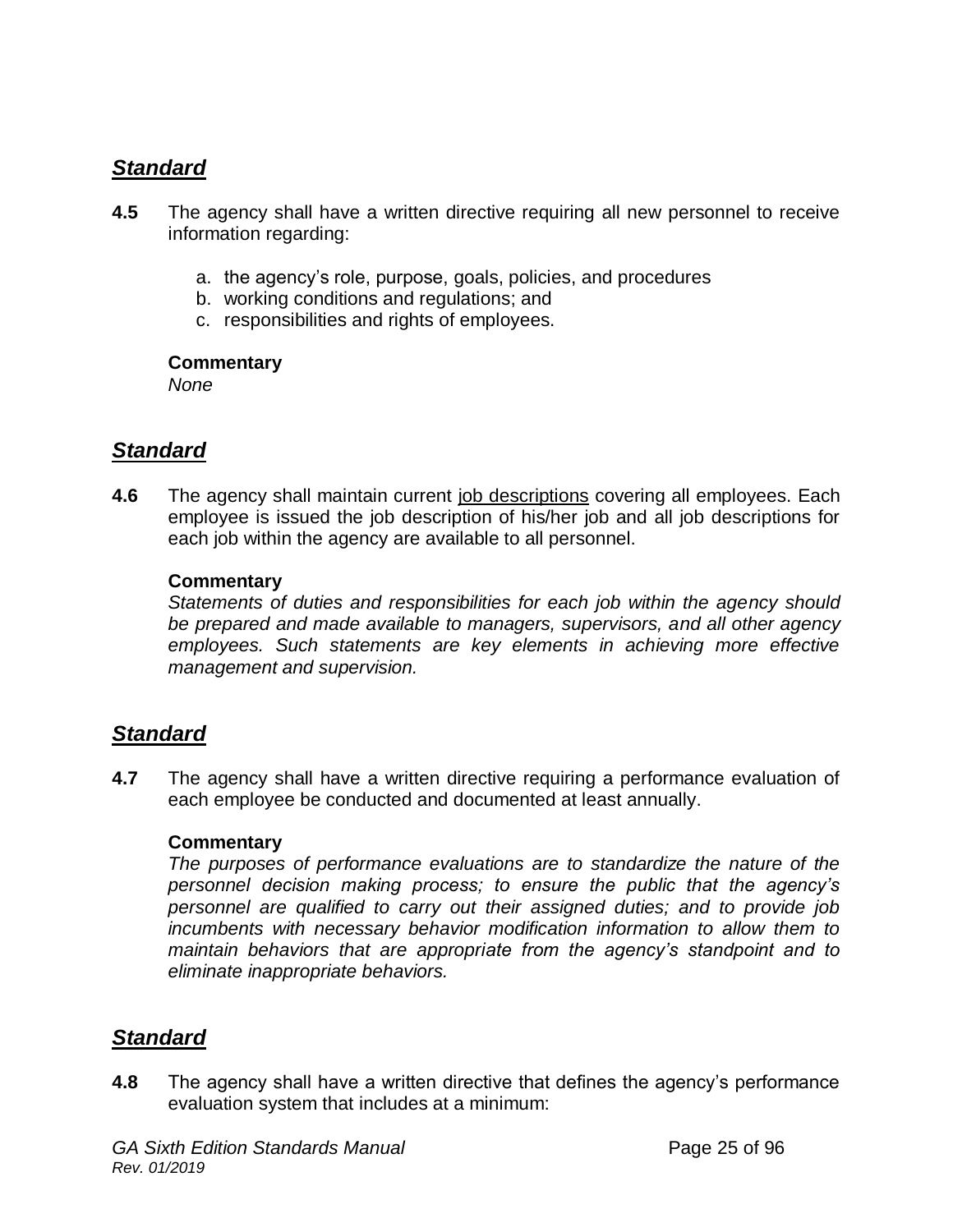- a. measurement definitions
- b. procedures for use of forms
- c. rater responsibilities; and
- d. rater training.

#### **Commentary**

*A central personnel agency may or may not incorporate performance evaluation as part of its overall management activities. Where it does, some features of the evaluation system may not suit the needs of the law enforcement agency. Although policies and procedures may be developed by a centralized agency, it remains the responsibility of the chief executive officer to adapt and amplify those guidelines to meet the agency's needs.*

## *Standard*

**4.9** All elements used to evaluate candidates for promotion are job related and nondiscriminatory.

#### **Commentary**

*The intent of this standard is to ensure that candidates are evaluated by a promotion process that measures traits or characteristics that are a significant part of the job. It is not sufficient for an agency to merely say in a directive that its procedures are job related. However, there is a variety of means by which jobrelatedness can be shown.*

*An agency may choose, for example, to demonstrate that an oral examination measures traits that are shown by the job analysis to be significant or necessary to perform the job. An assessment center may be shown to measure the performance tasks or skills that a job description has shown to be essential job functions.*

*The agency may also demonstrate job-relatedness by validation of a testing element. For example, an agency may demonstrate statistically that a written test is a predictor of future job success by correlating test scores with the performance of individuals on the job. If high test scores can be associated with individuals that are successful, and vice versa, then the process may be legally considered a valid means of measurement if the correlation is statistically significant. Agencies will normally need competent professional assistance from personnel specialists before undertaking a validation study of this type. Many commercially available tests have done validation studies that may be helpful to agencies.*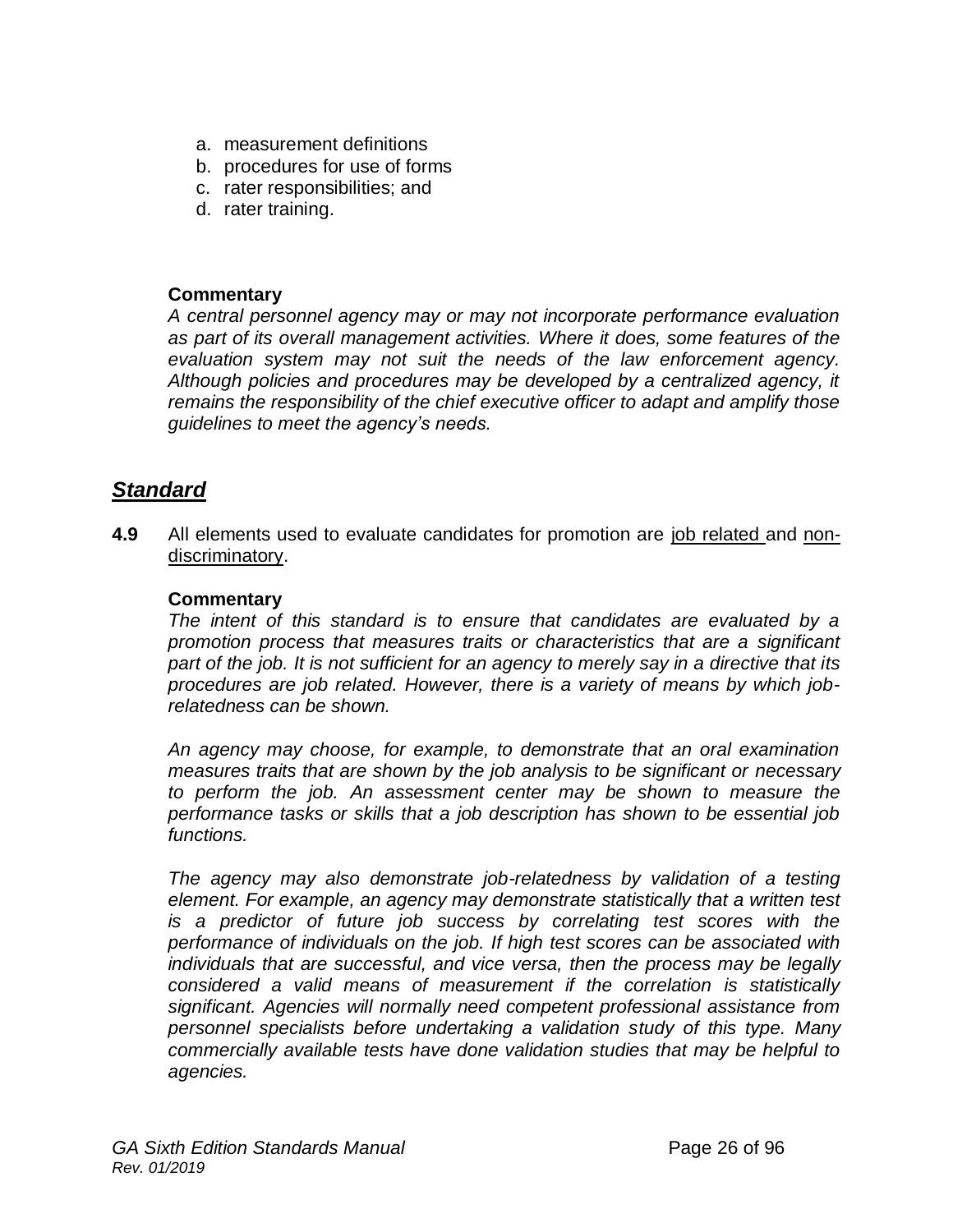*Nothing in this standard should be interpreted as preventing an agency from using a combination of methods to document the job-relatedness of its promotion process. The goal of this standard is to ensure that the agency has the documentation necessary to make a logical and persuasive case in the event of a legal challenge and that the elements of the promotional process measure skills, knowledge, abilities, and traits needed to perform that job.*

## *Standard*

- **4.10** The agency shall have a written directive describing the procedures used for each element of the promotion process, including those for:
	- a. evaluating the promotional potential of candidates
	- b. administering written tests, if utilized
	- c. using assessment centers, if utilized
	- d. conducting oral interviews prior to appointment to probationary status
	- e. providing procedures for review and appeal of results for each promotional element by candidates
	- f. establishing procedures for re-application
	- g. determining promotional eligibility for vacancies where lateral entry is permitted, and
	- h. security of promotional material.

#### **Commentary**

*The directive should describe all elements and procedures used in each promotional process and may be incorporated within a comprehensive personnel management or general policy and procedures manual.* 

*Promotional potential ratings may replace or supplement on-the-job performance evaluations and may be used to determine an employee's initial eligibility for promotion or to rank candidates on a list. Written examinations (including answer keys, cut-off scores, passing points, and/or numerical rankings) may be administered for each classification, position, or rank. If Assessment Centers (either internal or external) and Written Tests are not conducted by the agency, the agency may obtain a waiver if the agency's policies state that agency does not use them. Simply stating they are not in use is not sufficient to waive bullets b and c. Promotional criteria for lateral entry may include both eligibility qualification and formal procedures for carrying out the process. Oral interviews should include uniform questions and rating scales and assess a defined set of personal attributes; the interview results should be recorded on a standardized form.* 

*The right of the candidates to review and to challenge all aspects of the promotion process is an integral part of the process itself. Candidates should be*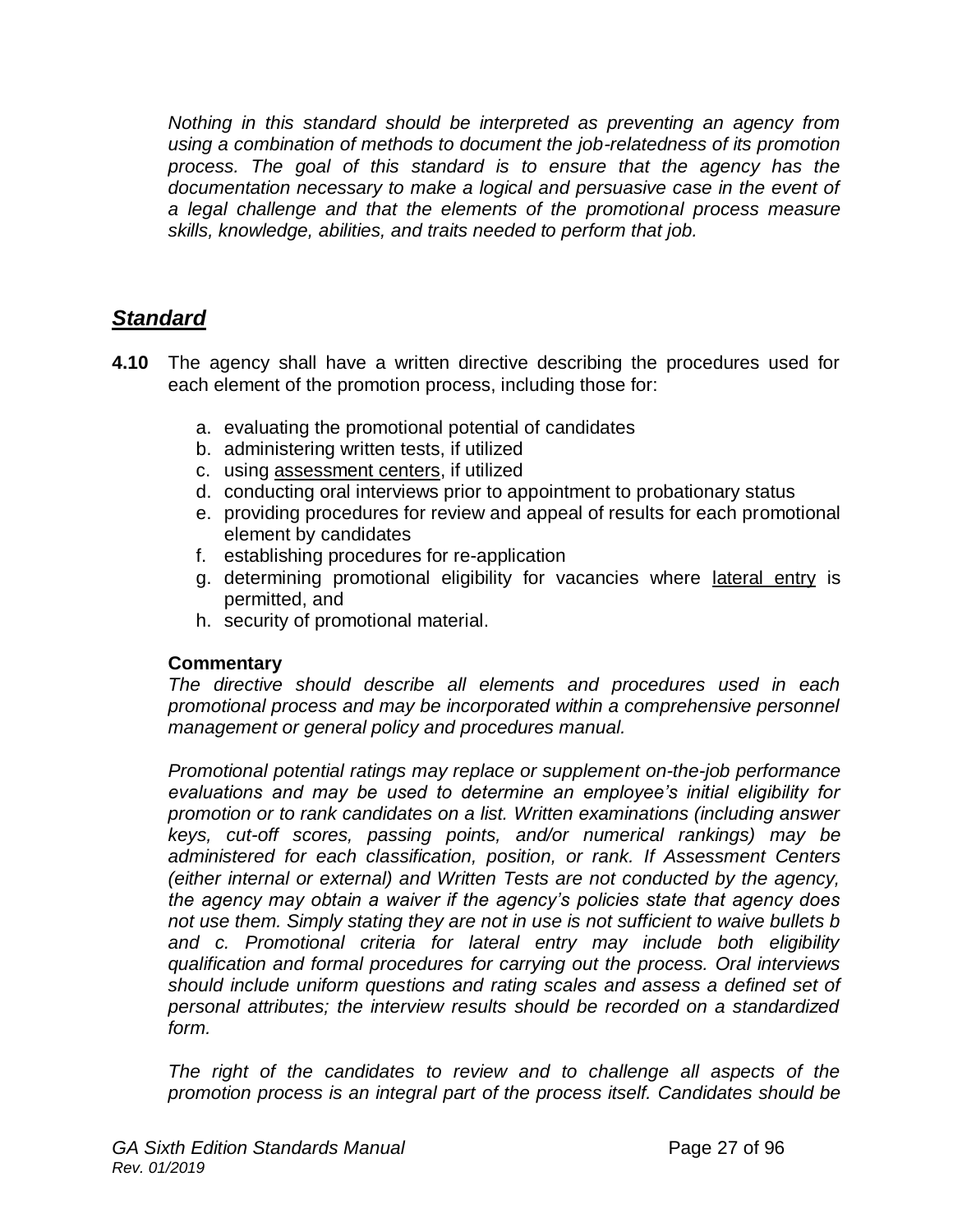*allowed to review and appeal all scores and evaluations related to their performance in the process to ensure fairness and impartiality. The administrative review and appeal process may be conducted by individuals from within and outside the agency. An impartial review and appeal process should reduce or eliminate litigations.* 

## *Standard*

**4.11** The agency shall have a written directive which:

- a. Specifies appearance guidelines for all agency personnel
- b. specifies the type of clothing and equipment authorized for use by agency personnel; and
- c. describes the agency's provision and replacement of authorized clothing and equipment.

#### **Commentary**

*Certain employees are required to wear the agency's uniform and others are required to wear civilian clothes in law enforcement activities. Equipment is also needed by certain employees in the performance of their duties. The agency may also authorize the wearing of personal attire and use of personal equipment in the course of their duties. All clothing and equipment authorized by the agency should be included in the written directive. The written directive should specify those eligible for clothing and equipment issue or allowances, specify the amount to be provided, and indicate the period for which it will be provided. If an item becomes damaged or un-serviceable, the agency should describe the procedure for replacing the item. Written directives about appearance guidelines should be specific for all employees and address tattoos, body piercings, hair style, etc.*

## *Standard*

**4.12** The agency shall have a written directive governing the types of off-duty and extra-duty employment in which agency personnel may engage, and the process for approval.

#### **Commentary**

*Agencies may want to consider expressing the prohibition of certain types of offduty/extra-duty employment in general terms, such as proscribing off-duty/extraduty employment that, in the opinion of the agency, would constitute a conflict of*  interest or would tend to bring discredit to the agency. Alternatively, the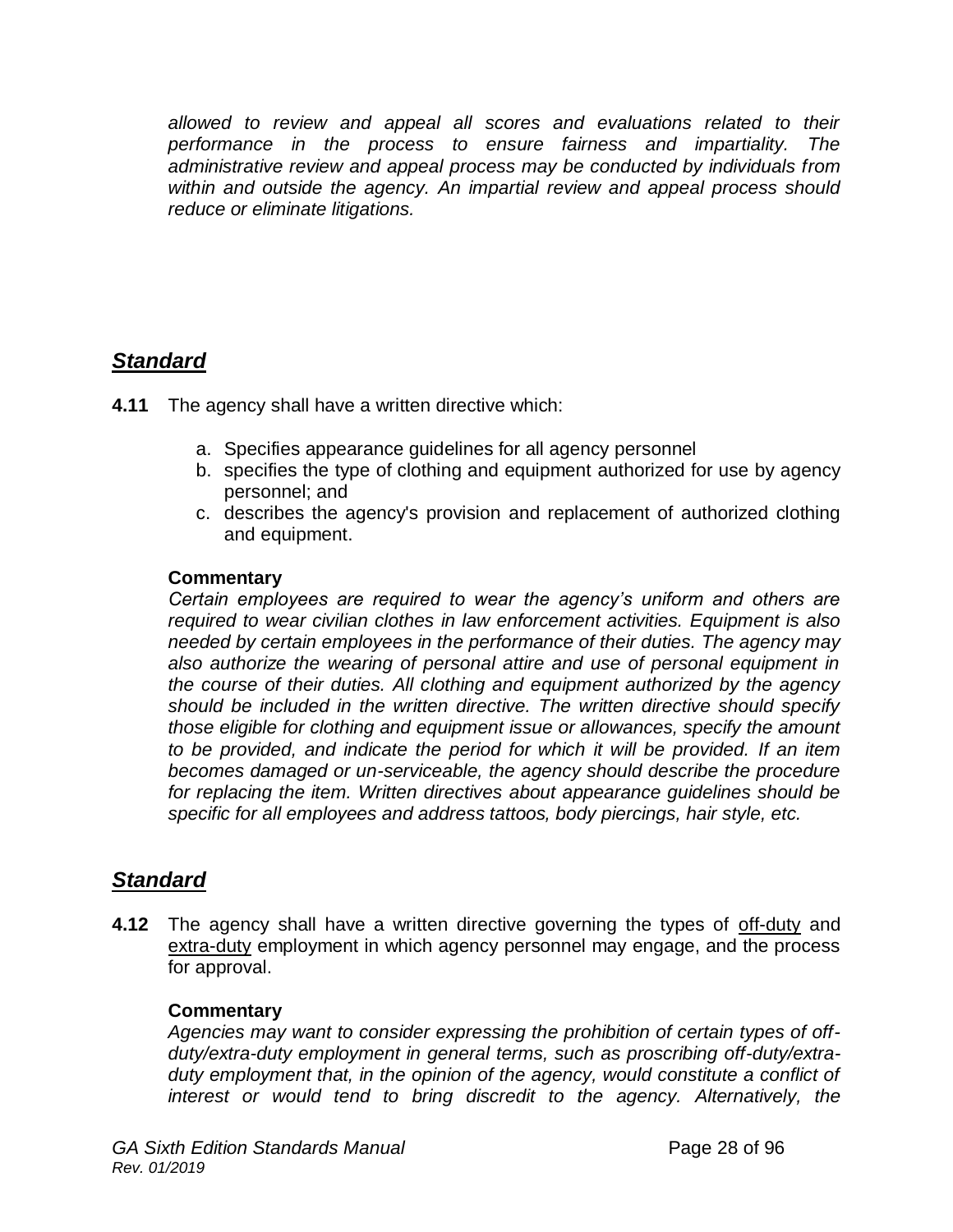*prohibition could be quite specific, such as focusing on specific jobs or locations.*

# *CHAPTER 5*

## *LEGAL*

## *Standard*

- **5.1** The agency shall have a written directive that governs search and seizure without a warrant by agency personnel, to include the following situations:
	- a. search by consent
	- b. stop and frisk of an individual under circumstances defined by State and Federal Law
	- c. search of a vehicle under the movable vehicle exception
	- d. at the scene of a crime
	- e. exigent circumstances, as where the public safety is endangered
	- f. inventory searches of seized vehicles or other property, and
	- g. other situations authorized by state and federal law.

#### **Commentary**

*The intent of this standard is to provide general guidelines and procedures for agency law enforcement personnel to follow in determining whether to conduct searches and seizures, to include conducting searches and seizures that have not been reviewed and authorized by judicial personnel.*

## *Standard*

- **5.2** The agency shall have written directives that address:
	- a. confessions and admissions
	- b. timely preliminary hearings / first appearance; and
	- c. informing defendants of their rights.

#### **Commentary**

*None*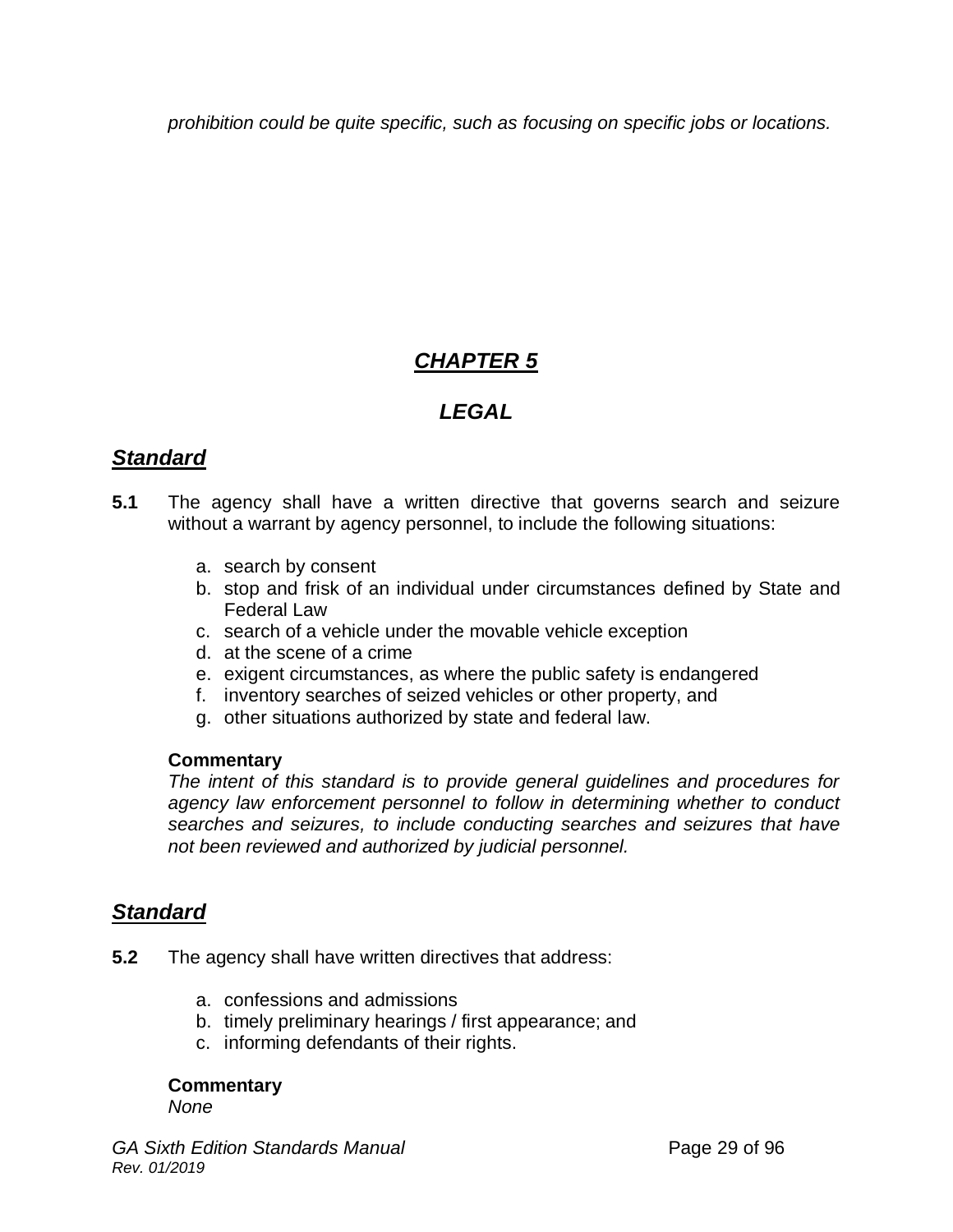## *Standard*

**5.3** If the agency has a civil process function, the agency shall have a written directive to govern the service of civil process documents.

#### **Commentary**

*Where applicable, the written directives should describe the role of the process servers and their general responsibilities relating to the methods of service and the actions required of the servers. Additionally, each type of process in the jurisdiction may be identified, and any specific requirements unique to that individual process should be explained. The directive should also contain details for service on partnerships and corporations as well as civil process received from, or served, outside of the agency's jurisdiction.*

## *Standard*

- **5.4** The agency shall have a written directive requiring that information regarding each item of criminal process be recorded, to include the following elements:
	- a. date and time received
	- b. nature of document
	- c. source of document
	- d. name of defendant
	- e. officer assigned for service
	- f. date assigned for service
	- g. court docket number; and
	- h. date process expires.

#### **Commentary**

*Record entries may be cross-referenced so that the information can be retrieved by means of the court's docket number and by the names of any of the parties to the action. In most instances, a unique number should be assigned to permit cross-reference of the return with the entry.*

- **5.5** The agency shall maintain a record on the execution or attempted service of legal process documents that includes:
	- a. date and time service was executed/attempted
	- b. name of officer(s) that executed/attempted service
	- c. name of person on whom legal process was served/executed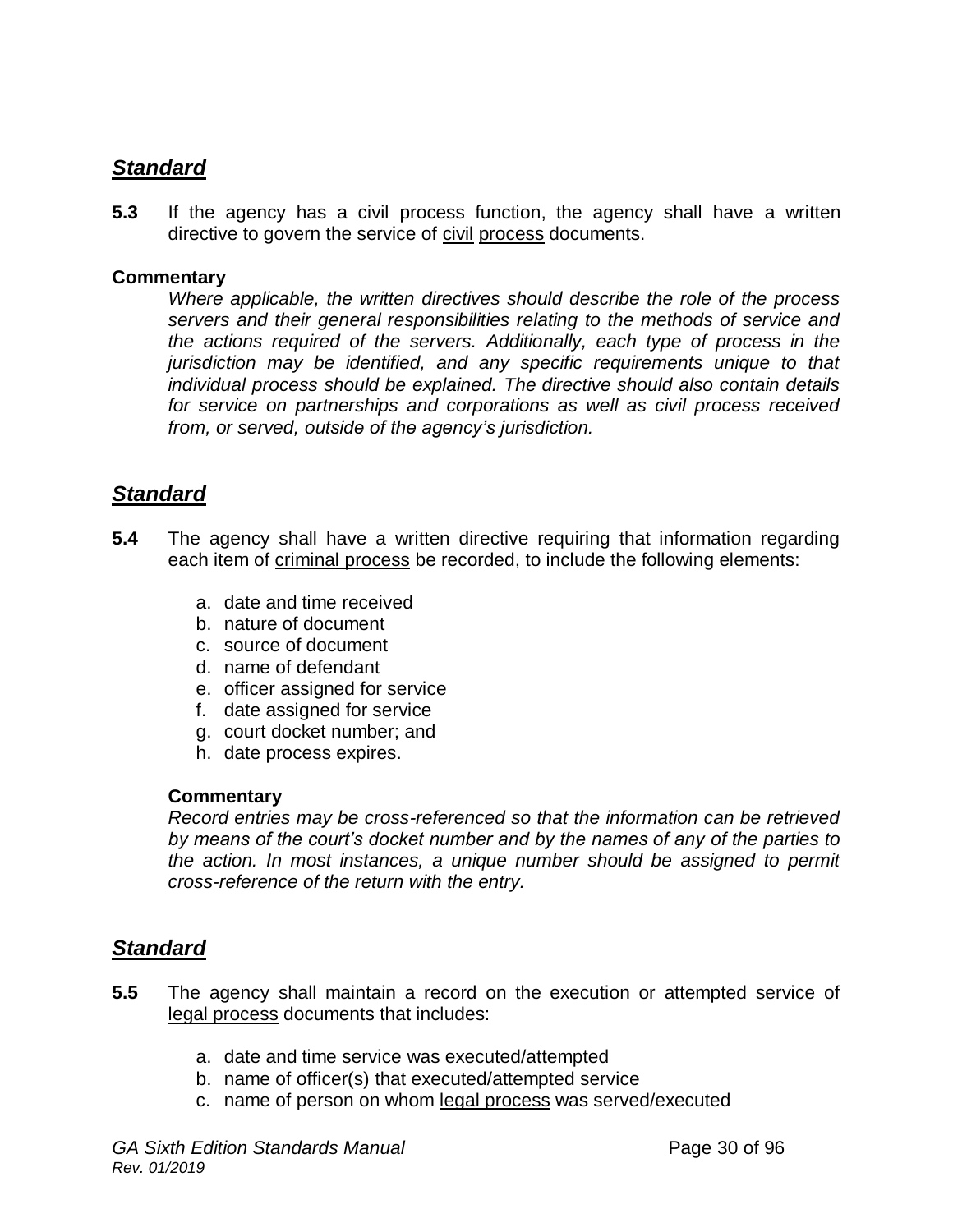- d. method of service/reason for non-service; and
- e. address of service/attempt.

#### **Commentary**

*Legal process documents include criminal warrants and search warrants.*

## *Standard*

**5.6** The agency shall have a written directive requiring the execution of orders for civil arrest or writs requiring the seizure of real or personal property is performed by a sworn law enforcement officer.

#### **Commentary**

*Restricting the individual's "present right to personal liberty" is best performed by an arresting officer who has proper authority and training. The seizure of property pursuant to a court order involves a potential for resistance. In the execution of such writs, the agency should ensure that the officer assigned has the power to keep the peace and that sufficient officers are assigned to deter breach of the peace during each execution.*

## *Standard*

**5.7** The agency shall have a written directive requiring that all property acquired through the civil process function is accounted for in agency records and is disposed of by the agency pursuant to legal authority.

#### **Commentary**

*Any property obtained through asset forfeiture proceedings, condemnation, or abandonment is covered under this standard.*

- **5.8** The agency shall have a written directive requiring that information regarding each item of civil process be recorded, to include the following elements:
	- a. date and time received
	- b. nature of document
	- c. source of document
	- d. name of plaintiff / complainant
	- e. officer assigned for service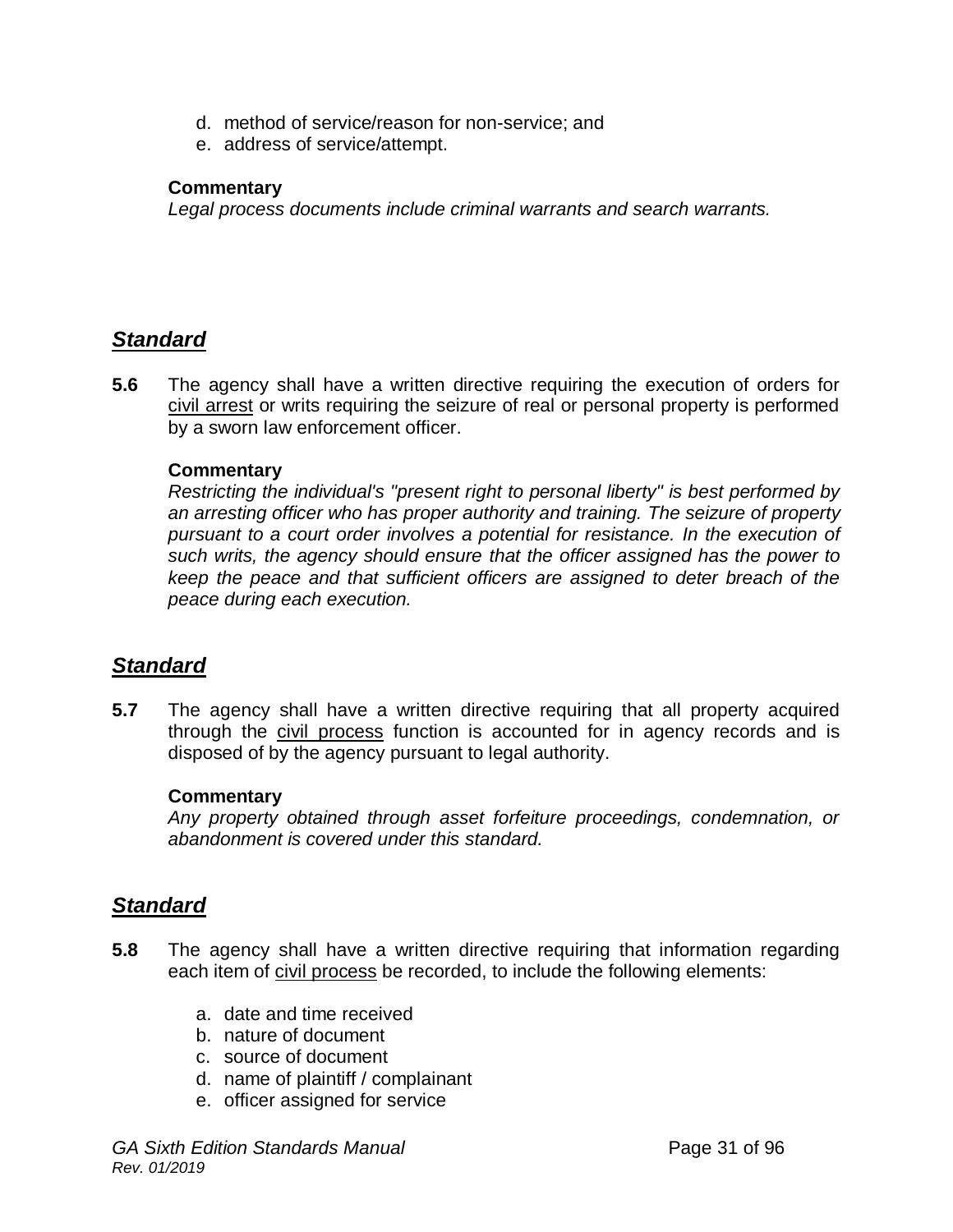- f. date assigned for service
- g. court docket number; and
- h. date service is due.

#### **Commentary**

*Record entries may be cross-referenced so that the information can be retrieved by means of the court's docket number and by the names of any of the parties to*  the action. In most instances, a unique number should be assigned to permit *cross-reference of the return with the entry*

## *Standard*

**5.9** The agency shall have a written directive that defines and provides procedures for body cavity and strip searches.

#### **Commentary**

*Strip and body cavity searches are sometimes necessary for agency safety and security or to seize evidence of criminal activity. These searches, however, are highly intrusive and should be conducted within the limits of legal authority, out of public view, and with due regard for human dignity. Some body cavity searches may require special hygienic procedures and qualified medical personnel to conduct the search. The procedures should guide agency personnel in conducting strip and body cavity searches that will maximize safety, seize necessary evidence, and be considered reasonable by applicable judicial authority*.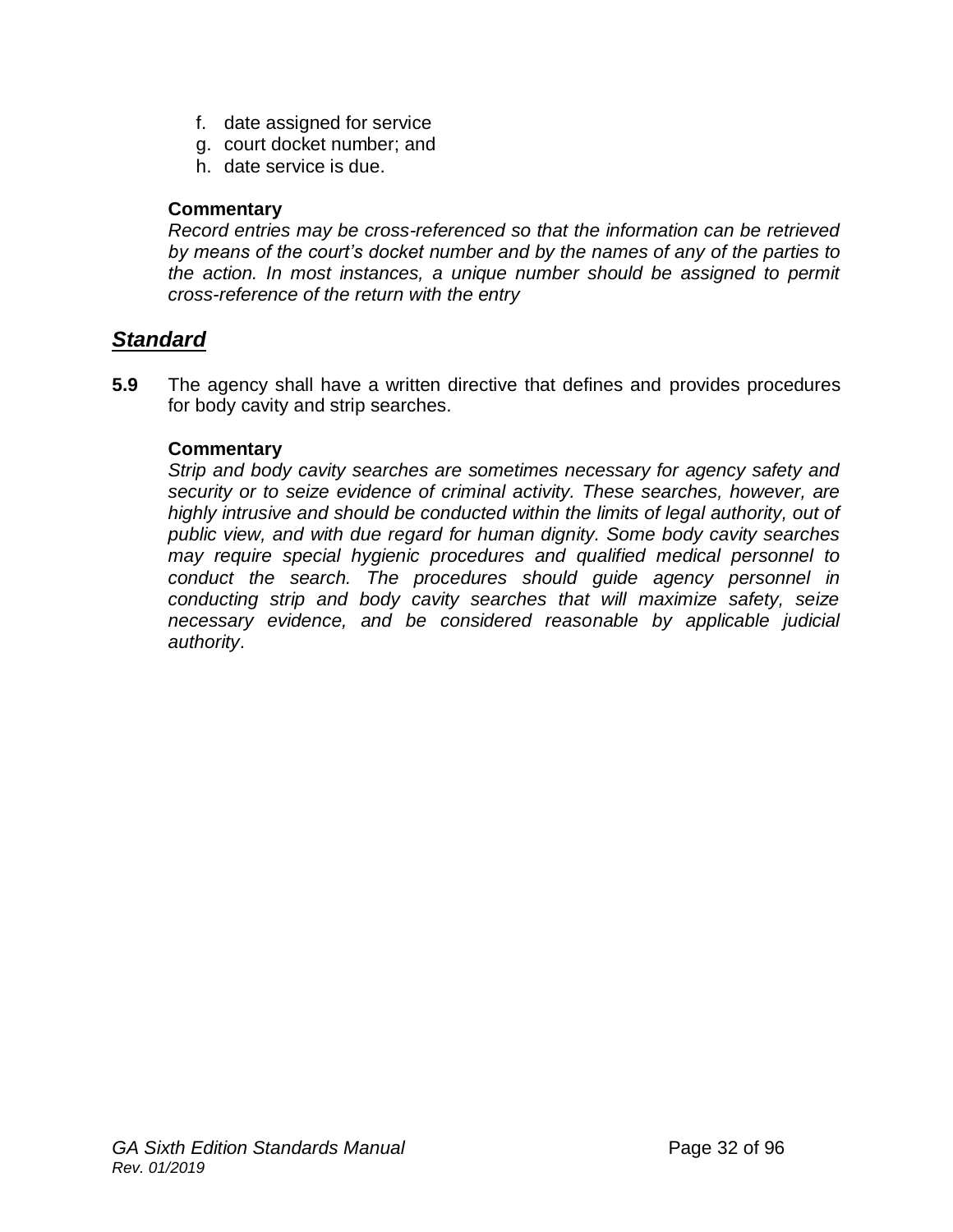# *CHAPTER 6*

## *OPERATIONS*

## *Standard*

**6.1** The agency shall be available to respond to emergencies 24 hours a day, seven days a week within its service area.

#### **Commentary**

*None*

## *Standard*

**6.2** The agency makes available body armor for all sworn personnel assigned to field duty and establishes written guidelines for the wearing and availability of body armor for all sworn personnel.

#### **Commentary**

*The wearing of body armor is important to officer safety. Body armor should afford protection consistent with the threat to which officers are exposed. Possible reasons for not wearing body armor could include, but are not necessarily limited to, excessively warm weather conditions, the regular assignment of patrol personnel to non-line duties, etc. Body armor donated to the agency, or provided by other means, must meet the requirement of this standard.*

*For reasons of proper fit and hygiene, it is strongly recommended the agency provide body armor for its individual sworn personnel assigned to uniform field duty.*

## *Standard*

**6.3** The agency shall have a written directive requiring the use of occupant safety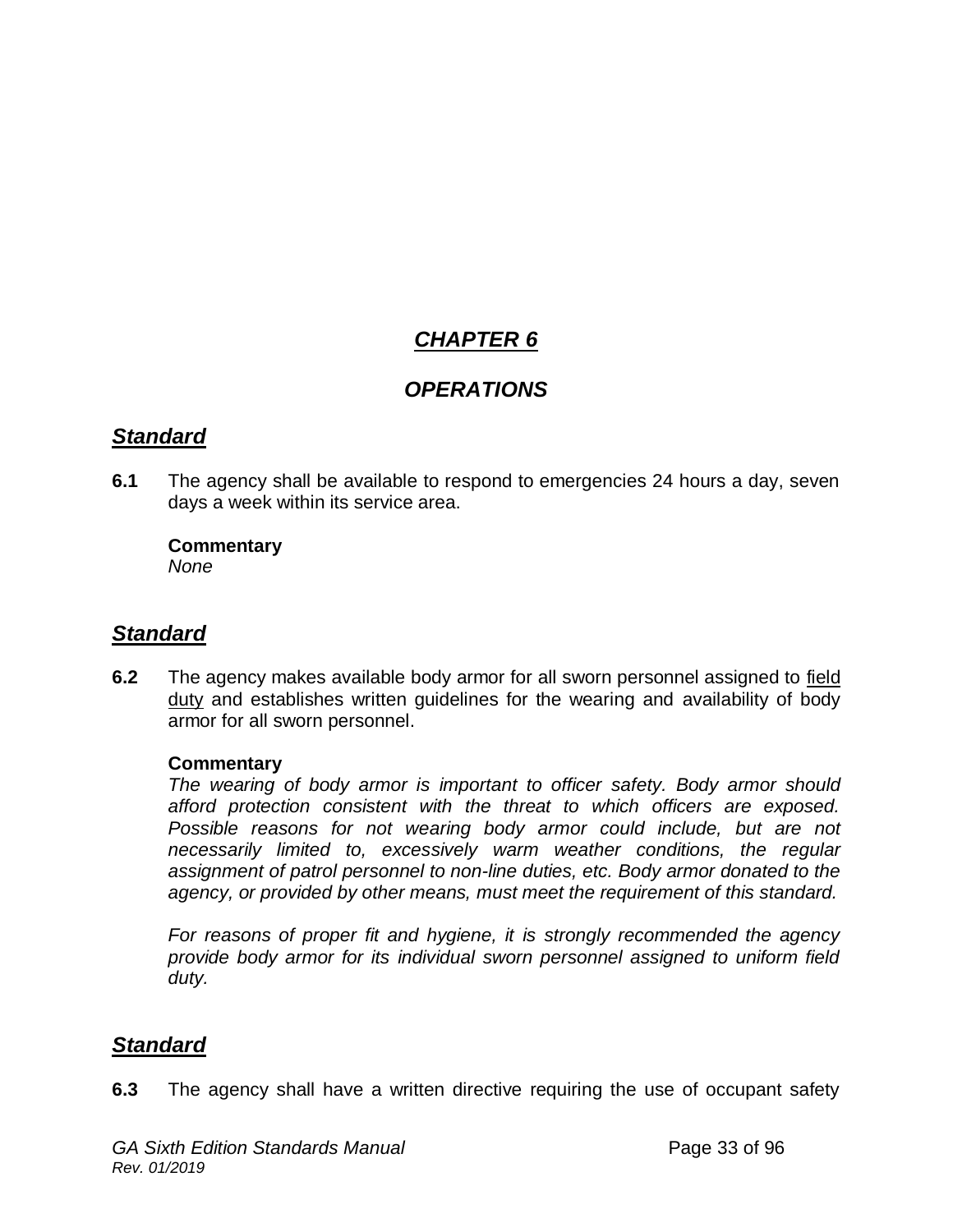restraining devices for all occupants in agency vehicles.

#### **Commentary**

The use of seat belts can have a significant effect in reducing the number of *deaths and the severity of injuries resulting from traffic crashes, and can assist officers in maintaining proper control of their vehicles during pursuit or emergency high-speed operations. The directive should require use of occupant safety restraining devices by the driver and all passengers, to include detainees (with exceptions noted).*

## *Standard*

**6.4** The agency shall have a written directive establishing procedures for responding to routine and emergency calls and includes guidelines for the use of authorized emergency equipment.

#### **Commentary**

*At a minimum, the agency should classify calls for service as routine or emergency. These classifications should designate when emergency lights and siren should be used and when traffic laws should be observed. The directive should address high-speed driving conditions and restrictions when responding to emergency calls. The procedure should also address the responsibility of dispatchers, supervisors and officers responding to emergency calls. Guidelines for emergency equipment use during routine activities, such as stopping traffic violators, assisting motorists, and parking on/off roadways, may be included.*

## *Standard*

**6.5** The agency shall require that vehicles used in routine or general patrol service be conspicuously marked and equipped with at least operational emergency lights and siren.

#### **Commentary**

*Conspicuously marked patrol cars are readily identified as law enforcement agency vehicles from every view and from a long distance. Conspicuous marking increases safety, serves as a warning to potential violators, and provides citizens*  with a feeling of security. It is recommended that patrol cars be equipped with a *mobile transceiver, public address speaker, exterior spotlights, and alley lights.*

## *Standard*

**6.6** The agency shall have a written directive governing pursuit of motor vehicles, to include: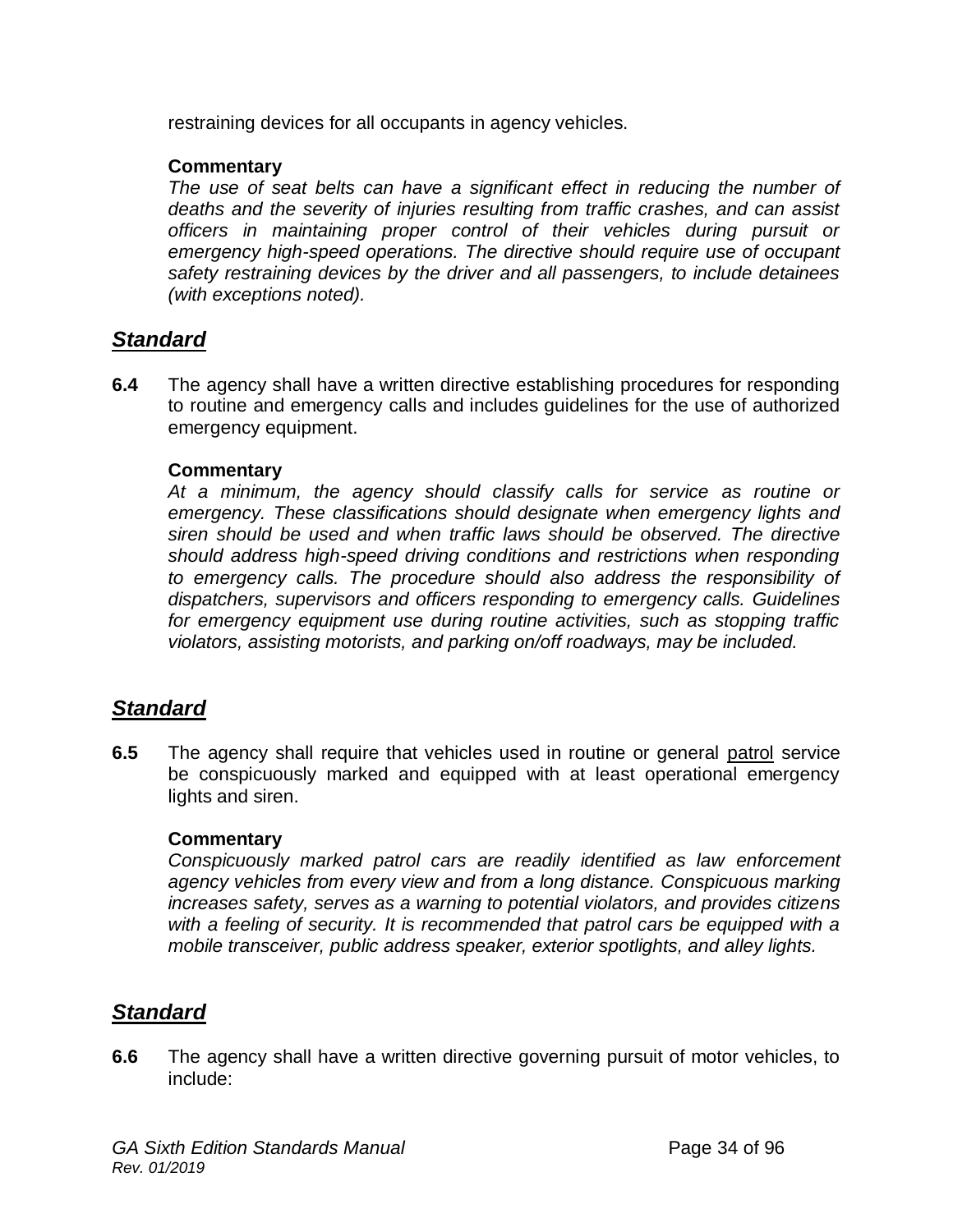- a. evaluating the circumstances
- b. initiating officer's responsibilities
- c. designating secondary unit's responsibilities
- d. specifying roles and restrictions pertinent to marked, unmarked, or other types of police vehicles involvement in the pursuit
- e. assigning dispatcher's responsibilities
- f. describing supervisor's responsibilities
- g. using forcible stopping techniques/roadblocks including circumstances authorizing use
- h. specifying when to terminate pursuit
- i. engaging in inter-and intra-jurisdictional pursuits involving personnel from the agency and/or other jurisdictions
- j. detailing a procedure for reporting and an administrative review of the pursuit
- k. annual written review of vehicle pursuit reports; and
- l. completion and submission of the GACP Pursuit Data Collection Form to the GLECP Director by March  $1<sup>st</sup>$  for the preceding calendar year.

#### **Commentary**

*The agency should have clear cut policy and procedures for pursuits. The policy should be cross-referenced with the agency's policy on deadly force. All sworn personnel should be provided this directive. Agencies may wish to consider frequent discussion and review of these policies/procedures during roll call and/or in-service training sessions. A review of incidents involving vehicle pursuits may reveal patterns or trends that indicate training needs and/or policy modifications.*

*The extreme dangers inherent in the use of roadblocks mandate guidelines for their use. The directive should specify the types of roadblocks authorized for use, e.g., moving, fixed, or circle system, and the circumstances justifying their use, e.g., to stop a fleeing felon. The procedure should specify who has authority to implement and/or cancel a roadblock and the person in charge at the scene. Whenever possible, planning should take place prior to implementation of the roadblock. Officers should be trained in roadblock techniques and properly equipped to set them up.* 

*The Georgia Association of Chiefs of Police (GACP) Pursuit Data Collection Form was instituted to collect state-wide pursuit information to assist in the formulation of policies, rules, and regulations.* 

*If the agency has had no pursuits within the assessment period, a letter on agency letterhead can be submitted in lieu of the written annual report, indicating no pursuits have occurred.*

*The data provided to GACP on this form is not maintained for each individual agency, but tabulated for the entire state.*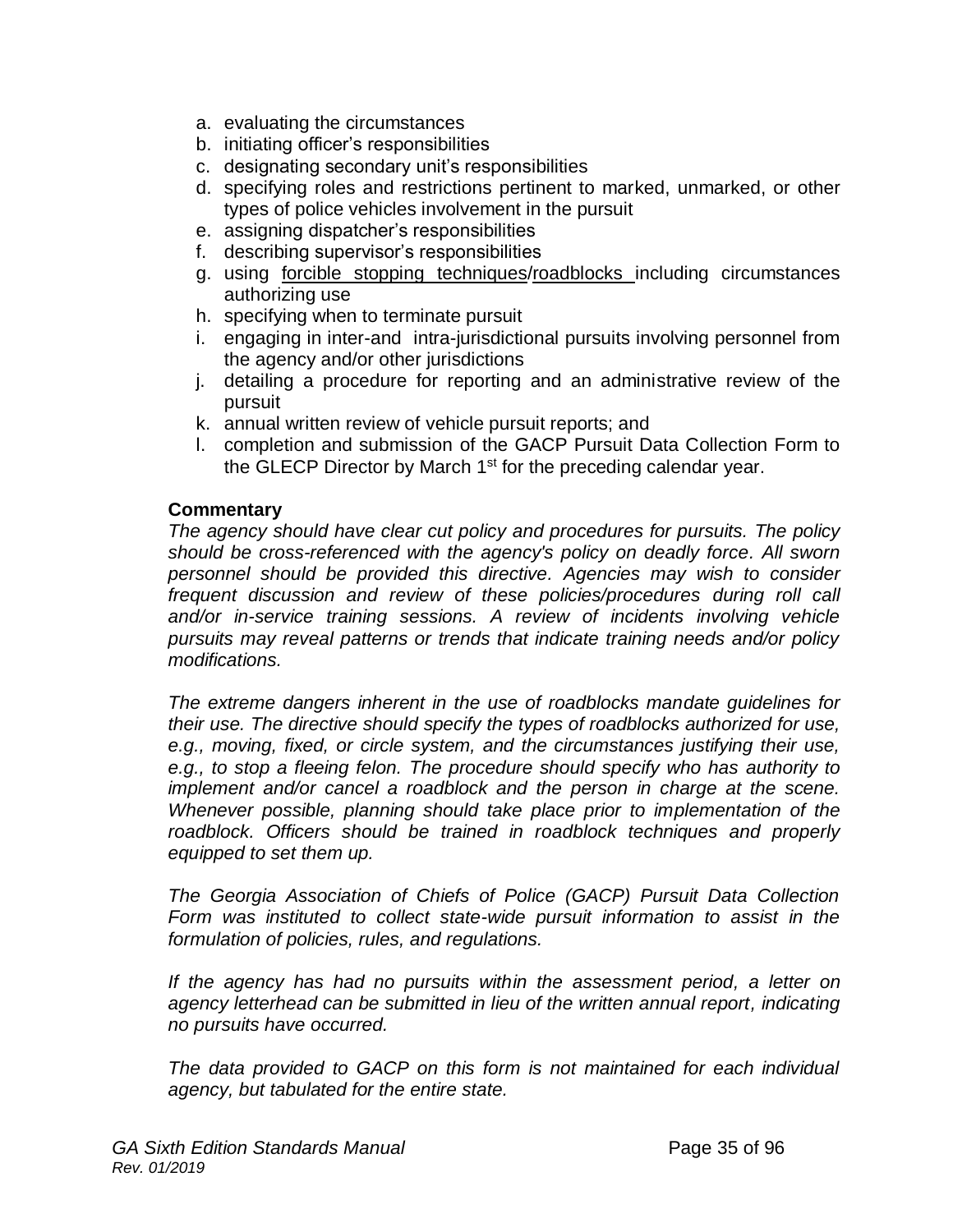*This standard does not apply to traffic safety checkpoints.*

## *Standard*

**6.7** The agency shall have a written directive which requires the transporting officer to search the detainee before being transported.

#### **Commentary**

*The transporting officer is legally responsible for the safety and custody of the detainee being transported. It must be assumed that the detainee may have had an opportunity to obtain contraband or a weapon prior to the time he or she is accepted for transport by the officer. It should never be assumed by the officer that someone else has searched the detainee. Detainees should be searched each time they come into the transporting officer's custody, including transport to and from court appearances.*

*The directive should clearly define agency policy on the types of searches that may be conducted, describe when and where they may be conducted, and provide strict procedures on how and by whom each type of authorized search may be performed. Exceptions, if allowed, should be listed.* 

## *Standard*

**6.8** The agency shall have a written directive which requires examination at the beginning of each shift of all vehicles used for transporting detainees and the search of any transport vehicles after transporting detainees.

#### **Commentary**

*The intent of this standard is to ensure that any vehicle used to transport a detainee is free of weapons and contraband before and after the detainee comes in contact with the vehicle. An examination before beginning each shift will ensure the vehicle has not been tampered with since last used, is free of weapons and contraband, is mechanically safe, is free of damage or defect, and is properly equipped for use.*

*Each time a detainee is to be transported, the vehicle should be examined to ensure that no weapons or contraband are present. Some latitude may be allowed where an officer has been in constant control of the vehicle following the pre-shift examination and the introduction of the detainee to the vehicle; however, most vehicles will not have been under constant supervision and officers should not assume that no opportunity has existed for the introduction of weapons, contraband, or other items.*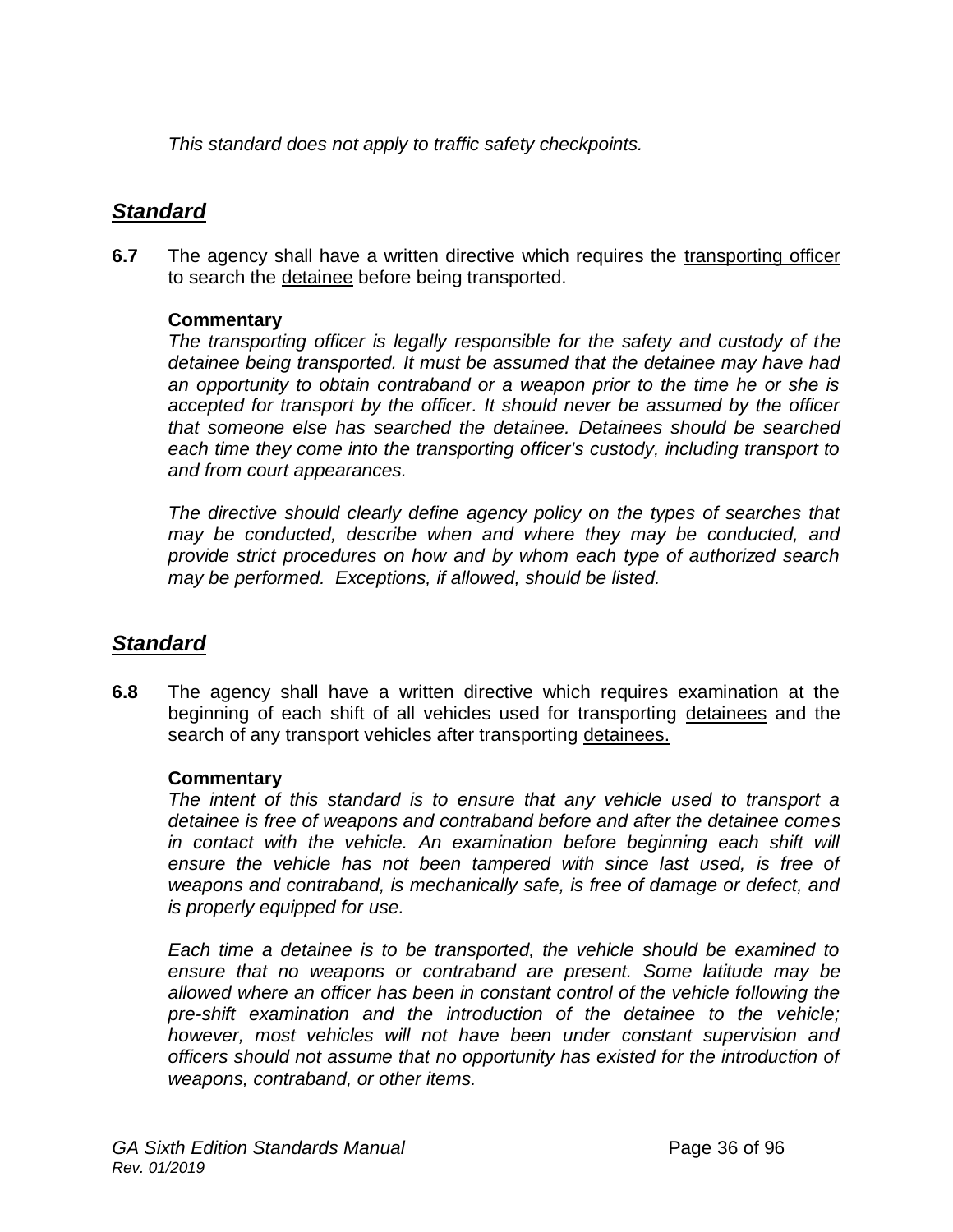*Once a detainee has been removed from the vehicle, a thorough search should be conducted as soon as practical, but, in all cases, before the vehicle is reused. This will not only ensure that the detainee has left nothing in the vehicle, but if items are found, link them in a timely manner to the detainee.*

*In special transport situations, it is the transporting officer's responsibility to ensure that the vehicle is safe and equipped with appropriate items; for example, spare tire, jack, lug wrench, and safety flares. The condition of the vehicle itself should be examined, including proper inflation of tires, fuel and oil levels, ignition system, and engine operation. The transporting officer should have proper forms or credit cards for procurement of gasoline, as well as all detainee-related documentation.*

## *Standard*

**6.9** The agency shall have a written directive which establishes under what conditions a transporting officer may interrupt a detainee transport for necessary stops and/or to render emergency assistance.

#### **Commentary**

*The primary duty of the transporting officer is the safe delivery of the detainee in his or her care. This directive should stipulate circumstances under which the transporting officer can stop to respond to the need for law enforcement services while transporting a detainee, if allowed. However, the directive should caution that diversionary incidents, whether or not instigated by persons attempting to free the detainee, may divert the transport officer and place the detainee in jeopardy or enhance chances for escape. General principles of tort law impose a duty of care on the transporting officer to protect the detainee from injury. Only when the risk to third parties is both clear and grave, and the risk to the detainee is minimal, should the officer stop to render assistance.*

*During long distance transports, care should be taken when stopping for fuel and meals or for allowing the detainees reasonable opportunities to use toilet facilities. Locations should be alternated and randomly selected. Normally, no stops will be made while transporting from the point of arrest to the booking/processing location.*

## *Standard*

**6.10** The agency shall have a written directive which describes restraining devices and methods to be used during detainee transports with exceptions noted.

#### **Commentary**

*It is necessary for officers to know when and how detainees are to be restrained and when, where, and how particular restraining devices are to be employed,*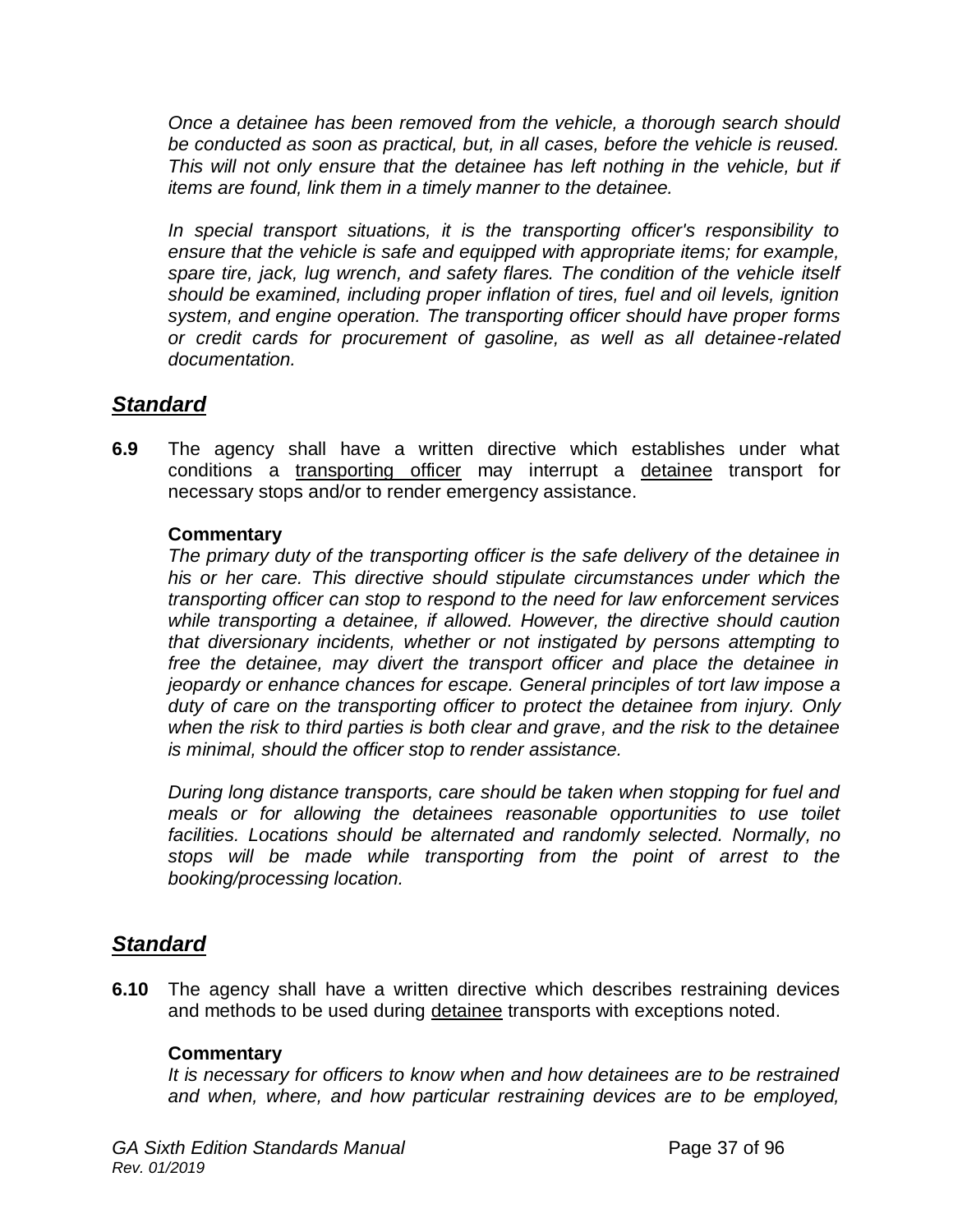*including special and prohibited methods. Agencies should be aware that some techniques have been found to contribute to serious physical injury or death, e.g., "positional asphyxia" and should be prohibited. For example, in transporting more than one detainee, should each be handcuffed with hands in front and arms intertwining or may a detainee be handcuffed to any part of the vehicle? The directive should also take into account circumstances under which the detainee is to be transported by vehicle over a period of several hours.*

*It should not be assumed that restraining devices are unnecessary for disabled detainees. A detainee in a wheelchair or one who uses walking aids may not require the use of restraining devices in all instances. Restraining devices also may be harmful to sick or injured detainees, depending upon the nature of the sickness or injury. The written directive in both situations should be specific in defining circumstances when restraining devices would and would not be necessary and the extent of the officer's discretion in their application.*

*Mentally disabled detainees may pose a significant threat to themselves and/or the transporting officers. The selected device should restrain the detainee securely without causing injury. These devices should be required whenever practical but should not preclude the use of handcuffs in emergency situations. The types of restraints used should be indicated on the transfer document.*

## *Standard*

**6.11** The agency shall have a written directive with procedures for transporting sick, injured, or disabled detainees.

#### **Commentary**

*If a detainee becomes sick or is injured incidental to arrest, the arresting officer should seek medical attention at that time, if at all possible. If the detainee is not provided care in a medical facility or is not transported to a medical facility initially, but is taken to the booking point, the directive should define the actions to be taken at that time for providing medical attention to the detainee.* 

*Disabled detainees present conditions for the transport that dictate special care and attention. For example, the type of vehicle used would be a consideration when transporting non-ambulatory detainees or those requiring wheelchairs, crutches, or prosthetic devices. It may be necessary to transport medicine, insulin, and other special items for certain detainees during transport. The safety of the detainee and the transporting officer requires due care when transporting disabled detainees.*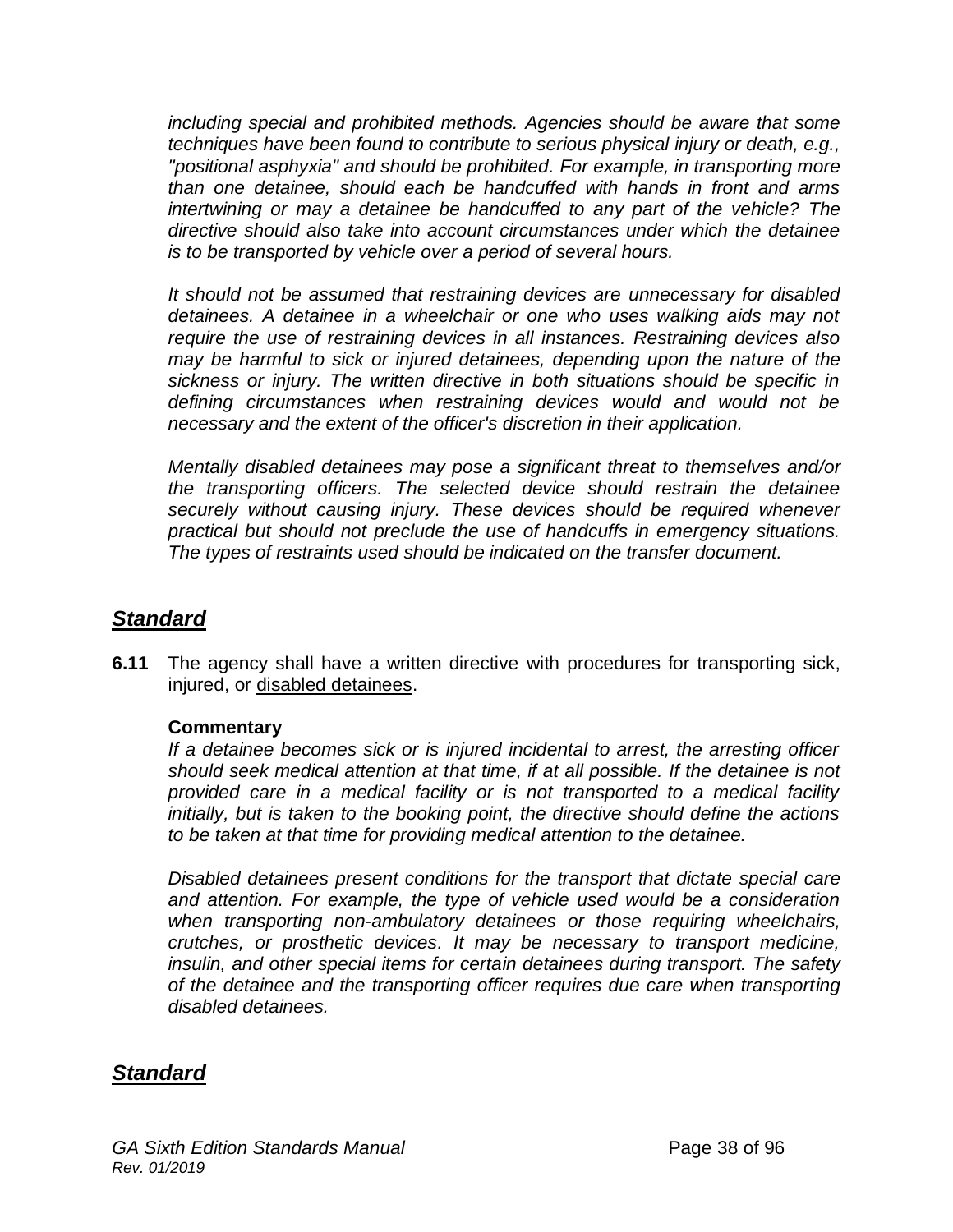**6.12** Vehicles used primarily for patrol and transporting detainees shall have the driver separated from the detainee by a safety barrier.

#### **Commentary**

*The safety barrier prevents the detainee from having access to the driver's compartment of the vehicle. Communications between the front and rear compartments should not be impaired to the point that precludes conversation. Installation of such a barrier should be done in a manner that promotes the safety of occupants in the front and rear compartments. (COMPLIANCE MAY BE OBSERVED)*

## *Standard*

**6.13** The agency shall have a written directive specifying a requirement that any personnel directing traffic or in the roadway controlling traffic, wear reflective clothing at all times.

#### **Commentary**

*This standard includes all personnel, including auxiliaries and volunteers. Reflective clothing should meet OSHA (Occupational Safety and Health Administration) requirements (ANSI 207).*

## *Standard*

**6.14** The agency shall have a written directive establishing procedures for directed traffic enforcement based on review of the jurisdiction's crash data, requests for traffic enforcement, crime data or trends, school zones, or roadway conditions, which justify the need for directed enforcement in a specific location.

#### **Commentary**

*None*

- **6.15** The agency shall have a written directive establishing procedures for handling traffic law violations committed by:
	- a. nonresidents of the agency's service area
	- b. juveniles
	- c. legislators
	- d. foreign diplomats/consular officials; and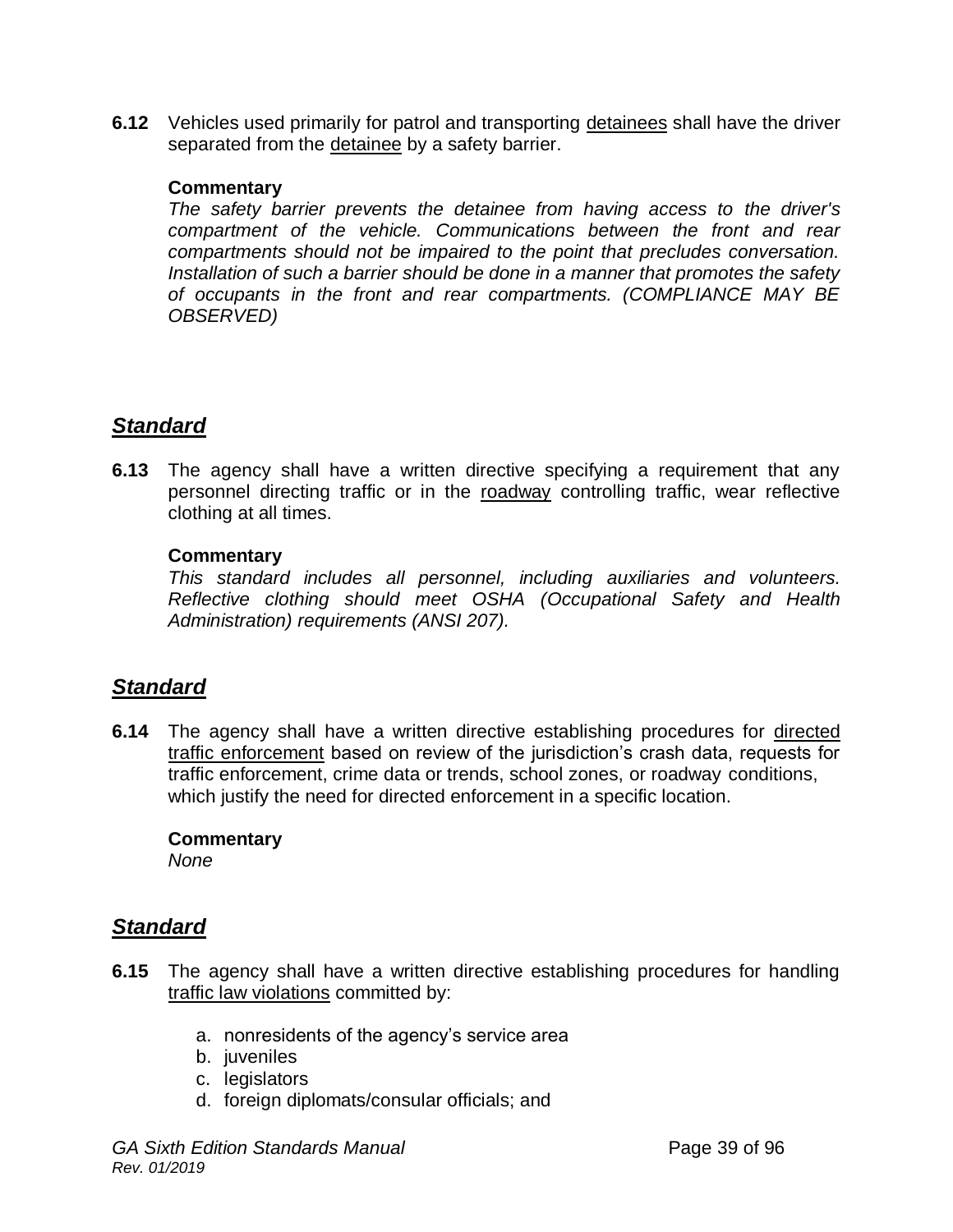e. military personnel.

#### **Commentary**

*The written directive should address all special processing requirements, e.g., diplomatic or legislative immunity, or procedures that apply to traffic law violations committed by the classes of persons enumerated above and any others that require special processing.*

## *Standard*

- **6.16** The agency shall have a written Critical Incident Plan to address Critical Incidents in the agency's coverage area. The plan will follow standard Incident Command System (ICS) protocols and include provisions for a:
	- a. command function
	- b. operations function
	- c. planning function
	- d. logistics function
	- e. finance/administration function; and
	- f. documented after-action review.

#### **Commentary**

*Critical Incidents connote situations, generally of an emergency nature, that result from disasters, both natural and man-made, pandemics, and civil disturbances. Types of incidents may include major disasters, emergencies, terrorist attacks, hostage barricaded person(s), bombs and bomb threats, floods, hazardous material spills, nuclear accidents, pandemics, aircraft accidents, earthquakes, hurricanes, tornadoes, tropical storms, public health and medical emergencies, and other occurrences requiring an emergency response, such as major planned events and law enforcement incidents.*

*In many large agencies, these activities are grouped in formally organized special operations (or tactical) component that provides a concentration of resources and specialized expertise at a level that could not be achieved as easily by conventional operational components, such as patrol or criminal investigations. Other agencies choose to establish a part-time component, staffed by personnel from other functions who assemble as the need arises. However, special operations encompass activities for responding to certain kinds of emergencies or unexpected situations that might be better served by some type of specialized component rather than organized under conventional operational components.*

*Smaller agencies may or may not have a special-operations (or tactical) component. Regardless, these types of emergency situations arise in jurisdictions of any size and every agency may be the first responder even when*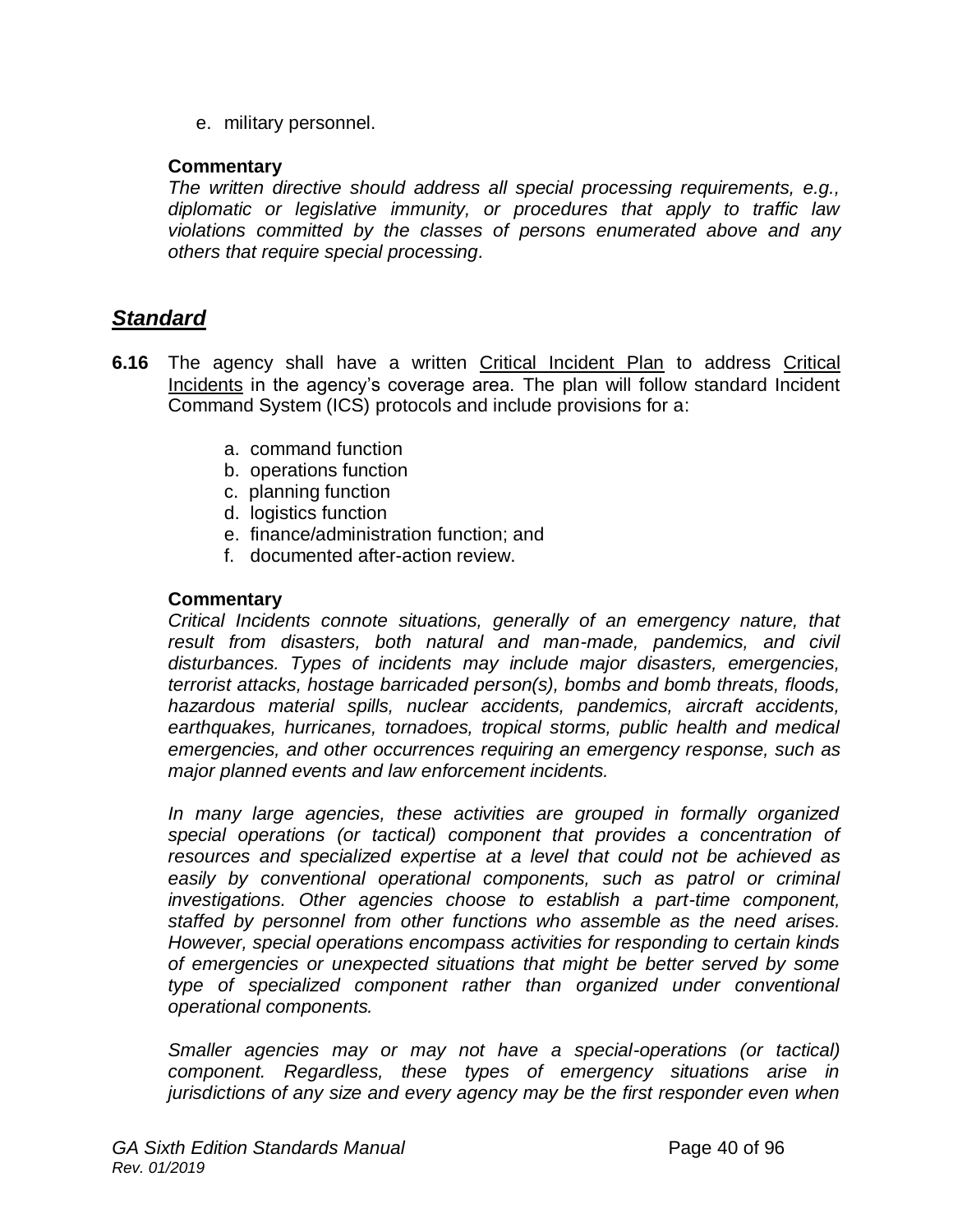*another, larger agency may be called into assist or even resolve the incident. For this reason, every agency must have a written plan(s) that outlines the procedures for how the situation will be handles. The plan should contain the essential components of the Incident Command System; Command, Operations, Planning, Logistics, and the Finance/Administrative Function.* 

*After the incident has been contained and the agency has had the opportunity to ensure all personnel are off-scene, the agency should conduct an After-Action Review. The After-Action Review will point out what occurred during the incident, what the agency did well, what the agency can improve upon, what communications occurred, and any training, equipment, or policy modifications that can be suggested or discussed.* 

## *Standard*

- **6.17** The agency has a written directive that describes procedures for responding to active threats to include at a minimum:
	- a. response to threats when lives are in imminent danger
	- b. containment of the incident
	- c. notification of additional resources; and
	- d. public notifications for awareness and safety.

#### **Commentary**

*Situations involving active threats are serious in nature and can occur in any environment. This may include such settings as an educational campus, malls, businesses, special events, a workplace, and could include physical or virtual threats. While most training is conducted for an "active shooter," there are other methods that suspects can utilize for an active threat.*

## *Standard*

**6.18** The agency shall have a written directive controlling the access of news media at Critical Incidents and crime scenes.

#### **Commentary**

*News media representatives should not be in a position to interfere with law enforcement operations at the scene of an incident. The guidelines for the news media access, including access by photographers, to the scene should be communicated to the media to help ensure their cooperation.*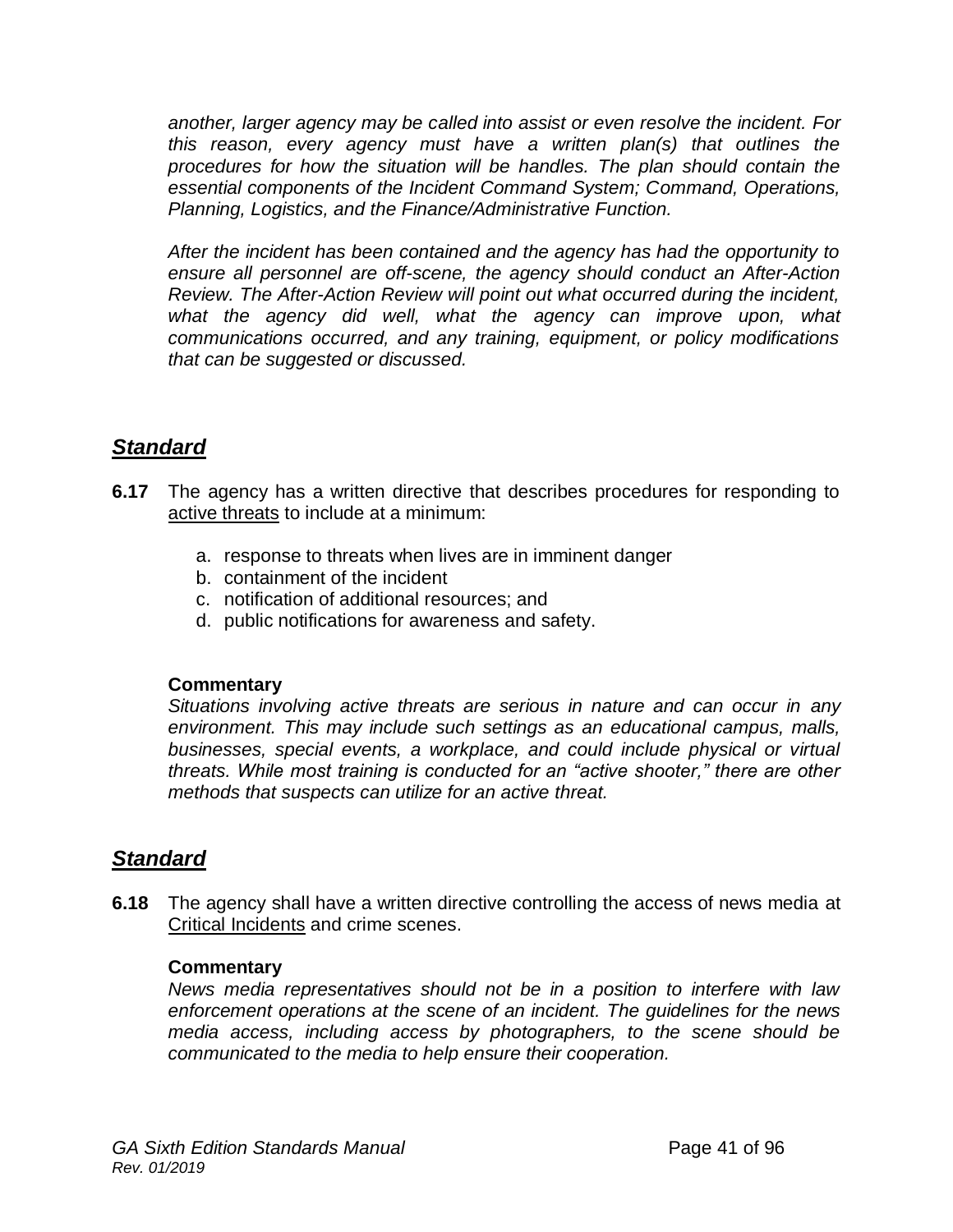## *Standard*

- **6.19** The agency shall have a written directive that establishes steps to be followed in conducting preliminary investigations to include at a minimum:
	- a. observing all conditions, events, and remarks
	- b. locating and identifying witnesses
	- c. maintaining and protecting the crime scene and arranging for collection of evidence; and
	- d. interviewing the complainant, witnesses, and suspects.

#### **Commentary**

*The preliminary investigation may be sufficient to bring the case to a satisfactory conclusion, thus eliminating the need for a follow-up investigation. The standard is not intended to preclude the officer conducting the preliminary investigation from being assigned to the follow-up investigation.*

## *Standard*

- **6.20** The agency shall have a written directive that establishes steps to be followed in conducting follow-up investigations to include at a minimum:
	- a. reviewing and analyzing all previous reports prepared in the preliminary phase, departmental records, and results from laboratory examinations
	- b. conducting additional interviews and interrogations
	- c. seeking additional information from uniformed officers, informants, etc.
	- d. planning, organizing, conducting searches, and collecting physical evidence
	- e. identifying and apprehending suspects
	- f. determining involvement of suspects in other crimes
	- g. checking suspects' criminal histories
	- h. preparing cases for court presentation
	- i. scheduling line-ups, interviews, and other required appearances at the convenience of the victim/witness and, at the option of the agency, providing transportation, if feasible; and
	- j. returning promptly victim/witness property taken as evidence (except for contraband, disputed property, and weapons used in the course of the crime), where permitted by law or rules of evidence, if feasible.

#### **Commentary**

*These procedures should be used only in the event they are found to be*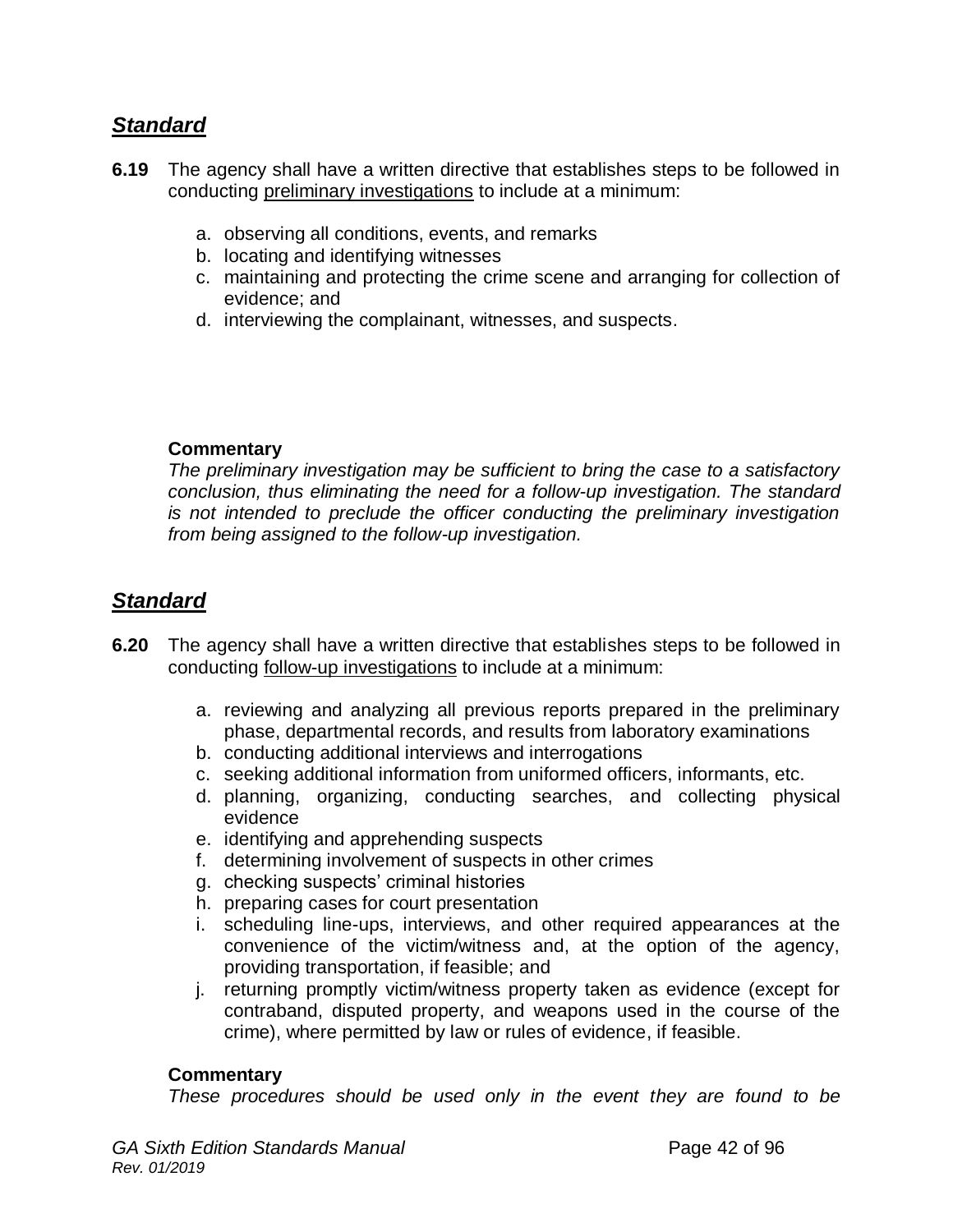*necessary. For example, every follow-up investigation may not include a search. The written directive should be intended as a guide. Maintaining contact with principals in any investigation is valuable in building public confidence in the agency as well as indicating that the law enforcement officers are genuinely concerned about the welfare of the victim and other citizens associated with the case.*

## *Standard*

- **6.21** The agency shall have a written directive establishing procedures for the use of eyewitness identifications involving:
	- a. show-ups
	- b. photographic identifications; and
	- c. physical lineups.

#### **Commentary**

*This is not inclusive of composite sketches or images. Prudent agencies have sound policies consistent with established O.C.G.A. and case law governing the use of show-ups, photographic identifications, and physical lineups to ensure they have identified person(s) in the most professional manner available.* 

## *Standard*

**6.22** If the agency does not provide 24-hour coverage for the criminal investigation function, an on-call schedule of investigators shall be maintained.

#### **Commentary**

*In agencies where investigators are not assigned to duty shifts throughout a 24 hour period or on weekends, the criminal investigation function should publish an on-call investigator duty roster, which is furnished to the communications center and the commander of the patrol force. The intent of the standard is to ensure constant availability of investigative resources. Personnel from other agencies may be utilized to fulfill the intent of this standard.*

- **6.23** The agency shall have a written directive that describes the processing and sharing of criminal intelligence and contain provisions for:
	- a. the purpose and responsibility of agency personnel
	- b. procedures for safeguarding, securing, and storing information
	- c. requirements and procedures for distribution of the information; and
	- d. procedures for purging information.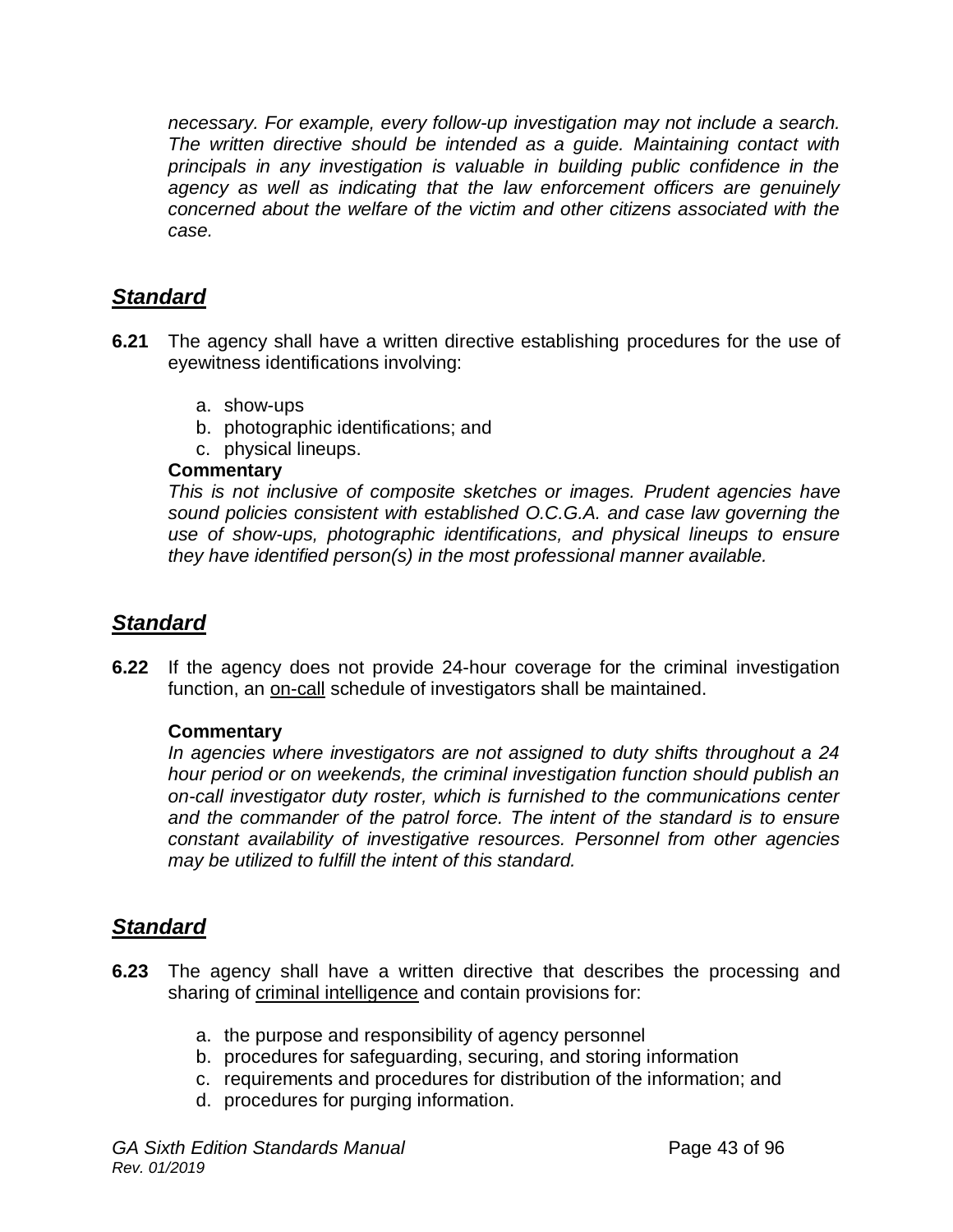*Intelligence-gathering activities are important to all agencies and must be conducted in accordance with State and Federal Guidelines. All agencies, regardless of size, should have a person or function responsible for criminal intelligence information. The need to develop and share information and criminal intelligence across all levels of government is imperative. Each agency has a stake in the development and exchange of suspicious incidents, information, and criminal intelligence.* 

Law enforcement agencies should operate under specific quidelines to ensure *that no abuses occur. The sensitive nature of criminal intelligence files requires that they be maintained separately from other agency records to prevent compromise and protect the integrity of the file system. It is recommended that agencies utilize file procedures as a check and balance against inappropriate activities. The collection/submission, access storage, and dissemination of criminal intelligence information must respect the privacy and constitutional rights of individuals, groups, and organizations.* 

*The National Criminal Intelligence Sharing Plan (NCISP) identifies a wide array of suggested accountability mechanisms, such as periodic review by management on decision making throughout the criminal intelligence function; audit trails with criminal intelligence processes and computer systems; staff surveys and questionnaires; effective training on departmental policies, procedures, and professional criminal intelligence practices; and periodic audits of criminal intelligence operations and files.* 

## *Standard*

- **6.24** The agency shall have a written directive that establishes a system of case file management for the criminal investigation function, to include:
	- a. case status control system
	- b. administrative designators for each case
	- c. types of records to be maintained
	- d. accessibility to the files; and
	- e. procedures for purging files.

#### **Commentary**

*A system for case status control should be established to specify information that should be recorded for each case, such as investigator assigned, date assigned, case number and report due date. The case status control system is the way the agency tracks what cases are assigned to the CID function. Administrative designations such as "open," "suspended," and "closed," are also recommended for assisting internal case management and control. The agency directive should*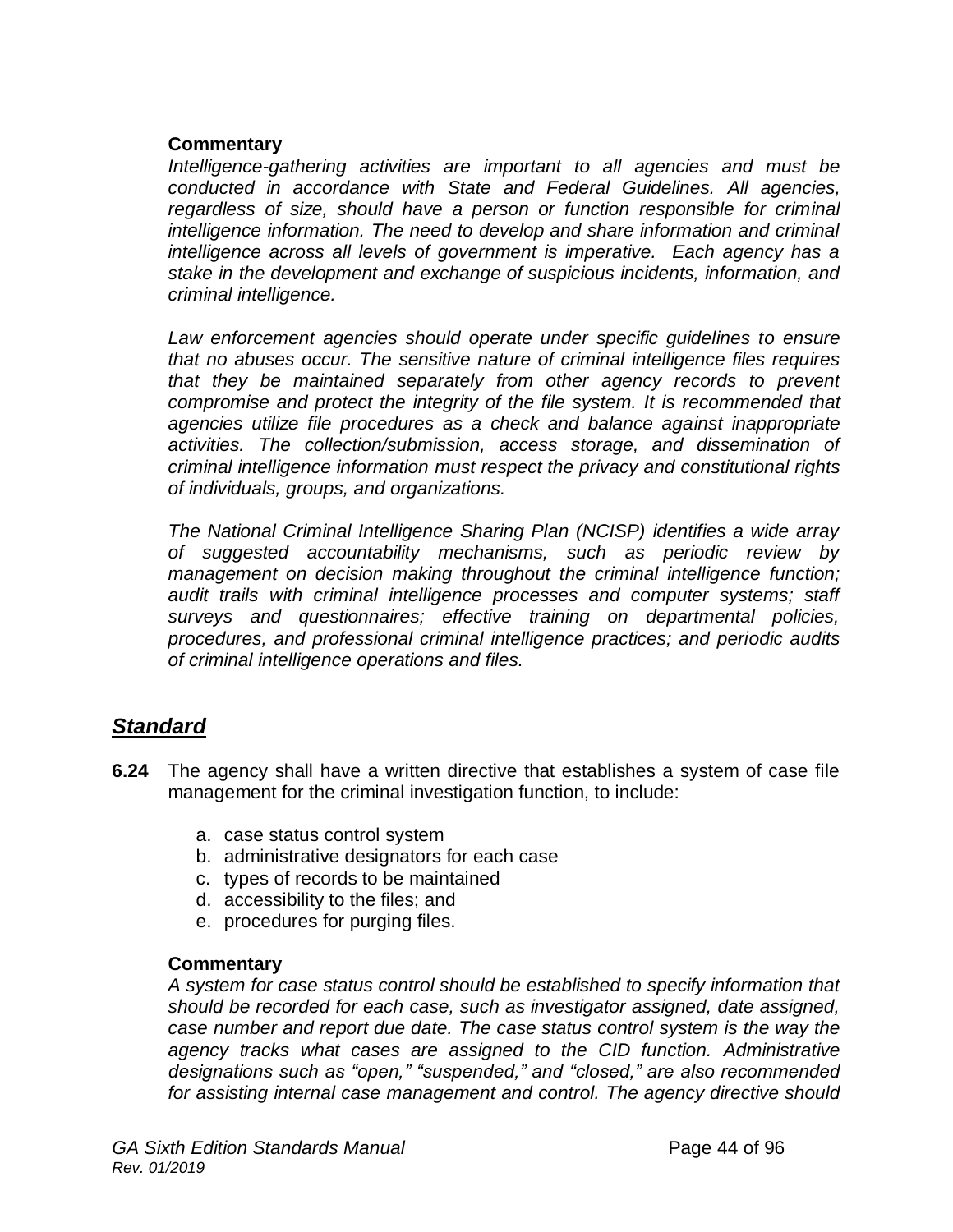*include a list of records that should be maintained for each "case file" that could include, at a minimum, investigator's notes, criminal histories, statements, or other records needed for a successful prosecution or are required to be maintained in accordance with the Georgia Records Retention Act. Case files should be maintained on all cases in which investigative activities are ongoing. The case files provide an immediate information resource to investigators.*

## *Standard*

- **6.25** A written directive provides procedures for handling missing persons, which include at a minimum:
	- a. initial description and information to be gathered
	- b. dissemination of collected information
	- c. entry and removal of the information in the appropriate criminal justice information system
	- d. follow-up contact with the reporting persons
	- e. follow-up investigation and search
	- f. juveniles; and
	- g. any special considerations applicable to at-risk persons.

#### **Commentary**

*Procedures may include but should not be limited to guidelines for utilization of Levi's Call, A Child Is Missing, Suzanne's Law, and Mattie's Call. The National Center for Missing and Exploited Children (NCMEC) may be used as a reference for working missing children investigations.*

*The agency should define the term "at risk" in their written directive and outline the additional requirements for agency personnel to include, at a minimum, contacting a supervisor, search efforts, requirements for notification of command personnel, and any other special considerations that need to be taken if an "at risk" person is reported missing. When defining "at risk" agencies should consider age, mental capacity, circumstances, and other factors that require an upgraded response.* 

## *Standard*

**6.26** The agency shall have a written directive that establishes a system for the authorization, distribution, and use of electronic surveillance and undercover equipment.

#### **Commentary**

*The intent of this standard is to establish a system of controls, policies, and procedures that should prevent unauthorized use and loss of often expensive*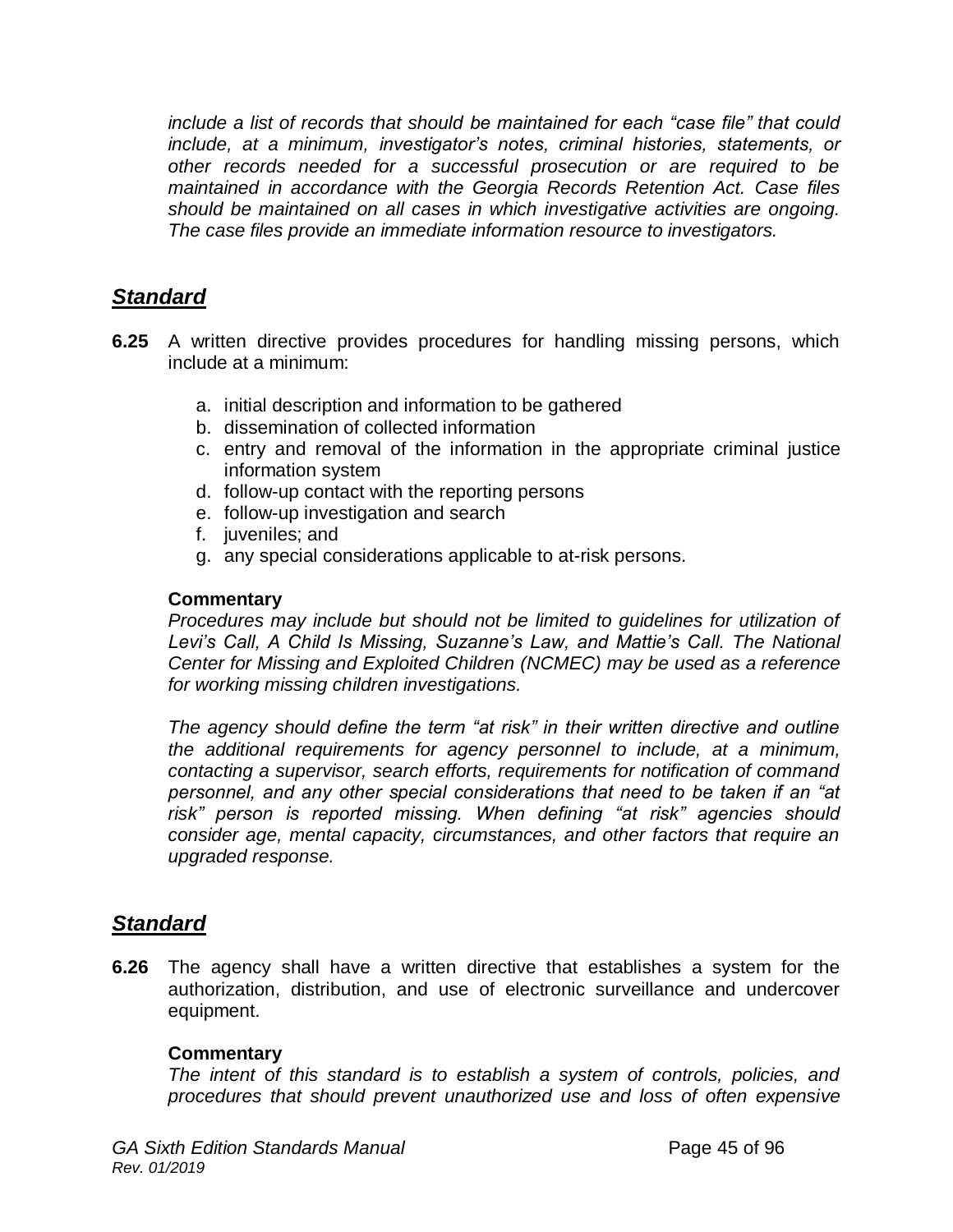*and sophisticated electronic surveillance equipment.*

## *Standard*

**6.27** The agency shall have a written directive establishing procedures to be used while conducting surveillance.

#### **Commentary**

*The intent of this standard is for the agency to indicate procedures that give guidance to agency employees either conducting or participating in surveillance operations.* 

## *Standard*

- **6.28** The agency shall have a written directive that specifies procedures to be followed when using informants to include:
	- a. a master confidential informant file
	- b. information to be included in the file, to include at a minimum biographical and background information, criminal history records, and identifier of the informant
	- c. maintenance and security of files
	- d. procedures for compensating informants
	- e. safeguards and precautions to be taken with informants
	- f. procedures for juveniles; and
	- g. procedures for probationers and parolees.

#### **Commentary**

*The use of confidential informants is important to the satisfactory completion of many investigations, including patrol-related investigations; drug, vice, and organized crime control functions; and intelligence functions. Procedures should be established to provide for this resource within a controlled system to avoid abuse. A master file on informants should be maintained with an emphasis on security and rigid access control.*

## *Standard*

**6.29** The agency shall distribute a copy of the agency's child abuse protocol to all sworn personnel. The protocol will detail the procedures to be followed for processing cases involving abused and/or neglected children.

#### **Commentary**

*This standard does not apply to sworn jail personnel.*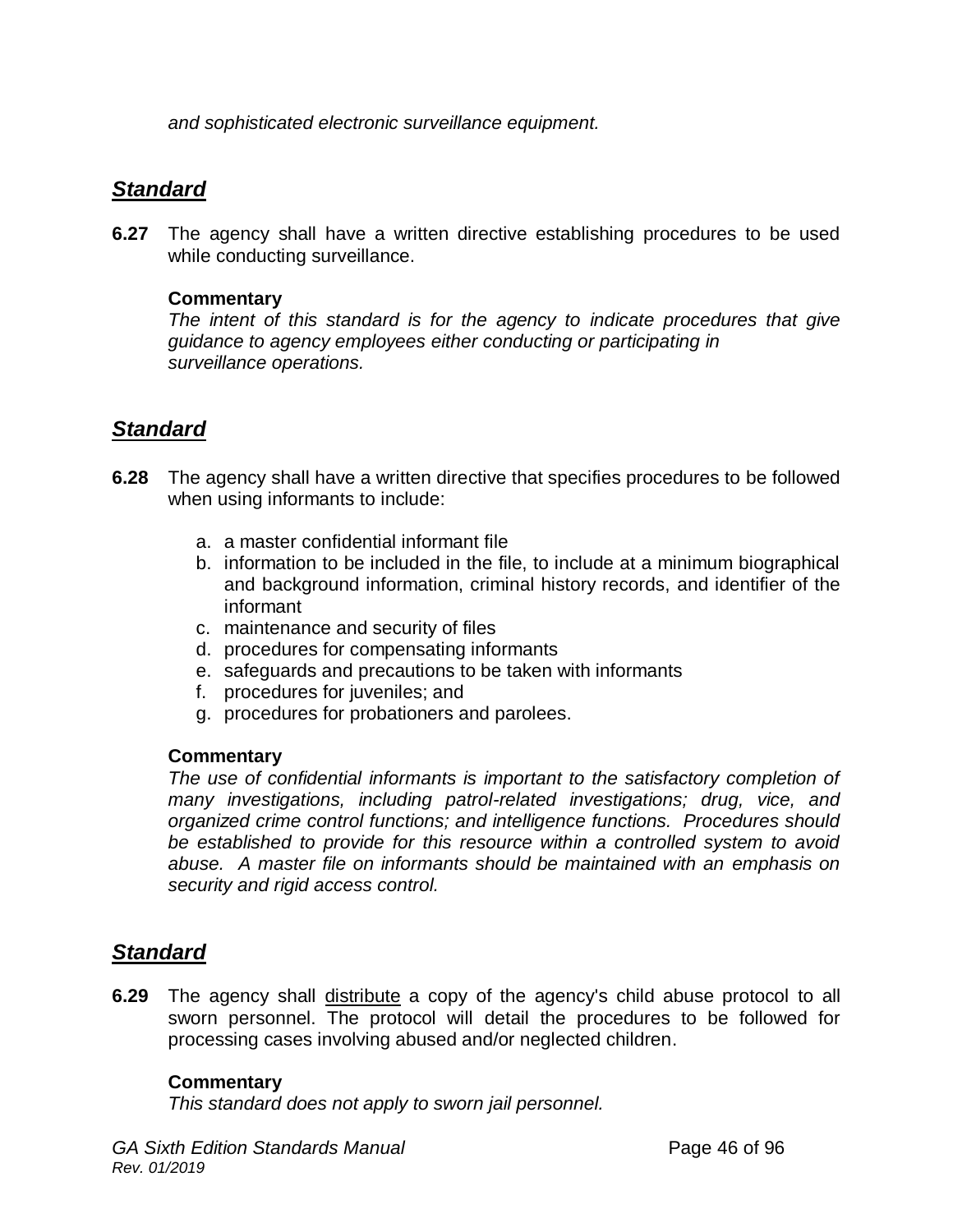## *Standard*

**6.30** If the agency conducts follow up investigations of incidents involving the abuse, neglect, or molestation of children, agency personnel who conduct interviews with the victim shall have received specialized training in interviewing children.

#### **Commentary**

*Agencies whose personnel do not have the specialized training to meet this standard should seek assistance from outside agencies. The intent of this standard is to ensure that services are delivered by personnel who have received specialized training in these areas.*

*If the agency utilizes a Child Advocacy Center (CAC) for interviews in the follow up investigation, the agency may apply for a waiver for this standard. The waiver must include documentation the CAC is being used by the agency and the CAC has been approved by the local prosecuting attorney.* 

## *Standard*

- **6.31** The agency shall have a written directive describing procedures for taking a juvenile into criminal custody, including, at a minimum, provisions for the following:
	- a. determining whether the juvenile is alleged to have engaged in noncriminal misbehavior (a status offense)
	- b. ensuring that the constitutional rights of juveniles are protected
	- c. bringing the juveniles to the intake facility or the juvenile component without delay (unless a juvenile is in need of emergency medical treatment)
	- d. procedures for fingerprinting and photographing of juveniles; and
	- e. notifying parents or guardians of juveniles that the latter have been taken into custody.

#### **Commentary**

*The intent of this standard is to provide guidance to agency personnel in making custodial decisions in juvenile matters. For the purposes of this standard, the term "taking into custody" encompasses the concept of criminal custody for juveniles.*

## *Standard*

**6.32** The agency shall have a written directive describing procedures for taking a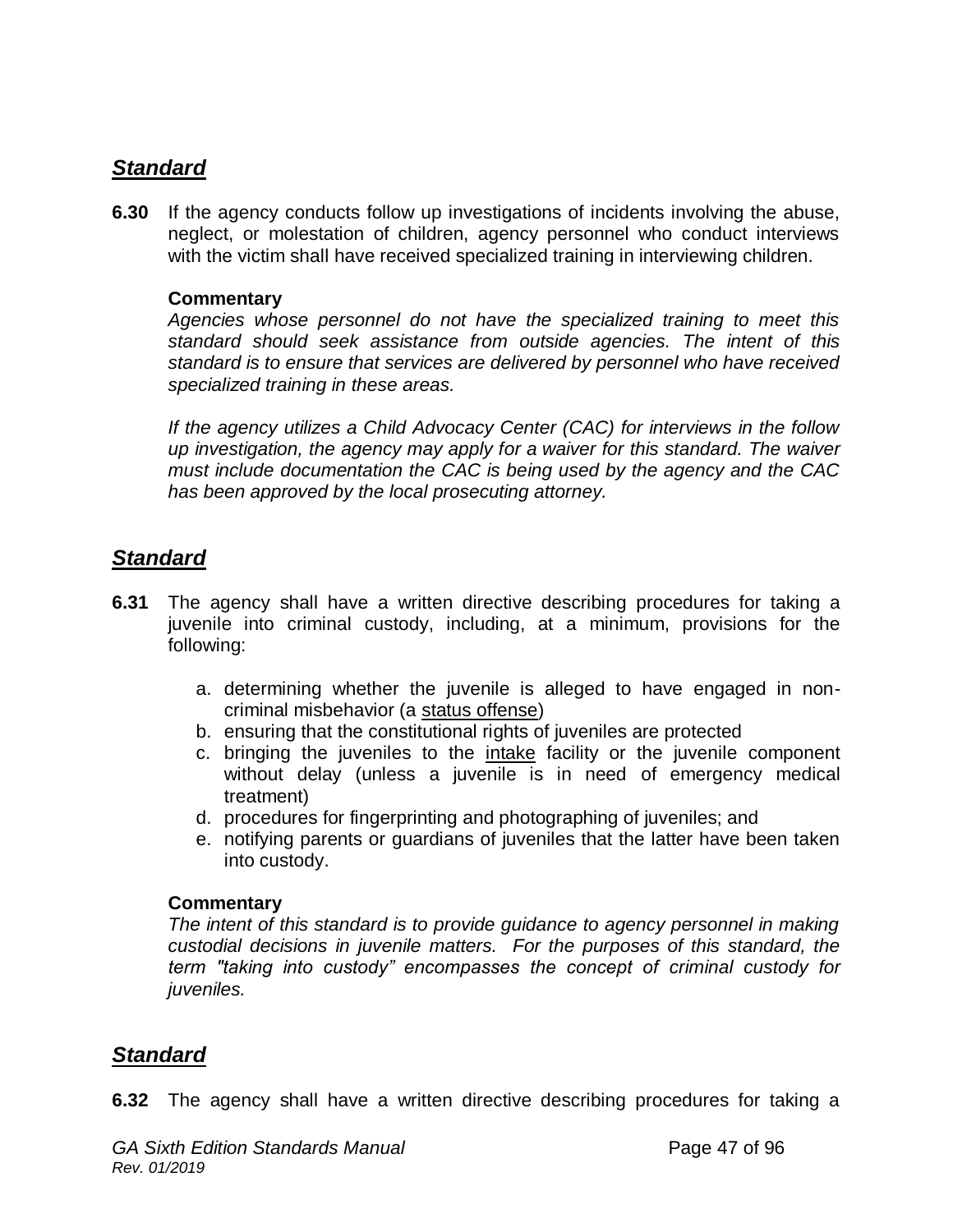juvenile into protective custody, including, at a minimum, provisions for the following:

- a. determining whether the juvenile is alleged to have engaged in noncriminal misbehavior (a status offense)
- b. determining whether the juvenile is alleged to have been harmed or to be in danger of harm; and
- c. ensuring that the constitutional rights of juveniles are protected

#### **Commentary**

*The intent of this standard is to provide guidance to agency personnel in making decisions as it pertains to taking juveniles into "protective custody" for the protection of the juvenile.*

## *Standard*

- **6.33** The agency shall have a written directive requiring that officers dealing with juvenile offenders use the least coercive among reasonable alternatives and includes, at a minimum, provisions for the following:
	- a. outright release with no further action
	- b. criteria and procedures for issuing written citations or summonses to juvenile offenders to appear at intake in lieu of taking them into custody; and
	- c. referral to juvenile services.

## **Commentary**

*Law enforcement agencies have a wide range of alternative remedies they may employ when dealing with juveniles, ranging from warning to intake.* 

*The agency should have guidelines for making diversion decisions, such as the nature of the offense, the age and circumstances of the offender, the offender's record, the availability of community-based rehabilitation programs, and recommendations for diversion from complainants or victims.* 

## *Standard*

**6.34** The agency shall have a written directive governing procedures for the custodial interrogation of juveniles, to include provisions for the following: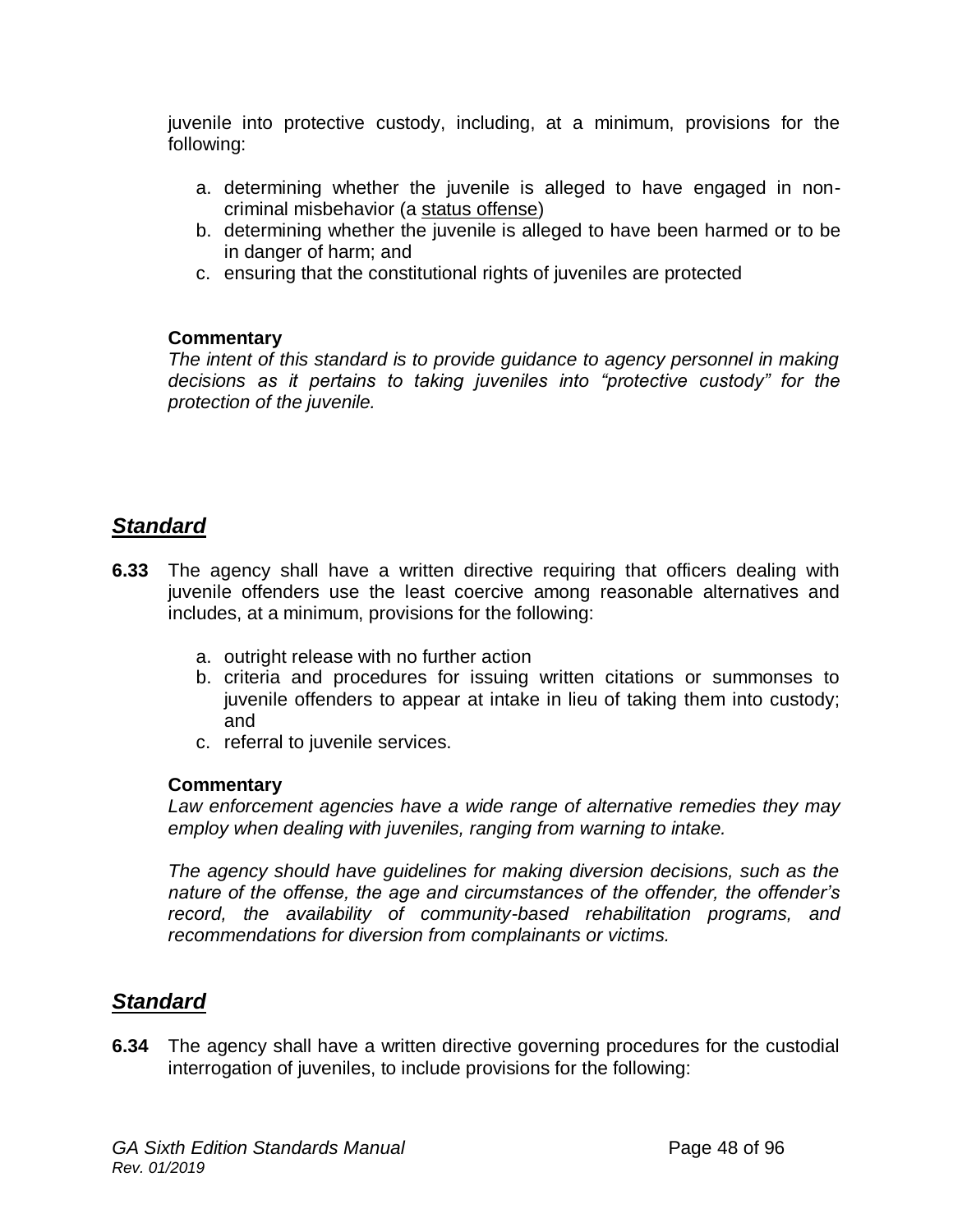- a. conferring with parents or guardians
- b. limiting the duration of the interrogation and limiting the number of officers involved in the interrogation; and
- c. explaining agency and juvenile justice system procedures to juveniles being interrogated.

*None*

## *Standard*

**6.35** The agency shall have a written directive describing the procedures for conducting traffic safety checkpoints.

#### **Commentary**

*Traffic safety checkpoints are accepted more readily by the public when conducted by the agency in a manner that improves rather than exacerbates normal traffic flow and are conducted within appropriate legal guidelines. The written directive should clearly outline the procedures approved by the agency and must be in accordance with State, Federal, and Constitutional guidelines.* 

## *Standard*

**6.36** The agency shall have a written directive describing the procedures for responding to a domestic violence incident involving an employee of the agency.

#### **Commentary**

*The intent of this standard is for the agency to have a policy in place for how to respond to domestic incidents that occur in its jurisdiction involving its employees. It would be prudent to also consider adding policies for how the agency would handle employees as either suspects or victims of a domestic violence incident that occurs outside of its jurisdiction. When officers respond to incidents of domestic violence involving employees of the agency, the agency must have established procedures for how agency members respond. At a minimum, the agency should state in its written directive that a supervisor should be dispatched or notified, applicable reporting requirements, and a statement that no special consideration will be given to employees involved in such incidents.*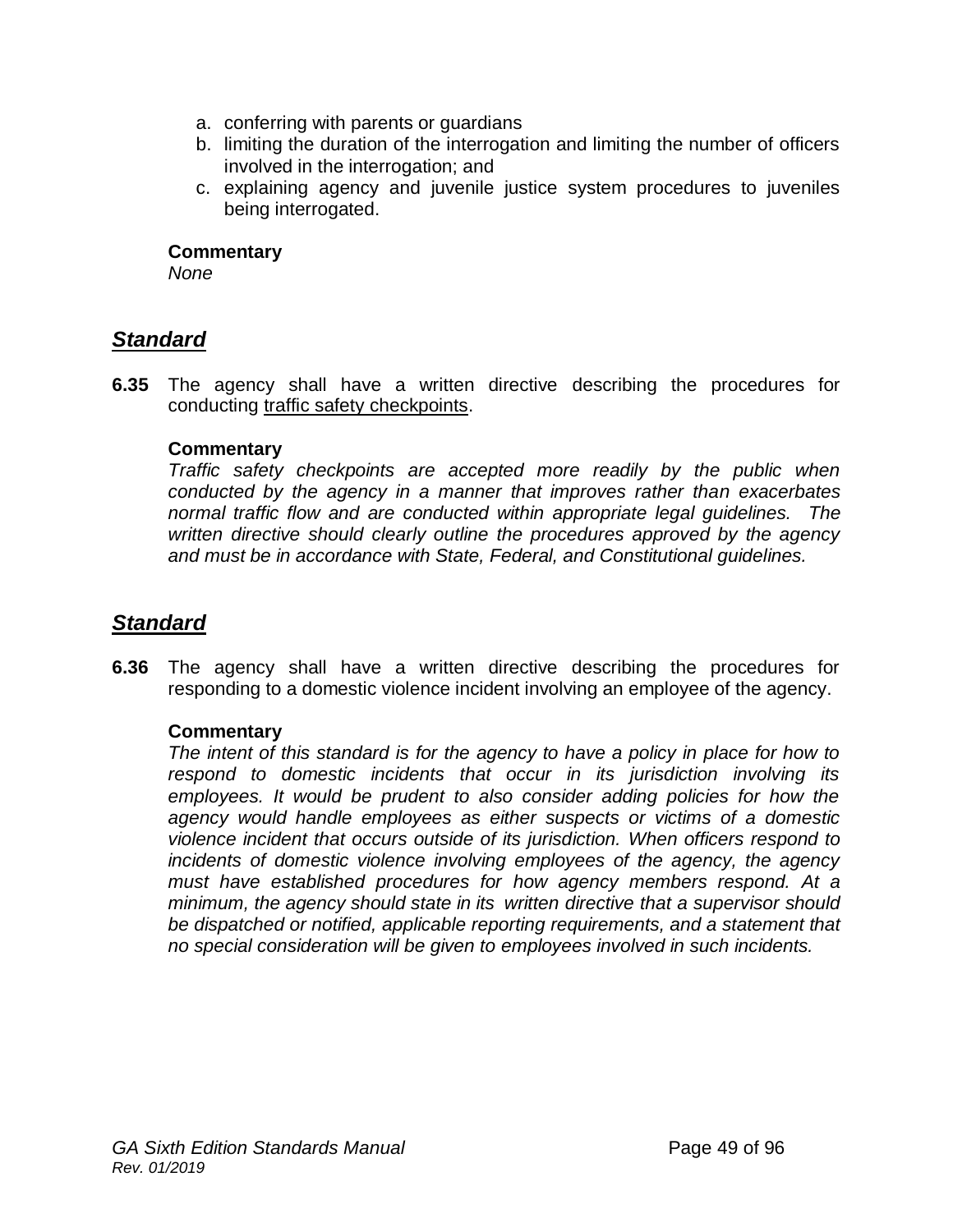## *CHAPTER 7*

## *SUPPORT SERVICES*

## *Standard*

- **7.1** The agency has a written directive requiring the recording of every incident in one or more of the following categories if the incident is alleged to have occurred in the agency's service area:
	- a. citizen reports of crimes
	- b. incidents resulting in an employee being dispatched or assigned
	- c. criminal and non-criminal cases initiated by law enforcement employees; and
	- d. incidents involving arrests, citations, or summonses.

#### **Commentary**

*A record should be made of actions taken by law enforcement personnel whether in response to a request for service or for self-initiated actions. If two or more persons report the same incident, only one case report should be required.*

*The directive should establish procedures to ensure that proper action is taken to investigate complaints evaluate suggestions and correct deficiencies or refer them to proper authorities for correction. The person making the complaint or suggestion should be notified of the action taken. This may be contained in the agency's general field reporting document.*

## *Standard*

- **7.2** The agency maintains records to include at a minimum:
	- a. incidents by type
	- b. incidents by location
	- c. stolen, found, and recovered property files; and
	- d. evidentiary property files.

#### **Commentary**

*The incident by type records provides information on experience relative to categories of activity. The agency should identify those activities constituting the prevalent activity for categorization, usually UCR Part I offenses and principle offenses in the Part II category.*

*The location of incident records facilitates measuring caseloads relative to geographic distribution.*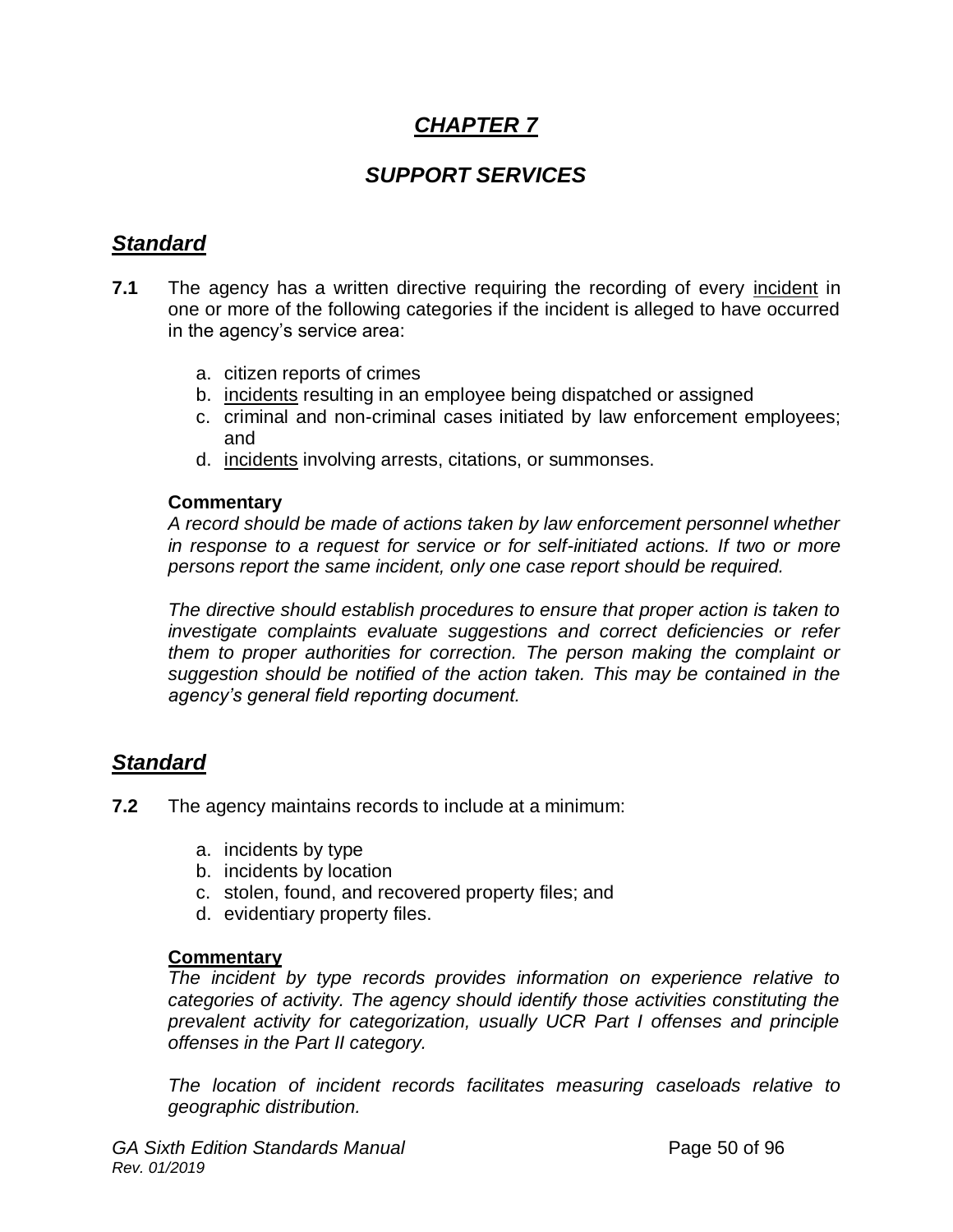*Common practice is to maintain one property file by the type of property involved*  and separate property files using serial numbers. It is highly desirable to have *serial numbers of stolen and recovered property sequenced to facilitate* comparison.

## *Standard*

- **7.3** The agency shall have a written directive establishing procedures for maintaining records (electronically or manually) of traffic citations, to include:
	- a. issuing citations to officers
	- b. accounting for citations; and
	- c. storing citations in a secure area.

#### **Commentary**

*Issuing and accounting for traffic citations should be rigidly controlled. Copies of citations issued by officers should be filed in agency records. To be acceptable electronic systems must be capable of meeting the requirements of this standard.*

## *Standard*

**7.4** The agency shall have a system for assigning a unique identification number for each person custodially arrested.

#### **Commentary**

*An identification number is a person-oriented number and is assigned to a specific person. Once a person has been assigned an identification number, all subsequent arrests and information concerning that person should be referenced to his or her identification number. Each person who has been arrested should have only one identification number, although the individual may have been arrested on a number of different occasions and thus have different case and arrest numbers relating to them. The system should include a procedure ensuring that identification numbers are not duplicated or skipped.*

*The agency may use a number assigned by another agency (e.g. the local sheriff's department).*

- **7.5** The agency shall have a written directive establishing crime analysis procedures to include:
	- a. collection of data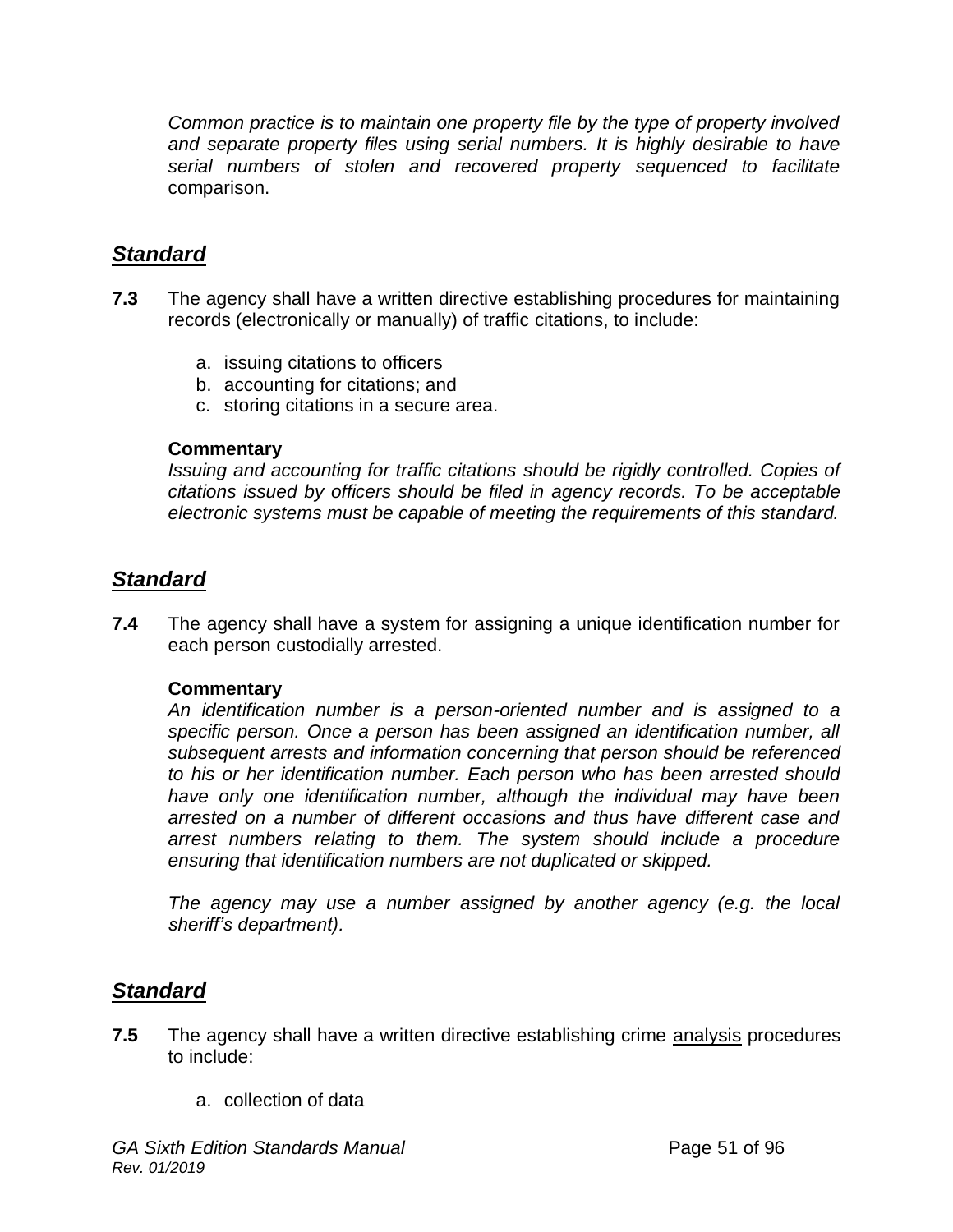- b. procedures for conducting analysis on collected data; and
- c. dissemination of findings.

*Crime analysis should provide currently useful information to aid operational personnel in meeting their tactical crime control and prevention objectives by identifying and analyzing methods of operation of individual criminals, providing crime pattern recognition, and providing analyses of data from field interrogations and arrests. Also, crime analysis can be useful to the agency's long-range planning effort by providing estimates of future crime trends and assisting in the identification of enforcement priorities.* 

*Knowledge of police hazards within the community helps officers perform more effectively. Though hazards may be permanent or temporary and may vary hourly, daily, or seasonally, the agency should attempt to identify as many as possible. Identification and understanding contribute to patrol techniques that most effectively counteract the hazards.*

*This standard is not inclusive of jail operations or agencies who do not have first responder responsibility.* 

## *Standard*

- **7.6** The agency shall have a written directive that establishes and describes the reserve officer program to include:
	- a. the selection criteria for reserve officers are the same as full-time officers
	- b. requiring and maintaining Georgia Peace Officer Certification
	- c. reserve officers' uniforms and equipment are the same as full-time officers when performing like functions; and
	- d. reserve officers are bonded and/or provided with public liability protection equal to that provided to full-time officers.

#### **Commentary**

*Equipment and uniforms for reserve officers, except for insignia, patches, or badges, should not be distinguishable from those of full-time officers.*

- **7.7** The agency shall have a written directive that establishes and describes the agency's auxiliary program to include:
	- a. a statement that auxiliaries are not commissioned with sworn officer status
	- b. a description of the duties of auxiliaries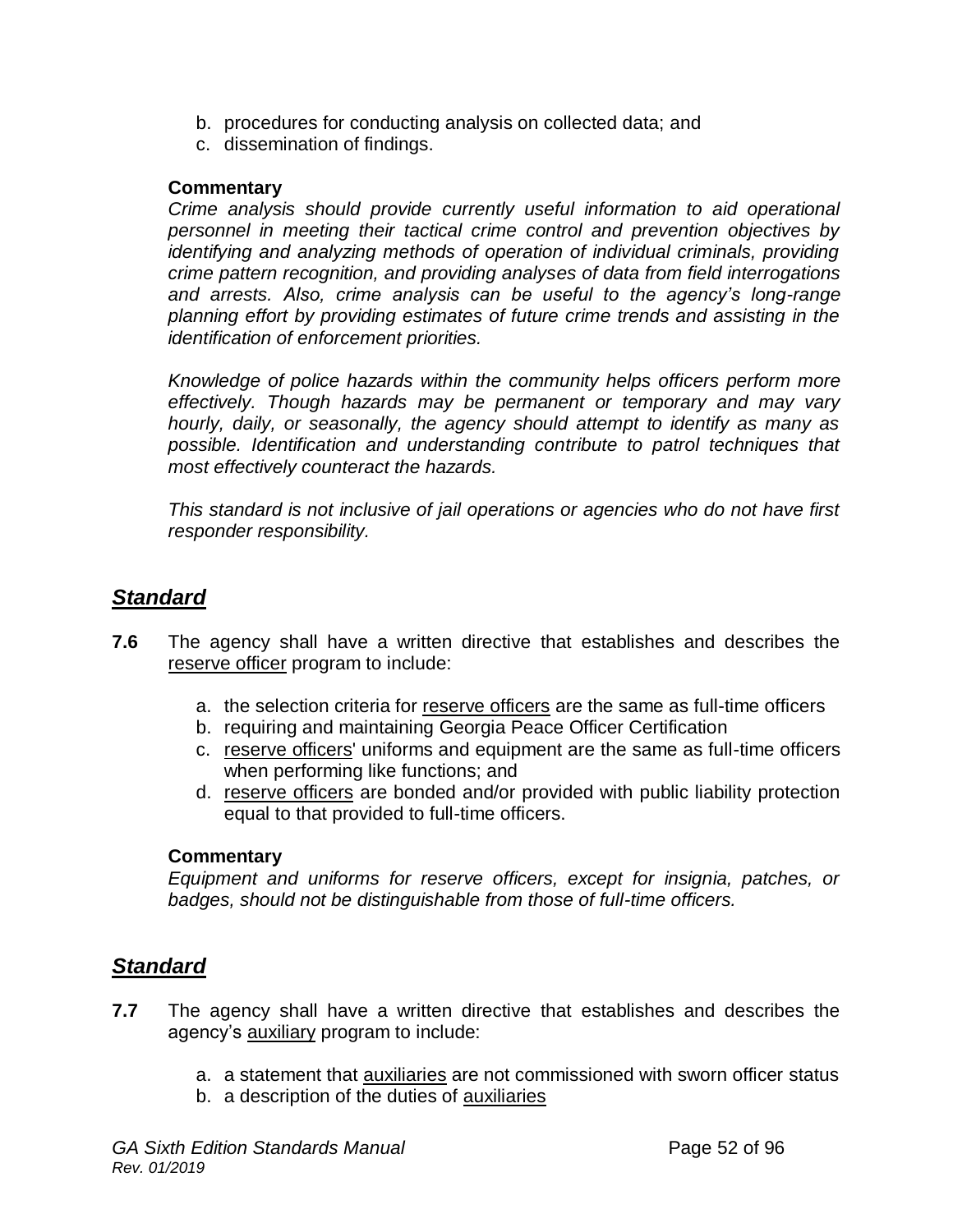- c. a requirement that if auxiliaries wear uniforms, the uniform will clearly distinguish them from sworn officers; and
- d. a requirement that auxiliaries receive training for duties to which they are assigned.

*Auxiliaries are not law enforcement officers, but may be assigned to law enforcement-related community service functions. They can also be used as a resource in emergencies and large-scale special events. However, if the agency chooses to involve them in various activities to assist in the day-to-day delivery of law enforcement services, it should ensure that their duties do not require the status of a sworn officer. This standard includes law enforcement explorer programs and chaplains.*

## *Standard*

**7.8** A written directive requires all affected agency personnel to share responsibility for achieving the agency's community relations objectives.

#### **Commentary**

*Law enforcement agencies should establish direct contacts with the community served. Without "grass roots" community support, successful enforcement of many laws may be difficult, if not impossible. A well-organized community relation function can be an effective means of eliciting public support, can serve to identify problems in the making, and may foster cooperative efforts in resolving community issues. Input from the community can also help ensure that agency policies accurately reflect the needs of the community.*

*Because the conduct of each employee reflects on the agency as a whole, the burden of achieving the agency's community relations objectives should be shared. A unified, coordinated effort should require the participation, enthusiasm, and skills of all agency personnel.*

- **7.9** The agency shall have a written directive establishing procedures for receiving all in-custody and evidentiary property obtained by employees, to include:
	- a. requiring the officer taking possession of the property to document the receipt of the property on an approved agency form
	- b. requiring all property to be placed under the control of the property and evidence control function before the officer ends his/her tour of duty
	- c. requiring all property to be logged into agency records by the evidence control function as soon as possible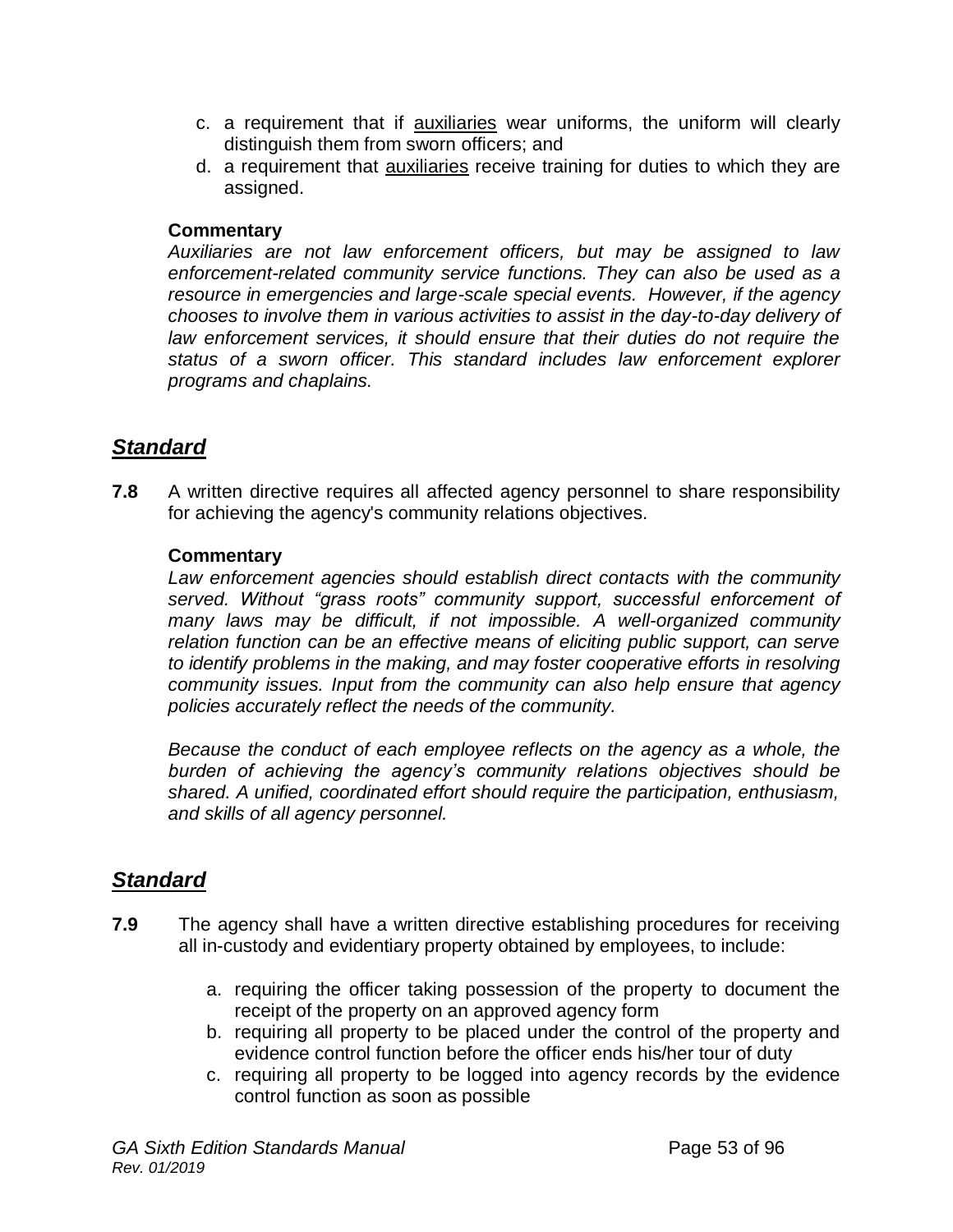- d. requiring a written report detailing the circumstances by which the property came into the agency's possession and describing each item of property obtained
- e. providing guidelines for packaging and labeling property prior to storage; and
- f. establishing procedures for collection and handling of dangerous, exceptional, valuable, or high liability items of property.

*The agency should not lose sight of its responsibility to protect all property coming into its control and custody, or of its ongoing obligation to maintain an uninterrupted chain of custody. The agency should establish specific controls and ensure strict adherence to all of its policies and procedures governing in-custody and evidentiary property. This should protect both the officer and the agency.*

*All employees should complete a descriptive inventory of every item of property coming into their possession as a result of their official duties and responsibilities as soon as practical. Initially, every item of property obtained by an employee during a shift should be placed under the control of the property and evidence function prior to shift's end. This should allow the property to be officially inventoried and recorded in the agency's records in a timely manner. The agency may authorize exceptions to these procedures; however, supervisory approval should be obtained and a descriptive inventory should be accomplished verbally or through other electronic means if distance is a factor.*

*The property should be entered into storage in a uniform manner. Methods for preparing, labeling, and recording property should be established. Responsibility for these tasks may be assigned.*

*Extra security measures for handling and receiving should be taken when, from*  whatever source, items are considered to be high liability, high in value, or *otherwise constituting an increased security risk. Guidelines are provided for handling items such as money, firearms and weapons, blood and other bodily fluids, and drugs. Drugs should be packaged in tamper-proof protective packaging whenever they are received by, released by, or returned to the property custodian. The intent of this packaging system is to ensure that the property custodian does not have to open a submitted drug package for the purpose of verifying contents whenever the package leaves the property section for court, crime lab, or other authorized purposes. All containers and packages should be inspected for tampering as a safeguard against substitution. These procedures need to conform to OSHA standards.*

*Written reports should be submitted, listing the property obtained and detailing the circumstances associated with the custody. Case numbers may be used to cross-reference the property.*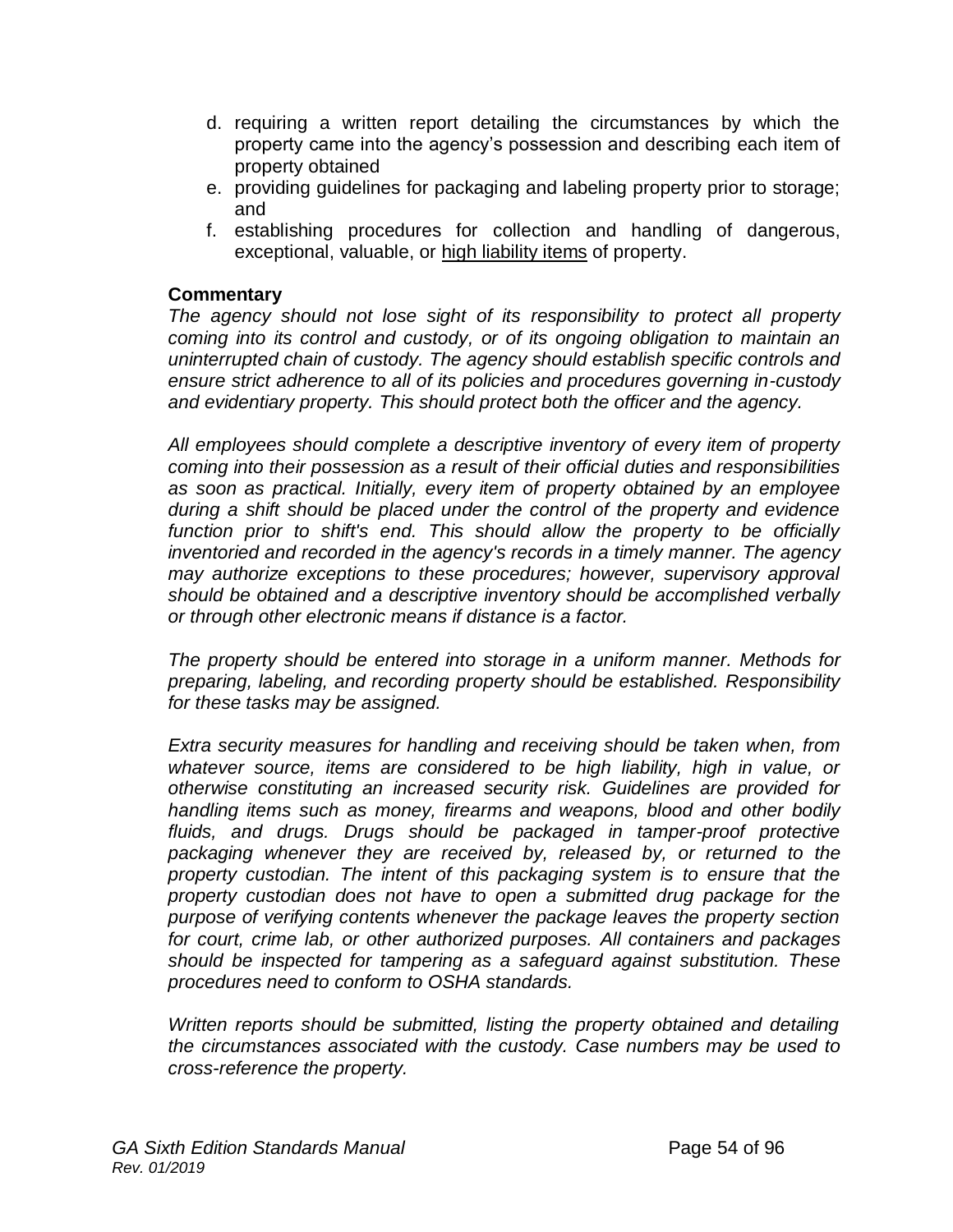## *Standard*

- **7.10** The agency shall have a written directive establishing continuous security measures and procedures for short and long-term storage for all in- custody and evidentiary property received, to include:
	- a. establishing extra security measures for storage of exceptional, valuable, dangerous, or high liability items of property
	- b. requiring an effort to identify and notify the owner or custodian of property in the agency's custody; and
	- c. establishing procedures for the temporary and final release of property items from the control of the property and evidence function.

#### **Commentary**

*It is critical for agencies to ensure continuous security is accomplished for all locations that property and evidence are stored, including long-term and shortterm storage. While the use of cameras, alarms, and locking systems are not specifically required, it is the responsibility of the agency to ensure that safe guards are sufficient to meet the burden of continuous security in this standard.* 

*Extra security measures for handling and receiving should be taken when, from whatever source, items are considered to be high liability, high in value, or otherwise constituting an increased security risk.*

*Once the property has been officially placed under the agency's control, a procedure for removing the property for further investigation, court, release or other official purpose should be established. A written document ensures accountability and/or uninterrupted chain of custody until final disposition. Employees should be prohibited at all times from storing property in their personal desks, lockers, vehicles, homes, or other places that are not secure or would interrupt the chain of custody. Personal use of any property should also be strictly prohibited.*

*A reasonable attempt should be made to locate owners of property in the custody of the agency and notify them of its status. If possible, release back to the owner should be effected as expeditiously as is consistent with applicable law.*

## *Standard*

**7.11** The agency shall designate, in writing, one person as the primary property and evidence custodian who will be responsible for the day-to-day control of the property and evidence function.

#### **Commentary** *None*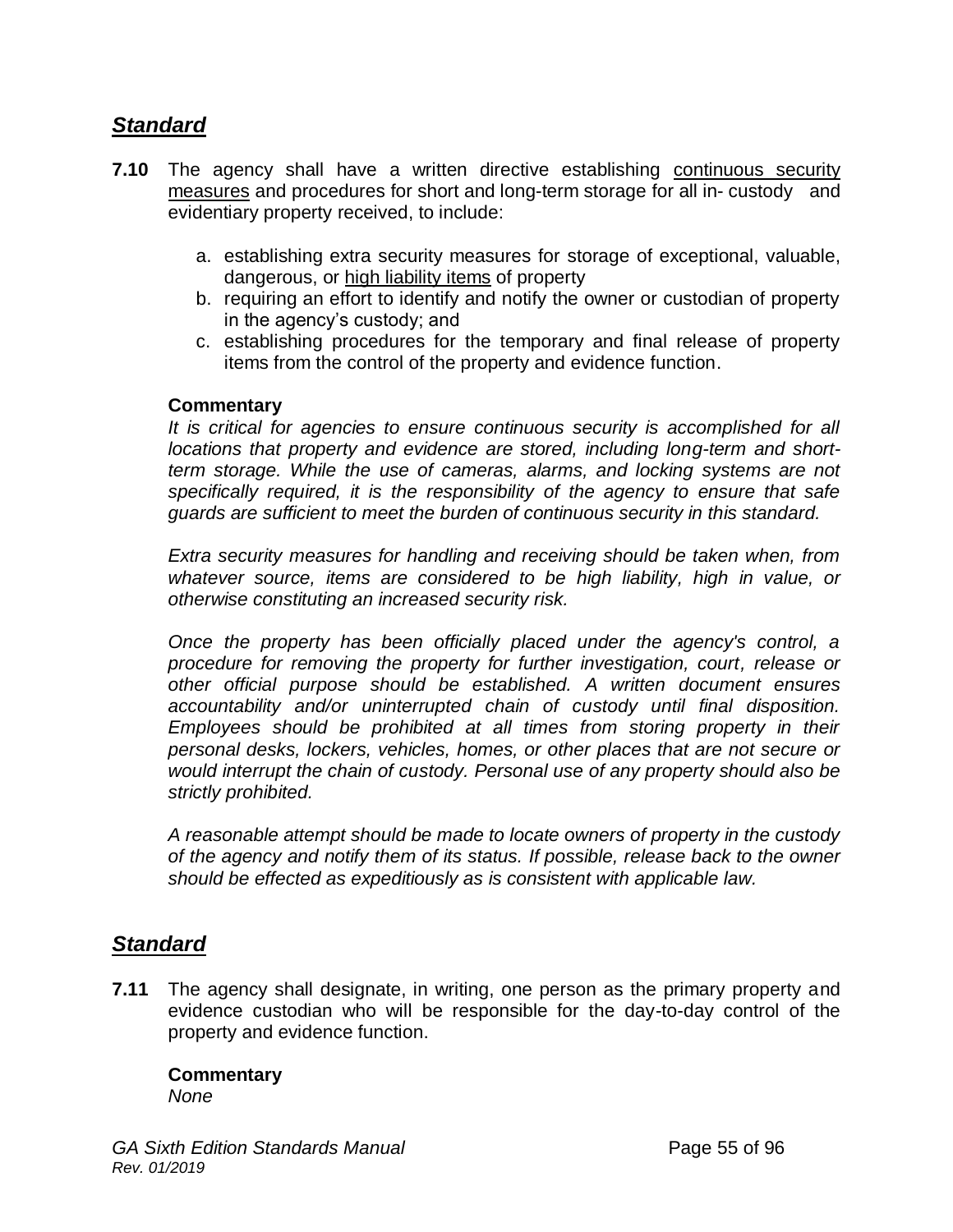## *Standard*

**7.12** All personnel assigned to the property and evidence function shall receive training commensurate with their duties.

#### **Commentary**

*Since the property and evidence function is such a high liability area, all personnel assigned to the property and evidence function should attend training on professionally established guidelines and best practices associated with the function. While the standard does not include refresher training, the agency should ensure that all employees assigned to the function receive information or refresher training on a regular basis.* 

## *Standard*

- **7.13** The agency shall conduct and present to the CEO the following documented inspections, inventories, and audits of in-custody property and evidence:
	- a. an inspection to determine adherence to procedures used for the control of property is conducted semi-annually by the person responsible for the property and evidence control function or his/her designee
	- b. an inventory of property occurs whenever the person responsible for the primary control of the property and evidence function is assigned to and/or transferred from the position and is conducted jointly by the newly designated property custodian and a designee of the CEO to ensure that records are correct and properly annotated
	- c. an annual audit of property held by the agency is conducted by a designee of the CEO who is not routinely or directly connected with control of property; and
	- d. If any items are found to be missing, the CEO shall initiate a written action plan to correct the deficiency.

#### **Commentary**

*The inspection is conducted to determine that the property room is being maintained in a clean and orderly fashion, that the integrity of the property is being maintained, that provisions of agency orders or other directives concerning the property management system are being followed, that property is being protected from damage or deterioration, that proper accountability procedures are being maintained, and that property having no further evidentiary value is being disposed of promptly.*

*The purpose of the inventory is to ensure the continuity of custody and not to require the accounting of every single item of property. The inventory should be sufficient to ensure the integrity of the system and the accountability of the*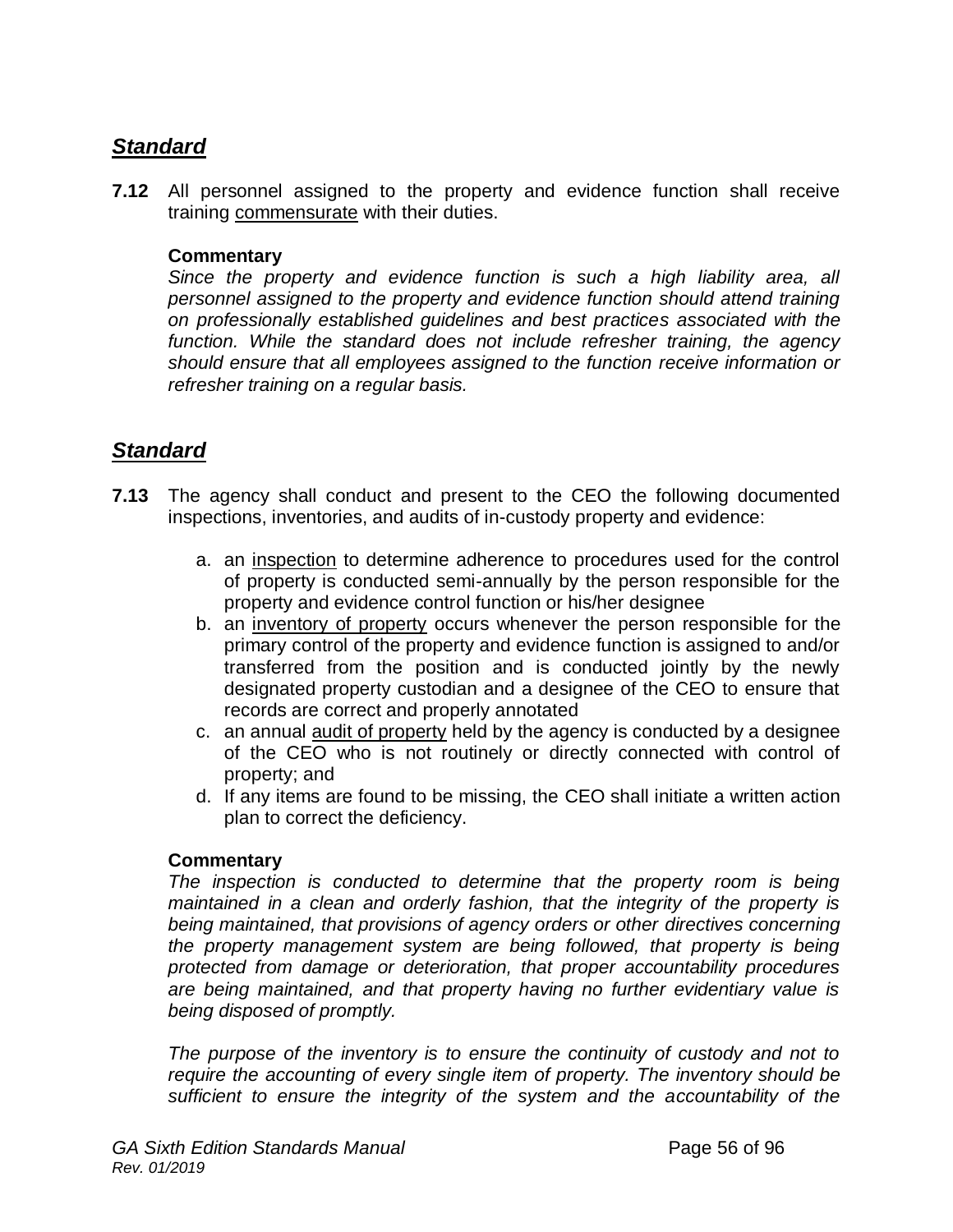*property. During the joint inventory, a sufficient number of property records should be reviewed carefully with respect to proper documentation and accountability. The person assuming custody of the property should ensure that all records are current and properly annotated. All discrepancies should be recorded prior to the assumption of property accountability by the newly appointed custodian.* 

The purpose of the standard is to ensure the integrity of the system, not to *require an accounting for every item of property. The annual audit should be a random sampling of property held to satisfy the auditor that policies and procedures are being followed. The person named to conduct the inventory should be appointed by the agency's chief executive officer. Under no circumstances should that inspector be appointed by supervisory or command officers having the property function under their control.*

## *Standard*

- **7.14** A written directive defines victim/witness assistance services to be rendered during the preliminary investigation, to include at a minimum:
	- a. giving information to the victim/witness about applicable services, e.g., counseling, medical attention, compensation programs or emergency financial assistance, and victim advocacy
	- b. advising the victim/witness about what to do if the suspect or the suspect's companions or family threatens or otherwise intimidates him or her
	- c. informing victims/witnesses about the case number, if known by the agency, and subsequent steps in the processing of the case; and
	- d. providing a telephone number that the victim/witness may call to report additional information about the case or to receive information about the case.

#### **Commentary**

*Much of the information for the victim/witness can be on a card that the patrol officer or investigator gives to the victim/witness. Information about the case can be included, with directions on how to receive information about the status of the case.*

- **7.15** A written directive defines victim/witness assistance services to be provided during the follow-up investigation, if any, to include, at a minimum:
	- a. re-contacting the victim/witness to determine whether needs are being met, if, in the opinion of the agency, the impact of a crime on a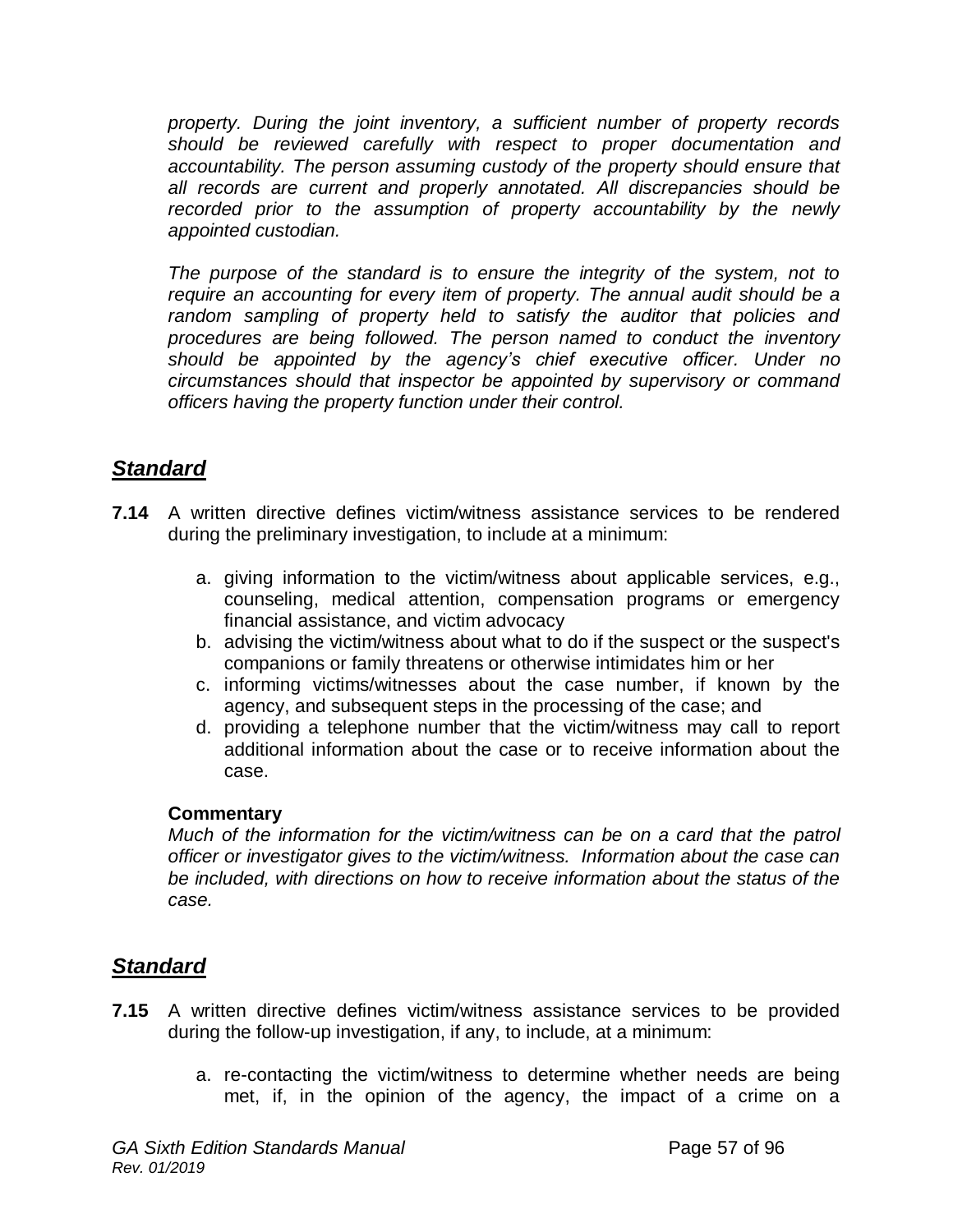victim/witness has been unusually severe and has triggered aboveaverage need for victim/witness assistance

- b. explaining to victims/witnesses the procedures involved in the prosecution of their cases and their role in those procedures, if not an endangerment to the successful prosecution of the case; and
- c. assigning a victim advocate, if needed, to the victim/witness during followup investigation.

#### **Commentary**

*Regarding bullet (a), the agency should consider re-contacting victims/witnesses within ten days of the follow-up investigation's initiation. The explanation called for by bullet (b) may be printed on cards given to victims/witnesses and is intended to orient them and relieve their possible anxiety about their continued involvement in their cases.* 

*If the agency utilizes victim/witness services associated with their court system or district attorney's office, the agency may apply for a waiver. To apply for a waiver, you must submit a letter from the victim/witness service outlining what services they provide.* 

## *Standard*

- **7.16** A written directive establishes a field training program for recruits with provisions for the following:
	- a. field training of at least four (4) weeks for recruits, after the required mandate training
	- b. a selection process for field training officers
	- c. supervision of field training officers
	- d. required initial training of field training officers
	- e. rotation of recruit field assignments
	- f. guidelines for the evaluation of recruits by field training officers; and
	- g. reporting responsibilities of field training officers.

#### **Commentary**

*The goal of field training is to provide recruit trainees with "on street" experiences*  following the completion of classroom training. A minimum four week period *permits time for rotation of recruits among the various training activities and objectives with which they may be familiar. In some cases, field training may be presented at intervals as part a logically coherent classroom training program. Here, training is managed by providing classroom training followed by a short segment in the field to provide the trainee with "on street" experience in those curricular areas just covered in the classroom.*

*Whether presented during and/or after the classroom training, field training*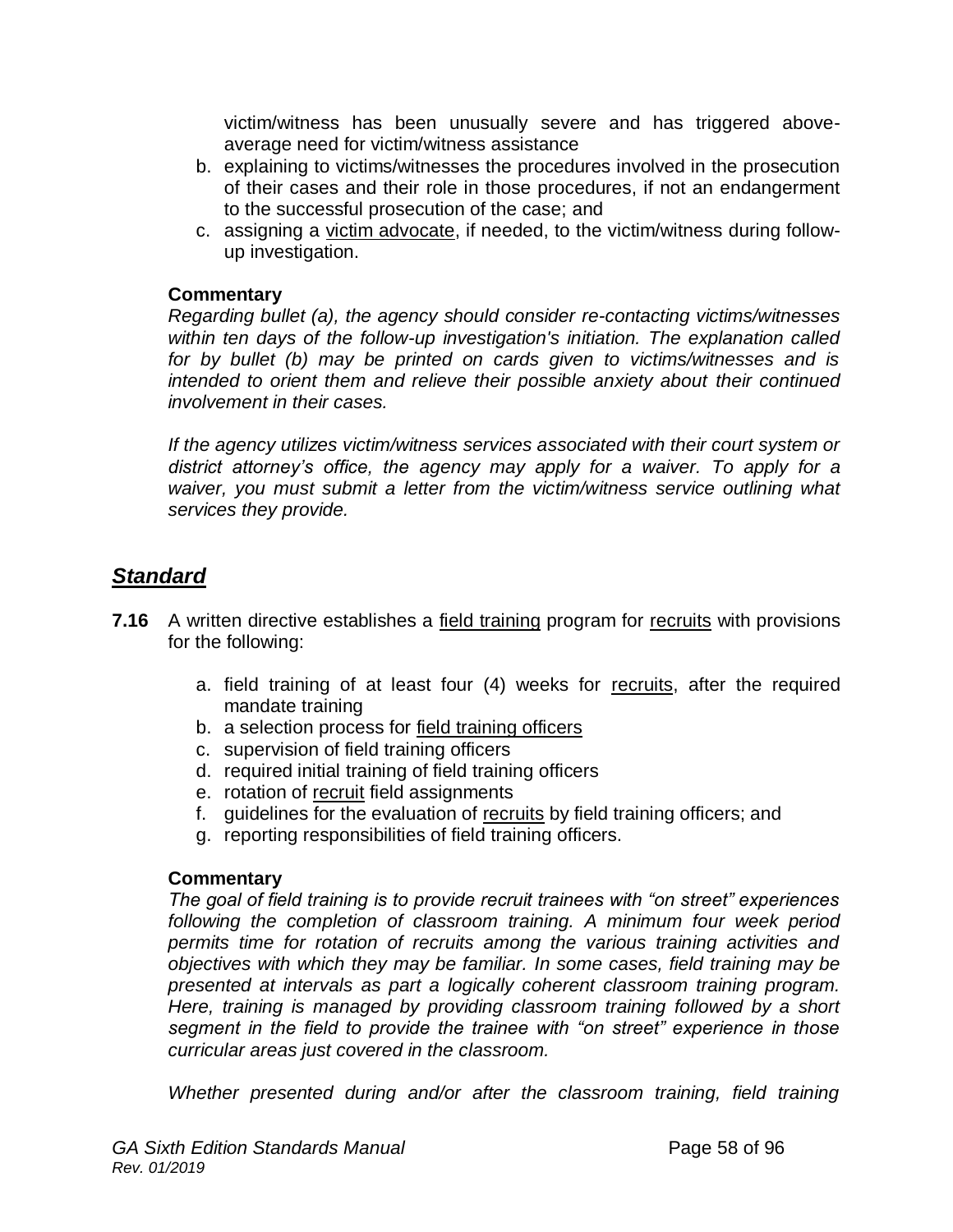*should be closely supervised process, as the initial experience of recruits often shapes their future careers.*

*The field training program is an important adjunct of the formal recruit classroom training and should be as carefully organized, administered, and evaluated as classroom training. The field training program should be closely allied with the academy so that field training officers (FTOs) are aware of what skills and subjects have been taught and what roles the FTOs are to assume.*

*The selection process for FTOs is crucial to a successful program as many of the values, tactics, and attitudes of FTOs are transmitted to inexperienced officers. Initial training, as well as periodic in-service training, should be provided to FTOs to prepare them for and keep them current with their assigned responsibilities.*

The relevance of the field training experience may be enhanced by providing *guidelines to FTOs that define the responsibilities of the FTO and provide specific direction about the skills, knowledge, and abilities to be assessed, taught, or performed. The evaluative responsibilities of the FTOs should also be identified.*

## *Standard*

*7.17* The agency shall have a written directive requiring remedial training for personnel having difficulty with any program of instruction, at any level of training, and for personnel who show a lack of understanding in the application of department policies and procedures.

#### **Commentary**

*The directive should include the circumstances and criteria used to determine the need for remedial instruction, the timetables under which remedial training is provided, and the consequences of participation or nonparticipation by the affected personnel. This standard is not limited to remedial training for a lack of proficiency for weapons, but could also include a deficiency in completing reports, knowledge of policies, or any other area of an employee's job that they are not able to show or maintain a proficiency with.* 

- **7.18** The agency has a written directive describing the agency's role and/or authority for court security, and includes:
	- a. procedures for court security for agency personnel assigned/contracted to the function
	- b. identification of a position/employee responsible for court security and/or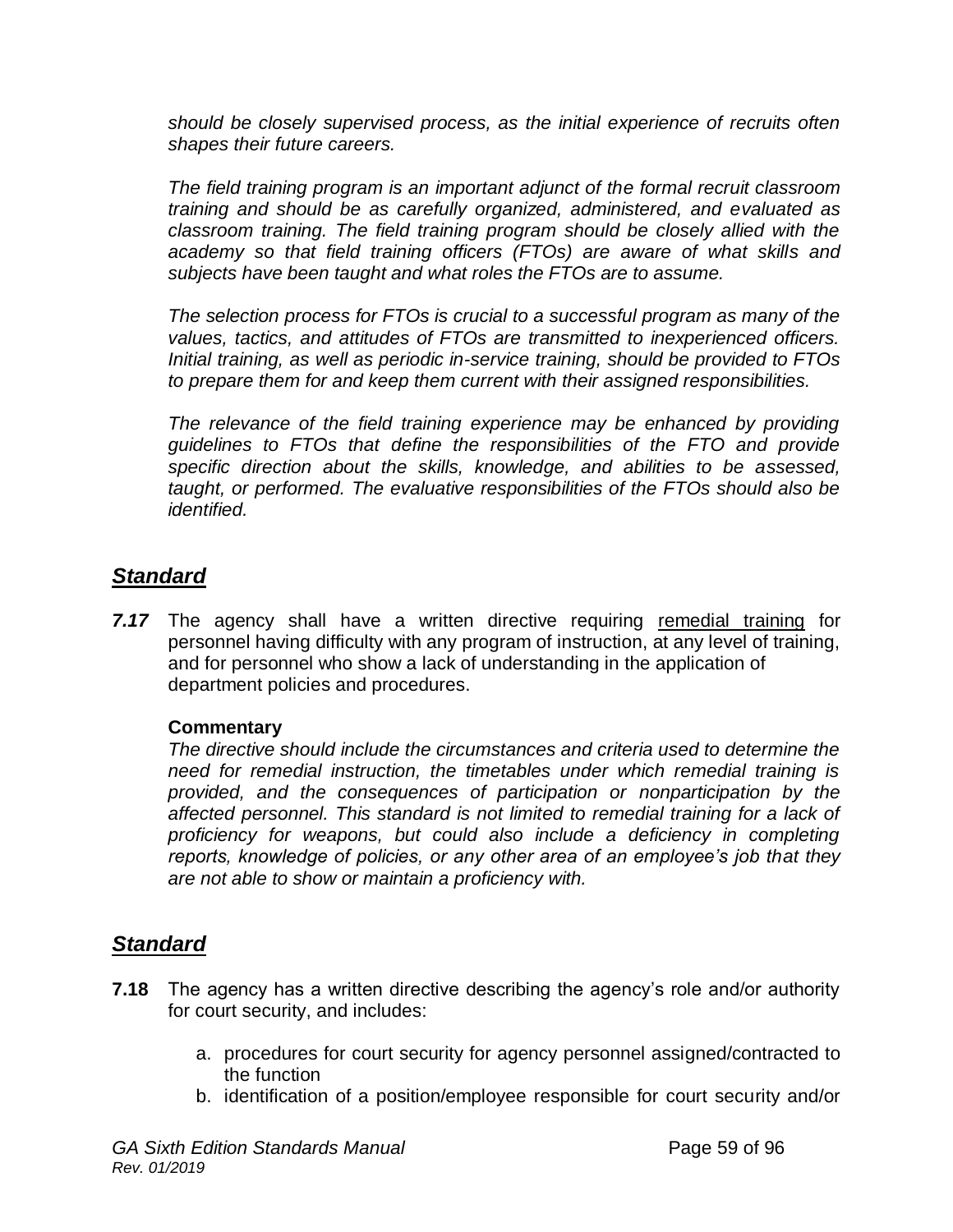assigning personnel

- c. required equipment for courtroom security
- d. documented security inspections of facilities immediately prior to court sessions; and
- e. plans/procedures based on a documented survey conducted every three (3) years.

#### **Commentary**

*The intent of this standard is to provide clear direction to all employees that participate in the court security function; whether the function is provided by the agency, the court, or another entity. The agency's policy must contain language indicating the responsibilities and expectations for its employees that are assigned, contracted, or otherwise present providing security at the court function.* 

*If the court security function is shared by two or more agencies, a memorandum of agreement should identify the responsibilities of each.*

*"Facilities" refers to interior and exterior doors/windows, interior and exterior*  lighting, emergency lighting and power, fire/smoke detection and suppression *equipment, alarms (intrusion, fire, duress), circulation patterns, secure areas, restricted areas, key control, ADA (Americans with Disabilities Act) accessibility, and communications.*

*"Plan/procedures" refer to the establishment of plans and or procedures to deal with emergencies (fire, medical, hostage, bomb, and disaster), high risk trials, search (area, person), weapons, use of restraining devices, detainee movement, and circulation pattern.*

*"Required equipment" includes fire suppression, medical supplies, restraining devices, communications, weapons (ammunition, gas), magnetometers, and alarm.*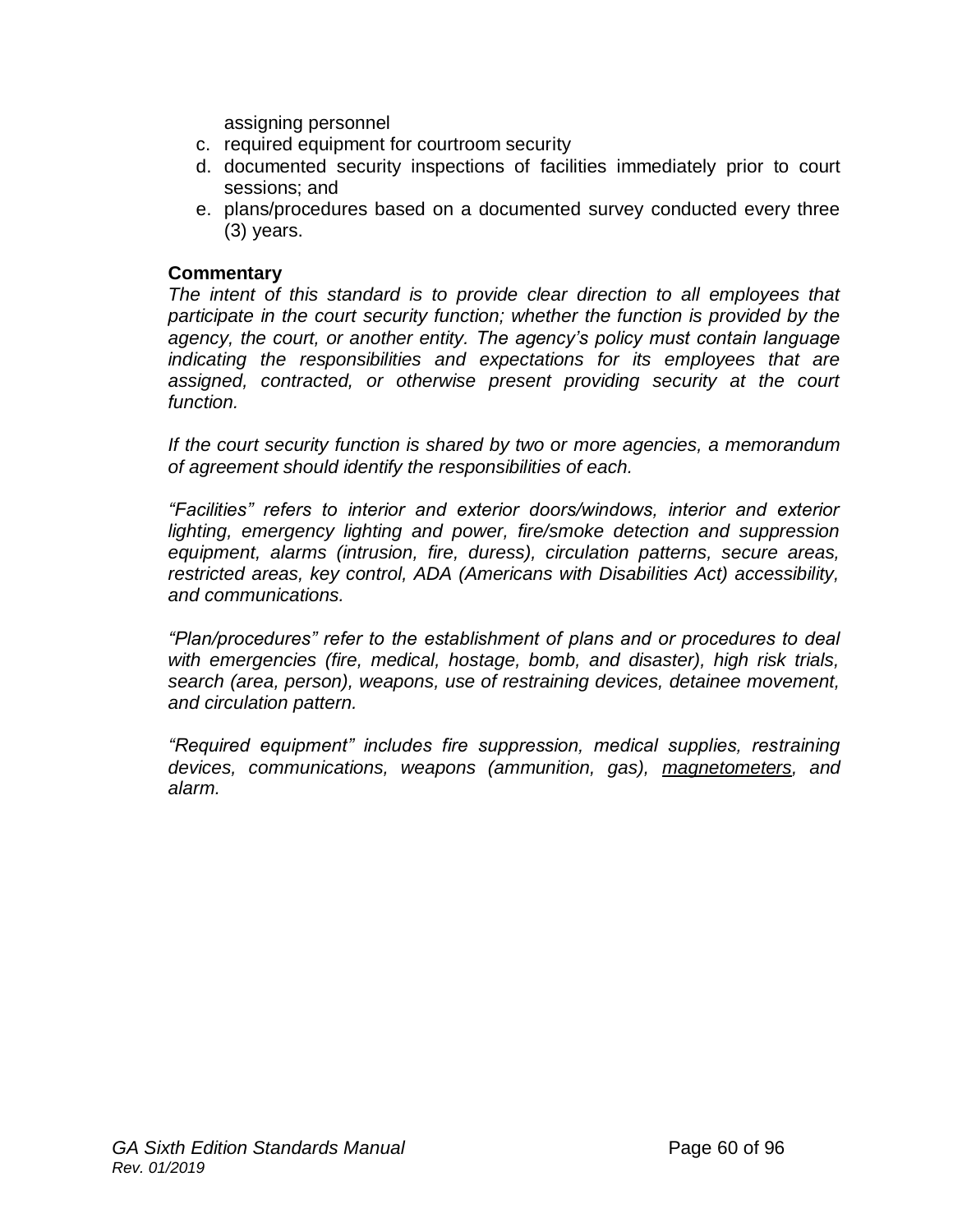## *CHAPTER 8*

## *COMMUNICATIONS*

## *Standard*

**8.1** Agencies with first responder responsibilities shall provide 24 hour, toll-free telephone access for emergency calls for service.

#### **Commentary**

*The public should be able to contact the law enforcement agency at all times for information or assistance that may be needed in emergencies. Agencies that are unable to maintain 24-hour telephone service should arrange for such service through neighboring law enforcement agencies.*

## *Standard*

- **8.2** The agency shall have a written directive establishing procedures for communications to and from field officers, to include:
	- a. specification of the circumstances requiring communications by field officers
	- b. the recording of the status of officers
	- c. the methods used for identifying officers during communications
	- d. communication with interacting agencies
	- e. criteria for the assignment of the number of officers in response to an incident; and
	- f. circumstances that require the presence of a supervisor at the scene for the purpose of assuming command.

#### **Commentary**

*The intent of this standard is to address communication from the dispatcher or the dispatch function to the officer(s) and not communication between officers in the field. Identification systems should be based on beat numbers or other assignment numbers, officer identification numbers, or a combination of the two. Operations are more efficient and officer safety is enhanced when dispatchers, supervisors and fellow officers know the status of officers, their locations, the nature of cases and the developments in their investigation.* 

*The administrative control "system" can be maintained on a card, log sheet, computer record, or any instrument that permits a permanent record to be*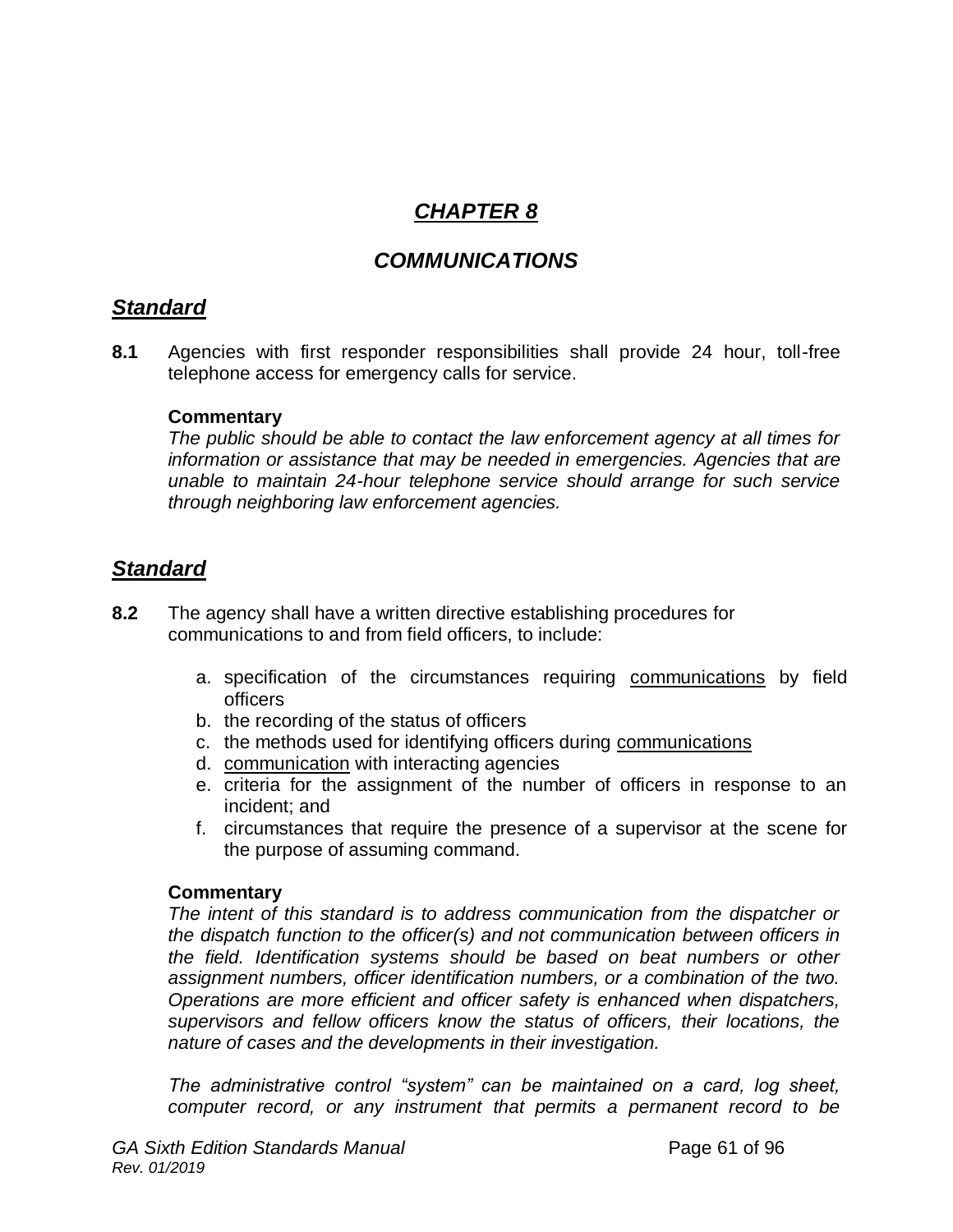*retained. The response criteria should relate to a list of critical factors, e.g., officer needs assistance, felony in progress, life-saving situation, etc. The list should be available to all dispatchers.*

## *Standard*

**8.3** The agency shall ensure continuous communication between employees in the field and the dispatch function.

#### **Commentary**

*Immediate communication capability provides a measure of safety and security to law enforcement officers and the public. Communication can be any device that ensures the employees in the field are able to speak or relay messages to the dispatch function.* 

*The intent of this standard is to ensure that on-duty officers have the means for constant communication. In most instances, portable transceivers are required to enable officers on foot patrol and those away from their vehicles to maintain communications with the dispatch center for exchanging information, requesting assistance, receiving orders or instructions, and responding to calls for service. In some remote geographic areas where portable transceivers are ineffective, mobile transceivers may be acceptable.*

## *Standard*

- **8.4** The dispatch function shall have the capability of immediate playback of recorded telephone and radio conversations while it maintains a continuous recording of radio transmissions and emergency telephone conversations within the dispatch function. A written directive establishes procedures for the following:
	- a. that recordings be retained in compliance with the Georgia Records Retention Act guidelines as published by the Secretary of State's office
	- b. secure handling and storage for recordings; and
	- c. criteria and procedures for reviewing recorded conversations.

#### **Commentary**

*These recordings are an indispensable source for criminal investigations, internal investigations, training, and audits of the agency's service delivery system. Access to secure recordings should be limited and available only through a specific procedural method. The citizen requesting service or the officer wanting assistance may not be able to repeat an emergency conversation that was garbled or too quick for easy understanding. Therefore, the agency should have the capability to replay a conversation while recording other calls or radio transmissions.*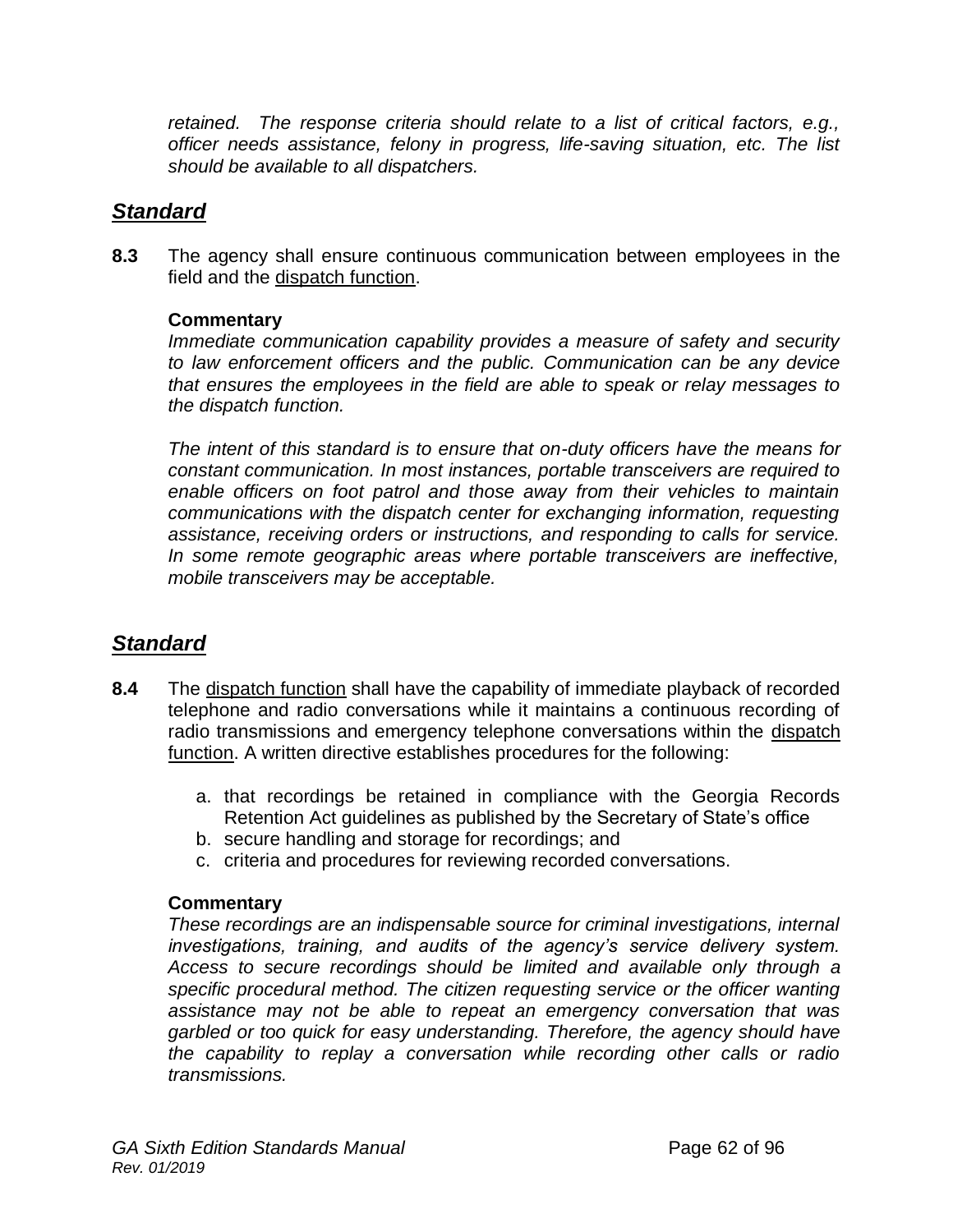*The capability of continuous recording can be provided with a parallel dual-load recorder. If the dispatch function is provided by an outside entity, such as a 911 center, the agency must provide documentation of compliance with this standard. (COMPLIANCE MAY BE OBSERVED)*

## *Standard*

**8.5** The agency has a written directive establishing a procedure for meeting the agency's need for language translation services.

#### **Commentary**

*It is important for the agency to include TDD capabilities in their written directive and account for all languages in their translation service capabilities.*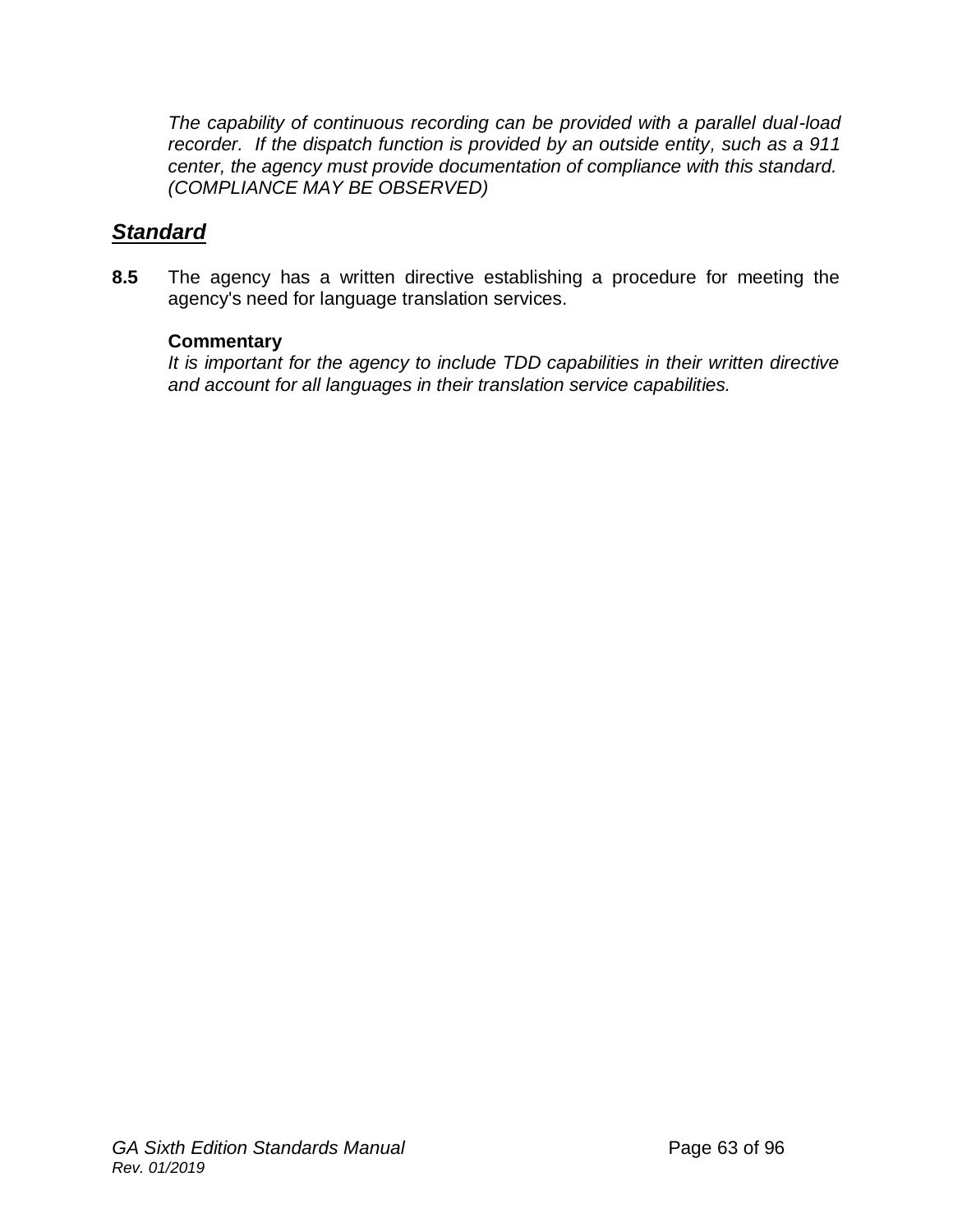## *CHAPTER 9*

## *HOLDING AREAS*

The standards in this chapter apply only to those agencies operating short-term holding areas designed to maintain custody of detainees for periods less than seventy-two (72) hours, excluding holidays and weekends.

Standards will be applied when a person is locked into any space or is shackled to an immovable object and is not continually under the direct personal supervision and control of another person who can immediately intervene on behalf of the agency or detainee. These standards will not apply when an agency has no holding area or keeps its detainees under continual supervision and control.

This chapter shall not apply to detention/holding areas within court facilities or jails.

This chapter shall be considered a chapter of "if" standards. If the agency does not meet the requirements above, then it may plan on having this chapter and standards waived.

#### *Standard*

**9.1** The agency shall have a written directive which requires that personnel receive training on the operations of the holding facility, to include fire suppression and equipment provided for use by the agency.

#### **Commentary**

*Types and levels of training should vary with the nature of assignments and responsibilities. Employees who work in direct, continuing contact with detainees require special training, including use of physical restraint, to ensure safety and security of staff and detainees. Employees who do not work in direct contact with detainees should receive an orientation on the operation of the holding facility and their role, if any.*

*Fire suppression may include smoke and fire detectors, fire extinguishers, fire hoses to one and one half inches, and air packs.*

## *Standard*

**9.2** The agency shall have a written directive which governs access of nonessential persons to the holding facility.

#### **Commentary**

*If nonessential persons are granted access to holding facilities, their presence should not violate a detainee's privacy, impede facility operations, or obstruct or*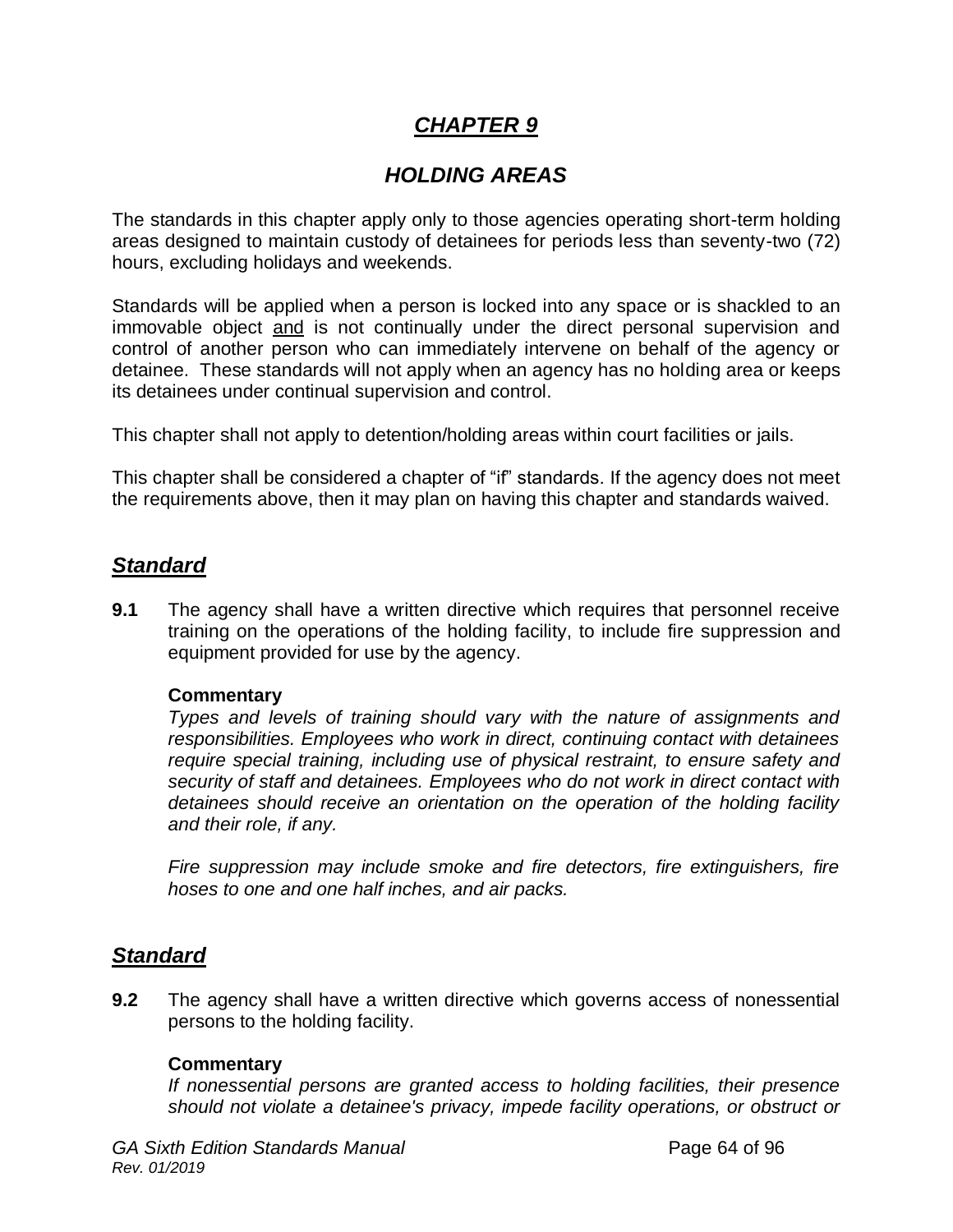*frustrate acquisition and development of information for presentation in court by either the prosecution or the defense. Access of all nonessential persons should be prohibited in emergency situations.*

## *Standard*

- **9.3** The agency's holding facilities shall provide the following minimum conditions for detainees:
	- a. adequate lighting as required by local code or ordinance
	- b. circulation of fresh or purified air in accordance with local public health standards
	- c. access to a toilet and drinking water
	- d. access to wash basin or shower for detainee held in excess of eight hours; and
	- e. a bed and bedding for each detainee held in excess of eight hours.

#### **Commentary**

*Sufficient air, lighting, and sanitary facilities are essential to the health of detainees. Bedding issued to detainees held overnight should be clean, sanitary, and fire-retardant. The directive may provide exceptions for detainees who are deemed to be suicidal.*

## *Standard*

- **9.4** The facility has an automatic fire alarm, heat/smoke detection system, fire suppression equipment approved in writing by state or local fire officials, and a written directive prescribing fire prevention practices and procedures to include:
	- a. a monthly documented visual inspection of fire suppression equipment
	- b. an annual documented testing of fire suppression equipment; and
	- c. a weekly documented testing of the automatic fire detection devices; and alarm systems to include a visual inspection as required by local fire code.

#### **Commentary**

*Reasonable provisions for testing and or self-testing of the technology employed should be established to ensure the integrity and reliability of the system. The agency should plan and execute all reasonable procedures for the prevention and prompt control of fire, e.g., the current Life Safety Code as published by the National Fire Protection Association.*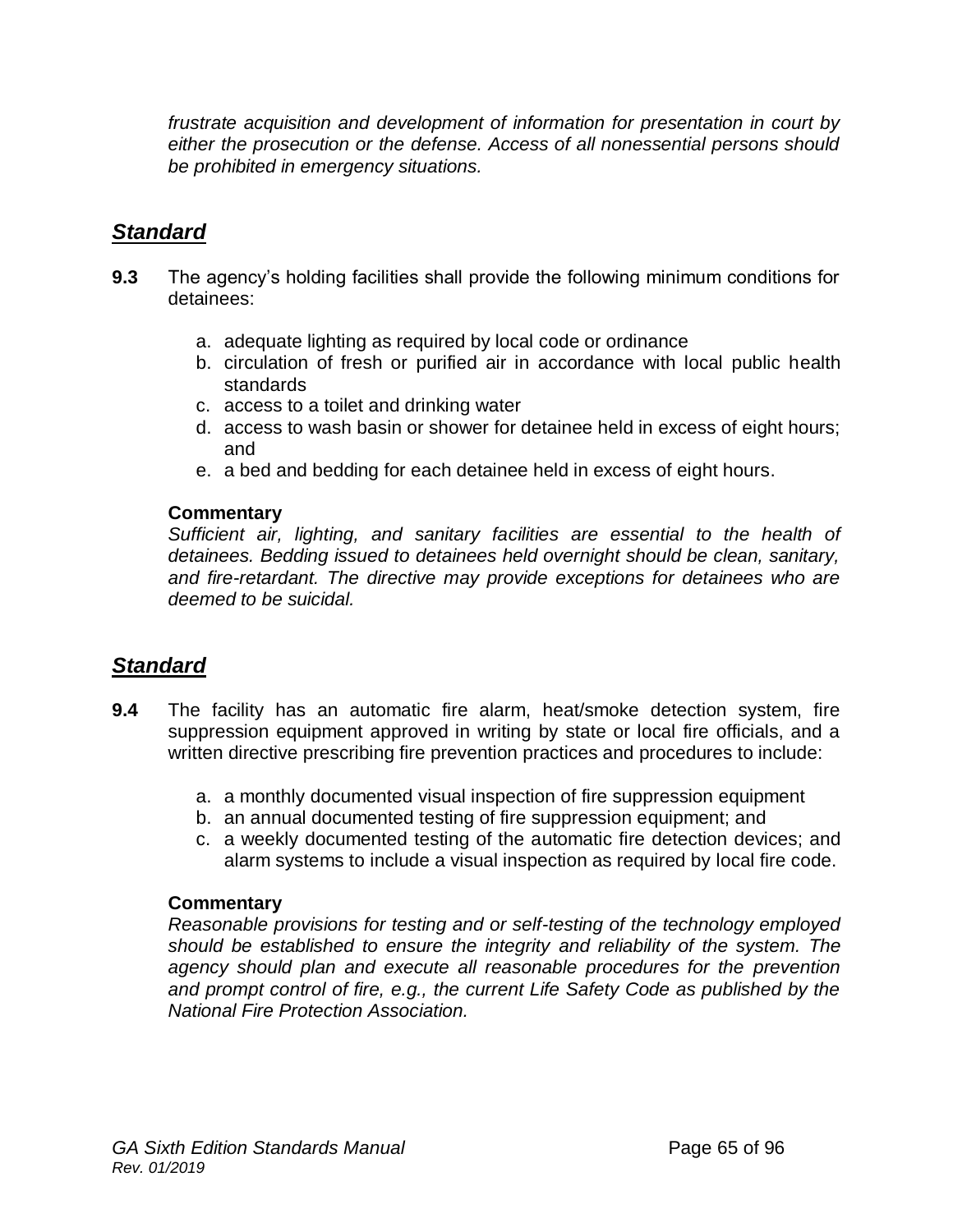## *Standard*

**9.5** The agency shall have a written and posted emergency evacuation plan for the holding area and a designated and signed emergency exit directing evacuation of persons to hazard-free areas.

#### **Commentary**

*If possible, two separate means of emergency exit should be provided. The evacuation plan should specify route of evacuation and subsequent disposition and housing of detainees. The plan also should include provisions for first aid and hospital transportation.*

## *Standard*

**9.6** The agency shall have a written directive specifying that firearms will be secured before entering the holding area. If any exceptions or conditions are permitted in emergencies, they are included in the directive.

#### **Commentary**

*The agency should consider any other items such as knives, batons, chemical sprays, electronic control weapons, etc., it may want to exclude from the holding area environment when formulating its directive on the exclusion of firearms.*

## *Standard*

**9.7** The agency shall have a written directive requiring a security check including searching for weapons and contraband, prior to each use of an unoccupied cell.

#### **Commentary**

*A security check, including a search for weapons and contraband, should be made of each unoccupied cell prior to use. In addition, a cell should be checked when it becomes unoccupied. The written directive should indicate who is responsible for making this security check and require that any conditions observed be reported immediately to supervisory personnel either verbally or in writing.*

## *Standard*

**9.8** The agency shall have a written directive that prescribes procedures to be followed in the event of an escape.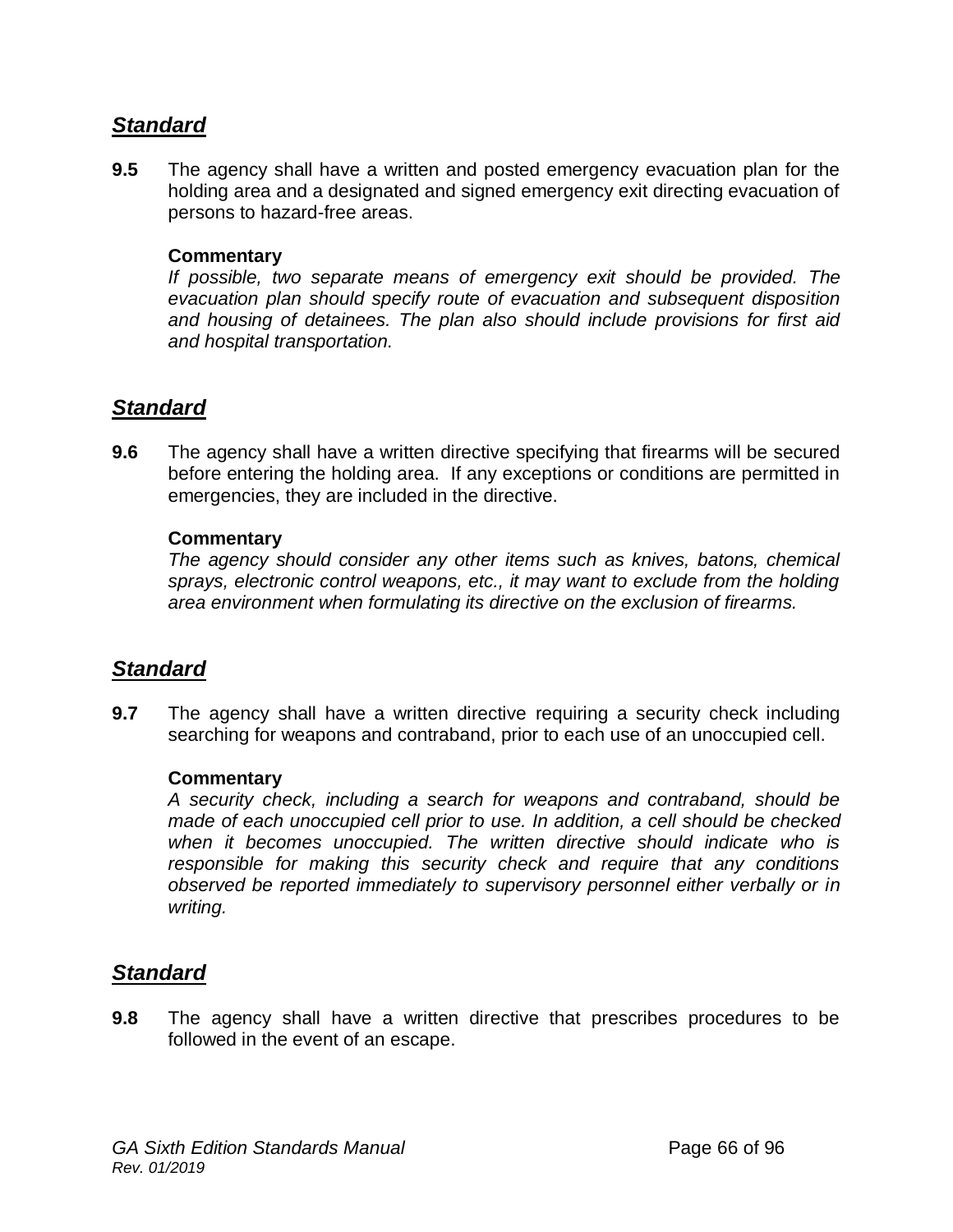*The procedures to be followed if an escape occurs should be made known to all personnel. They should include provisions for sounding alarms, alerting officials, mobilizing resources, and ending the alert.*

### *Standard*

- **9.9** The agency shall have a written directive that establishes procedures for a search of the detainee to include:
	- a. an inventory search of the detainee at the time of booking and prior to entry to the holding facility; and
	- b. an itemized inventory of property taken from the detainee.

#### **Commentary**

*The written directive should precisely identify the types and scope of searches to be conducted by agency personnel. The directive should be consistent with current legal standards concerning the conduct of strip searches and body cavity searches. The written directive should also specify which items may be retained by the detainee and which may not. It is important to record carefully all property pending its return at the time of release. Unauthorized items and confiscated contraband should be shown on the inventory along with the detainee's signature, and a copy placed in the detainee's file. If possible, this process should be witnessed. If the detainee refuses to sign the inventory, it should be so noted.*

## *Standard*

**9.10** The agency shall have a written directive that prescribes methods for handling, detaining, and segregating persons under the influence of alcohol or other drugs or who are violent or self-destructive.

#### **Commentary**

*The holding facility is not normally equipped to provide treatment to persons under the influence of drugs or alcohol. Such persons should be detained in other facilities, when available. When these facilities are not available, special consideration should be given to ensuring that the potential for detainees to injure themselves or others is minimized. Such detainees should remain under close observation by facility staff.*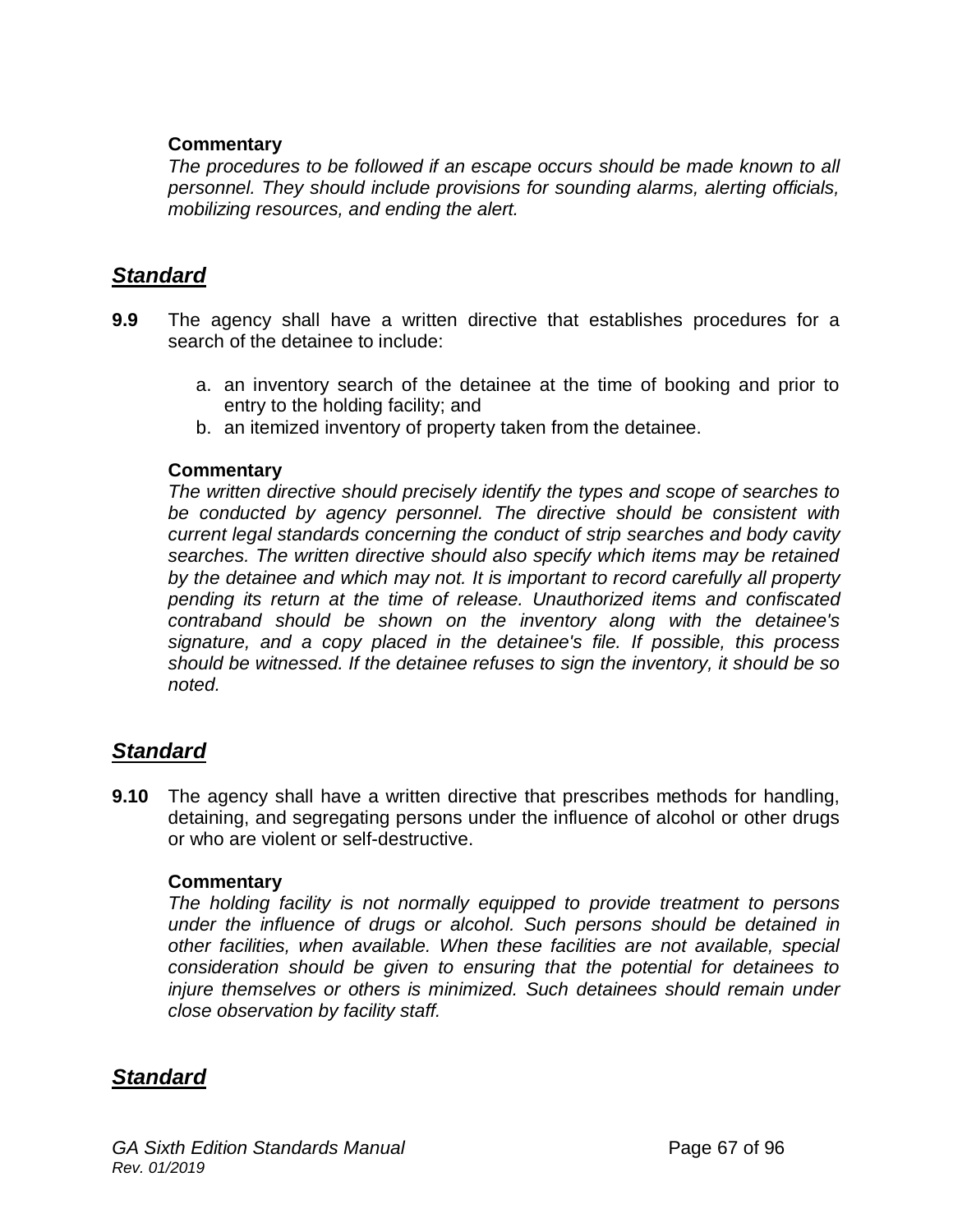**9.11** The agency shall have a written directive that identifies the policies and procedures to be followed when a detainee is in need of medical assistance. **Commentary**

*Arrangements for detainee emergency health care should be made with a local medical facility. If possible, a licensed health care professional should be identified as the emergency health care contact person. At least one on-duty person should be certified in first aid. The intent of this standard is to ensure that staff recognize, take immediate action on, and report all detainee medical emergencies.*

## *Standard*

**9.12** The agency shall have a first aid kit available in all holding areas that is subjected to a documented monthly inspection and replenished, as necessary.

#### **Commentary**

*First aid equipment available to agency personnel should provide a capability for proper response to a broad range of anticipated emergencies. (COMPLIANCE MAY BE OBSERVED)*

## *Standard*

- **9.13** The agency shall have a written directive that requires that detainee "receiving screening" information be obtained and recorded when detainees are admitted to the holding area and before transfer to another facility. Receiving screening shall include an inquiry into:
	- a. current health of the detainee
	- b. medications taken by detainee
	- c. behavior, including state of consciousness and mental status; and
	- d. body deformities, trauma markings, bruises, lesions, jaundice, ease of movement, etc.

#### **Commentary**

*The purpose of the screening is to determine whether medical attention is required. Female detainee screening should take into account the special needs of women.*

*Receiving screening may be performed by allied health personnel or by trained correctional officers at the time of booking. The information obtained may be recorded on a separate form designated for this purpose or recorded with other information obtained during the booking process. In addition, a record should be kept of all treatment and medication administered to a detainee, including circumstances or events necessitating such treatment.*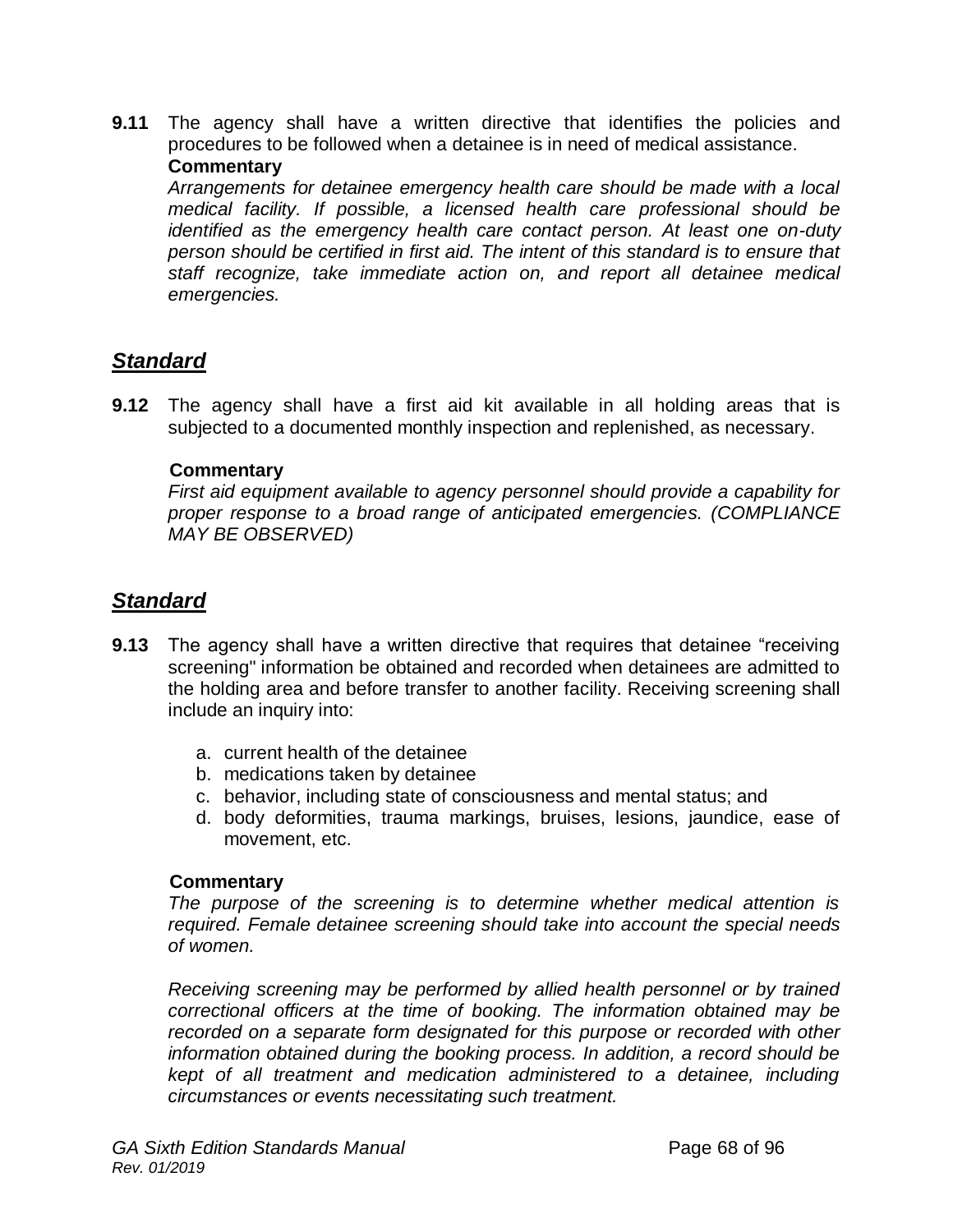## *Standard*

**9.14** The agency shall have the procedures for gaining access to medical services posted in areas used by detainees, in the language(s) prevalent to the area.

#### **Commentary**

*It is important that detainees know that emergency health care services are available to them. The procedures for requesting emergency health care should be posted in conspicuous places in English and in any other languages that may be prevalent in the area. Access procedures should be explained orally to detainees unable to read. Signs should be permanently mounted and legible. (COMPLIANCE MAY BE OBSERVED)*

## *Standard*

- **9.15** The agency shall have a written directive which sets forth procedures regarding a detainee's rights, that include at a minimum:
	- a. ensuring a timely court appearance of the detainee
	- b. ensuring that the detainee's opportunity to make bail is not impeded
	- c. ensuring that detainees have confidential access to attorneys
	- d. ensuring the detainee's access to a telephone
	- e. alerting the detainee to monitored or recorded telephone conversations, to include signs in the language prevalent in the area and/or an audible signal on the phone line; and
	- f. ensuring meals are provided to detainees no more than fourteen hours apart.

#### **Commentary**

*None*

## *Standard*

**9.16** The agency shall have a written directive which requires 24-hour supervision of detainees by agency staff, including a count of the detainee population at least once every shift, and establishes procedures to ensure that the detainee is visually observed by agency staff at least every thirty minutes.

#### **Commentary**

*Twenty-four-hour supervision is essential for maintaining security and ensuring*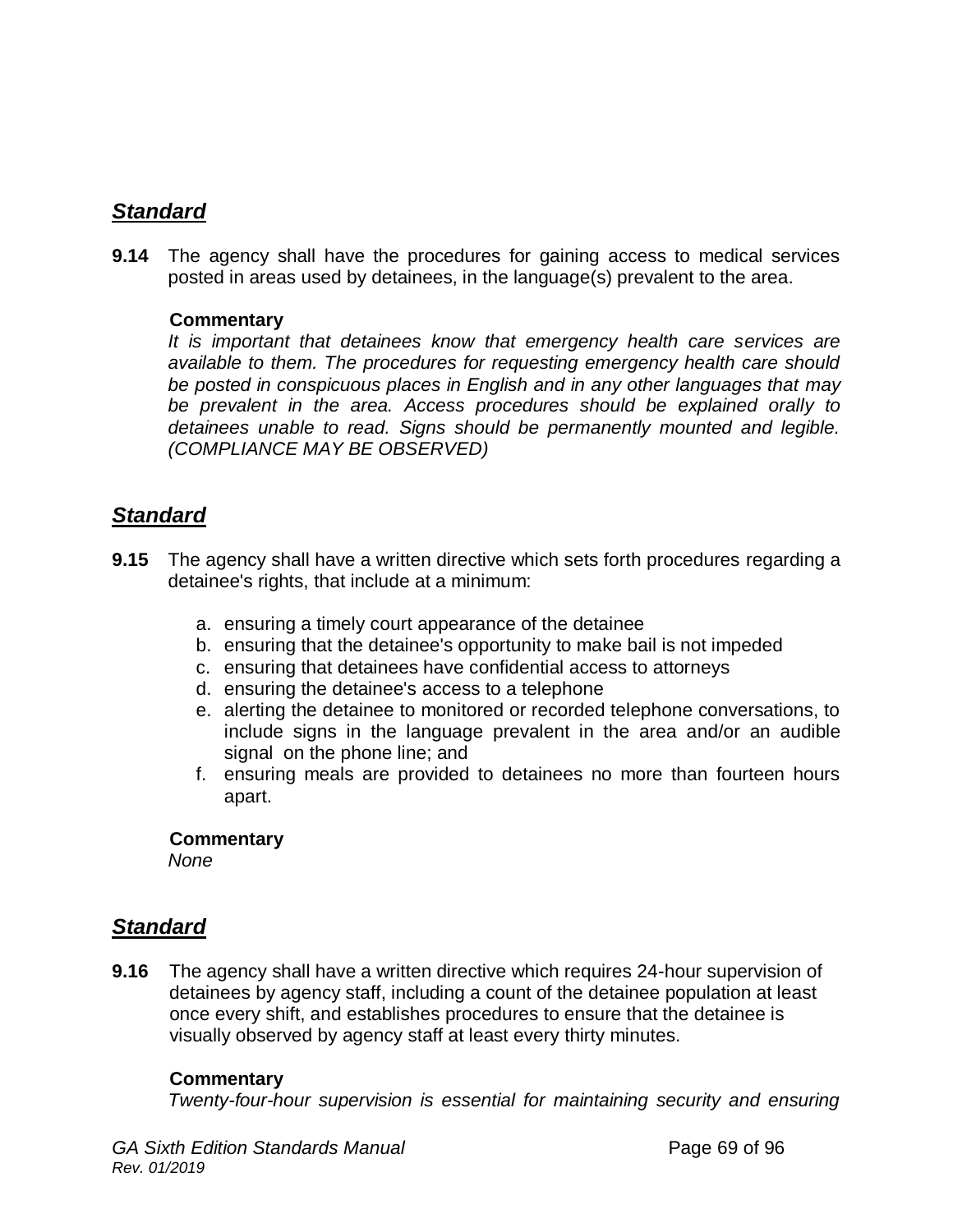*the safety and welfare of detainees. Supervision, as used in this standard,*  assumes agency staff is present in the same building that houses the holding *facility and not at a remote location. One intent of this standard is to prohibit delegating supervision to a trustee. In addition to a count of the detainee population at least once every eight hours, other counts may be necessary prior to and following certain activities, such as night lockup, recreation, and meals. Care should be taken during physical checks that the detainee does not anticipate the appearance of agency staff. Detainees who are security risks should be under closer surveillance and require more frequent observation. This classification includes not only detainees who are violent but also those who are suicidal or mentally ill or demonstrate unusual or bizarre behavior.*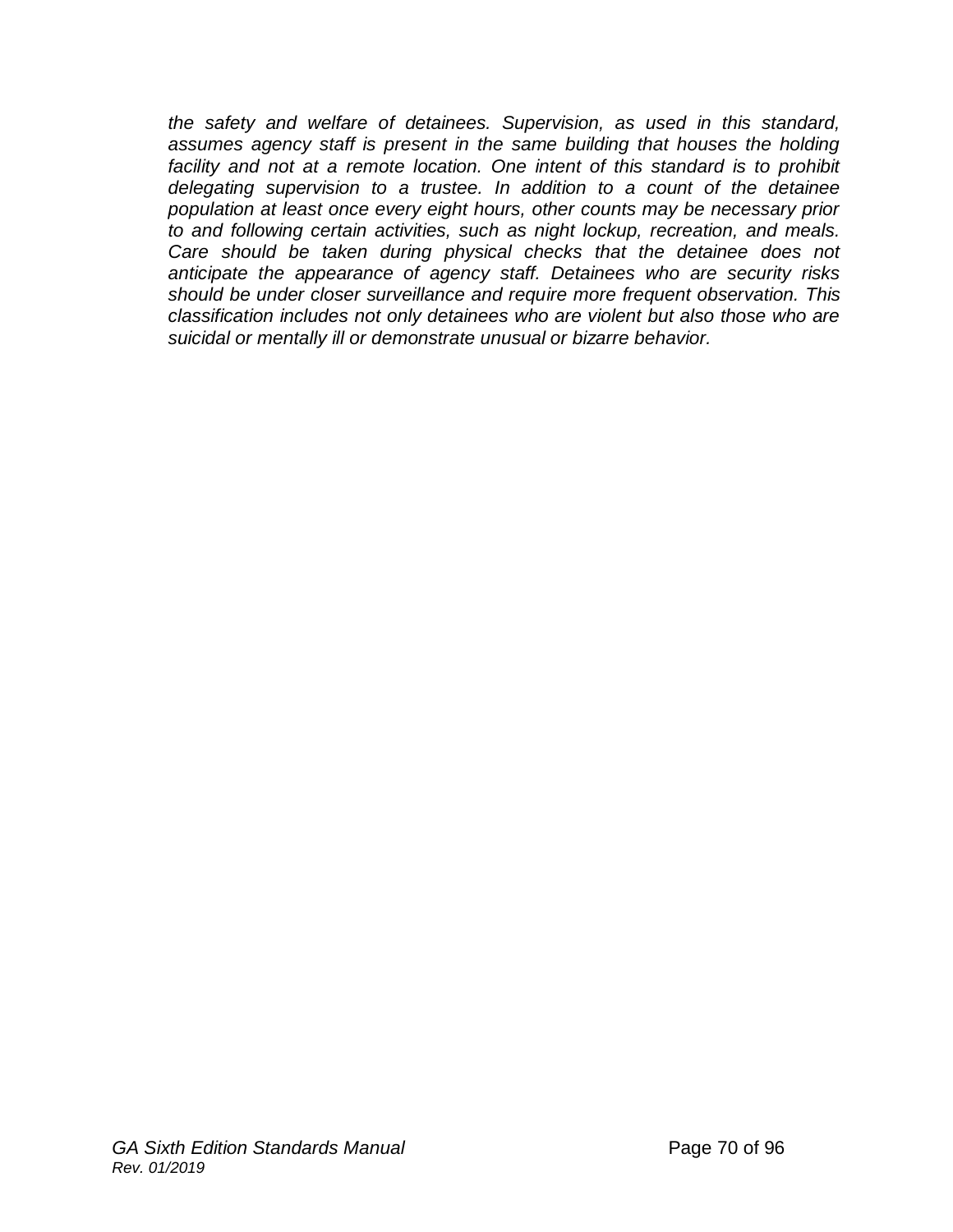# *GLOSSARY*

## *A*

#### *ACCOUNTABLE* **(3.4, 3.5)**

The state of being held responsible by a higher authority for specified job-related results.

#### *ACTIVE THREATS* **(6.17)**

Any deliberate incident or act that poses an immediate or imminent danger to others. While most of these events involve the use of firearms, they may also include any other types of weapons or explosives meant to cause harm.

#### *ADMINISTRATIVE REVIEW* **(1.17, 1.18, 1.22)**

Documented review of an incident, occurrence, practice and/or data prepared by or for the CEO or his/her designee. Review shall address whether training, policy, equipment or disciplinary decisions should be implemented.

#### *AMMUNITION* **(1.13)**

Bullets, shells, cartridges, canisters, projectiles or munitions fired or detonated from any weapon, to include less lethal.

#### *ANALYSIS* **(1.16, 7.5)**

A systematic process for identifying and dissecting patterns or trends based on agency records, reports, processes, etc. It is not enough to simply report statistical data. A properly conducted analysis may reveal patterns or trends regarding employee actions, agency enforcement, training, policies and/or program effectiveness. The documented analysis should include plans of action to address training needs, policy modification or agency liability and also agency successes. In the absences of sufficient data to conduct an analysis, the agency shall still include a review of their processes, policies, etc. as it relates to the subject.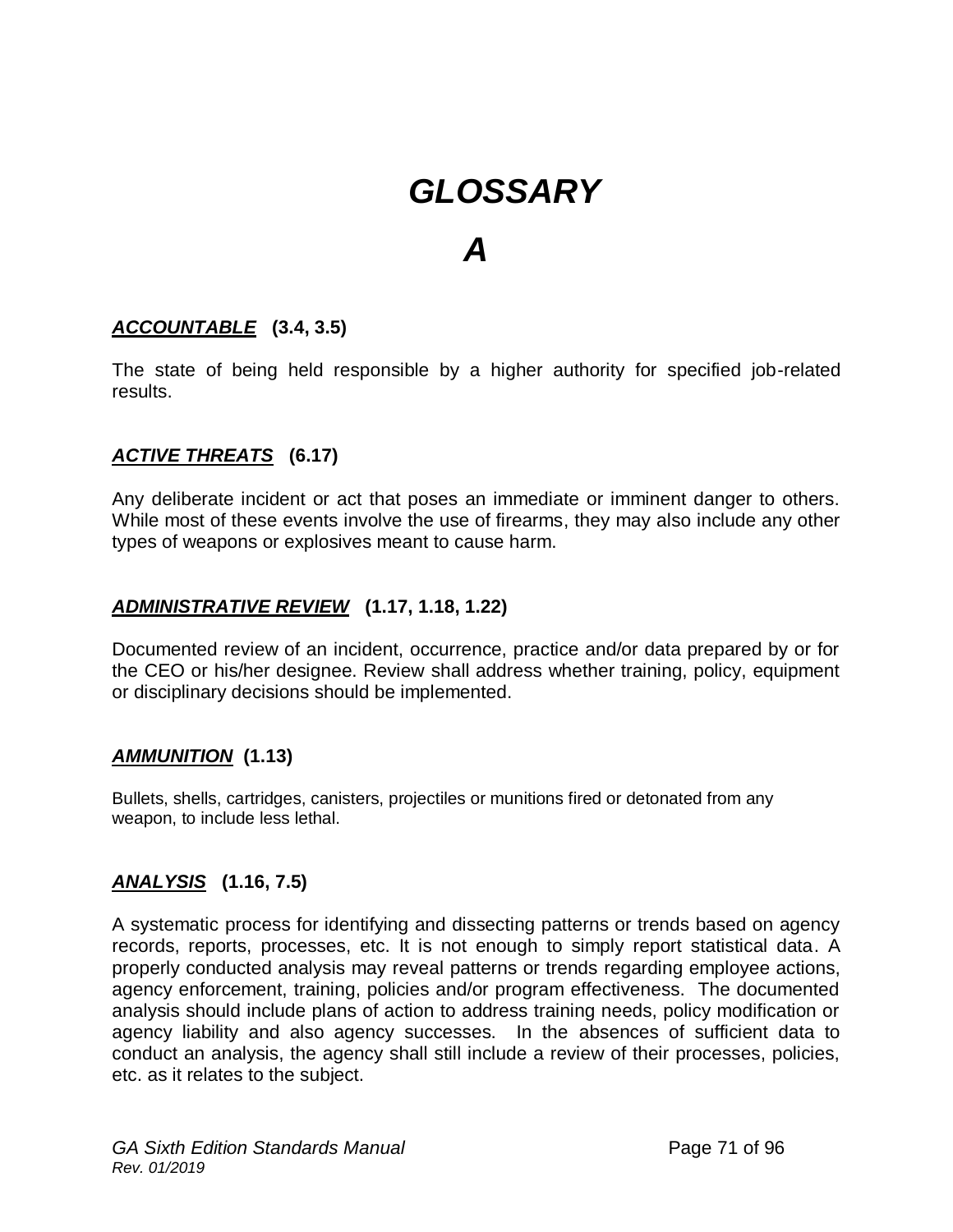## *ARREST* **(1.6)**

The restraint of the liberty of a person to come or go as he or she pleases, no matter how slight. An individual has been arrested when he or she is not free to go, regardless of whether formal words of arrest have been used.

#### *ASSESSMENT CENTER* **(4.10)**

A standardized evaluation of behavior based upon multiple sources of input and using trained observers and multiple techniques. Judgments about behavior are made from specially developed assessment exercises designed to measure the participant's performance in specific job-related tasks and situations. Assessment centers may be contracted out or conducted by agency personnel.

#### *AUDIT OF PROPERTY* **(7.13)**

The audit shall be a significant random sampling of all property, including high liability items. The minimum sample size for an audit shall be 10% or 250 total pieces (whichever is lower) of all property.

## *AUXILIARY* **(7.7)**

A private citizen affiliate with the law enforcement agency in an unsalaried, non-sworn support capacity because of his or her interest in contributing to the agency's role, e.g., volunteers, chaplains, law enforcement explorers.

# **C**

## *CANDIDATES* **(4.4)**

Persons seeking employment who have completed a formal application.

#### *CERTIFIED WEAPONS INSTRUCTOR* **(1.13, 2.6, 2.7, 2.8)**

An instructor that is certified to provide training of the weapon they are reviewing, inspecting, approving, or providing instruction for.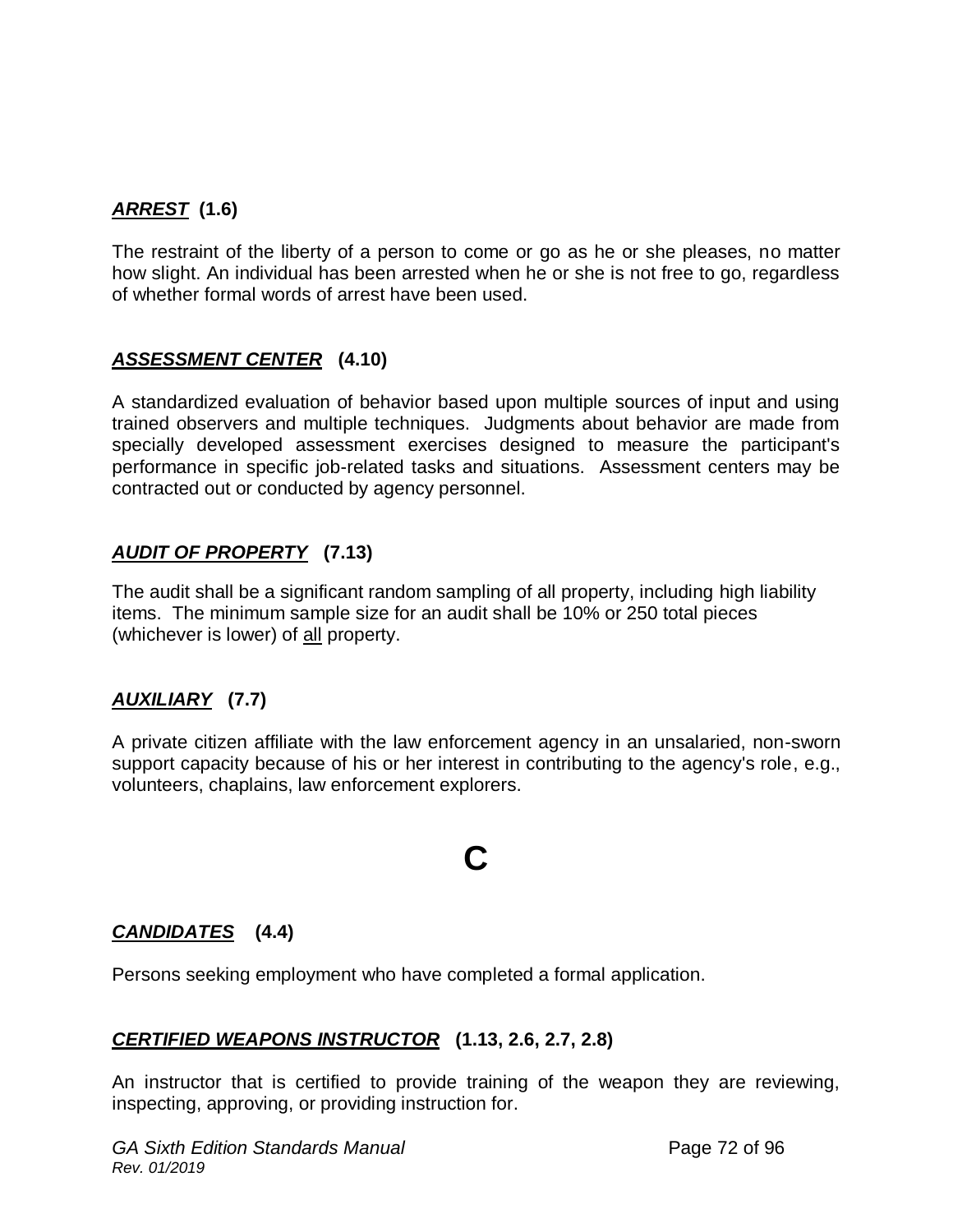### *CHIEF EXECUTVE OFFICER (CEO)* **(3.1)**

The position of the most senior administrator in charge of managing an organization, such as Chief of Police, Sheriff, Director, etc.

#### *CITATIONS* **(7.3)**

Any traffic enforcement action that involves a documented notice to the accused to appear and that contemplates trial adjudication or disposition to determine the guilt or innocence of the person charged with a violation.

#### *CIVIL ARREST* **(5.6)**

A civil arrest is made pursuant to a written order by a judge of a competent jurisdiction in a civil action or proceeding. Such written orders may be given by a supreme court, the family court, county court, district court, surrogate's court, or magistrate's court, depending upon the area of the country.

#### *CIVIL PROCESS* **(5.3, 5.7, 5.8)**

Those writs, summonses, mandates, or other processes issuing from a court of law or equity pertaining to a cause of action of a civil nature. The term includes original, intermediate and final processes to be served by the agency in any action involving civil litigants.

#### *COMMENSURATE* **(3.6, 7.12)**

Equal to; corresponding in size, extent, amount or degree.

#### *COMMUNICATION(S)* **(8.2)**

The exchange of information through devices as defined by the agency. The devices can be portable radios, cellular telephones, and any other device used to transmit and receive information.

#### *CONTINUOUS SECURITY MEASURES (7.10)*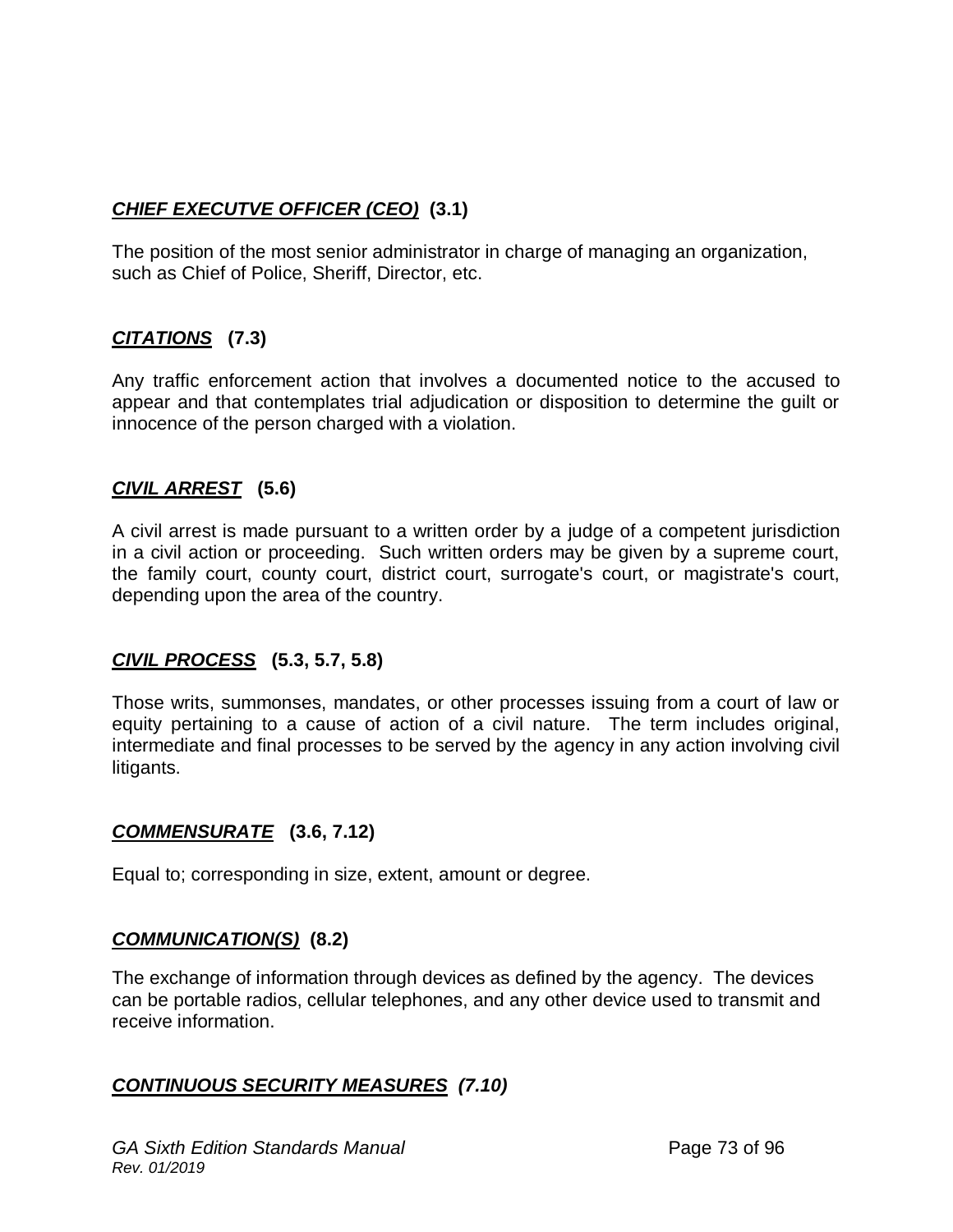Measures taken to secure a location, room, or container to ensure access is limited to authorized personnel assigned to the property and evidence function when in use.

#### *CRIMINAL INTELLIGENCE* **(6.23)**

Generally defined as information collected, analyzed, and organized in a manner that will contribute to the prevention of illegal activity and to identify those engaged in crime. Intelligence is derived from information that has been evaluated and properly vetted before it is disseminated to law enforcement agencies.

#### *CRIMINAL PROCESS* **(5.4)**

Those writs, summonses, mandates, warrants, or other processes issuing from a court of law compelling a person to answer for a felony or misdemeanor. The term also includes processes issued to aid in crime detection or suppression, such as search warrants.

#### *CRITICAL INCIDENT* **(6.16, 6.18)**

An occurrence or event, natural or caused by humans, which requires an emergency response to protect life or property. Types of incidents may include major disasters, emergencies, terrorist attacks, hostage barricaded person(s), bombs and bomb threats, floods, hazardous material spills, nuclear accidents, pandemics, aircraft accidents, earthquakes, hurricanes, tornadoes, tropical storms, public health and medical emergencies, and other occurrences requiring an emergency response, such as major planned events and law enforcement incidents.

#### *CRITICAL INCIDENT PLAN* **(6.16)**

A written plan that addresses critical incidents.

# **D**

#### *DEADLY FORCE* **(1.11)**

As outlined by O.C.G.A. Section 16-3-21 and 17-4-20.

#### *DETAINEE* **(2.9, 6.7, 6.8, 6.9, 6.10, 6.12)**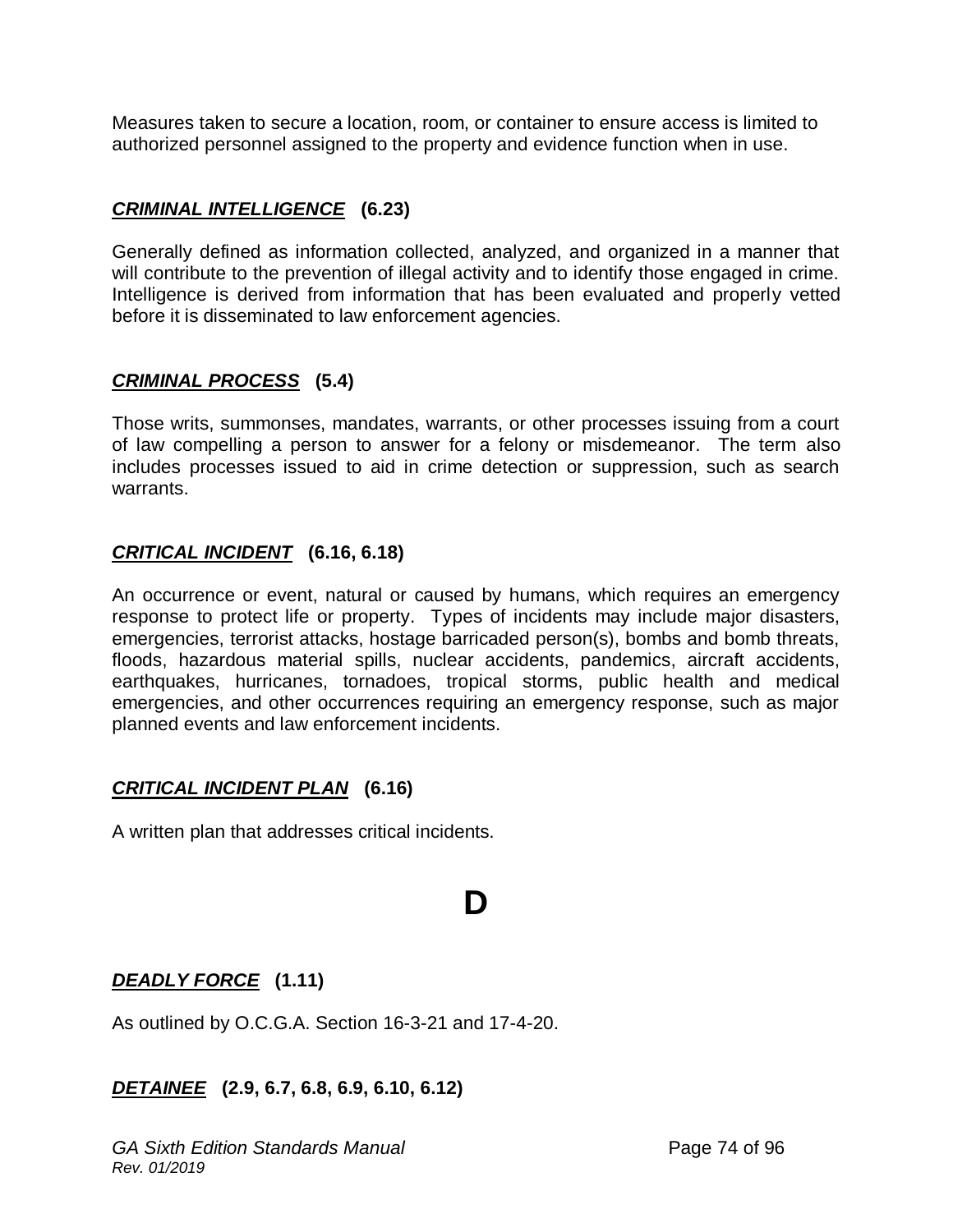A person in the custody of agency personnel and whose freedom of movement is at the will of agency personnel.

#### *DIRECTED TRAFFIC ENFORCEMENT* **(6.14)**

The deployment of enforcement personnel to a particular area based on specific complaints or issues, to include: school zones, hazardous roadway conditions, citizen complaints, and known high-accident areas.

#### *DISABLED DETAINEE* **(6.11)**

A detainee with an anatomical, physiological, or mental impairment that hinders mobility or may require exceptional means for transporting.

#### *DISPATCH FUNCTION* **(8.3, 8.4)**

The department or division responsible for communications, whether internal or contracted.

#### *DISTRIBUTED* **(1.1, 6.29)**

Made available to agency personnel through dissemination, either manual or electronic.

# **E**

#### *ELECTRONIC CONTROL DEVICES* **(2.7)**

A less lethal tool designed to emit an electrical pulse that affects the sensory and/or motor functions of the nervous system. The devices may also be referred to as Conducted Electrical Weapons (CEW).

#### *ELECTRONIC DEVICES* **(1.21)**

Any device capable of capturing data, such as photographs, recordings, or text, including but not limited to computers, phones, and cameras. For the purpose of this standard, this does not include in-car cameras and body-worn cameras.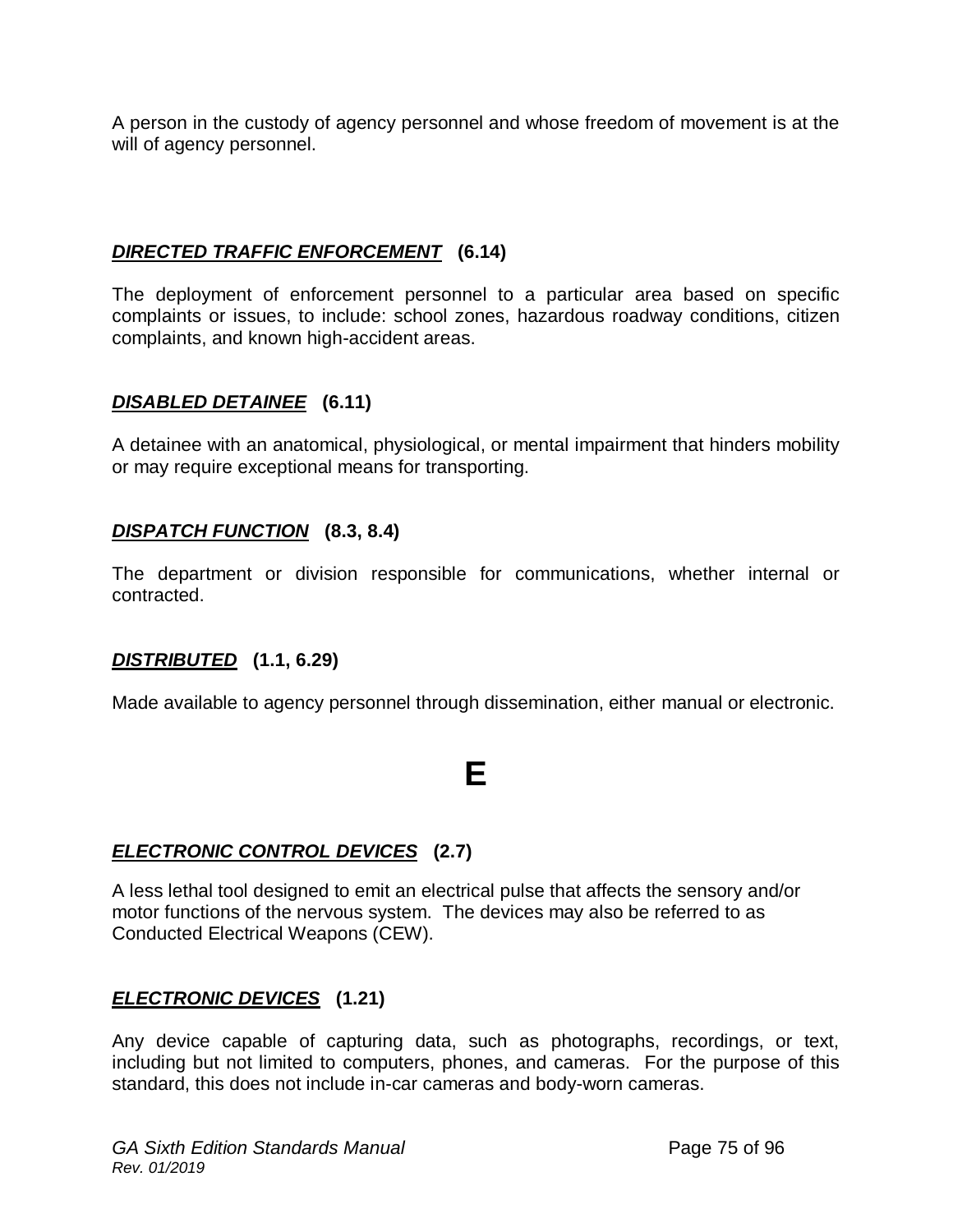### *EQUAL EMPLOYMENT OPPORTUNITY PLAN* **(4.1)**

A document that is designed to state the steps the agency intends to take to insure that there are no artificial barriers that would prevent members of a protected group from a fair and equitable opportunity to be hired, promoted, or to otherwise take advantage of employment opportunities.

#### *EXTRA-DUTY* **(1.13, 4.12)**

Secondary employment wherein the actual or potential use of law enforcement powers is anticipated and the employee is functioning in the capacity of a law enforcement employee of an agency, although not on-duty and not being paid from the agency payroll. In such an instance, the employee is considered to be working as an employee of the secondary employer, or as an independent contractor, although his law enforcement authority arises out of his or her position within his law enforcement jurisdiction. (NOTE*: To be distinguished from "off-duty" employment.*)

# **F**

#### *FIELD DUTY* **(6.2)**

Any operational assignment that causes an officer to be in the field; on the street, out of the law enforcement headquarters or other facility. Field duty may refer to plain clothed officers as well as uniformed officers.

#### *FIELD TRAINING* **(7.16)**

A structured and closely supervised program provided to recruit officers to facilitate the application of skills and knowledge obtained in the academy/classroom to actual performance in on-the-job situations.

#### *FIELD TRAINING OFFICER (FTO)* **(7.16)**

An officer who has been carefully selected and trained to deliver the field training program to recruit officers.

#### *FOLLOW-UP INVESTIGATION* **(6.20)**

An extension of the preliminary investigation conducted by any member of the department. The purpose is to provide additional information in order to close a case,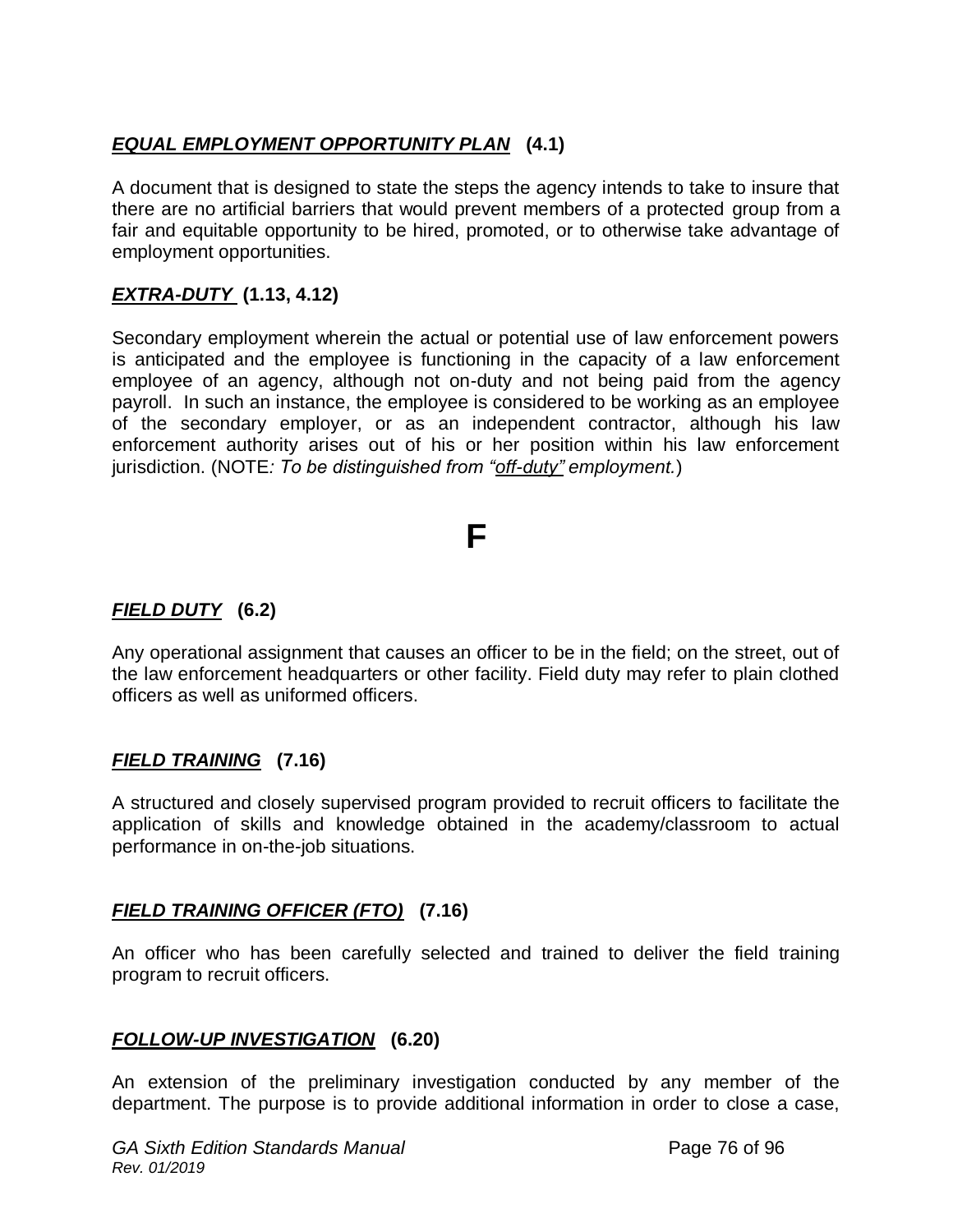arrest an offender, and/or recover stolen property.

#### *FORCIBLE STOPPING TECHNIQUES* **(2.1, 6.1)**

Any technique used with the intent of terminating a vehicle pursuit other than the voluntary submission of the driver, i.e. stop sticks, PIT, channelization, slow moving traffic, etc.

# **G**

#### *GOAL* **(3.8)**

A relatively broad statement of the end or result that one ultimately intends to achieve. A goal usually requires a relatively long-time span to achieve, and whenever possible, should be stated in a way that permits measurement of its achievement.

# **H**

#### *HIGH LIABILITY ITEMS (7.9, 7.10)*

At a minimum includes narcotics, money, jewelry, guns and precious metals.

# **I**

#### *INCIDENT* **(7.1)**

An event that requires law enforcement action or the dispatching of officers in response to citizen requests for law enforcement services. This includes any incident, whether criminal or non-criminal, for which there has been a response to the scene, an investigation, or the preparation of an oral or written report.

#### *INSPECTION* **(7.13)**

Inspection conducted by personnel who may or may not have control of the persons, facilities, or procedures being inspected. Inspectors in larger agencies are generally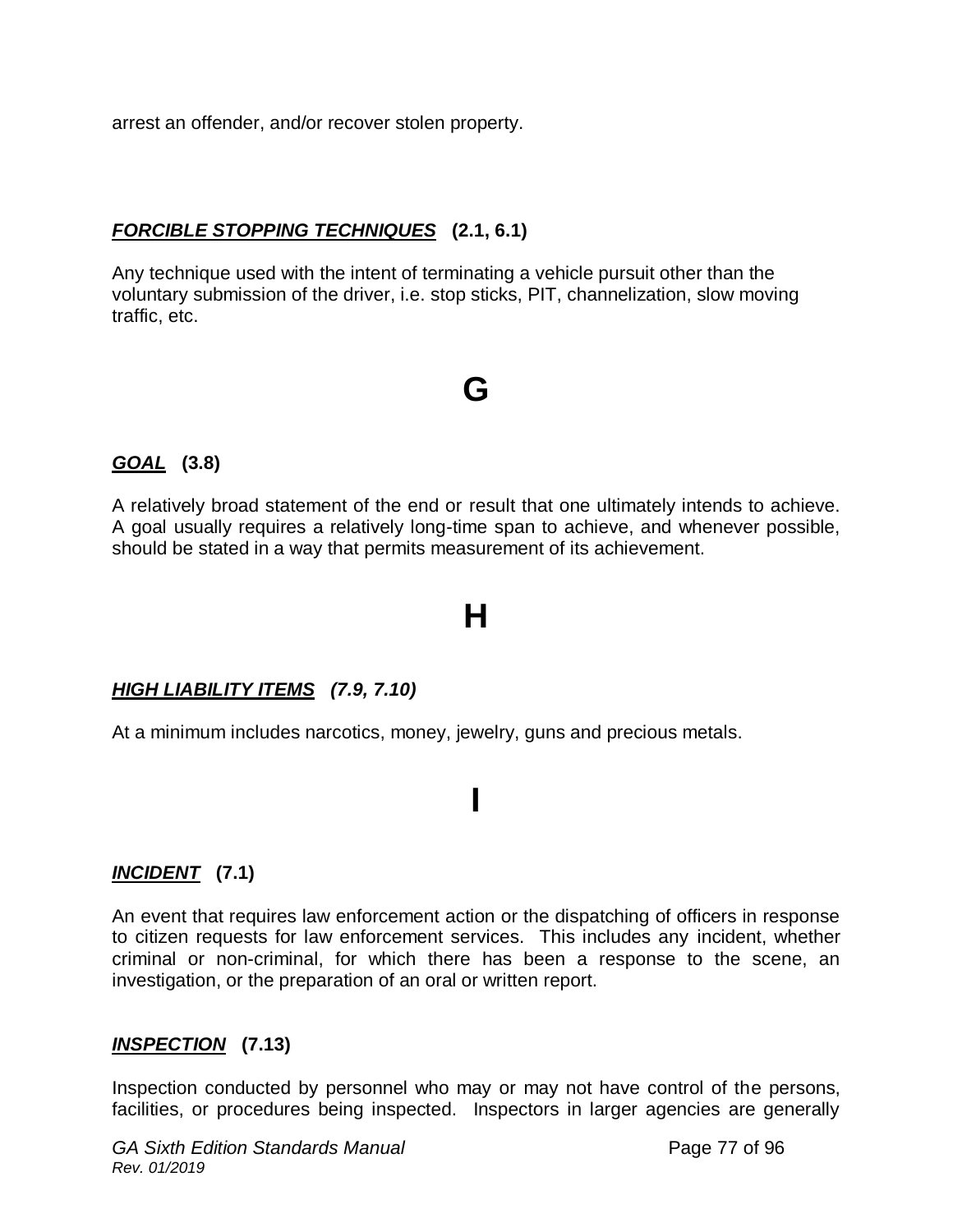members of a specialized component responsible for conducting inspections throughout the agency. The results of inspections are usually reported to the agency's chief executive officer.

#### *INTAKE* **(6.31)**

The point at which a juvenile offender enters the juvenile justice system. "Intake" maybe initiated on request of the law enforcement agency, but the intake process is generally supervised by a probation agency, juvenile court, or special intake unit.

#### *INVENTORY OF PROPERTY* **(7.13)**

An inventory requires a 100% listing and accountability of all high liability items maintained by the property and evidence function. The inventory shall also include a random sampling of 10% of all other property and evidence maintained by the agency. Random sampling is determined by type, location and disposition.

# **J**

#### *JOB DESCRIPTION* **(4.6)**

An official written statement setting forth the duties and responsibilities of a job, and the skills, knowledge, and abilities necessary to perform it.

#### *JOB RELATED* **(4.9)**

A procedure, test, or requirement either predictive of job performance or indicative of the work behavior expected or necessary in the position.

# **L**

#### *LATERAL ENTRY* **(4.10)**

A personnel practice that permits employees from within or outside the agency to be selected for a position and be exempted from all or part of the agency's selection process for that position; if the employees meet the minimum qualifications of the employing agency, they are not necessarily subjected to the total selection process.

#### *LEGAL PROCESS* **(5.5)**

*GA Sixth Edition Standards Manual* **Page 78 of 96** *Rev. 01/2019*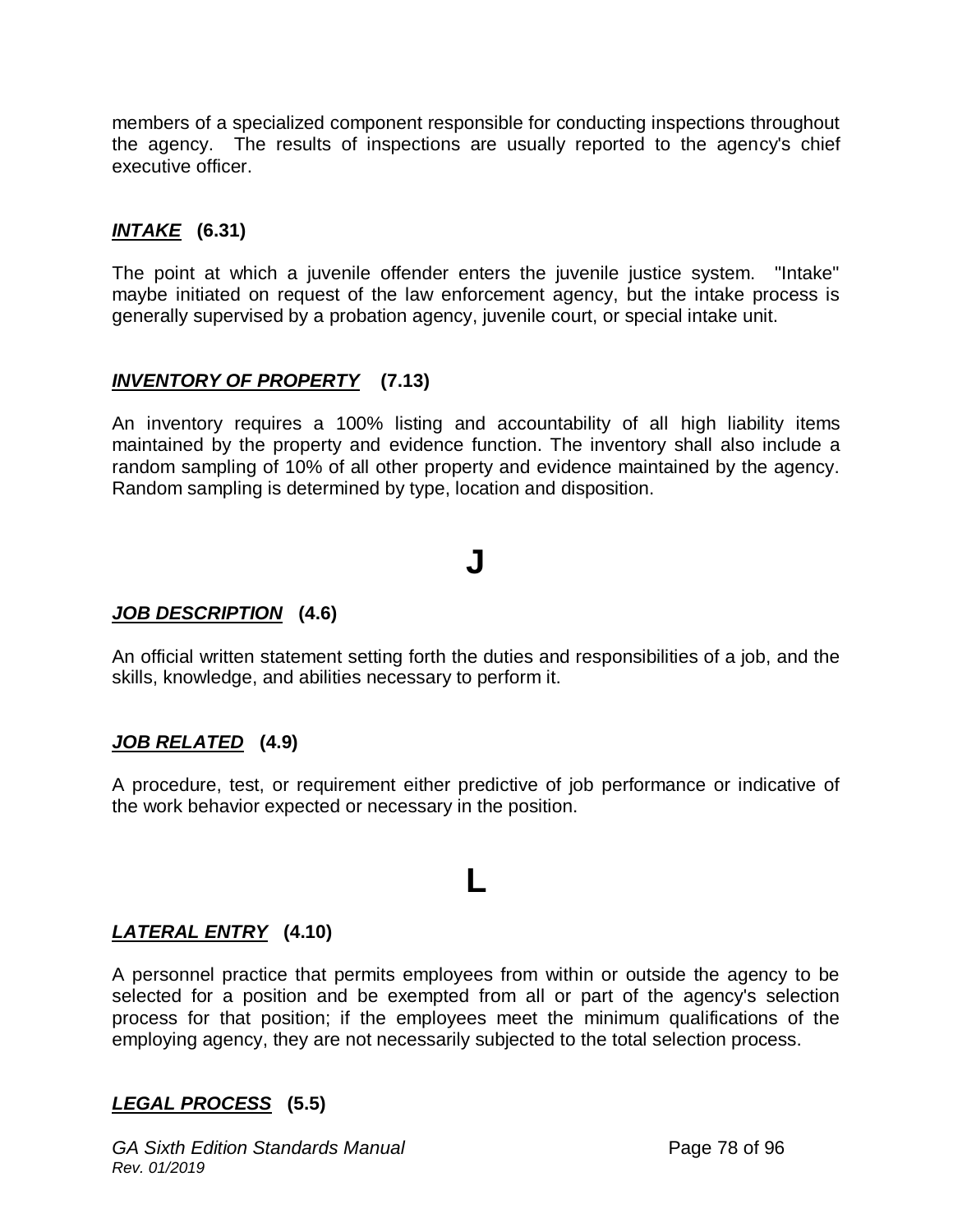Any item of civil or criminal process, whether original, intermediate, or final that is valid on its face and is to be served or executed by the law enforcement agency.

# **N**

#### *NONDISCRIMINATORY* **(4.9)**

Components of the selection or appointment process that have no demonstrable adverse impact (or a minimum adverse impact) upon the selection or appointment rate of any race, gender, or ethnic group, etc.

# **O**

#### *OBJECTIVE* **(3.8)**

An objective is an end or result that one intends to attain in order to achieve partial fulfillment of a goal. An objective is a plan or an element to reach a goal, and therefore, requires a shorter time to accomplish than does a goal.

#### *OFF-DUTY* **(4.12)**

Secondary employment entirely independent of the authority arising out of a position as a law enforcement agent of an agency. Employee is considered to be an employee of the secondary employer or an independent contractor and is not functioning nominally in the capacity of a law enforcement employee of his agency. (*NOTE: To be distinguished from "extra-duty"*)

#### *ON-CALL* **(6.22)**

A person able to be contacted in order to provide a professional service if necessary, but not formally on duty.

#### *ORGANIZATIONAL COMPONENT* **(3.3, 3.8)**

A subdivision of the agency, such as a division, section, unit, or position that is established and staffed on a full-time basis to provide a specific function.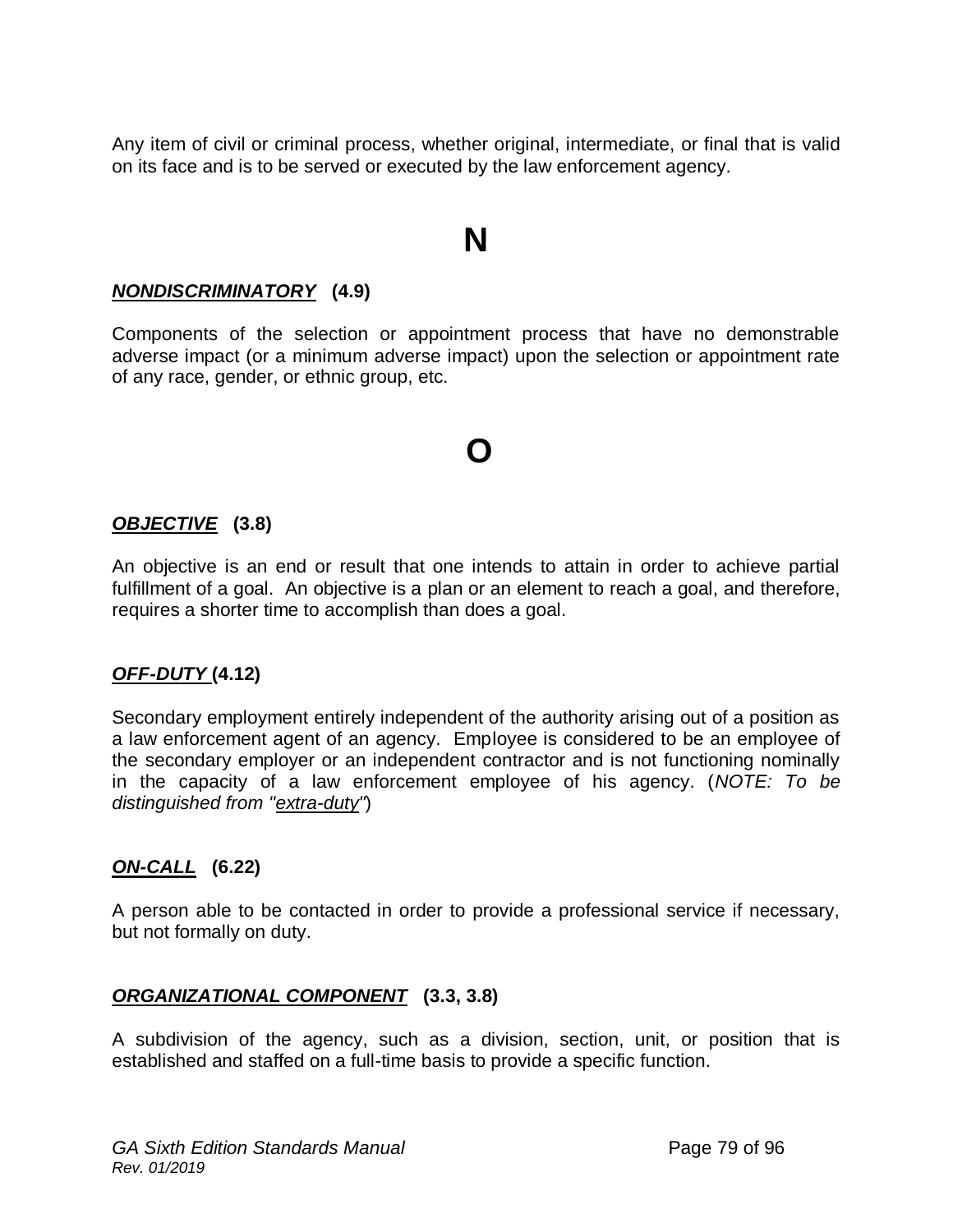#### *PATROL* **(6.5)**

The deployment of officers to repress and prevent criminal activities, investigate offenses, apprehend offenders, and furnish day-to-day law enforcement services to the community.

**P**

#### *PEACE OFFICER* **(1.2)**

As defined by O.C.G.A 35.8.2.

#### *POSITION* **(3.1)**

The duties and responsibilities, or work, assignable to one employee. A position may be filled or vacant. For purposes of comparison, a patrol officer assigned as a Fleet Maintenance Officer would occupy a "position." Patrol officer would be the "class," and patrol officer (assigned as a fleet maintenance officer) would be a "job." A position may have functional responsibility for a single task (i.e., fleet maintenance officer, patrol officer, or community relations officer) or over several tasks (i.e., "administrative lieutenant responsible for communications, records, data entry, etc.).

#### *PRELIMINARY INVESTIGATION* **(6.19)**

Generally, the activity that begins when officers arrive at the scene of an incident. The activity should continue until such time as a postponement of the investigation or transfer of responsibility will not jeopardize the successful completion of the investigation.

#### *PROBATIONARY STATUS* **(4.4)**

The first phase of employment after an employee is hired to determine if the person is capable of handling the responsibilities of the position they were hired to fill. The length of probationary status is defined by the agency, and usually lasts 6-12 months.

#### *PROFICIENCY* **(2.6, 2.7, 2.8)**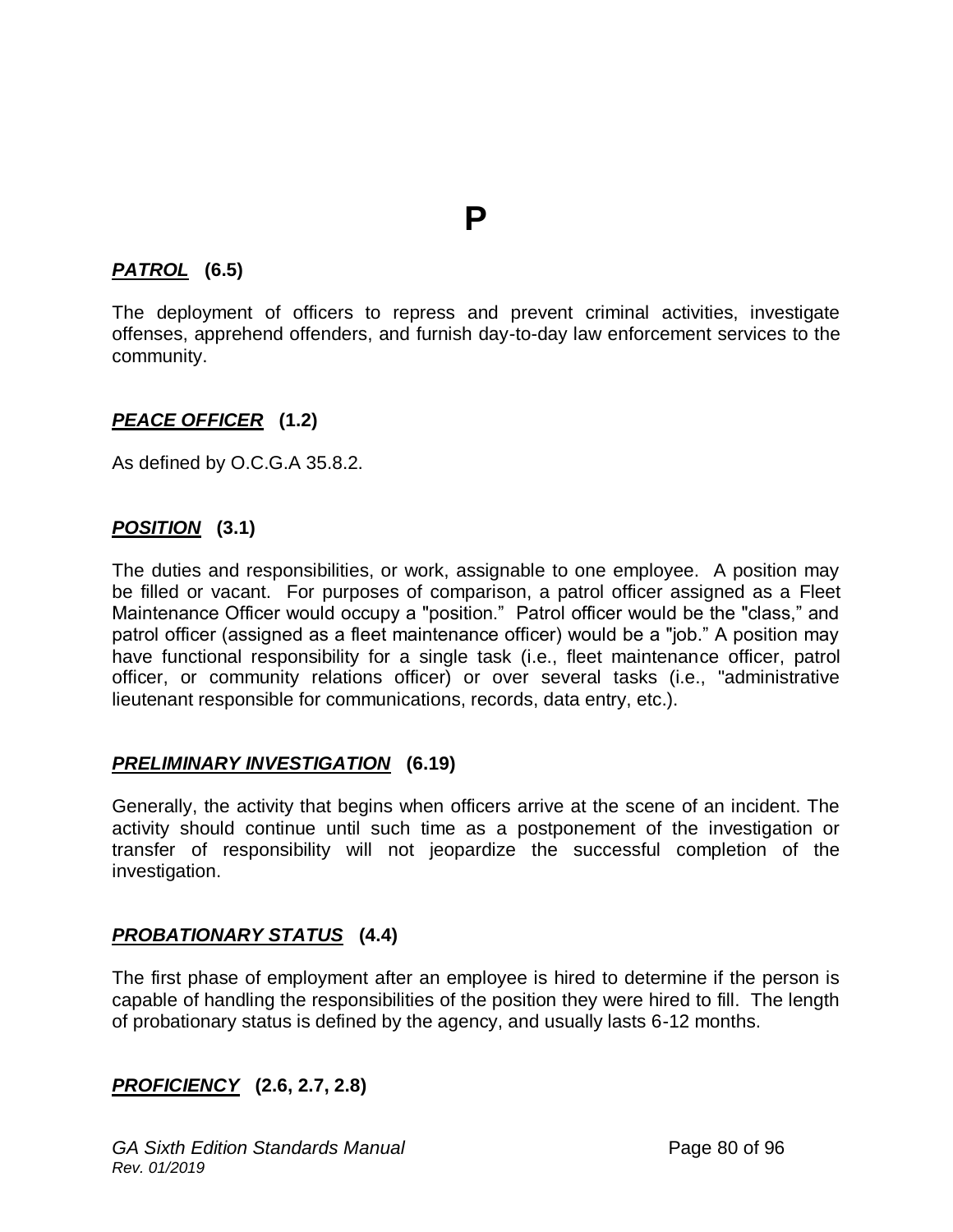The skills, knowledge, and abilities that are needed to remain competent in performing the duties and responsibilities of a job.

#### *PSYCHOLOGICAL SCREENING* **(4.3)**

Professional screening designed to identify candidate behavior patterns and/or personality traits that may prove either positive or negative towards successful job performance.

**R**

#### *REASONABLE BELIEF* **(1.11)**

The facts or circumstances the officer knows, or should know, are such as to cause an ordinary and prudent person to act or think in a similar way under similar circumstances.

#### *RECRUIT* **(7.16)**

A new employee that has just completed mandate training or is new to the agency and was hired as a pre-service employee (already mandated).

#### *REMEDIAL TRAINING* **(7.17)**

Personalized training to correct a specific deficiency, which is usually identified by either (1) testing or other evaluation during training or (2) supervisory evaluation during routine job performance.

#### *RESERVE OFFICER* **(7.6)**

A part-time sworn officer commissioned with peace officer authority who normally is not paid for services provided. Reserve officers have qualifications and training equivalent to full-time, sworn officers performing like functions and are utilized to supplement the agency's day-to-day delivery of law enforcement services.

#### *ROADBLOCK* **(6.6)**

A restriction, obstruction, or device used or intended for the purpose of preventing free passage of motor vehicle(s) on a roadway in order to effect the apprehension of a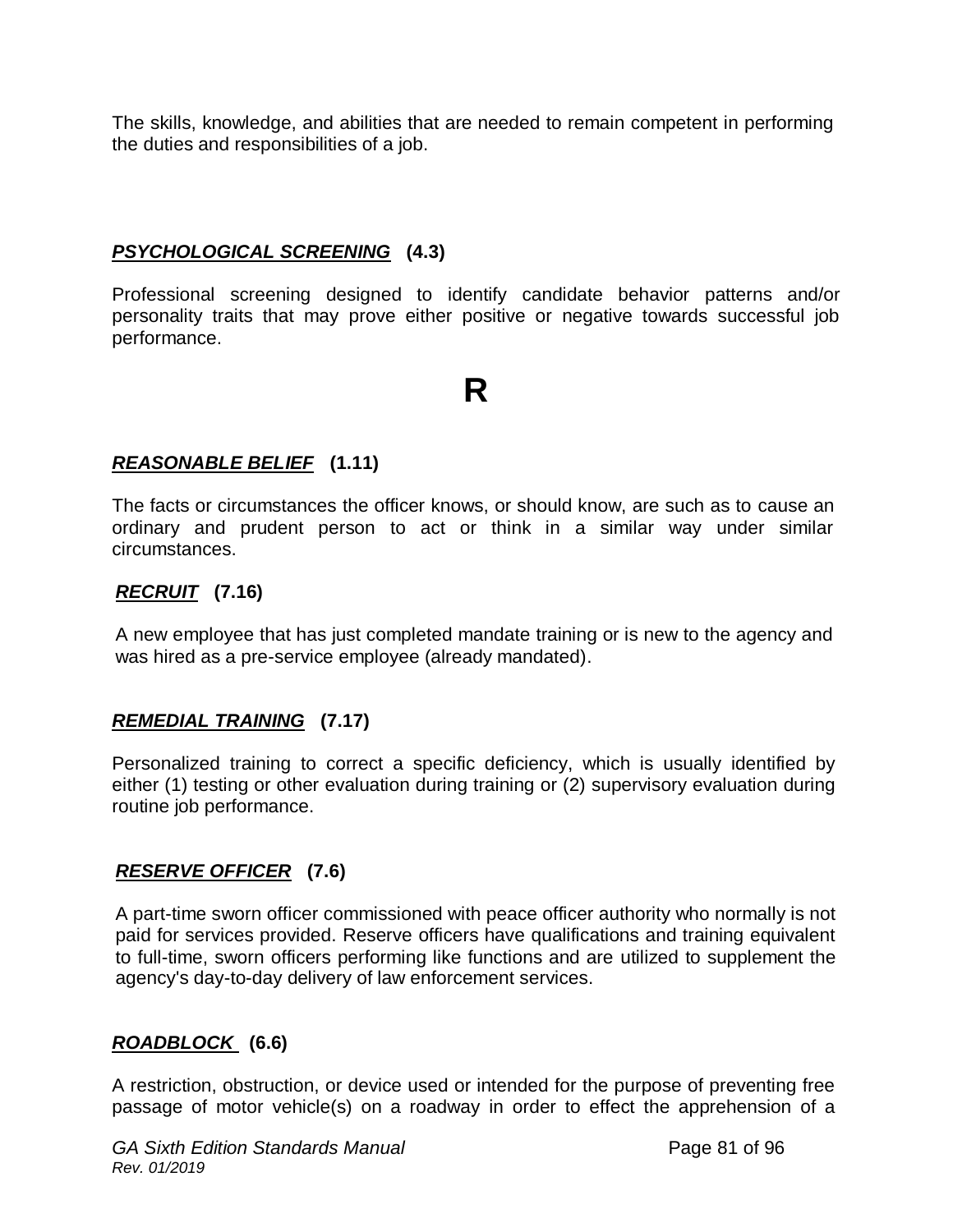suspect.

#### *ROADWAY* **(6.13)**

That portion of a highway, improved, designed, or ordinarily used for vehicular travel, exclusive of the shoulder.

# **S**

#### *SELECTION PROCESS* **(4.2)**

The components and procedures leading to the final employment decision, including minimum qualifications (e.g., education, experience, physical attributes, citizenship, residency, background investigations, and any testing and/or ranking procedures.

#### *SERIOUS PHYSICAL INJURY* **(1.11)**

A bodily injury which involves a substantial risk of death, unconsciousness, extreme physical pain, protracted and obvious disfigurement, or protracted loss or impairment of the function of a bodily member, organ, or mental faculty.

#### *STATUS OFFENSE* **(6.31, 6.32)**

An act prohibited by law which would not be an offense if committed by an adult.

#### *SUPERVISOR* **(3.3)**

An employee responsible for the day-to-day performance of a group, function or unit. An employee whose job is to oversee and guide the work or activities of a group of other people.

# **T**

#### *TRAFFIC LAW VIOLATION* **(6.15)**

Violation of any statute, ordinance, or legally authorized regulation relating to the use of streets and highways or the operation and ownership of motor vehicles and other road vehicles.

#### *TRAFFIC SAFETY CHECKPOINT* **(6.35)**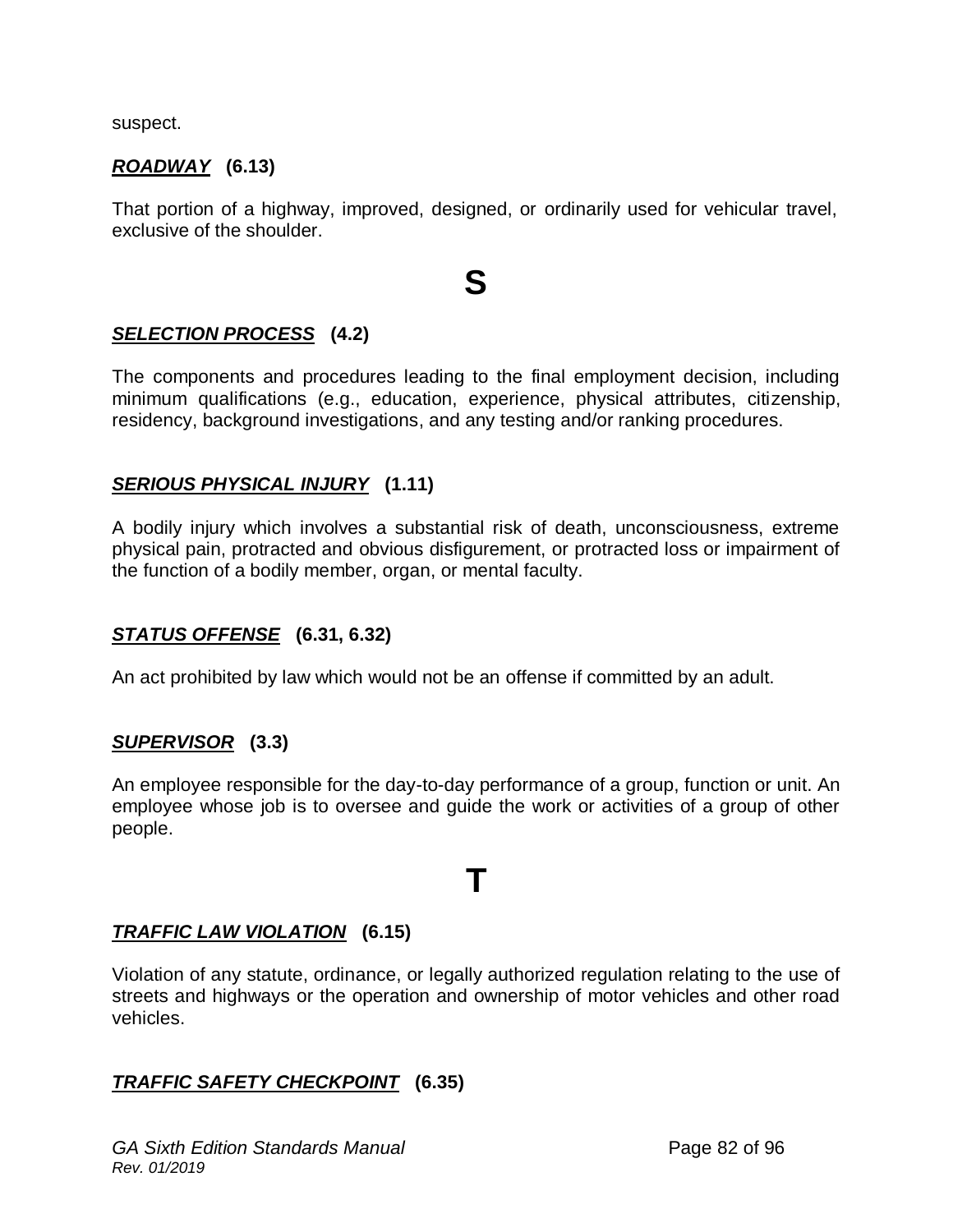A temporary operation in which law enforcement or other authorized personnel stop some or all traffic to inspect individual vehicles or their contents or to interview drivers and shall be conducted in accordance with current case law.

#### *TRANSPORTING OFFICER* **(6.7, 6.9)**

An employee who is responsible for transporting a detainee from one point to another

# **V**

#### *VICTIM ADVOCATE* **(7.15)**

A person authorized or trained to assist victims. Such advocates may be agency members (sworn or non-sworn), other agency personnel (DA/State assigned) or volunteers (unpaid citizens).

# **W**

#### *WRITTEN DIRECTIVE* **(1.2)**

Any written document used to guide or affect the performance or conduct of agency employees. The term includes policies, procedures, rules and regulations, general orders, special orders, memorandums, and instructional material.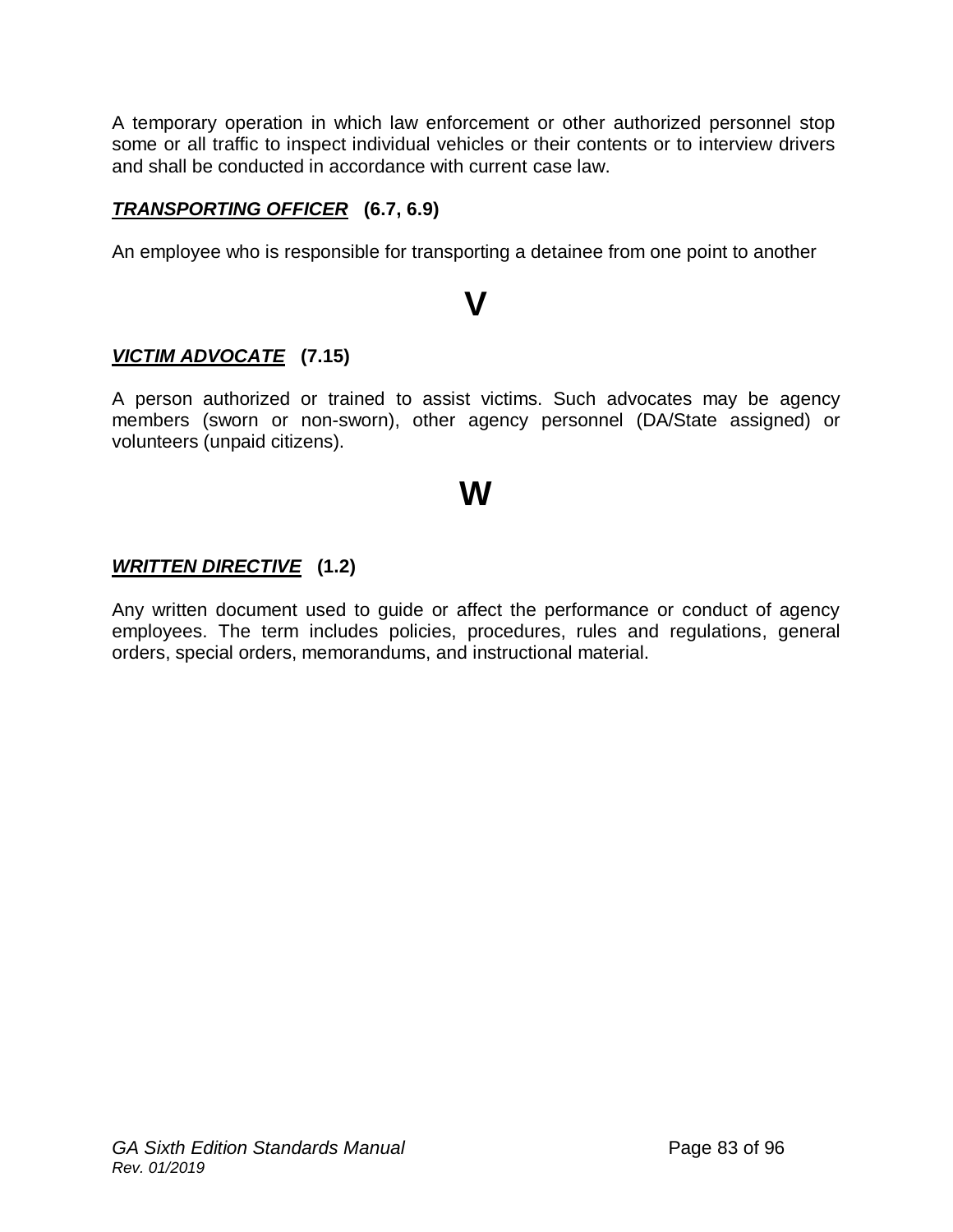# **STATE OF GEORGIA LAW ENFORCEMENT CERTIFICATION PROGRAM**

## **PROGRAM RULES**

The program rules and guidelines are intended to lend consistency to the State of Georgia Law Enforcement Certification Program (GLECP). In some circumstances the GLECP Director, in consultation with the State Certification Committee (SCC) and/or the Joint Review Committee (JRC), may modify a rule or condition of the program. Any modification will be reported to the SCC and JRC.

The standards have been developed to provide agencies with a list of best practices for the profession of law enforcement and are intended to guide an Agency on its path to Certification. The standards each contain a declarative statement and may provide commentary. Each declarative statement is the standard the Agency is expected to meet to attain or retain Certification. All underlined words in the standards are binding and must be met to be in compliance with the standard. A Certification cycle is defined as the time between the award date and ending date as displayed on the Agency's plaque. Since training is such a high liability area, all training requirements or records must be documented in writing.

## **RULE I – ON-SITE ASSESSMENTS**

- A. Prior to the on-site, the Agency shall be responsible for ensuring the proper contracts have been signed and are on file with the GLECP Director.
- B. On-site assessments will be performed by two assessors identified by the GLECP Director. On-site assessment dates will be scheduled by the GLECP Director, in coordination with the Agency to be assessed. Each on-site assessment will be scheduled over a two-day period.
- C. During the on-site, the Agency is responsible for providing the Team Leader with a copy of the current contract and current waivers. If the on-site is also a recertification, the Agency is responsible for providing the Team Leader a copy the previous Final Report and last two Annual Compliance Reports.
- D. During the on-site, if an Agency is not in compliance with all standards, those standards initially not in compliance must be in compliance prior to the submittal of the final report by the Team Leader, or must be reported as noncompliance in the final report. The compliance must be verified by one of the two original team members, whether by re-visit or by review of written documentation. This final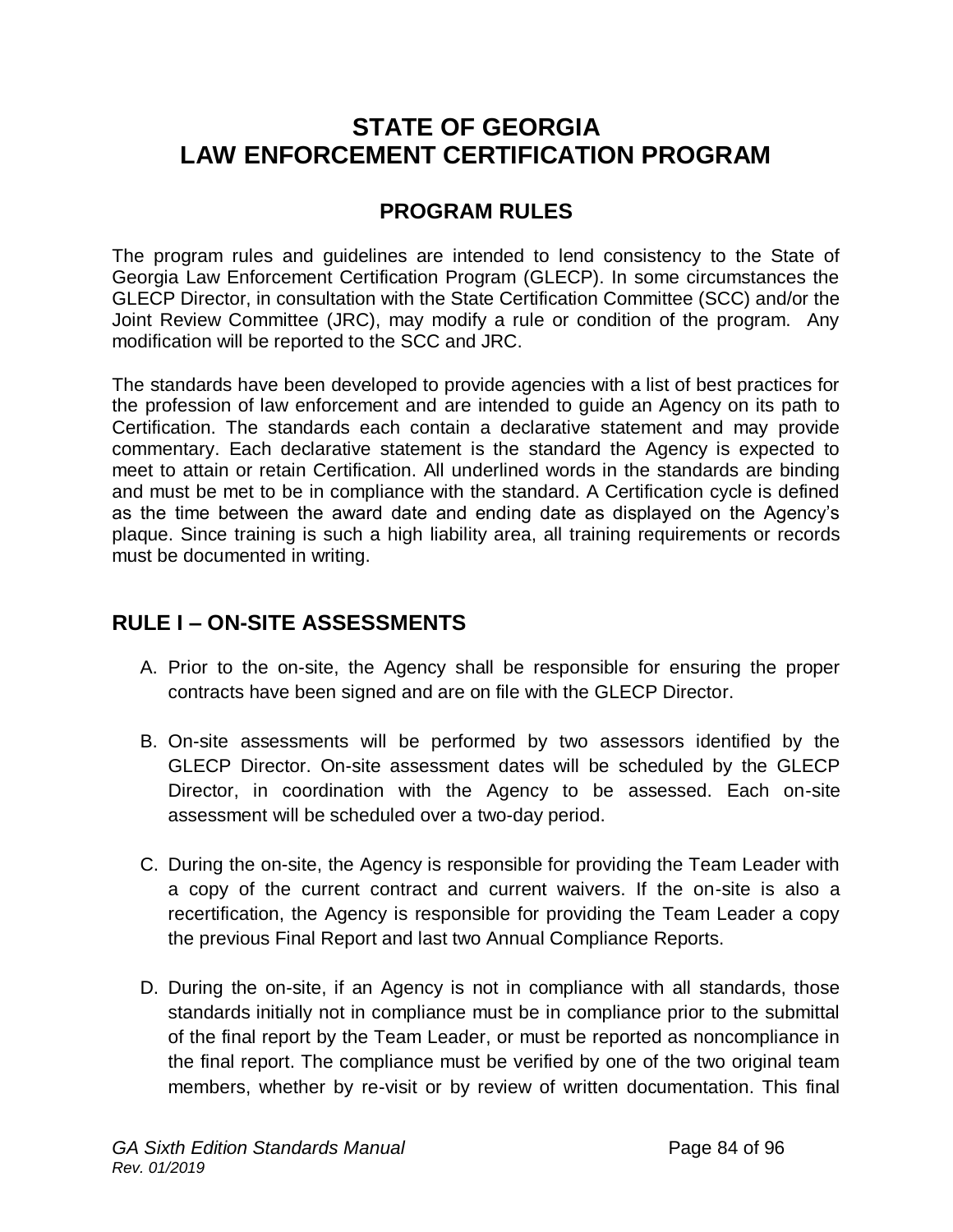compliance review and final report must be completed within 30 calendar days of the last day of the on-site.

# **RULE II – RECERTIFICATION PROCEDURES**

- A. Agency requests for an on-site assessment for recertification should be submitted to the GLECP Director no later than six months prior to the anniversary date of the previous certification.
- B. Certified agencies will be required to initiate a new contract every three (3) years prior to their third (3rd) anniversary date. Agencies that are accredited in good standing with CALEA may elect to participate in four (4) year cycles for its certification.
- C. Certified agencies will be required to retain only the files and records necessary to demonstrate compliance during each year of the cycle, since the previous certification award date. Once an Agency is either certified or recertified, all records must be retained in compliance with the State of Georgia Records Retention Act. Each certification file will contain the current Standard Summary Report (SSR) as well as the SSR from the previous on-site assessment. Agencies using Power DMS to maintain Certification files are not required to retain the SSRs, but will be required to display the previous assessment upon request.

## **RULE III FINAL REPORTS AND RECOMMENDATIONS**

- A. Final reports and all supporting documents will be sent electronically to the GLECP Director who will present the report to the State Certification Committee for review and recommendation. The SCC's written recommendation will be sent to the Joint Review Committee. The SCC will recommend one of the following:
	- 1. Initial certification;
	- 2. Recertification;
	- 3. Denial of Certification; **OR**
	- 4. Conditional Certification: If an Agency seeking recertification is not able to meet all of the standards or requires additional time to show compliance with all applicable standards, the SCC can recommend the Agency be given a conditional certification. The conditional certification can be for up to 6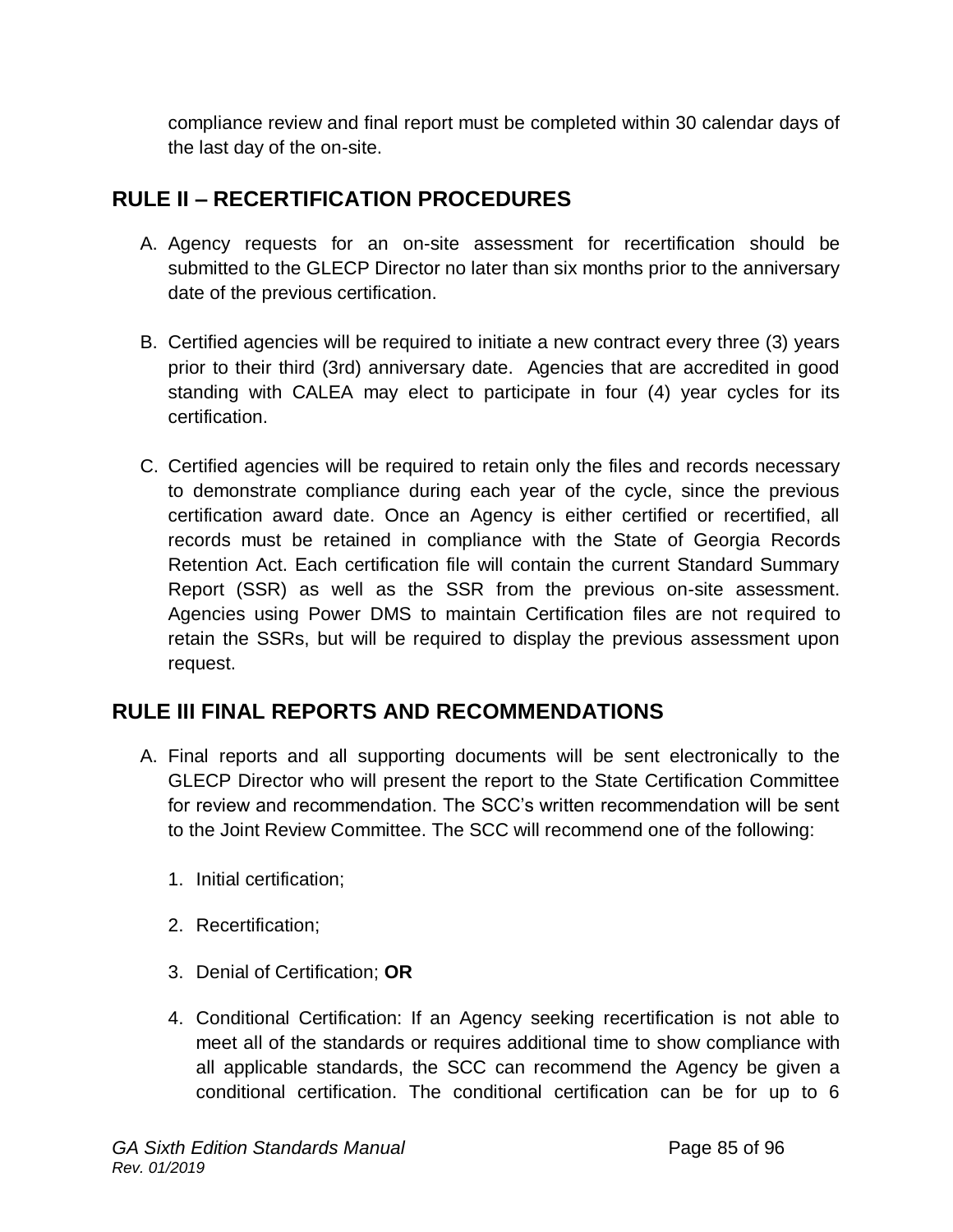months. During this time, the Agency shall take steps to address concerns or create steps to remedy issues noted in the final report. At the conclusion of the conditional certification, the Agency will be responsible for showing all actions taken and justification for receiving full certification. The SCC will review all information provided by the Agency and may elect to send a Team Leader to the Agency (at the Agency's expense) for verification of compliance. After the review is complete, the SCC will forward its recommendation to the JRC for either full certification or denial of certification.

- B. The JRC makes the final decisions regarding an Agency's certification status.
- C. Should the JRC direct that the Agency's certification be denied, the GLECP Director will initiate steps to remove the Agency's Certification plaque from the display at the Georgia Association of Chiefs of Police Headquarters. The GLECP Director will inform the Agency in writing that all items/references identifying it as a State Certified Agency must be removed.

## **RULE IV – JOINT REVIEW COMMITTEE – REVIEWS & APPEALS:**

- A. The JRC will meet quarterly to review on-site reports. All on-sites must be concluded at least 30 days prior to the JRC quarterly review in order to be considered for certification/recertification for that quarter. The 30-day rule may be waived at the discretion of the GLECP Director.
- B. The JRC is designated as the final appeal authority for all matters related to the State Certification Program.

## **RULE V – REAPPLICATION PROCEDURES**

- A. An Agency will be required to wait a minimum of twelve months from its contracted scheduled date of expiration or withdrawal before it will be eligible to reapply to the State Certification Program when one of the following conditions occurs:
	- 1. An Agency voluntarily withdraws after becoming initially certified from the State Certification Program; **OR**
	- 2. An Agency allows its initial certification status to expire by not applying for recertification; **OR**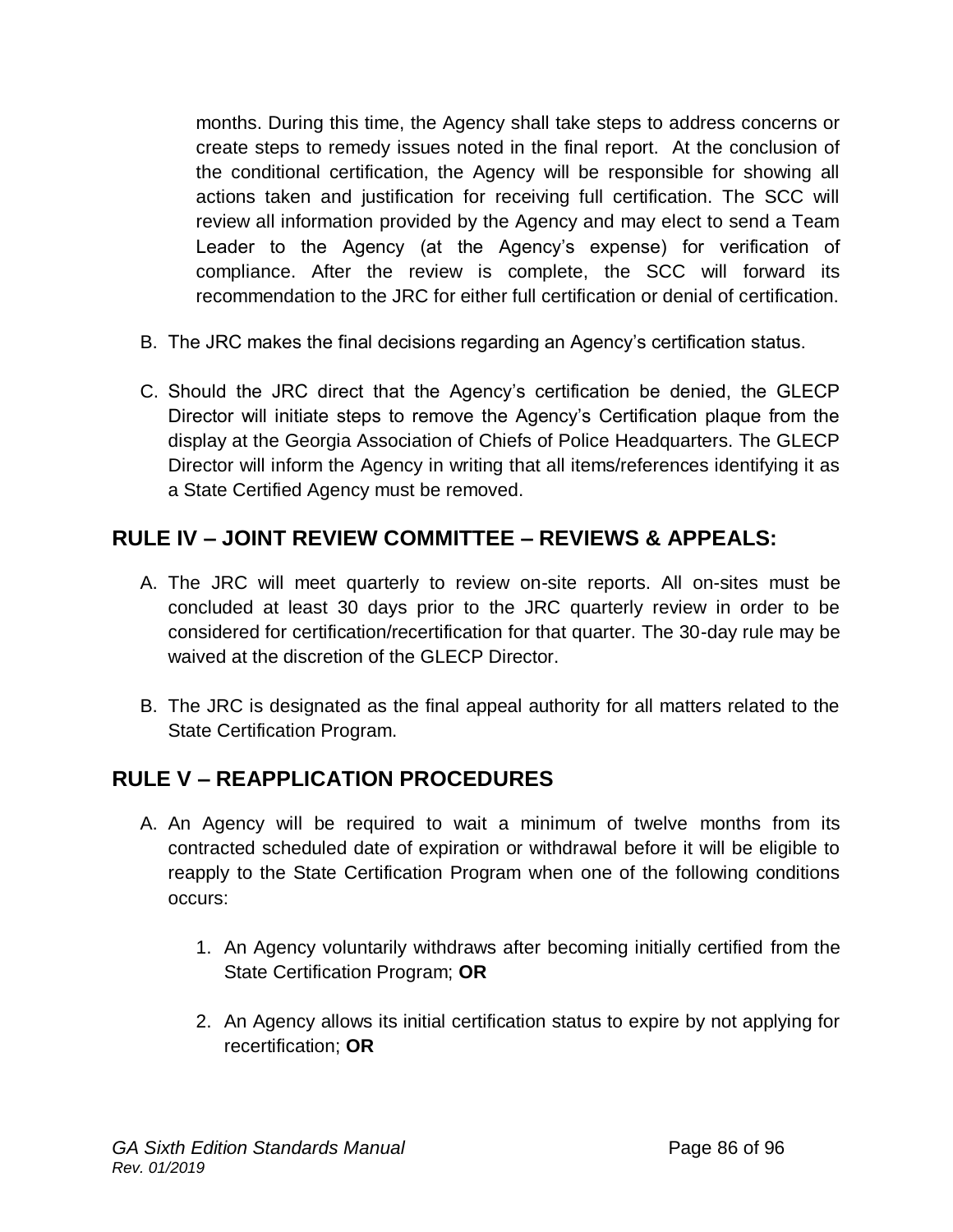- 3. An Agency fails to satisfy recertification requirements in accordance with procedures adopted by the State Certification Committee.
- B. If an Agency has been involuntarily removed from the program, the Joint Review Committee may determine a minimum time period before the Agency can reapply to the program, which may exceed twelve months.
- C. An Agency will be required to wait a minimum of twelve months from the date of a scheduled on-site before another on-site can be scheduled when:
	- 1. An Agency fails to demonstrate compliance with all applicable standards during its initial certification on-site assessment; **OR**
	- 2. Following the arrival of the assessment team, an Agency terminates an initial or recertification on-site assessment before its scheduled completion date without compelling justification; **OR**
	- 3. An Agency cancels an initial or recertification on-site assessment previously scheduled by the GLECP Director without compelling justification.

# **RULE VI – ANNUAL COMPLIANCE REVIEW**

- A. Each certified Agency is required to submit an Annual Compliance Report to the GLECP Director. The report is to be submitted within 30 days of the Agency's certification anniversary. An Annual Compliance Report is not required for the year the Agency is scheduled for an on-site assessment.
- B. Any Agency reporting noncompliance with a particular standard must indicate the steps being taken to achieve compliance, and the anticipated date when compliance is to be achieved. A period of 90 days should be sufficient to achieve compliance. Should an Agency determine that additional time is required before compliance can be achieved, proper justification will be required via letterhead from the Agency CEO to the State Certification Committee for approval.
- C. Agencies are expected to maintain compliance with all applicable standards once initial certification is received.
- D. The GLECP Director shall notify the SCC in all cases when an Agency submits an Annual Compliance Report indicating noncompliance with one or more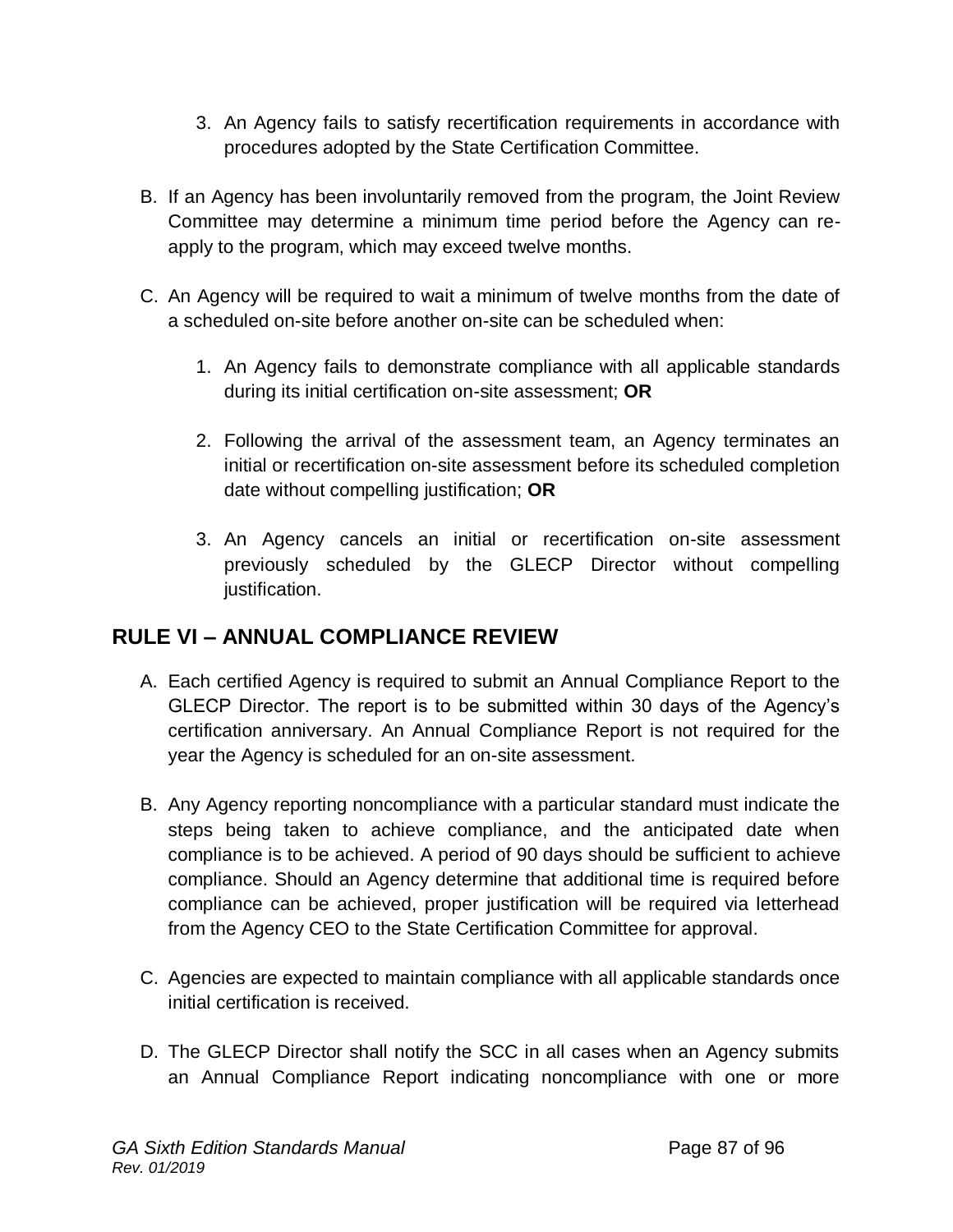standards. The SCC will determine if compliance has been re-established or if the matter should be forwarded to the Joint Review Committee.

## **RULE VII – AGENCIES NATIONALLY ACCREDITED BY THE COMMISSION ON ACCREDITATION FOR LAW ENFORCEMENT AGENCIES (CALEA)**

- A. Agencies nationally accredited by CALEA will be allowed to provide a copy of their final CALEA letter of notification as proof of compliance for those standards common to both the national and state programs. This rule applies to only those agencies that are nationally accredited by CALEA and that continue to maintain their national accreditation in accordance with established CALEA procedures.
- B. Such agencies will be required to submit to the GLECP Director, a copy of their final CALEA notification letter every four years immediately following each CALEA reaccreditation on-site.
- C. No CALEA standard can be considered as optional if the State Certification Program requires the standard.
- D. Assessor(s) will be appointed by the GLECP Director to perform a re-certification or initial on-site. The assessor(s) will be scheduled to verify compliance with those standards applicable to the State Certification Program, prior to the anniversary date for state recertification. In addition to a review of all applicable standards, the assessor(s) will also:
	- 1. Review the entire CALEA report of the previous assessments to ensure that the Agency is in compliance with all common standards. The assessor(s) may review any CALEA file related to the State Certification Program.
	- 2. Review all State Certification waiver requests.
- E. Agencies eligible to participate under this rule will only be required to maintain certification files for the applicable standards of the State Certification program. Should an Agency subsequently become ineligible for continuation under this rule, the Agency must show compliance for all State Certification standards on or before its next designated anniversary date. During the assessment, the Agency must show compliance with the entire cycle. A Certification cycle is defined as the time between the award date and ending date as displayed on the Agency's plaque.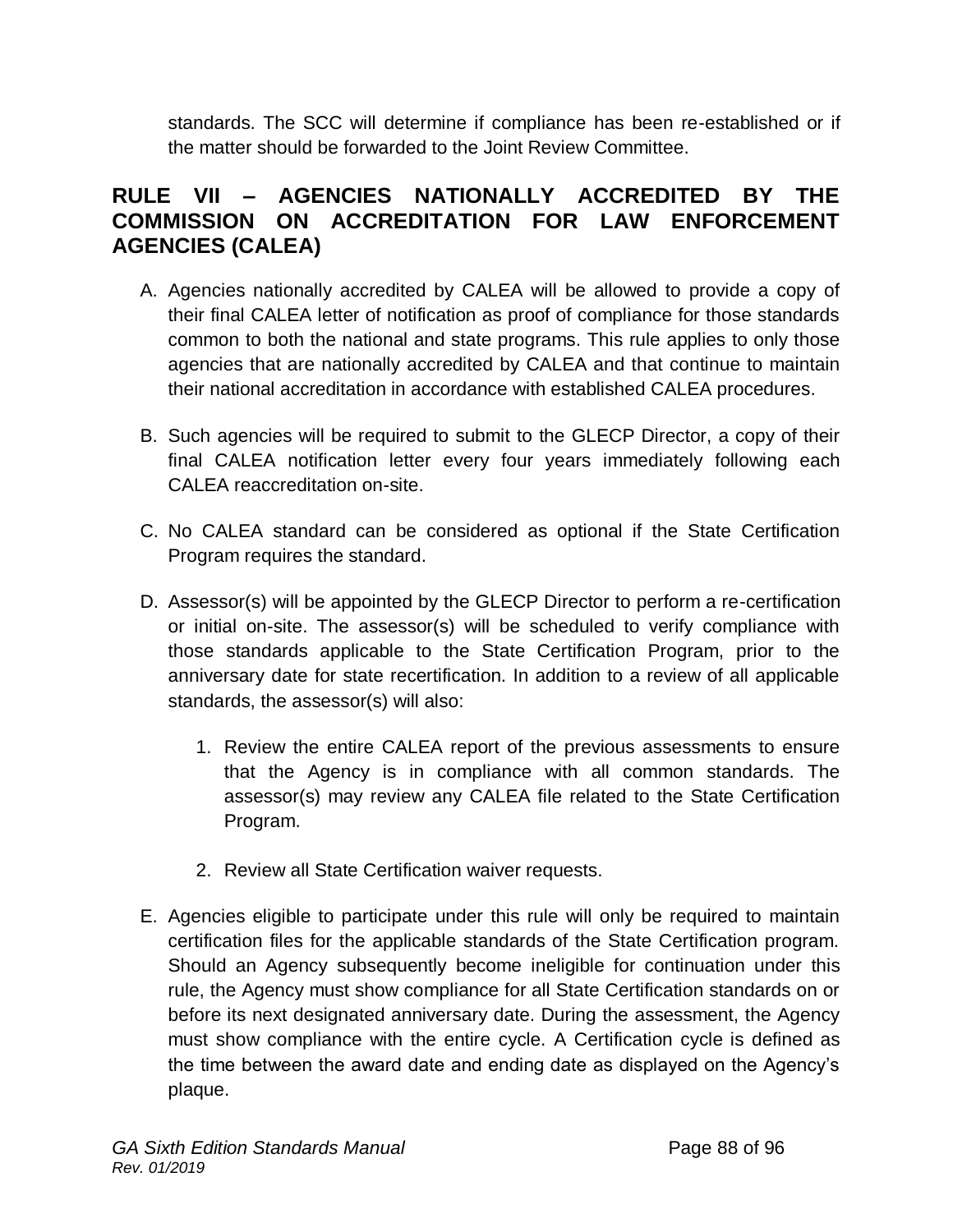# **RULE VIII – WAIVER REQUIREMENTS:**

- A. Waiver requests are required for agencies seeking initial certification and recertification. A standard is Not Applicable (NA) to an Agency when:
- 1. it is determined that the Agency is precluded by law or ordinance from performing a particular function required by a standard; OR
- 2. the Agency has no legal responsibility to perform the function; OR
- 3. the Agency has justifiable reason for not complying with the provisions of a particular standard.
- B. Waivers must be requested for those standards an Agency determines to be NA.
	- 1. Waiver requests must be submitted in writing on Agency letterhead. The request must identify each standard and/or bullet to be waived and must contain sufficient justification outlining the specific reasons why the Agency should be exempt from complying with the standard. Waiver requests must be signed by the requesting Agency's Chief Executive Officer.
	- 2. Waiver requests must be submitted to the GLECP Director prior to each on-site assessment. The submitted waivers will be effective for the subsequent 3- or 4-year cycle. For an initial on-site, the waiver request must be submitted 90 days prior to the initial on-site and will be in effect for the initial on-site AND the subsequent 3- or 4-year cycle. Exceptions to this rule will be made on a case-by-case basis by the GLECP Director.
	- 3. It is the responsibility of the Director to submit all properly formatted waiver requests to the State Certification Committee. The SCC will review all waiver requests upon receipt. A minimum of three committee members must be present at a meeting approved by the SCC Chair to review a waiver request, or the request may be approved via an on-line email request with a minimum participation of five committee members.
	- 4. If an Agency's obligations or practices change in a manner that requires compliance with any standard for which a waiver was previously granted, the waiver is immediately void and the Agency is required to comply with said standard.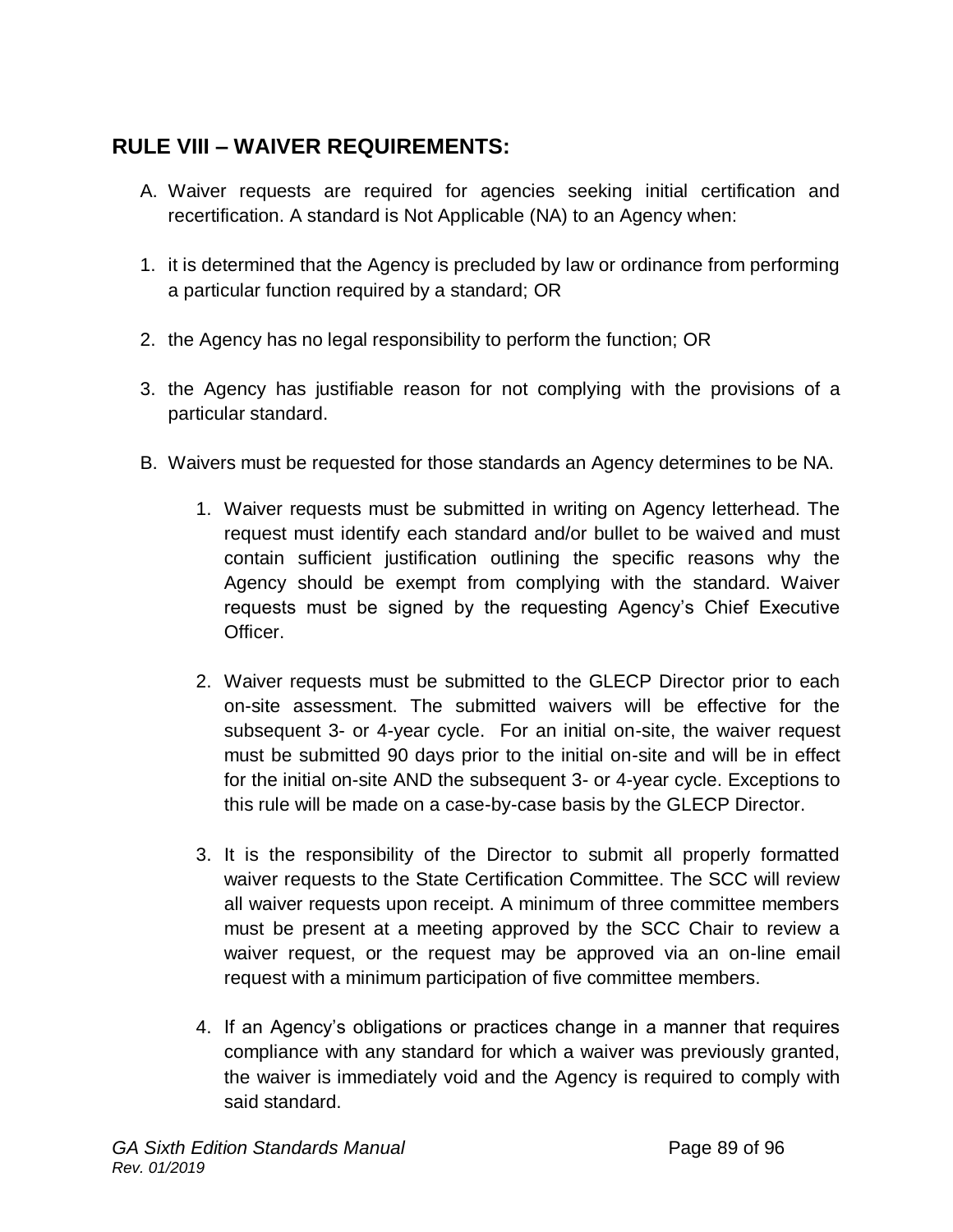- 5. Agencies may send a representative to appear before the SCC in order to further explain the facts and circumstances supporting the waiver request from a particular standard(s). After reviewing a particular waiver submission, the SCC may decide to postpone its final determination and request that the Agency send a representative to further address the justification for the waiver. In either case, once an Agency's representative has appeared before the committee, all deliberations concerning a waiver request will be held in executive session. All motions and decisions on motions will be presented in open session.
- 6. The SCC Committee's decision concerning whether a particular waiver is granted or denied will be provided in writing to the requesting Agency by the GLECP Director.
- 7. An Agency CEO may submit a written appeal to the Joint Review Committee should there be a disagreement with the SCC's waiver decision. Any appeal to the JRC will have to be satisfied prior to the Agency's on-site. The JRC's decision is final and will be communicated in writing to the State Certification Committee and the Agency.
- C. During the course of an Agency's on-site assessment, the assessment Team Leader may determine that an Agency could qualify for a waiver from a particular standard(s), even though a written waiver request was not previously submitted by the Agency.
	- 1. In such cases, the Team Leader will document his/her determination for the waiver in the On-Site Assessment Report. The Team Leader will also document the reasons why the Agency failed to submit a written waiver request as prescribed above.
	- 2. During the on-site, the Team Leader shall contact the GLECP Director or his designee, and explain the reasons to justify granting the waiver. The GLECP Director will then take appropriate action to determine whether or not to grant the waiver.
	- 3. The GLECP Director or his designee will communicate his decision to the Team Leader before the end of the on-site. Should the Director not concur with the Team Leader's recommendation to grant the waiver, then the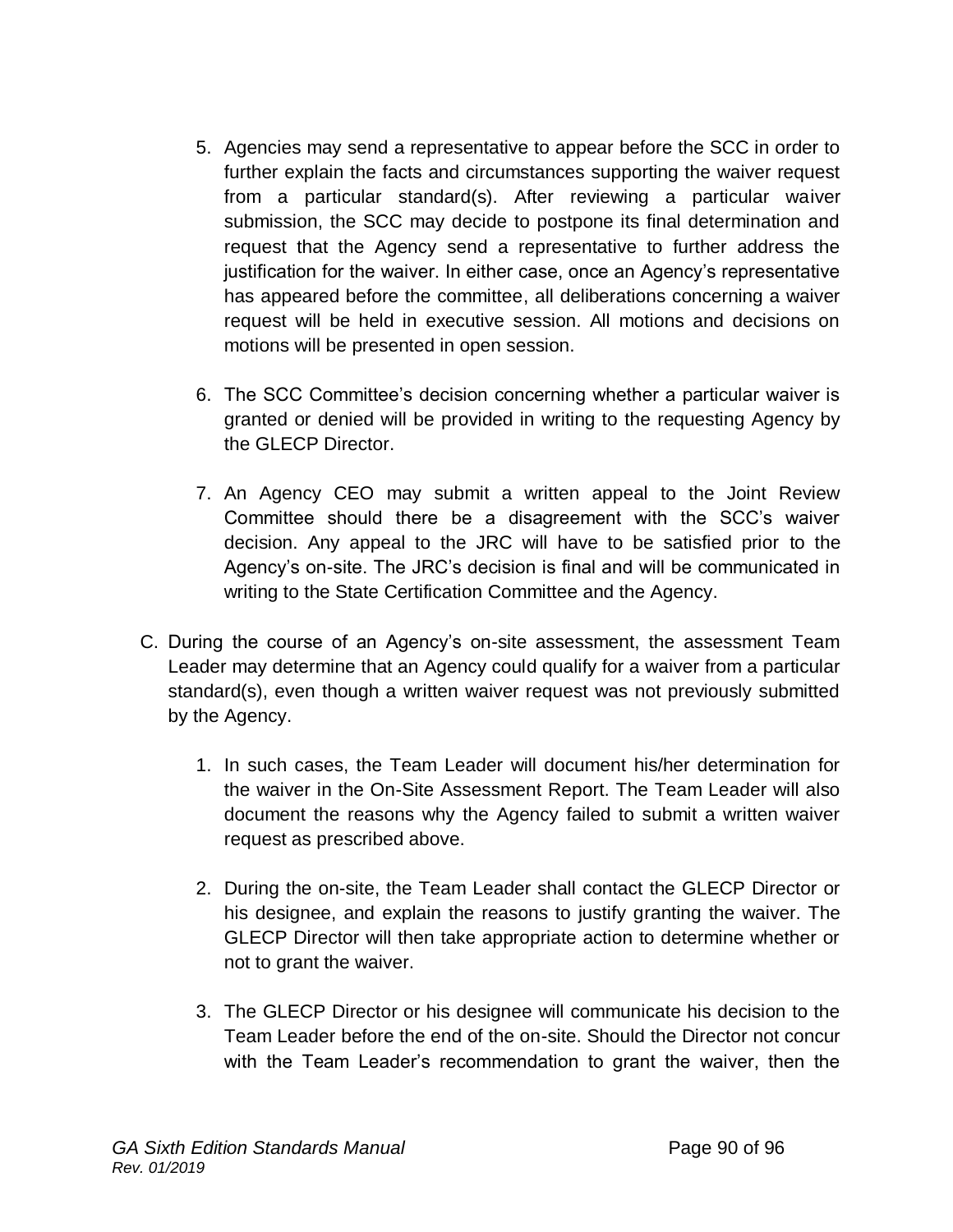Agency will be required to demonstrate compliance with the standard under consideration.

- D. During the course of an on-site assessment, the Team Leader may determine that an Agency is in fact required to be in compliance with a particular standard(s), even though a previous waiver request was properly submitted and granted by the State Certification Committee.
	- 1. In such cases the Team Leader will explain his/her findings to the Agency and give the Agency the opportunity to demonstrate compliance before the departure of the assessment team.
	- 2. During the on-site, the Team Leader shall contact the GLECP Director or his designee, and explain the reasons to justify denying the waiver. The GLECP Director will then take appropriate action to determine whether or not to confirm the waiver, or concur with the Team Leader and rescind the waiver before the end of the on-site.
	- 3. Should the Agency fail to demonstrate compliance with the standard in question, then the Agency will be held in noncompliance with the standard.

## **RULE IX – SELECTION OF ASSESSMENT TEAM**

- A. The GLECP Director will have the responsibility for selecting the assessors for all on-site assessment teams. The team must be comprised of a Team Leader and an Assessor who are not currently employed by the same Agency.
- B. The assessment team will not be comprised of assessors from an Agency which is located in the same county as the Agency being assessed.
- C. An Assessor or Team Leader is prohibited from conducting sequential assessments for the same Agency.
- D. Exceptions to this rule can be made at the discretion of the GLECP Director.

# **RULE X – CERTIFICATION MANAGERS:**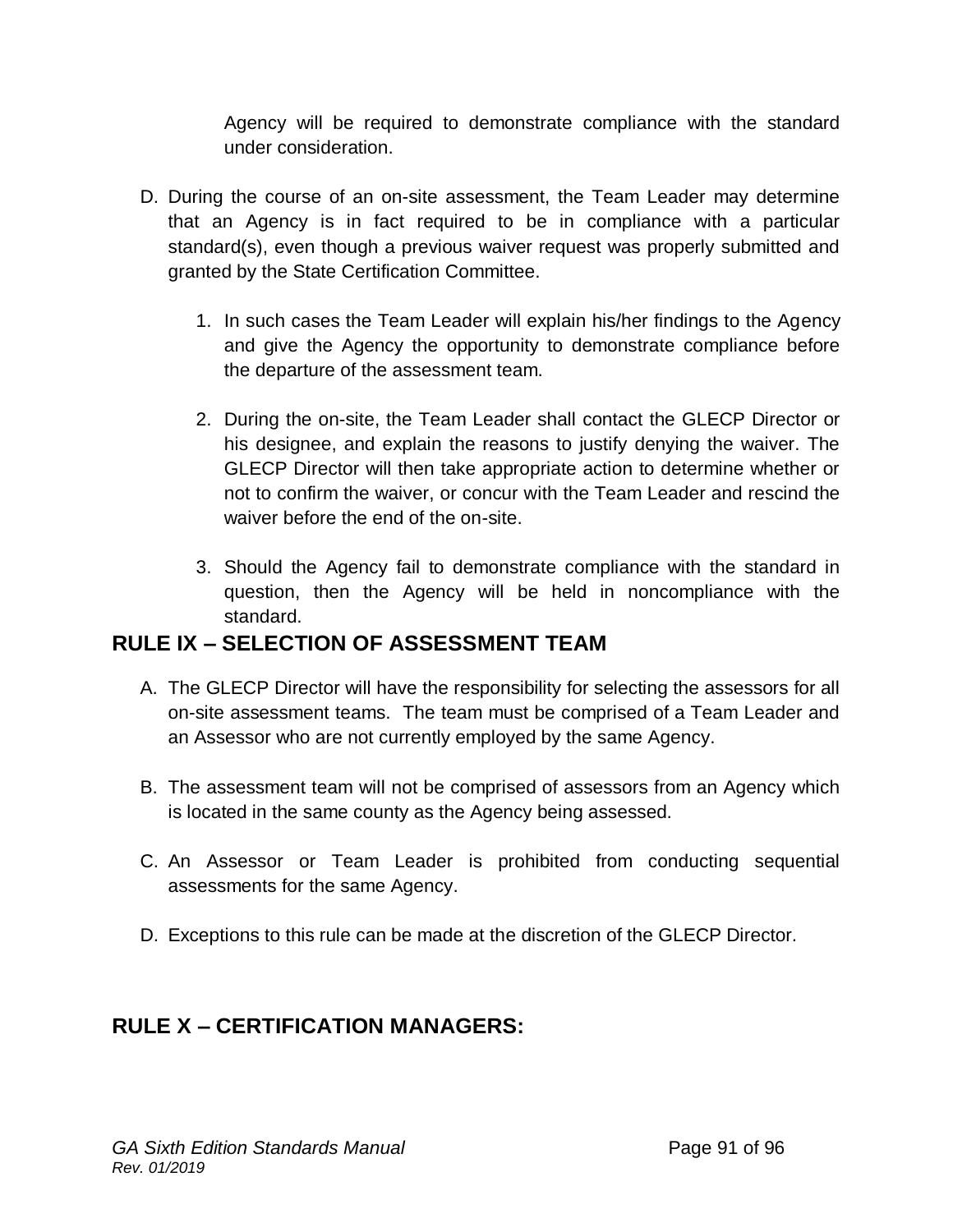- A. CEOs of Agencies under contract for initial certification and agencies that are maintaining their certification status are required to appoint a certification manager and provide the name to the GLECP Director.
- B. Whenever there is a change in the individual appointed to serve as the certification manager, the name of the new Agency point of contact will be provided to the GLECP Director.
- C. Within twelve months of being appointed or assigned, the certification manager, or Agency employee designated as being responsible for the State Certification Program, must successfully completed the State Certification Manager Training Course.

## **RULE XI – ASSESSOR CRITERIA**

- A. EXPERIENCE: An individual must have the following experience to become a State Certification Assessor:
	- 1. For sworn individuals who are employed by a law enforcement Agency of the State of Georgia:
		- a) a minimum of three years of Georgia POST Council recognized experience; **OR**
		- b) a minimum of two years of Georgia POST Council recognized experience AND be a State Certification Manager for a minimum of two years
	- 2. For non-sworn individuals:

a minimum of three years of experience, research, or background in law enforcement related areas of service **AND** be a State Certification Manager for a minimum of two years.

- B. TRAINING: Both sworn and non-sworn individuals must have the following training to become a State Certified Assessor:
	- 1. Successful completion of the State Certification Manager Course and State Certification Assessor Course: **AND**
	- 2. Shadow a minimum of two assessments with favorable performance evaluations by the assigned Team Leader and Team Member. At least one of the shadow experiences must be during a State Certification on-site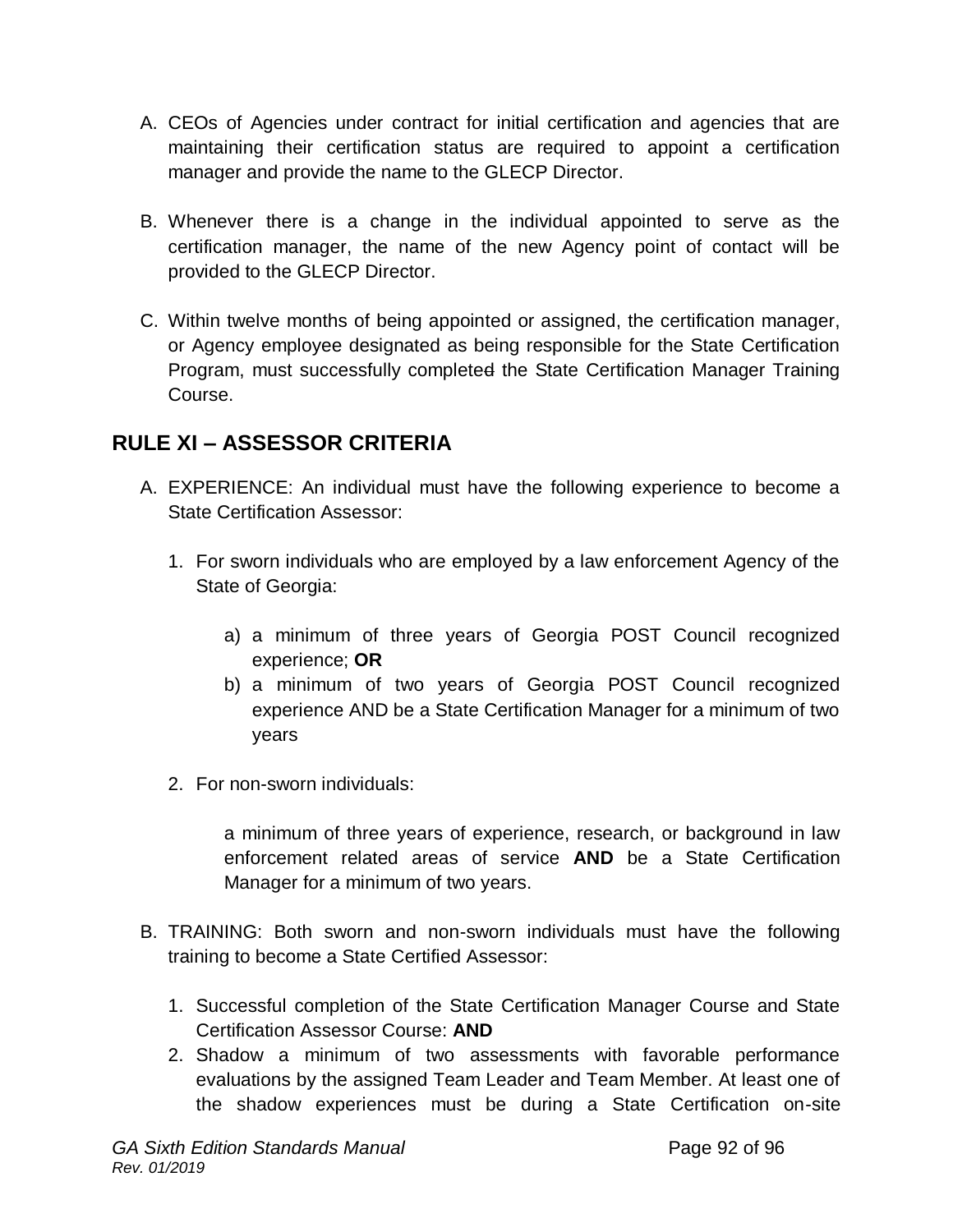assessment. The shadow can be on a State Certification mock with prior permission of the GLECP Director and if the mock Team Leader is certified as a State Certification Team Leader.

- 3. Assessors and Team Leaders are required to attend Assessor Refresher Training at a minimum of once every three years. This training must be approved by GACP.
- C. APPLICATION SUBMISSION AND SELECTION:
	- 1. Assessor applications must be submitted on the State Certification Assessor Application form.
	- 2. Applications must be signed by the applicant's Agency CEO who signifies that the applicant will perform a minimum of one (or two if Agency has more than 25 sworn employees) on-site assessment(s) per calendar year.
	- 3. Applications will be forwarded to the GLECP Director for review and approval.
- D. TEAM LEADER CRITERIA: Team Leaders must satisfy all assessor criteria outlined above **plus:**
	- 1. Must successfully perform assessor duties on a minimum of three on-sites; **AND**
		- a) must receive a favorable recommendation to become a Team Leader while performing assessor duties; **AND**
		- b) must have at least five years of experience in law enforcement or as a civilian in a law enforcement related service area.
	- 2. The CEO of the applicant's Agency must prepare a letter of recommendation on Agency letterhead for the applicant to become a Team Leader. The letter must include the applicant's rank or management position, number of years involved with the State Certification Program, and the number of successful on-sites completed.
	- 3. The letter must be sent to the State Certification Committee for consideration and recommendation to the GLECP Director.
	- 4. The GLECP Director will designate individuals to be Team Leaders who satisfy the above criteria.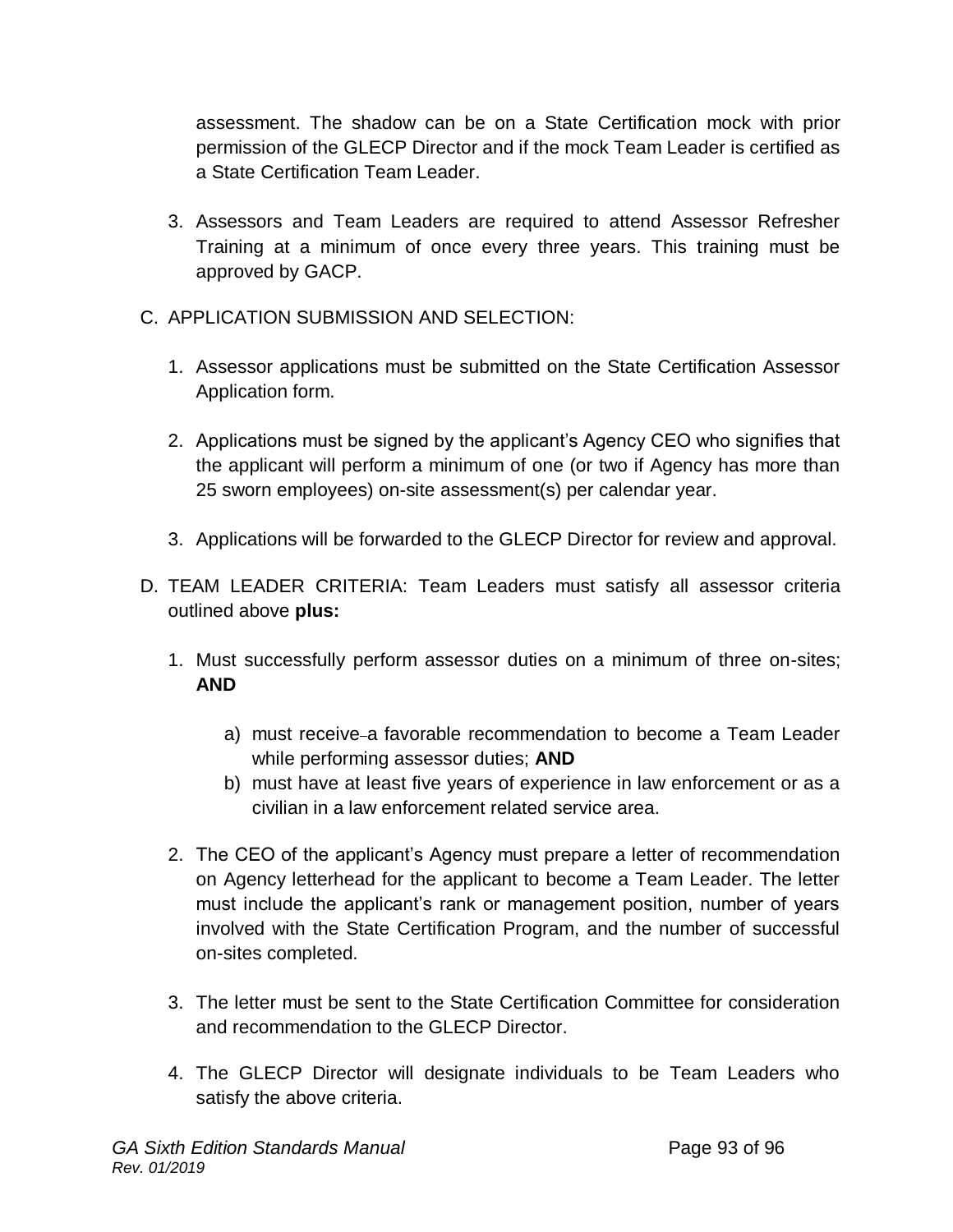- E. PROBATION OR TERMINATION OF ASSESSOR OR TEAM LEADER STANDING:
	- 1. The SCC has the authority to place any Assessor or Team Leader on probationary status for cause.
	- 2. The State Certification Committee has the authority to remove a previously qualified individual from Assessor or Team Leader duties for cause.

### **RULE XII– SHADOWS**

- A. The purpose of the shadow program is to prepare qualified applicants for assessor duties.
- B. Only one shadow should be scheduled per on-site assessment. Exceptions to this rule will be authorized on a case-by-case basis in consultation with the designated assessment Team Leader, and with the approval of the GLECP Director.
- C. Shadows will not address problem areas with Agency personnel. Any problems associated with file maintenance or validation of proofs of compliance will be brought to the attention of the Team Leader for his/her appropriate action.
- D. Under no circumstances will shadows perform the primary review of Agency certification files or be used to validate compliance of observation standards. Either the Team Leader or Member must perform these functions. Shadows will only be used as a secondary file reviewer.

## **RULE XIII –EVALUATION PROCESS**

- A. During the course of on-sites, assessors are to informally critique each other and make suggestions when appropriate.
- B. The State Certification Committee has established assessor evaluation procedures. Formal evaluation reports are required for all assessors and shadows. The GLECP Director will maintain evaluation reports. The following evaluations will be performed: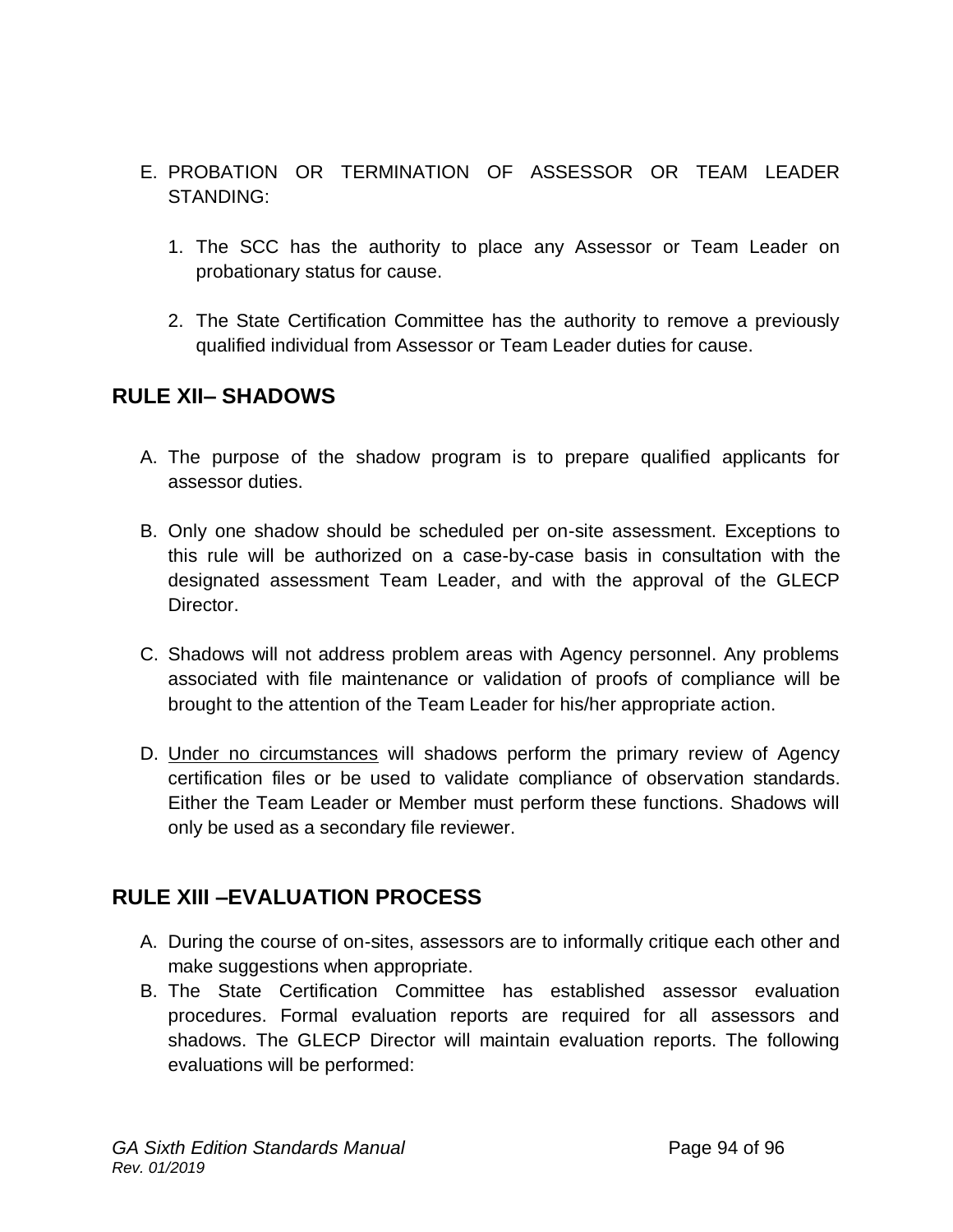- 1. The assessed Agency will evaluate the Team Leader and submit it directly to the GLECP Director.
- 2. The Team Member will evaluate the Team Leader (and Shadow, if assigned) and submit it directly to the GLECP Director.
- 3. The Team Leader will evaluate the Team Member and Shadow (if assigned). These evaluations will be submitted by the Team Leader with the final report.

## **RULE XIV – INFORMATION CONCERNING AGENCY STATUS**

Should information be presented to the State Certification Committee, regardless of the source, that a Certified Agency is not in compliance with one or more standards, the following steps will be followed:

- A. The SCC will assess whether the allegation has merit as related to State Certification Standards.
- B. If the Agency is found to be in compliance, or the allegation is without merit, no further action will be taken.
- C. If the preliminary review by the SCC cannot determine the Agency to be in compliance, one of the following will apply:
	- 1. If the allegation is an issue being investigated by the Federal Bureau of Investigation, Georgia Bureau of Investigation (GBI), Peace Officers' Standards and Training (POST), a District Attorney or other investigative body, the SCC's recommendation to the Joint Review Committee (JRC) will be to place the Agency under Administrative Review pending the outcome of the investigation. Should the Agency be due for a recertification on-site during the Administrative Review, the on-site will not occur until the issue is resolved.
	- 2. If the allegation is not being investigated by an outside Agency, the SCC Chair will notify the Agency CEO in writing, requesting that the allegation be addressed via written response, and/or response in person by appearing before the Committee. The CEO will have 30 days to respond. Failure to respond may result in the Agency's removal from the State Certification Program.